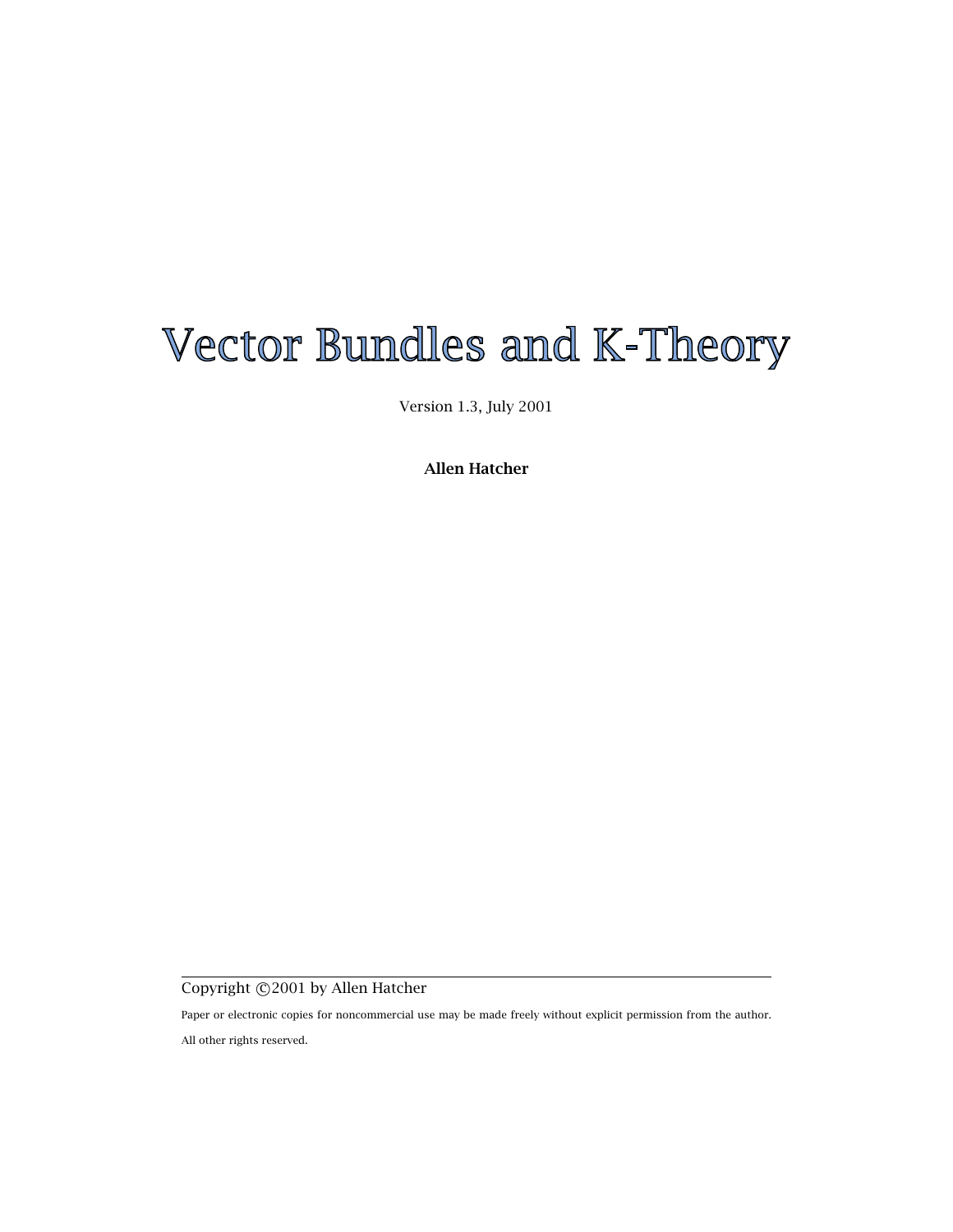## **Table of Contents**

### **Chapter 1. Vector Bundles**

| <b>1.1. Basic Definitions and Constructions</b><br>. 1<br>Sections 3. Direct Sums 5. Pullback Bundles 5. Inner Products 7.                                                                                   |    |
|--------------------------------------------------------------------------------------------------------------------------------------------------------------------------------------------------------------|----|
| Subbundles 8. Tensor Products 9. Associated Bundles 11.                                                                                                                                                      |    |
| 1.2. Classifying Vector Bundles 12<br>The Universal Bundle 12. Vector Bundles over Spheres 16.<br>Orientable Vector Bundles 21. A Cell Structure on Grassmann Manifolds 22.<br>Appendix: Paracompactness 24. |    |
| <b>Chapter 2. Complex K-Theory</b>                                                                                                                                                                           |    |
| 2.1. The Functor $K(X)$<br>Ring Structure 31. Cohomological Properties 32.                                                                                                                                   | 28 |
| Clutching Functions 38. Linear Clutching Functions 43.<br>Conclusion of the Proof 45.                                                                                                                        | 39 |
| 2.3. Adams' Hopf Invariant One Theorem<br>Adams Operations 51. The Splitting Principle 55.                                                                                                                   | 48 |
| 2.4. Further Calculations<br>.<br>The Thom Isomorphism 61.                                                                                                                                                   | 61 |
| <b>Chapter 3. Characteristic Classes</b>                                                                                                                                                                     |    |
| 3.1. Stiefel-Whitney and Chern Classes<br>Axioms and Construction 65. Cohomology of Grassmannians 70.<br>Applications of $w_1$ and $c_1$ 73.                                                                 | 64 |
| The I-Homomornhism 77                                                                                                                                                                                        | 74 |

| $\ldots$ . The mondernitrician $\ldots$     |  |
|---------------------------------------------|--|
| <b>3.3. Euler and Pontryagin Classes</b> 84 |  |
| The Euler Class 88. Pontryagin Classes 91.  |  |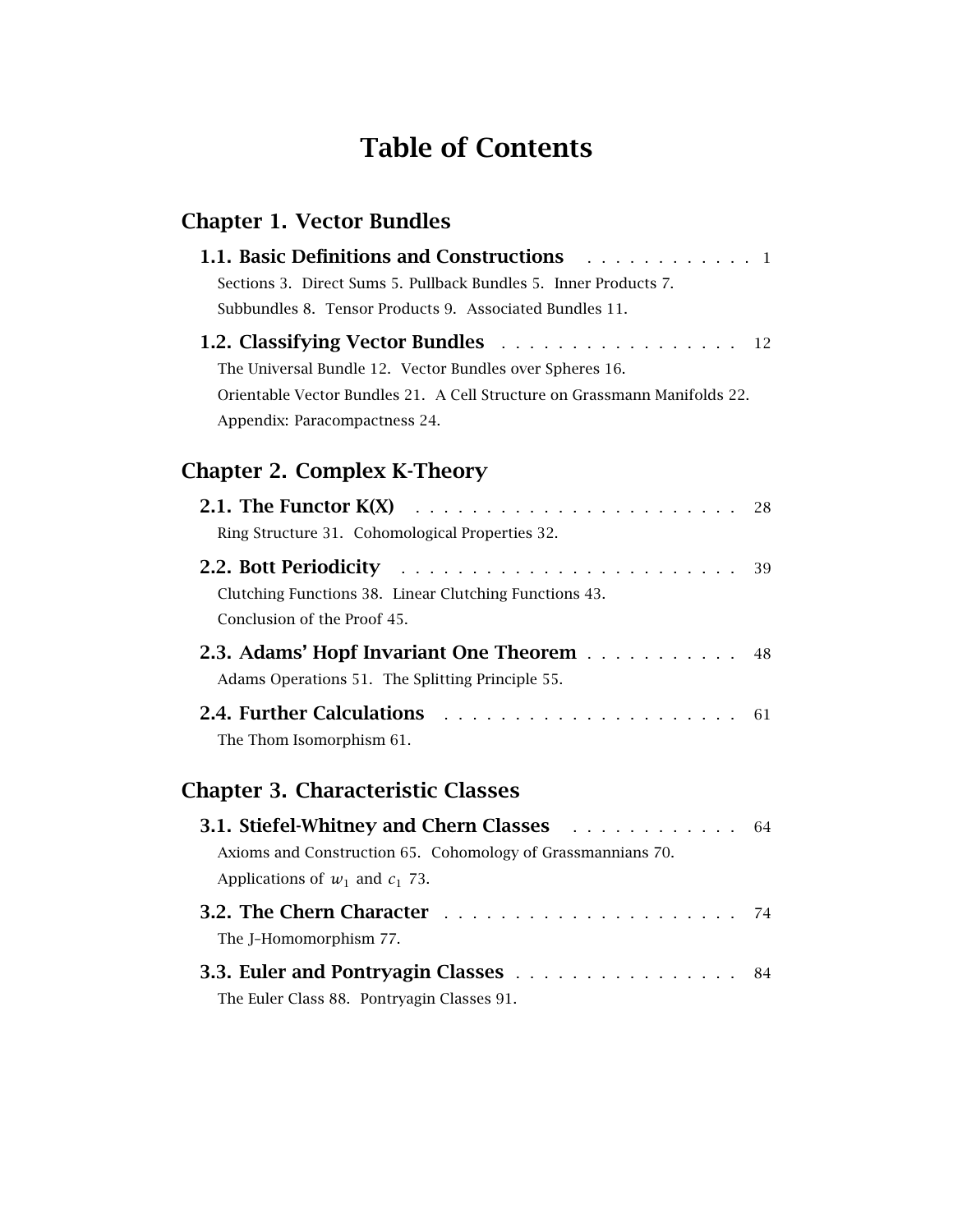#### **Direct Sums**

As a preliminary to defining a direct sum operation on vector bundles, we make two simple observations:

(a) Given a vector bundle  $p: E \to B$  and a subspace  $A \subset B$ , then  $p: p^{-1}(A) \to A$  is clearly a vector bundle. We call this the *restriction of E over A* .

(b) Given vector bundles  $p_1 : E_1 \rightarrow B_1$  and  $p_2 : E_2 \rightarrow B_2$ , then  $p_1 \times p_2 : E_1 \times E_2 \rightarrow B_1 \times B_2$ is also a vector bundle, with fibers the products  $p_1^{-1}(b_1) \!\times\! p_2^{-1}(b_2)$ . For if we have local trivializations  $h_\alpha: p_1^{-1}(U_\alpha) \to U_\alpha \times \mathbb{R}^n$  and  $h_\beta: p_2^{-1}(U_\beta) \to U_\beta \times \mathbb{R}^m$  for  $E_1$  and *E*<sub>2</sub>, then  $h_{\alpha} \times h_{\beta}$  is a local trivialization for  $E_1 \times E_2$ .

Now suppose we are given two vector bundles  $p_1 : E_1 \rightarrow B$  and  $p_2 : E_2 \rightarrow B$  over the same base space *B*. The restriction of the product  $E_1 \times E_2$  over the diagonal *B* = *{*(*b, b*) ∈ *B*×*B*} is then a vector bundle, called the *direct sum*  $E_1 ⊕ E_2 → B$ . Thus

$$
E_1 \oplus E_2 = \{ (v_1, v_2) \in E_1 \times E_2 \mid p_1(v_1) = p_2(v_2) \}
$$

The fiber of  $E_1 \oplus E_2$  over a point  $b \in B$  is the product, or direct sum, of the vector spaces  $p_1^{-1}(b)$  and  $p_2^{-1}(b)$ .

The direct sum of two trivial bundles is again a trivial bundle, clearly, but the direct sum of nontrivial bundles can also be trivial. For example, the direct sum of the tangent and normal bundles to  $S^n$  in  $\mathbb{R}^{n+1}$  is the trivial bundle  $S^n \times \mathbb{R}^{n+1}$  since elements of the direct sum are triples  $(x, v, tx) \in S^n \times \mathbb{R}^{n+1} \times \mathbb{R}^{n+1}$  with  $x \perp v$ , and the map  $(x, v, tx) \mapsto (x, v + tx)$  gives an isomorphism of the direct sum bundle with  $S^{n}\times\mathbb{R}^{n+1}$ . So the tangent bundle to  $S^{n}$  is *stably trivial*: it becomes trivial after taking the direct sum with a trivial bundle.

As another example, the direct sum  $E \oplus E^{\perp}$  of the canonical line bundle  $E \rightarrow \mathbb{R}P^n$ with its orthogonal complement, defined in example (6) above, is isomorphic to the trivial bundle  $\mathbb{R}P^n \times \mathbb{R}^{n+1}$  via the map  $(\ell, v, w) \mapsto (\ell, v + w)$  for  $v \in \ell$  and  $w \perp \ell$ . Specializing to the case  $n = 1$ , both *E* and  $E^{\perp}$  are isomorphic to the Möbius bundle over  $\mathbb{R}P^1 = S^1$ , so the direct sum of the Möbius bundle with itself is the trivial bundle. This is just saying that if one takes a slab  $I \times \mathbb{R}^2$  and glues the two faces  $\{0\} \times \mathbb{R}^2$  and  ${1} \times \mathbb{R}^2$  to each other via a 180 degree rotation of  $\mathbb{R}^2$ , the resulting vector bundle over  $S<sup>1</sup>$  is the same as if the gluing were by the identity map. In effect, one can gradually decrease the angle of rotation of the gluing map from 180 degrees to 0 without changing the vector bundle.

#### **Pullback Bundles**

Next we describe a procedure for using a map  $f : A \rightarrow B$  to transform vector bundles over *B* into vector bundles over *A*. Given a vector bundle  $p: E \rightarrow B$ , let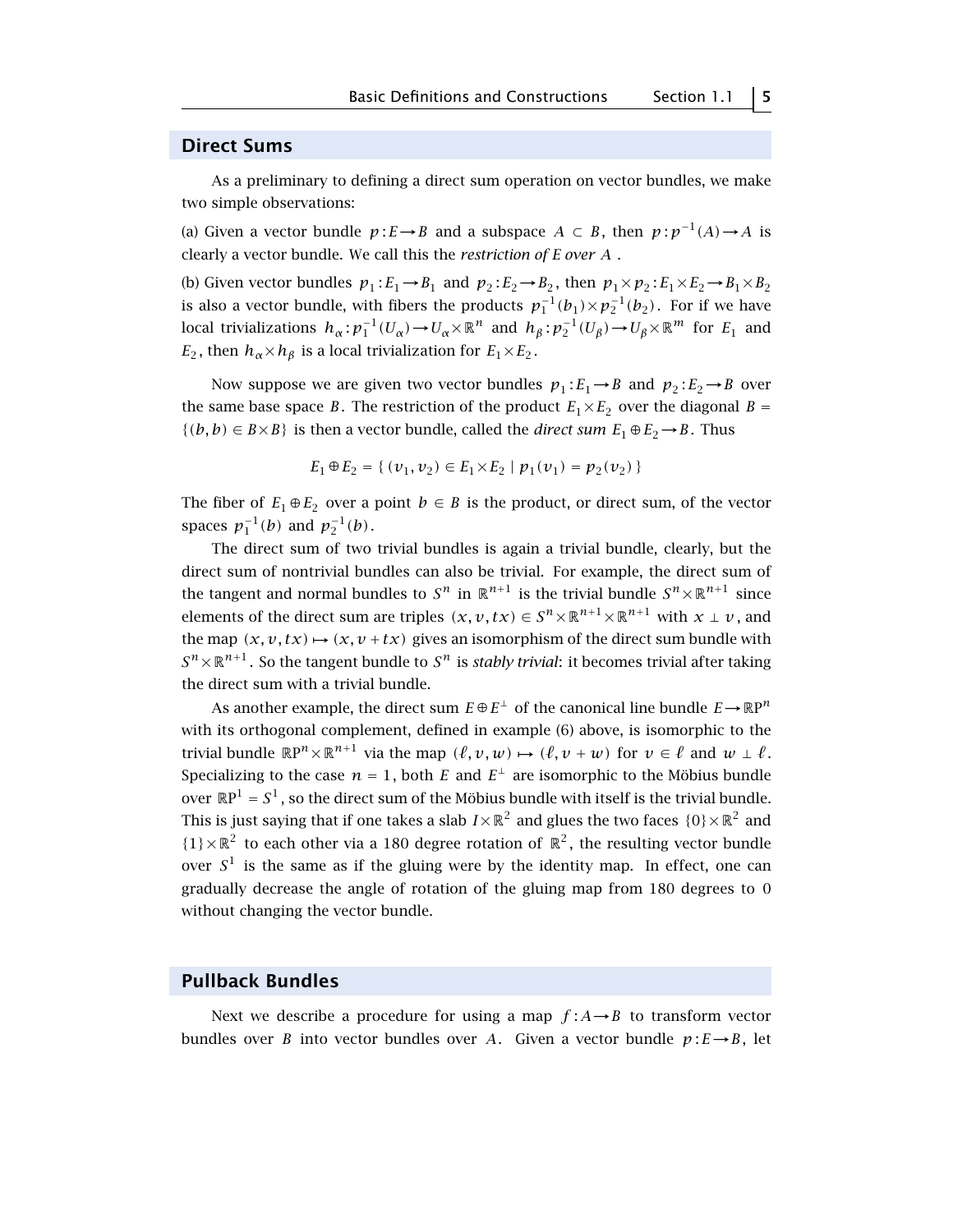$f^*(E) = \{ (a, v) \in A \times E \mid f(a) = p(v) \}$ . This subspace of  $A \times E$  fits into the commu-

tative diagram at the right where  $\pi(a, v) = a$  and  $\tilde{f}(a, v) = v$ . It is not hard to see that  $\pi$  :  $f^*(E) \rightarrow A$  is also a vector bundle with fibers of the same dimension as in *E*. For example, we could say that  $f^*(E)$  is the restriction of the vector bundle  $1 \times p : A \times E \rightarrow A \times B$ 

$$
f^*(E) \xrightarrow{\widetilde{f}} E
$$
  
\n
$$
\pi \downarrow \qquad \qquad \downarrow p
$$
  
\n
$$
A \xrightarrow{f} B
$$

over the graph of  $f$ ,  $\{(a, f(a)) \in A \times B\}$ , which we identify with *A* via the projection  $(a, f(a))$  → a. The vector bundle  $f^*(E)$  is called the *pullback* or *induced* bundle.

As a trivial example, if *f* is the inclusion of a subspace  $A \subset B$ , then  $f^*(E)$  is isomorphic to the restriction  $p^{-1}(A)$  via the map  $(a, v) \mapsto v$ , since the condition *f*(*a*) = *p*(*v*) just says that *v* ∈ *p*<sup>-1</sup>(*a*). So restriction over subspaces is a special case of pullback.

An interesting example which is small enough to be visualized completely is the pullback of the Möbius bundle  $E \rightarrow S^1$  by the two-to-one covering map  $f : S^1 \rightarrow S^1,$  $f(z) = z^2$ . In this case the pullback  $f^*(E)$  is a two-sheeted covering space of *E* which can be thought of as a coat of paint applied to 'both sides' of the Möbius bundle. Since *E* has one half-twist,  $f^*(E)$  has two half-twists, hence is the trivial bundle. More generally, if  $E_n$  is the pullback of the Möbius bundle by the map  $z \mapsto z^n$ , then  $E_n$  is the trivial bundle for  $n$  even and the Möbius bundle for  $n$  odd.

Some elementary properties of pullbacks, whose proofs are one-minute exercises in definition-chasing, are:

- (i)  $(f g)^*(E) \approx g^*(f^*(E)).$
- (ii) If  $E_1 \approx E_2$  then  $f^*(E_1) \approx f^*(E_2)$ .
- $(iii)$   $f^*(E_1 \oplus E_2) \approx f^*(E_1) \oplus f^*(E_2)$ .

Now we come to our first important result:

**Theorem 1.2.** *Given a vector bundle*  $p: E \to B$  *and homotopic maps*  $f_0, f_1: A \to B$ *, then the induced bundles*  $f_0^*(E)$  *and*  $f_1^*(E)$  *are isomorphic if A is paracompact.* 

All the spaces one ordinarily encounters in algebraic and geometric topology are paracompact, for example compact Hausdorff spaces and CW complexes; see the Appendix to this chapter for more information about this.

**Proof:** Let  $F: A \times I \rightarrow B$  be a homotopy from  $f_0$  to  $f_1$ . The restrictions of  $F^*(E)$  over *A*× {0} and *A*× {1} are then  $f_0^*(E)$  and  $f_1^*(E)$ . So the theorem will follow from:  $\Box$ 

**Proposition 1.3.** *The restrictions of a vector bundle*  $E \rightarrow X \times I$  *over*  $X \times \{0\}$  *and*  $\parallel$  *X* × {1} *are isomorphic if X is paracompact.* 

**Proof**: We need two preliminary facts:

(1) A vector bundle  $p: E \to X \times [a, b]$  is trivial if its restrictions over  $X \times [a, c]$  and  $X\times [c, b]$  are both trivial for some  $c \in (a, b)$ . To see this, let these restrictions be *E*<sub>1</sub> =  $p^{-1}(X \times [a, c])$  and *E*<sub>2</sub> =  $p^{-1}(X \times [c, b])$ , and let *h*<sub>1</sub> : *E*<sub>1</sub> → *X* × [*a*, *c*] × ℝ<sup>*n*</sup>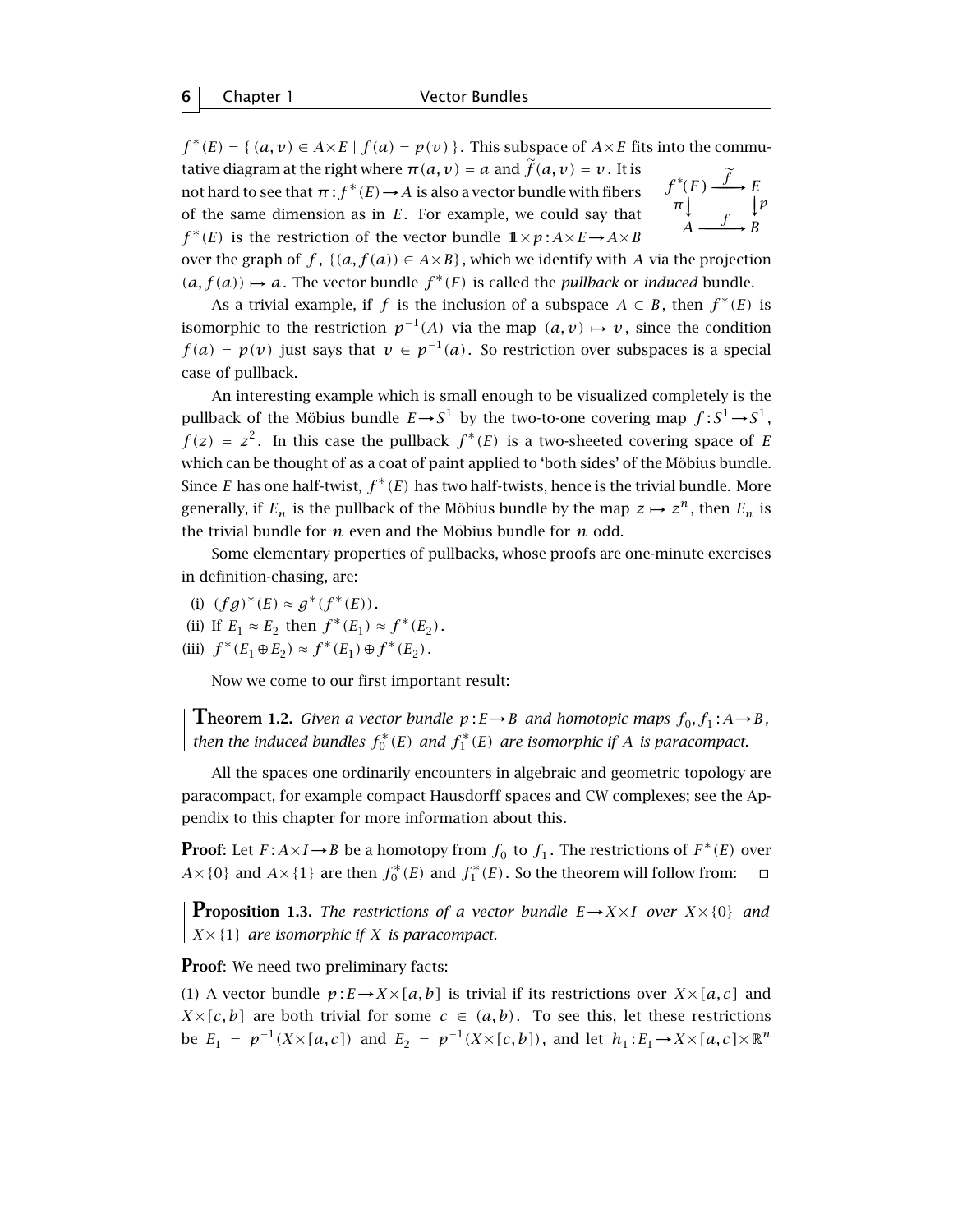and  $h_2: E_2 \to X \times [c, b] \times \mathbb{R}^n$  be isomorphisms. These isomorphisms may not agree on  $p^{-1}(X\times{c})$ , but they can be made to agree by replacing *h*<sub>2</sub> by its composition with the isomorphism  $X \times [c, b] \times \mathbb{R}^n \to X \times [c, b] \times \mathbb{R}^n$  which on each slice  $X \times \{x\} \times \mathbb{R}^n$  is given by  $h_1 h_2^{-1}$ :  $X \times \{c\} \times \mathbb{R}^n \to X \times \{c\} \times \mathbb{R}^n$ . Once  $h_1$  and  $h_2$  agree on  $E_1 \cap E_2$ , they define a trivialization of *E*.

(2) For a vector bundle  $p: E \to X \times I$ , there exists an open cover  $\{U_\alpha\}$  of *X* so that each restriction  $p^{-1}(U_\alpha \times I) \to U_\alpha \times I$  is trivial. This is because for each  $x \in X$  we can find open neighborhoods  $U_{x,1}, \dots, U_{x,k}$  in *X* and a partition  $0 = t_0 < t_1 < \dots < t_k = 1$  of *[*0*,* 1*]* such that the bundle is trivial over  $U_{x,i} \times [t_{i-1}, t_i]$ , using compactness of *[*0*,* 1*]*. Then by (1) the bundle is trivial over  $U_{\alpha} \times I$  where  $U_{\alpha} = U_{\alpha,1} \cap \cdots \cap U_{\alpha,k}$ .

Now we prove the proposition. By (2), we can choose an open cover  $\{U_{\alpha}\}\$  of *X* so that *E* is trivial over each  $U_{\alpha} \times I$ . Lemma 1.19 in the Appendix to this chapter asserts that there is a countable cover  ${V_k}_{k>1}$  of *X* and a partition of unity  ${\varphi_k}$  with  $\varphi_k$ supported in  $V_k$ , such that each  $V_k$  is a disjoint union of open sets each contained in some  $U_{\alpha}$ . This means that *E* is trivial over each  $V_k \times I$ .

For  $k \geq 0$ , let  $\psi_k = \varphi_1 + \cdots + \varphi_k$ , with  $\psi_0 = 0$ . Let  $X_k$  be the graph of  $\psi_k$ , so  $X_k = \{ (x, \psi_k(x)) \in X \times I \}$ , and let  $p_k : E_k \to X_k$  be the restriction of the bundle *E* over  $X_k$ . Choosing a trivialization of *E* over  $V_k \times I$ , the natural projection homeomorphism  $X_k \to X_{k-1}$  lifts to an isomorphism  $h_k : E_k \to E_{k-1}$  which is the identity outside  $p_k^{-1}(V_k)$ . The infinite composition  $h = h_1 h_2 \cdots$  is then a well-defined isomorphism from the restriction of *E* over  $X \times \{0\}$  to the restriction over  $X \times \{1\}$ since near each point  $x \in X$  only finitely many  $\varphi_i$ 's are nonzero, which implies that for large enough *k*,  $h_k = 1$  over a neighborhood of *x*.

**Corollary 1.4.** *A homotopy equivalence*  $f : A \rightarrow B$  *of paracompact spaces induces a bijection*  $f^*$ : Vect<sup>*n*</sup>(*B*)  $\rightarrow$  Vect<sup>*n*</sup>(*A*)*. In particular, every vector bundle over a contractible paracompact base is trivial.*

**Proof:** If *g* is a homotopy inverse of *f* then we have  $f^*g^* = 1^* = 1$  and  $g^*f^* = 1$  $1<sup>*</sup> = 1<sup>1</sup>$ .

Theorem 1.2 holds for fiber bundles as well as vector bundles, with the same proof.

#### **Inner Products**

An *inner product* on a vector bundle  $p: E \rightarrow B$  is a map  $\langle , \rangle: E \oplus E \rightarrow \mathbb{R}$  which restricts in each fiber to an inner product, i.e., a positive definite symmetric bilinear form.

**Proposition 1.5.** An inner product exists for a vector bundle  $p: E \rightarrow B$  if B is para*compact.*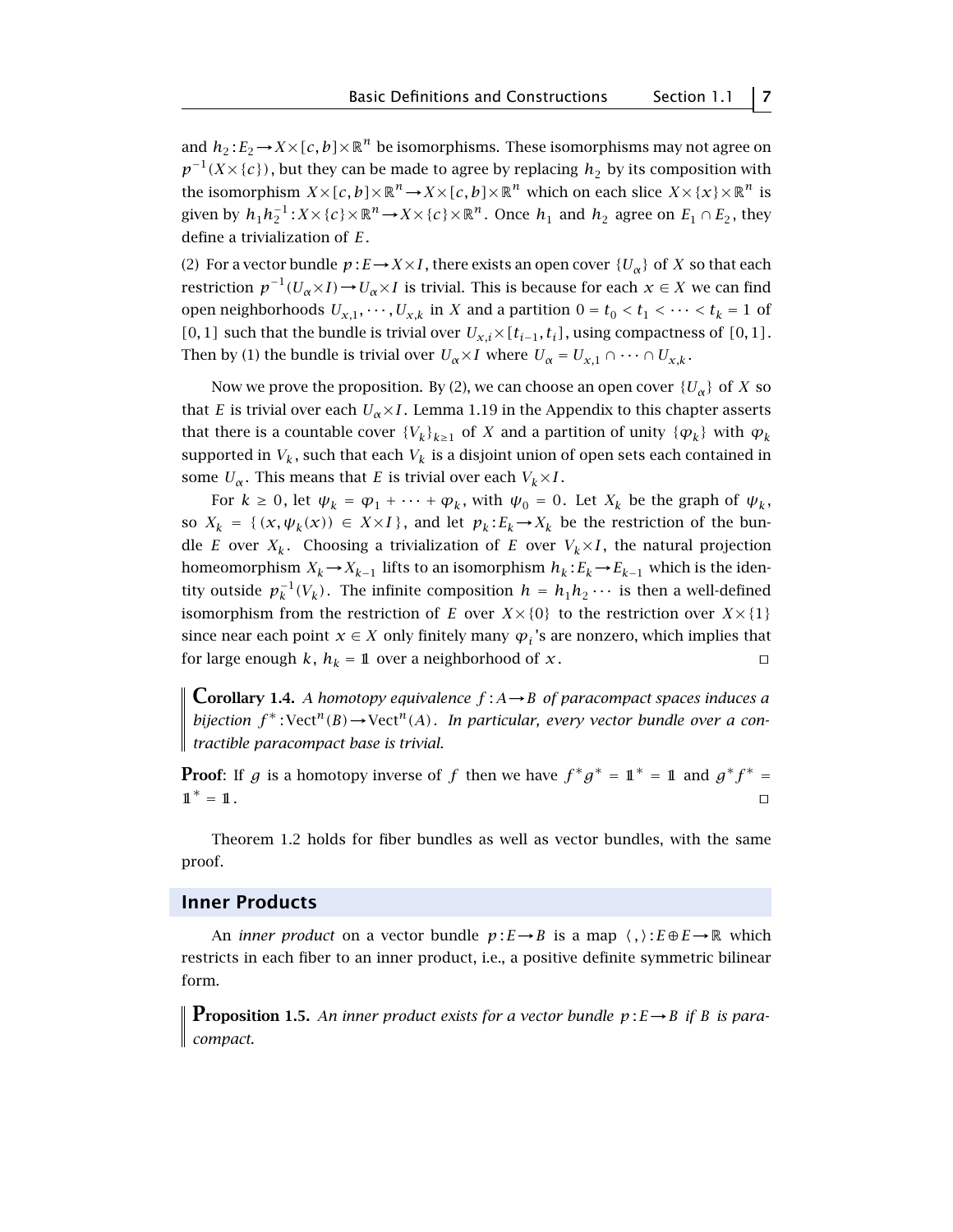**Proof:** An inner product for  $p: E \rightarrow B$  can be constructed by first using local trivializations  $h_\alpha: p^{-1}(U_\alpha) \to U_\alpha \times \mathbb{R}^n$ , to pull back the standard inner product in  $\mathbb{R}^n$  to an inner product  $\langle\cdot,\cdot\rangle_\alpha$  on  $p^{-1}(U_\alpha)$ , then setting  $\langle v,w\rangle=\sum_\beta \phi_\beta p(v)\langle v,w\rangle_{\alpha(\beta)}$  where  ${φ<sub>β</sub>}$  is a partition of unity with the support of  $φ<sub>β</sub>$  contained in  $U<sub>α(β)</sub>$ .  $□$ 

In the case of complex vector bundles one can construct Hermitian inner products in the same way.

Having an inner product on a vector bundle *E*, lengths of vectors are defined, and so we can speak of the associated unit sphere bundle  $S(E) \rightarrow B$ , a fiber bundle with fibers the spheres consisting of all vectors of length 1 in fibers of *E*. Similarly there is a disk bundle  $D(E) \rightarrow B$  with fibers the disks of vectors of length less than or equal to 1. It is possible to describe  $S(E)$  without reference to an inner product, as the quotient of the complement of the zero section in *E* obtained by identifying each nonzero vector with all positive scalar multiples of itself. It follows that *D(E)* can also be defined without invoking a metric, namely as the mapping cylinder of the projection  $S(E) \rightarrow B$ .

The canonical line bundle  $E \rightarrow \mathbb{R}P^n$  has as its unit sphere bundle  $S(E)$  the space of unit vectors in lines through the origin in  $\mathbb{R}^{n+1}$ . Since each unit vector uniquely determines the line containing it,  $S(E)$  is the same as the space of unit vectors in  $\mathbb{R}^{n+1}$ , i.e.,  $S^n$ . It follows that canonical line bundle is nontrivial if  $n > 0$  since for the trivial bundle  $\mathbb{R}P^n \times \mathbb{R}$  the unit sphere bundle is  $\mathbb{R}P^n \times S^0$ , which is not homeomorphic to  $S^n$ .

Similarly, in the complex case the canonical line bundle  $E \to \mathbb{C}P^n$  has  $S(E)$  equal to the unit sphere  $S^{2n+1}$  in  $\mathbb{C}^{n+1}$ . Again if  $n > 0$  this is not homeomorphic to the unit sphere bundle of the trivial bundle, which is  $\mathbb{C}P^n \times S^1$ , so the canonical line bundle is nontrivial.

#### **Subbundles**

A *vector subbundle* of a vector bundle  $p: E \rightarrow B$  has the natural definition: a subspace  $E_0 \subset E$  intersecting each fiber of  $E$  in a vector subspace, such that the restriction  $p: E_0 \rightarrow B$  is a vector bundle.

**Proposition 1.6.** *If*  $E \rightarrow B$  *is a vector bundle over a paracompact base B and*  $E_0 \subset E$ *is a vector subbundle, then there is a vector subbundle*  $E_0^{\perp} \subset E$  *such that*  $E_0 \oplus E_0^{\perp} \approx E$ .

**Proof**: With respect to a chosen inner product on  $E$  , let  $E_0^{\perp}$  be the subspace of  $E$ which in each fiber consists of all vectors orthogonal to vectors in  $E_0$ . We claim that the natural projection  $E_0^{\perp} \to B$  is a vector bundle. If this is so, then  $E_0 \oplus E_0^{\perp}$  is isomorphic to *E* via the map  $(v, w) \mapsto v + w$ , using Lemma 1.1.

To see that  $E_0^{\perp}$  satisfies the local triviality condition for a vector bundle, note first that we may assume *E* is the product  $B \times \mathbb{R}^n$  since the question is local in *B*.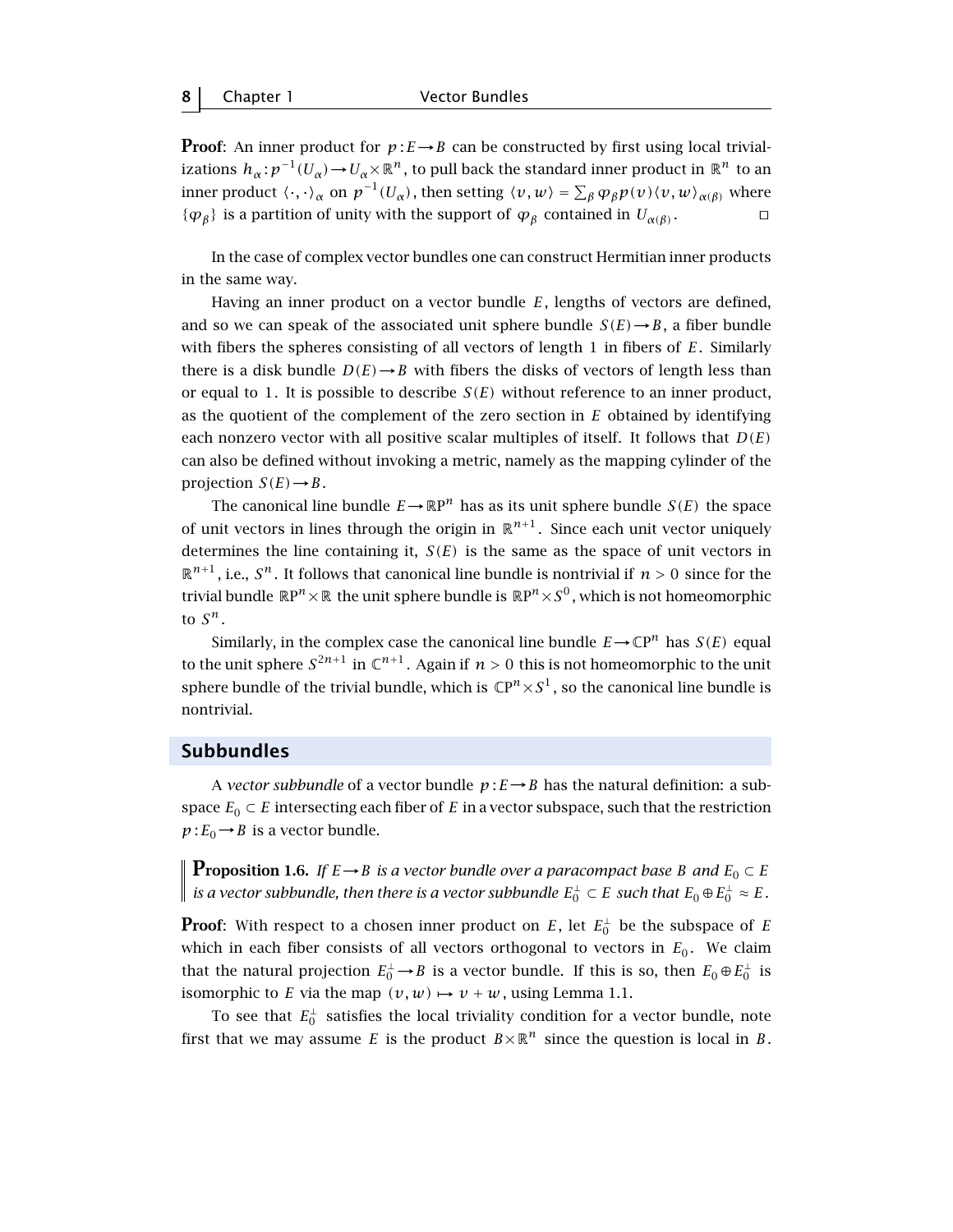Since  $E_0$  is a vector bundle, of dimension  $m$  say, it has  $m$  independent local sections *b*  $\mapsto$  (*b*, *s<sub>i</sub>*(*b*)) near each point *b*<sub>0</sub> ∈ *B*. We may enlarge this set of *m* independent local sections of  $E_0$  to a set of *n* independent local sections  $b \mapsto (b, s_i(b))$  of *E* by choosing  $s_{m+1}, \dots, s_n$  first in the fiber  $p^{-1}(b_0)$ , then taking the same vectors for all nearby fibers, since if  $s_1, \dots, s_m, s_{m+1}, \dots, s_n$  are independent at  $b_0$ , they will remain independent for nearby *b* by continuity of the determinant function. Apply the Gram-Schmidt orthogonalization process to  $s_1, \dots, s_m, s_{m+1}, \dots, s_n$  in each fiber, using the given inner product, to obtain new sections  $s_i'$ . The explicit formulas for the Gram-Schmidt process show the  $s_i'$ 's are continuous. The sections  $s_i'$  allow us to define a local trivialization  $h: p^{-1}(U) \to U \times \mathbb{R}^n$  with  $h(b, s'_i(b))$  equal to the  $i^{th}$  standard basis vector of  $\mathbb{R}^n$ . This  $h$  carries  $E_0$  to  $U\times\mathbb{R}^m$  and  $E_0^\perp$  to  $U\times\mathbb{R}^{n-m}$ , so  $h\,|\,E_0^\perp$  is a local trivialization of  $E_0^{\perp}$ .  $\frac{1}{0}$ .

#### **Tensor Products**

In addition to direct sum, a number of other algebraic constructions with vector spaces can be extended to vector bundles. One which is particularly important for K–theory is tensor product. For vector bundles  $p_1 : E_1 \rightarrow B$  and  $p_2 : E_2 \rightarrow B$ , let *E*<sub>1</sub>⊗*E*<sub>2</sub>, as a set, be the disjoint union of the vector spaces  $p_1^{-1}(x) \otimes p_2^{-1}(x)$  for  $x \in B$ . The topology on this set is defined in the following way. Choose isomorphisms *h*<sub>*i*</sub> :  $p_i^{-1}(U)$  →  $U \times \mathbb{R}^{n_i}$  for each open set  $U \subset B$  over which  $E_1$  and  $E_2$  are trivial. Then a topology  $\mathfrak{T}_U$  on the set  $p_1^{-1}(U) \otimes p_2^{-1}(U)$  is defined by letting the fiberwise tensor product map  $h_1 \otimes h_2$ :  $p_1^{-1}(U) \otimes p_2^{-1}(U) \rightarrow U \times (\mathbb{R}^{n_1} \otimes \mathbb{R}^{n_2})$  be a homeomorphism. The topology  $\mathcal{T}_U$  is independent of the choice of the  $h_i$ 's since any other choices are obtained by composing with isomorphisms of  $U\times\mathbb{R}^{n_i}$  of the form  $(x, v) \mapsto (x, g_i(x)(v))$ for continuous maps  $g_i: U \to GL_{n_i}(\mathbb{R})$ , hence  $h_1 \otimes h_2$  changes by composing with analogous isomorphisms of  $U\times(\mathbb{R}^{n_1}\otimes\mathbb{R}^{n_2})$  whose second coordinates  $g_1\otimes g_2$  are continuous maps  $U \rightarrow GL_{n,n_2}(\mathbb{R})$ , since the entries of the matrices  $g_1(x) \otimes g_2(x)$  are the products of the entries of  $g_1(x)$  and  $g_2(x)$ . When we replace *U* by an open subset *V*, the topology on  $p_1^{-1}(V) \otimes p_2^{-1}(V)$  induced by  $\mathcal{T}_U$  is the same as the topology  $\mathcal{T}_V$  since local trivializations over *U* restrict to local trivializations over *V*. Hence we get a well-defined topology on  $E_1 \otimes E_2$  making it a vector bundle over *B*.

There is another way to look at this construction that takes as its point of departure a general method for constructing vector bundles we have not mentioned previously. If we are given a vector bundle  $p: E \rightarrow B$  and an open cover  $\{U_{\alpha}\}\$  of *B* with local trivializations  $h_{\alpha}: p^{-1}(U_{\alpha}) \to U_{\alpha} \times \mathbb{R}^n$ , then we can reconstruct *E* as the quotient space of the disjoint union  $\coprod_{\alpha} (U_{\alpha} \times \mathbb{R}^n)$  obtained by identifying  $(x, v) \in U_{\alpha} \times \mathbb{R}^n$ with  $h_\beta h_\alpha^{-1}(x,v) \in U_\beta \times \mathbb{R}^n$  whenever  $x \in U_\alpha \cap U_\beta$ . The functions  $h_\beta h_\alpha^{-1}$  can be viewed as maps  $g_{\beta\alpha}$ :  $U_{\alpha} \cap U_{\beta}$   $\rightarrow$   $GL_n(\mathbb{R})$ . These satisfy the 'cocycle condition'  $g_{\gamma\beta}g_{\beta\alpha} = g_{\gamma\alpha}$  on  $U_{\alpha} \cap U_{\beta} \cap U_{\gamma}$ . Any collection of 'gluing functions'  $g_{\beta\alpha}$  satisfying this condition can be used to construct a vector bundle  $E \rightarrow B$ .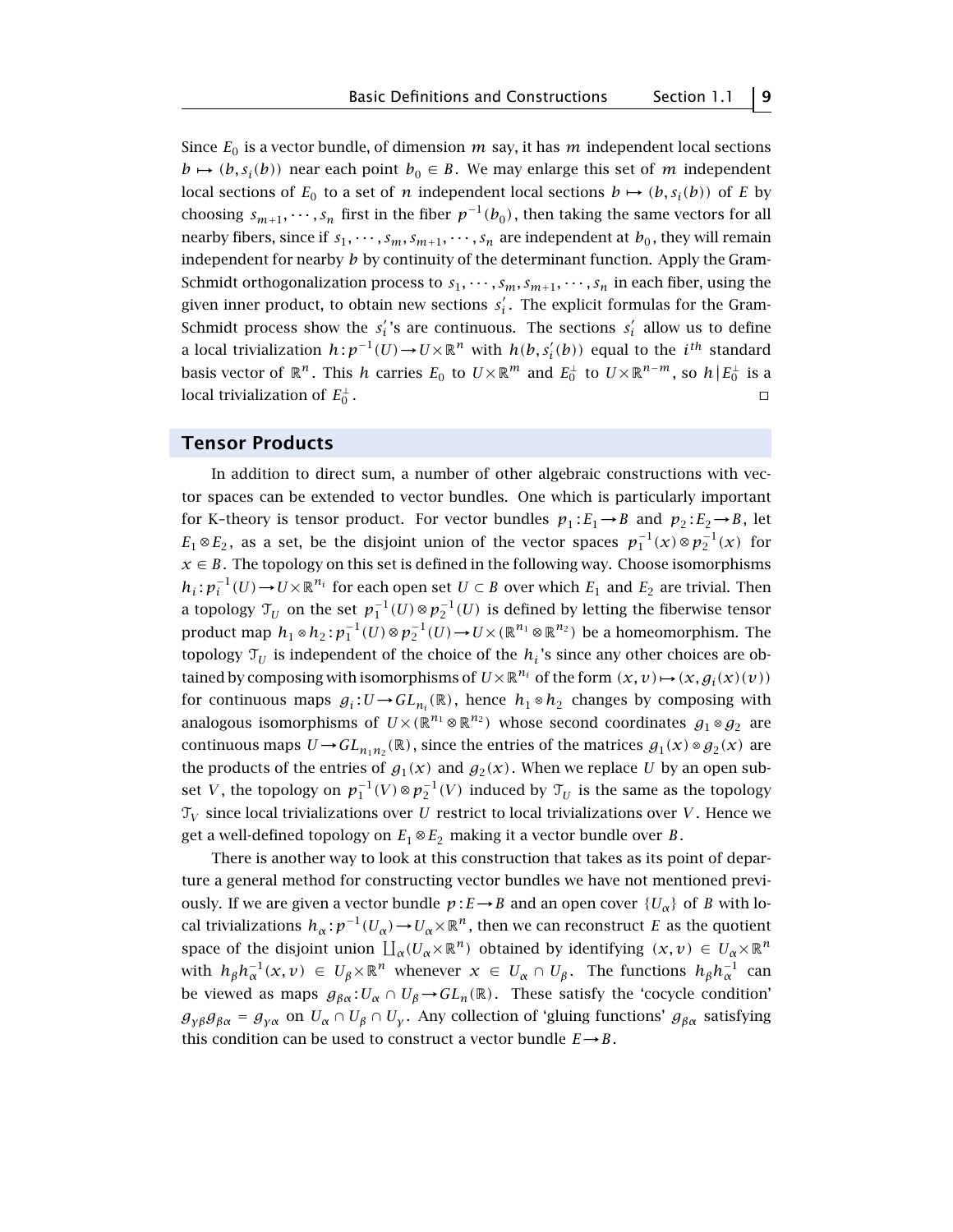In the case of tensor products, suppose we have two vector bundles  $E_1 \rightarrow B$  and  $E_2 \rightarrow B$ . We can choose an open cover  $\{U_\alpha\}$  with both  $E_1$  and  $E_2$  trivial over each  $U_\alpha$ , and so obtain gluing functions  $g_{\beta\alpha}^i: U_\alpha \cap U_\beta \to GL_{n_i}(\mathbb{R})$  for each  $E_i$ . Then the gluing functions for the bundle  $E_1\otimes E_2$  are the tensor product functions  $g_{\beta\alpha}^1\otimes g_{\beta\alpha}^2$  assigning to each  $x \in U_\alpha \cap U_\beta$  the tensor product of the two matrices  $g_{\beta\alpha}^1(x)$  and  $g_{\beta\alpha}^2(x)$ .

It is routine to verify that the tensor product operation for vector bundles over a fixed base space is commutative, associative, and has an identity element, the trivial line bundle. It is also distributive with respect to direct sum.

If we restrict attention to line bundles, then  $Vect^1(B)$  is an abelian group with respect to the tensor product operation. The inverse of a line bundle  $E \rightarrow B$  is obtained by replacing its gluing matrices  $g_{\beta\alpha}(x) \in GL_1(\mathbb{R})$  with their inverses. The cocycle condition is preserved since  $1 \times 1$  matrices commute. If we give *E* an inner product, we may rescale local trivializations  $h_{\alpha}$  to be isometries, taking vectors in fibers of *E* to vectors in  $\mathbb{R}^1$  of the same length. Then all the values of the gluing functions  $g_{\beta\alpha}$ are  $\pm 1$ , being isometries of R. The gluing functions for  $E \otimes E$  are the squares of these *gβα* 's, hence are identically 1, so *E*⊗*E* is the trivial line bundle. Thus each element of Vect<sup>1</sup>(B) is its own inverse. As we shall see in §3.1, the group Vect<sup>1</sup>(B) is isomorphic to  $H^1(B; \mathbb{Z}_2)$  when *B* is homotopy equivalent to a CW complex.

These tensor product constructions work equally well for complex vector bundles. Tensor product again makes  $\mathrm{Vect}_{\mathbb{C}}^1(B)$  into an abelian group, but after rescaling the gluing functions  $g_{\beta\alpha}$  for a complex line bundle *E*, the values are complex numbers of norm 1, not necessarily ±1, so we cannot expect *E*⊗*E* to be trivial. In §3.1 we will show that the group  $\mathrm{Vect}^1_\mathbb{C}(B)$  is isomorphic to  $H^2(B;\mathbb{Z})$  when  $B$  is homotopy equivalent to a CW complex.

We may as well mention here another general construction for complex vector bundles  $E \rightarrow B$ , the notion of the *conjugate bundle*  $\overline{E} \rightarrow B$ . As a topological space,  $\overline{E}$ is the same as *E*, but the vector space structure in the fibers is modified by redefining scalar multiplication by the rule  $\lambda(v) = \overline{\lambda}v$  where the right side of this equation means scalar multiplication in *E* and the left side means scalar multiplication in  $\overline{E}$ . This implies that local trivializations for  $\overline{E}$  are obtained from local trivializations for *E* by composing with the coordinatewise conjugation map  $\mathbb{C}^n \to \mathbb{C}^n$  in each fiber. The effect on the gluing maps  $g_{\beta\alpha}$  is to replace them by their complex conjugates as well. Specializing to line bundles, we then have  $E \otimes \overline{E}$  isomorphic to the trivial line bundle since its gluing maps have values  $z\overline{z} = 1$  for  $z$  a unit complex number. Thus conjugate bundles provide inverses in  $\mathrm{Vect}^1_\mathbb{C}(B)$ .

Besides tensor product of vector bundles, another construction useful in K–theory is the exterior power  $\lambda^{k}(E)$  of a vector bundle *E*. Recall from linear algebra that the exterior power  $\lambda^{k}(V)$  of a vector space V is the quotient of the *k*-fold tensor product *V* ⊗  $\cdots$  ⊗ *V* by the subspace generated by vectors of the form  $v_1 \otimes \cdots \otimes v_k$  – sgn( $\sigma$ ) $v_{\sigma(1)} \otimes \cdots \otimes v_{\sigma(k)}$  where  $\sigma$  is a permutation of the subscripts and sgn( $\sigma$ ) =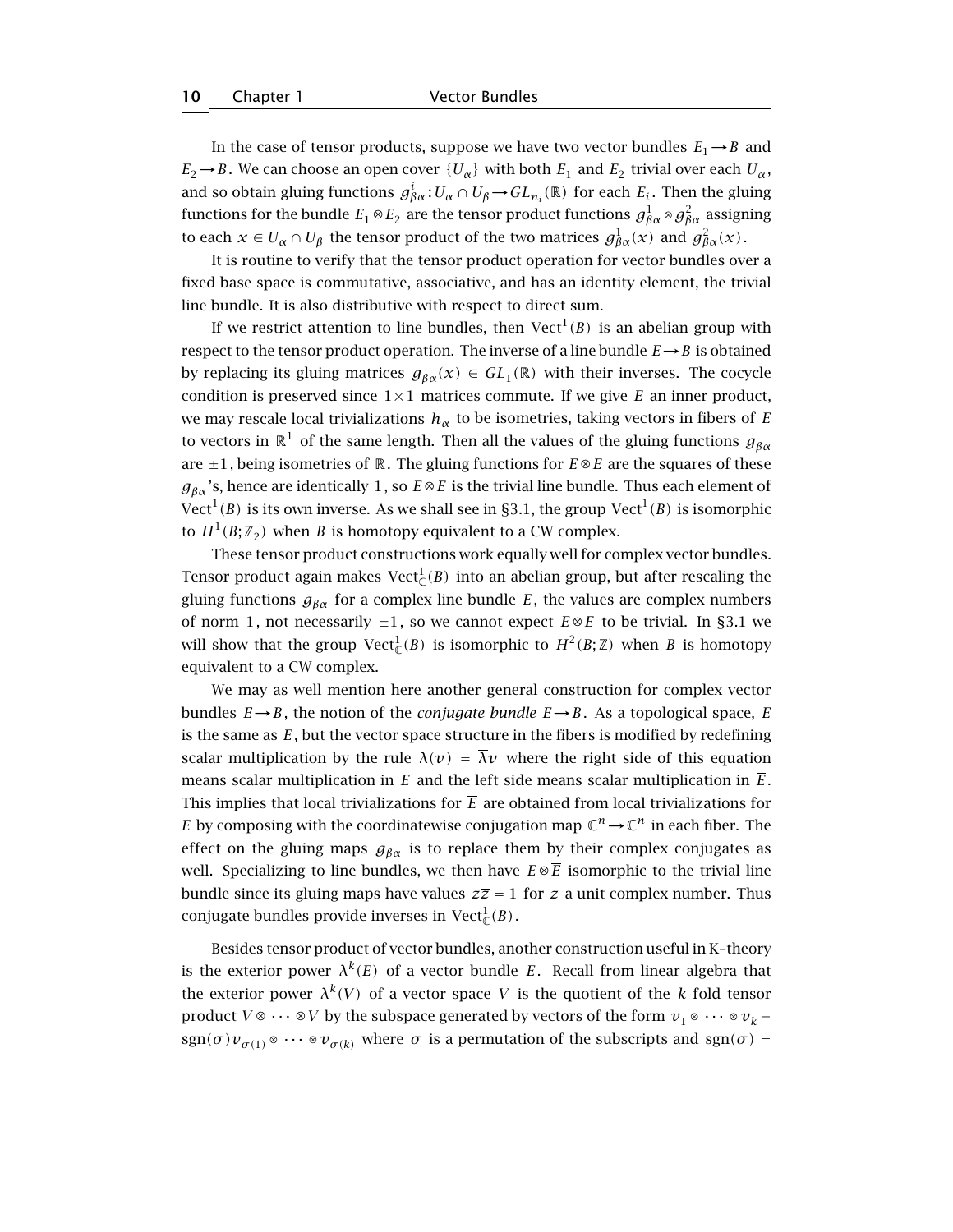±1 is its sign, +1 for an even permutation and −1 for an odd permutation. If *V* has dimension  $n$  then  $\lambda^k(V)$  has dimension  $\binom{n}{k}.$  Now to define  $\lambda^k(E)$  for a vector bundle  $p: E \rightarrow B$  the procedure follows closely what we did for tensor product. We first form the disjoint union of the exterior powers  $\lambda^{k}(p^{-1}(x))$  of all the fibers  $p^{-1}(x)$ , then we define a topology on this set via local trivializations. The key fact about tensor product which we needed before was that the tensor product  $\varphi \otimes \psi$  of linear transformations  $\varphi$  and *ψ* depends continuously on *φ* and *ψ*. For exterior powers the analogous fact is that a linear map  $\varphi : \mathbb{R}^n \to \mathbb{R}^n$  induces a linear map  $\lambda^k(\varphi) : \lambda^k(\mathbb{R}^n) \to \lambda^k(\mathbb{R}^n)$  which depends continuously on  $\varphi$ . This holds since  $\lambda^k(\varphi)$  is a quotient map of the *k*-fold tensor product of  $\varphi$  with itself.

#### **Associated Bundles**

There are a number of geometric operations on vector spaces which can also be performed on vector bundles. As an example we have already seen, consider the operation of taking the unit sphere or unit disk in a vector space with an inner product. Given a vector bundle  $E \rightarrow B$  with an inner product, we can then perform the operation in each fiber, producing the sphere bundle  $S(E) \rightarrow B$  and the disk bundle  $D(E) \rightarrow B$ . Here are some more examples:

(1) Associated to a vector bundle  $E \rightarrow B$  is the *projective bundle*  $P(E) \rightarrow B$ , where  $P(E)$ is the space of all lines through the origin in all the fibers of  $E$ . We topologize  $P(E)$ as the quotient of the sphere bundle  $S(E)$  obtained by factor out scalar multiplication in each fiber. Over a neighborhood *U* in *B* where *E* is a product  $U \times \mathbb{R}^n$ , this quotient is  $U \times \mathbb{R}P^{n-1}$ , so  $P(E)$  is a fiber bundle over *B* with fiber  $\mathbb{R}P^{n-1}$ , with respect to the projection  $P(E) \rightarrow B$  which sends each line in the fiber of *E* over a point  $b \in B$  to *b*. We could just as well start with an *n*-dimensional vector bundle over  $\mathbb{C}$ , and then *P(E)* would have fibers  $\mathbb{C}P^{n-1}$ .

(2) For an *n*-dimensional vector bundle  $E \rightarrow B$ , the associated *flag bundle*  $F(E) \rightarrow B$ has total space  $F(E)$  the subspace of the *n*-fold product of  $P(E)$  with itself consisting of *n*-tuples of orthogonal lines in fibers of  $E$ . The fiber of  $F(E)$  is thus the flag manifold  $F(\mathbb{R}^n)$  consisting of *n*-tuples of orthogonal lines through the origin in  $\mathbb{R}^n$ . Local triviality follows as in the preceding example. More generally, for any  $k \leq n$  one could take *k*-tuples of orthogonal lines in fibers of *E* and get a bundle  $F_k(E) \rightarrow B$ .

(3) As a refinement of the last example, one could form the *Stiefel bundle*  $V_k(E) \rightarrow B$ , where points of  $V_k(E)$  are *k*-tuples of orthogonal unit vectors in fibers of *E*, so  $V_k(E)$ is a subspace of the product of *k* copies of  $S(E)$ . The fiber of  $V_k(E)$  is the Stiefel manifold  $V_k(\mathbb{R}^n)$  of orthonormal *k*-frames in  $\mathbb{R}^n$ .

(4) Generalizing  $P(E)$ , there is the *Grassmann bundle*  $G_k(E) \rightarrow B$  of *k*-dimensional linear subspaces of fibers of  $E$ . This is the quotient space of  $V_k(E)$  obtained by identifying two *k* frames if they span the same subspace of a fiber. The fiber of  $G_k(E)$  is the Grassmann manifold  $G_k(\mathbb{R}^n)$  of *k*-planes through the origin in  $\mathbb{R}^n$ .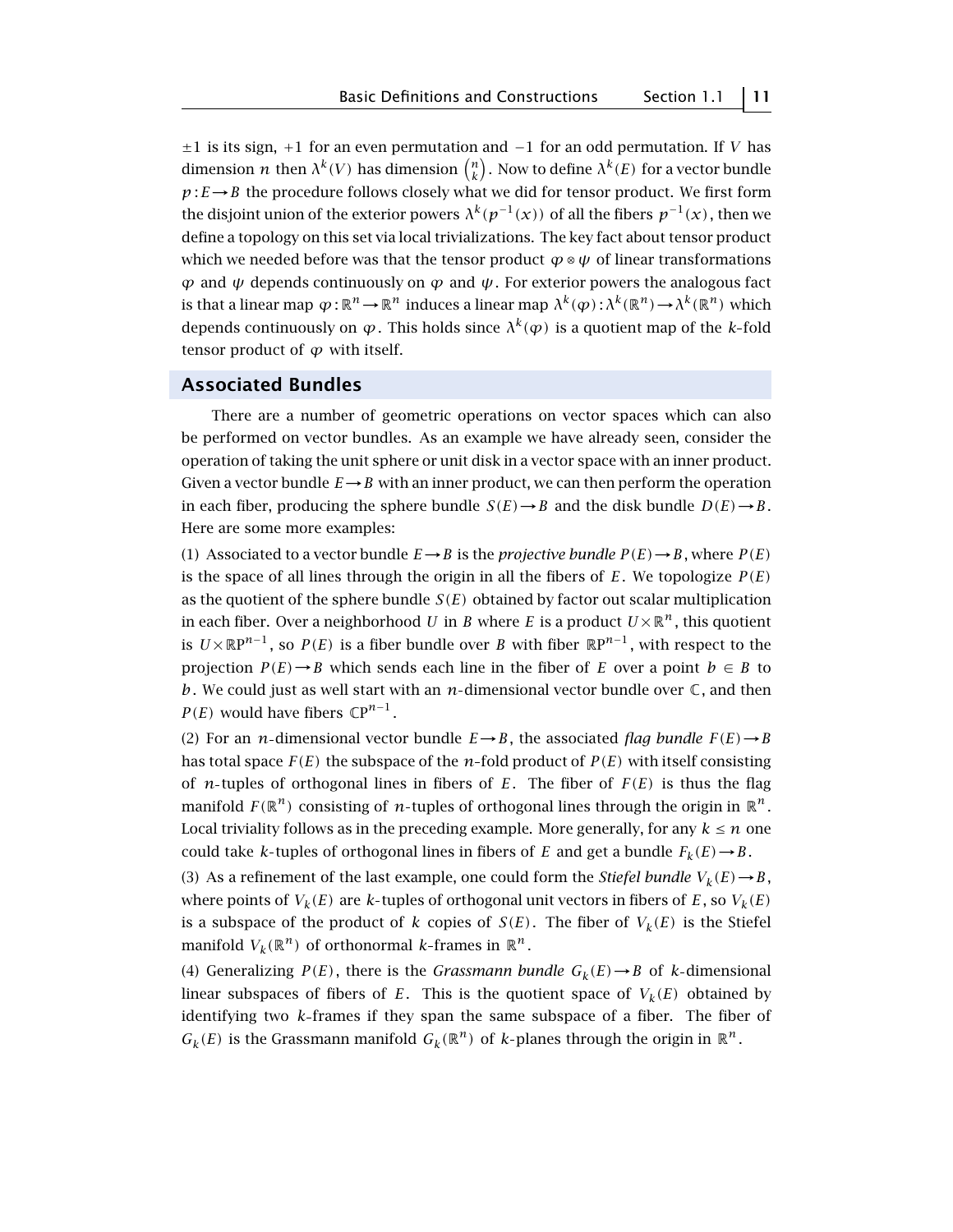**12** Chapter 1 Vector Bundles

Some of these associated fiber bundles have natural vector bundles lying over them. For example, there is a canonical line bundle  $L \rightarrow P(E)$  where  $L = \{ (\ell, v) \in$  $P(E) \times E \mid v \in \ell$ . Similarly, over the flag bundle  $F(E)$  there are *n* line bundles  $L_i$ consisting of all vectors in the *ith* line of an *n* tuple of orthogonal lines in fibers of *E*. The direct sum  $L_1 \oplus \cdots \oplus L_n$  is then equal to the pullback of *E* over  $F(E)$  since a point in the pullback consists of an  $n$ -tuple −−→  $L_1 \oplus \cdots \oplus L_n \longrightarrow E$ <br>  $\downarrow$  $F(E)$  ——*B* of lines  $\ell_1 \perp \cdots \perp \ell_n$  in a fiber of *E* together with a vector *v* in this fiber, and *v* can be expressed uniquely as a sum  $v = v_1 + \cdots + v_n$  with  $v_i \in \ell_i$ . Thus we see an interesting fact: *For every vector bundle there is a pullback which splits as a direct sum of line bundles*. This observation plays a role in the so-called 'splitting principle,' as we shall see in Corollary 2.23 and Proposition 3.3.

#### **2. Classifying Vector Bundles**

In this section we give two homotopy-theoretic descriptions of  $Vect<sup>n</sup>(X)$ . The first works for arbitrary paracompact spaces *X* , and is therefore of considerable theoretical importance. The second is restricted to the case that  $X$  is a suspension, but is more amenable to the explicit calculation of a number of simple examples, such as  $X = S^n$ for small values of *n*.

#### **The Universal Bundle**

We will show that there is a special *n*-dimensional vector bundle  $E_n \to G_n$  with the property that all *n*-dimensional bundles over paracompact base spaces are obtainable as pullbacks of this single bundle. When  $n = 1$  this bundle will be just the canonical line bundle over  $\mathbb{R}P^{\infty}$ , defined earlier. The generalization to  $n > 1$  will consist in replacing  $\mathbb{R}P^{\infty}$ , the space of 1-dimensional vector subspaces of  $\mathbb{R}^{\infty}$ , by the space of *n*-dimensional vector subspaces of  $\mathbb{R}^{\infty}$ .

First we define the *Grassmann manifold*  $G_n(\mathbb{R}^k)$  for nonnegative integers  $n \leq k$ . As a set this is the collection of all *n*-dimensional vector subspaces of  $\mathbb{R}^k$ , that is, *n*-dimensional planes in  $\mathbb{R}^k$  passing through the origin. To define a topology on  $G_n(\mathbb{R}^k)$  we first define the *Stiefel manifold*  $V_n(\mathbb{R}^k)$  to be the space of orthonormal *n*-frames in  $\mathbb{R}^k$ , in other words, *n*-tuples of orthonormal vectors in  $\mathbb{R}^k$ . This is a subspace of the product of *n* copies of the unit sphere  $S^{k-1}$ , namely, the subspace of orthogonal *n* tuples. It is a closed subspace since orthogonality of two vectors can be expressed by an algebraic equation. Hence  $V_n(\mathbb{R}^k)$  is compact since the product of spheres is compact. There is a natural surjection  $V_n(\mathbb{R}^k) \to G_n(\mathbb{R}^k)$  sending an *n*-frame to the subspace it spans, and  $G_n(\mathbb{R}^k)$  is topologized by giving it the quotient topology with respect to this surjection. So  $G_n(\mathbb{R}^k)$  is compact as well. Later in this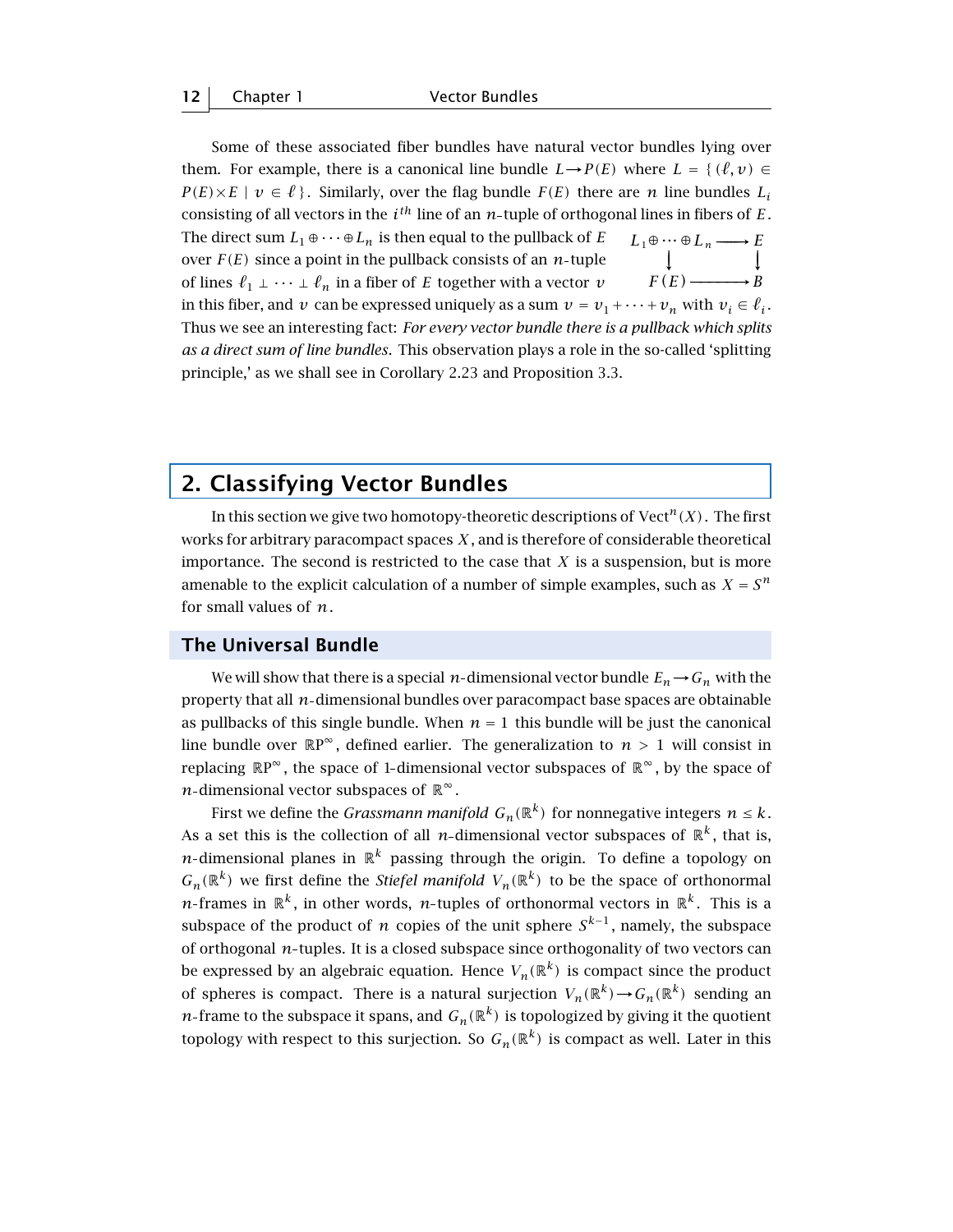section we will construct a finite CW complex structure on  $G_n(\mathbb{R}^k)$  and in the process show that it is Hausdorff and a manifold of dimension  $n(k - n)$ .

Define  $E_n(\mathbb{R}^k) = \{ (\ell, v) \in G_n(\mathbb{R}^k) \times \mathbb{R}^k \mid v \in \ell \}$ . The inclusions  $\mathbb{R}^k \subset \mathbb{R}^{k+1} \subset \cdots$ give inclusions  $G_n(\mathbb{R}^k) \subset G_n(\mathbb{R}^{k+1}) \subset \cdots$  and  $E_n(\mathbb{R}^k) \subset E_n(\mathbb{R}^{k+1}) \subset \cdots$ . We set  $G_n = G_n(\mathbb{R}^{\infty}) = \bigcup_k G_n(\mathbb{R}^k)$  and  $E_n = E_n(\mathbb{R}^{\infty}) = \bigcup_k E_n(\mathbb{R}^k)$  with the weak, or direct limit, topologies. Thus a set in  $G_n(\mathbb{R}^\infty)$  is open iff it intersects each  $G_n(\mathbb{R}^k)$  in an open set, and similarly for  $E_n(\mathbb{R}^\infty)$ .

**Lemma 1.7.** *The projection*  $p: E_n(\mathbb{R}^k) \to G_n(\mathbb{R}^k)$ ,  $p(\ell, v) = \ell$ , is a vector bundle., *both for finite and infinite k.*

**Proof**: First suppose  $k$  is finite. For  $\ell \in G_n(\mathbb{R}^k)$  , let  $\pi_\ell \colon \mathbb{R}^k \to \ell$  be orthogonal projection and let  $U_\ell = \{ \ell' \in G_n(\mathbb{R}^k) \mid \pi_\ell(\ell') \text{ has dimension } n \}.$  In particular,  $\ell \in U_\ell$ . We will show that  $U_\ell$  is open in  $G_n(\mathbb{R}^k)$  and that the map  $h : p^{-1}(U_\ell) \to U_\ell \times \ell \approx U_\ell \times \mathbb{R}^n$ defined by  $h(\ell', v) = (\ell', \pi_{\ell}(v))$  is a local trivialization of  $E_n(\mathbb{R}^k)$ .

For  $U_\ell$  to be open is equivalent to its preimage in  $V_n(\mathbb{R}^k)$  being open. This preimage consists of orthonormal frames  $v_1, \dots, v_n$  such that  $\pi_\ell(v_1), \dots, \pi_\ell(v_n)$ are independent. Let *A* be the matrix of  $\pi$ <sup>*l*</sup> with respect to the standard basis in the domain  $\mathbb{R}^k$  and any fixed basis in the range  $\ell$ . The condition on  $v_1, \dots, v_n$  is then that the  $n \times n$  matrix with columns  $Av_1, \dots, Av_n$  have nonzero determinant. Since the value of this determinant is obviously a continuous function of  $v_1, \dots, v_n$ , it follows that the frames  $v_1, \dots, v_n$  yielding a nonzero determinant form an open set in  $V_n(\mathbb{R}^k)$ .

It is clear that *h* is a bijection which is a linear isomorphism on each fiber. We need to check that *h* and  $h^{-1}$  are continuous. For  $\ell' \in U_\ell$  there is a unique invertible linear map  $L_{\ell'} : \mathbb{R}^k \to \mathbb{R}^k$  restricting to  $\pi_\ell$  on  $\ell'$  and the identity on  $\ell^\perp = \text{Ker} \, \pi_\ell$ . We claim that  $L_{\ell'}$ , regarded as a  $k{\times}k$  matrix, depends continuously on  $\ell'$  . Namely, we can write  $L_{\ell'}$  as a product  $AB^{-1}$  where:

- $-$  *B* sends the standard basis to  $v_1, \dots, v_n, v_{n+1}, \dots, v_k$  with  $v_1, \dots, v_n$  an orthonormal basis for  $\ell'$  and  $v_{n+1}, \dots, v_k$  a fixed basis for  $\ell^{\perp}$ .
- $-$  *A* sends the standard basis to  $\pi_{\ell}(v_1), \dots, \pi_{\ell}(v_n), v_{n+1}, \dots, v_k$ .

Both *A* and *B* depend continuously on  $v_1, \dots, v_n$ . Since matrix multiplication and matrix inversion are continuous operations (think of the 'classical adjoint' formula for the inverse of a matrix), it follows that the product  $L_{\ell'} = AB^{-1}$  depends continuously on  $v_1, \dots, v_n$ . But since  $L_{\ell'}$  depends only on  $\ell'$ , not on the basis  $v_1, \dots, v_n$  for  $\ell'$ , it follows that  $L_{\ell'}$  depends continuously on  $\ell'$  since  $G_n(\mathbb{R}^k)$  has the quotient topology from  $V_n(\mathbb{R}^k)$ . Since we have  $h(\ell', v) = (\ell', \pi_\ell(v)) = (\ell', L_{\ell'}(v))$ , we see that *h* is continuous. Similarly,  $h^{-1}(\ell', w) = (\ell', L_{\ell'}^{-1}(w))$  and  $L_{\ell'}^{-1}$  depends continuously on *`*0 , matrix inversion being continuous, so *h*−<sup>1</sup> is continuous.

This finishes the proof for finite *k*. When  $k = \infty$  one takes  $U_{\ell}$  to be the union of the  $U_{\ell}$ 's for increasing  $k$ . The local trivializations  $h$  constructed above for finite  $k$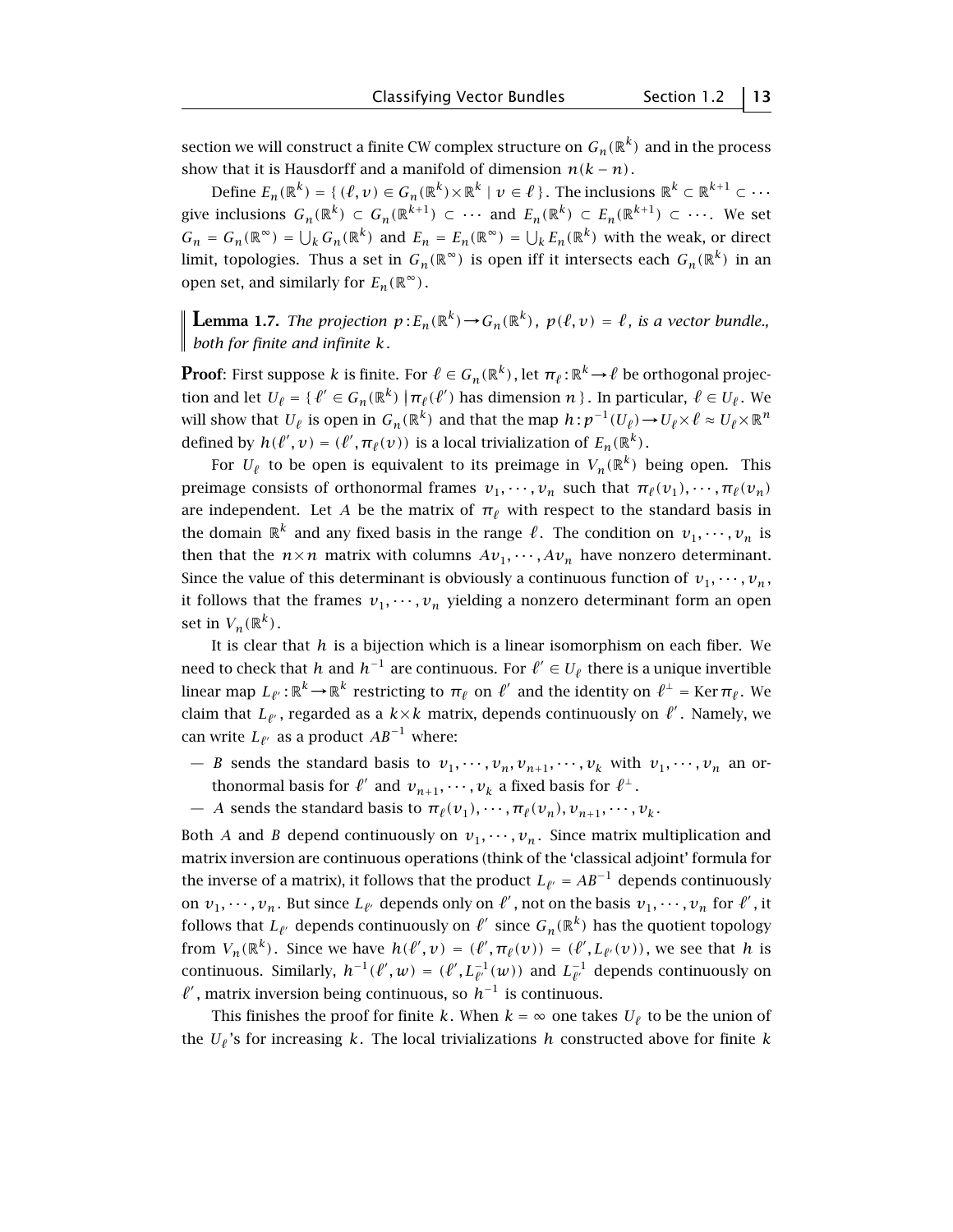then fit together to give a local trivialization over this  $U_{\ell}$ , continuity being automatic since we use the weak topology.  $\Box$ 

Let  $[X, Y]$  denote the set of homotopy classes of maps  $f: X \rightarrow Y$ .

**Theorem 1.8.** *For paracompact X, the map*  $[X, G_n] \to \text{Vect}^n(X)$ *,*  $[f] \mapsto f^*(E_n)$ *, is a bijection.*

Thus, vector bundles over a fixed base space are classified by homotopy classes of maps into  $G_n$ . Because of this,  $G_n$  is called the *classifying space* for *n*-dimensional vector bundles and  $E_n \rightarrow G_n$  is called the *universal bundle*.

As an example of how a vector bundle could be isomorphic to a pullback  $f^*(E_n)$ , consider the tangent bundle to  $S^n$ . This is the vector bundle  $p: E \rightarrow S^n$  where  $E =$  $\{(x, v) \in S^n \times \mathbb{R}^{n+1} \mid x \perp v\}$ . Each fiber  $p^{-1}(x)$  is a point in  $G_n(\mathbb{R}^{n+1})$ , so we have a map  $S^n \to G_n(\mathbb{R}^{n+1})$ ,  $x \mapsto p^{-1}(x)$ . Via the inclusion  $\mathbb{R}^{n+1} \hookrightarrow \mathbb{R}^\infty$  we can view this as a map  $f: S^n \to G_n(\mathbb{R}^\infty) = G_n$ , and *E* is exactly the pullback  $f^*(E_n)$ .

**Proof of 1.8**: The key observation is the following: For an  $n$ -dimensional vector bundle  $p: E \to X$ , an isomorphism  $E \approx f^*(E_n)$  is equivalent to a map  $g: E \to \mathbb{R}^\infty$  that is a linear injection on each fiber. To see this, suppose first that we have a map *f* : *X* → *G*<sub>n</sub> and an isomorphism  $E \approx f^*(E_n)$ . Then we have a commutative diagram

$$
E \underset{p}{\approx} f^*(E_n) \xrightarrow{\widetilde{f}} E_n \xrightarrow{\pi} \mathbb{R}^\infty
$$
  

$$
X \xrightarrow{f} G_n
$$

where  $\pi(\ell, v) = v$ . The composition across the top row is a map  $g : E \to \mathbb{R}^{\infty}$  that is a linear injection on each fiber, since both  $\tilde{f}$  and  $\pi$  have this property. Conversely, given a map  $g: E \to \mathbb{R}^{\infty}$  that is a linear injection on each fiber, define  $f: X \to G_n$  by letting *f*(*x*) be the *n*-plane  $g(p^{-1}(x))$ . This clearly yields a commutative diagram as above.

To show surjectivity of the map  $[X, G_n] \to \mathrm{Vect}^n(X)$ , suppose  $p: E \to X$  is an *n*-dimensional vector bundle. Let  ${U_\alpha}$  be an open cover of *X* such that *E* is trivial over each  $U_{\alpha}$ . By Lemma 1.19 in the Appendix to this chapter there is a countable open cover  $\{U_i\}$  of *X* such that *E* is trivial over each  $U_i$ , and there is a partition of unity  $\{\varphi_i\}$  with  $\varphi_i$  supported in  $U_i$ . Let  $g_i : p^{-1}(U_i) \to \mathbb{R}^n$  be the composition of a trivialization  $p^{-1}(U_i) \to U_i \times \mathbb{R}^n$  with projection onto  $\mathbb{R}^n$ . The map  $(\varphi_i p)g_i$ ,  $v \mapsto \varphi_i(p(v))g_i(v)$ , extends to a map  $E \to \mathbb{R}^n$  that is zero outside  $p^{-1}(U_i)$ . Near each point of *X* only finitely many  $\varphi_i$ 's are nonzero, and at least one  $\varphi_i$  is nonzero, so these extended  $(\varphi_i p)g_i$ 's are the coordinates of a map  $g : E \to (\mathbb{R}^n)^{\infty} = \mathbb{R}^{\infty}$  that is a linear injection on each fiber.

For injectivity, if we have isomorphisms  $E \approx f_0^*(E_n)$  and  $E \approx f_1^*(E_n)$  for two maps  $f_0, f_1: X \to G_n$ , then these give maps  $g_0, g_1: E \to \mathbb{R}^\infty$  that are linear injections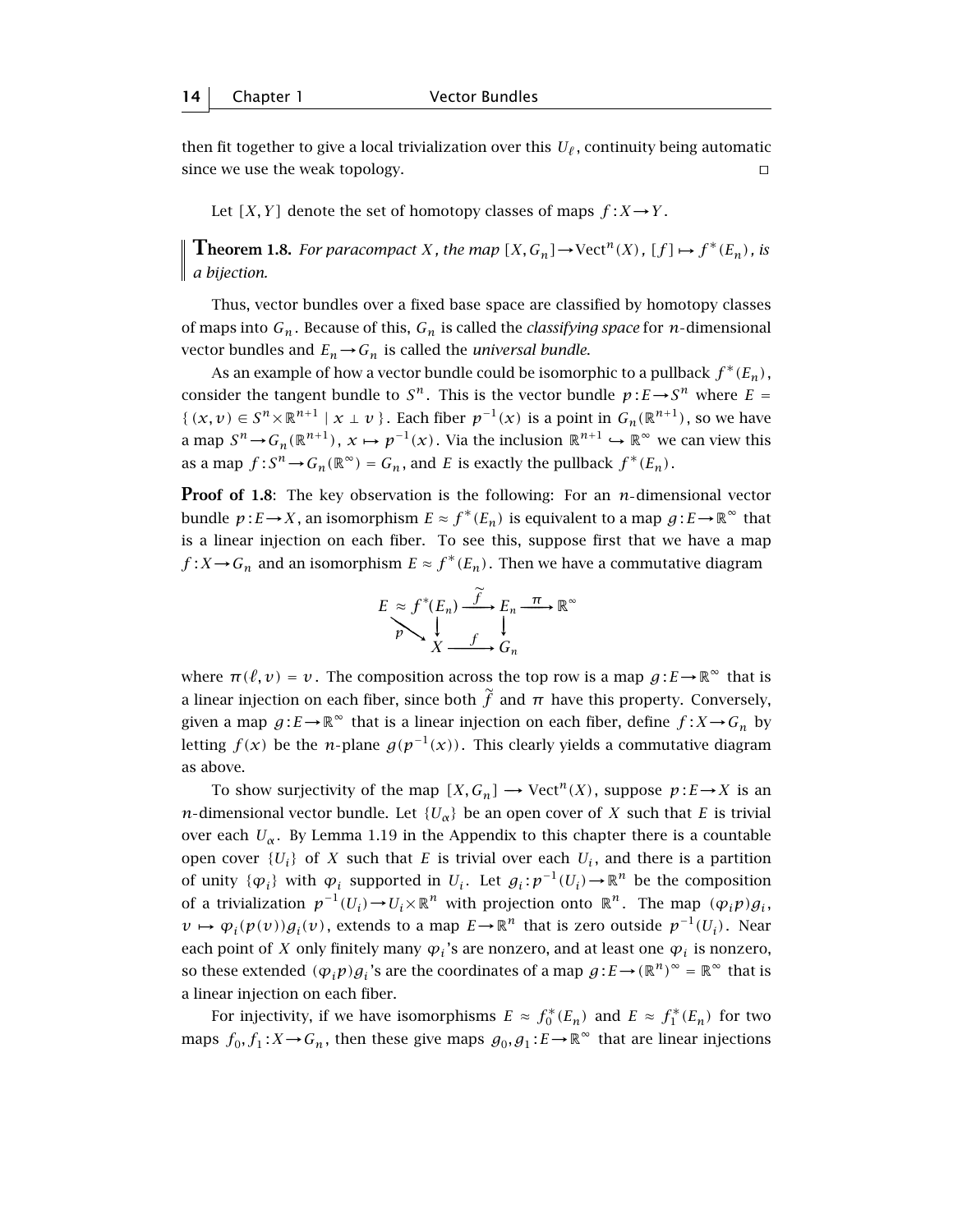on fibers, as in the first paragraph of the proof. We claim  $g_0$  and  $g_1$  are homotopic through maps  $g_t$  that are linear injections on fibers. If this is so, then  $f_0$  and  $f_1$  will be homotopic via  $f_t(x) = g_t(p^{-1}(x))$ .

The first step in constructing a homotopy  $g_t$  is to compose  $g_0$  with the homotopy  $L_t: \mathbb{R}^\infty \to \mathbb{R}^\infty$  defined by  $L_t(x_1, x_2, \dots) = (1-t)(x_1, x_2, \dots) + t(x_1, 0, x_2, 0, \dots)$ . For each  $t$  this is a linear map whose kernel is easily computed to be 0, so  $L_t$  is injective. Composing the homotopy  $L_t$  with  $g_0$  moves the image of  $g_0$  into the odd-numbered coordinates. Similarly we can homotope  $g_1$  into the even-numbered coordinates. Still calling the new *g*'s  $g_0$  and  $g_1$ , let  $g_t = (1 - t)g_0 + tg_1$ . This is linear and injective on fibers for each *t* since  $g_0$  and  $g_1$  are linear and injective on fibers.

Usually  $[X, G_n]$  is too difficult to compute explicitly, so this theorem is of limited use as a tool for explicitly classifying vector bundles over a given base space. Its importance is due more to its theoretical implications. Among other things, it can reduce the proof of a general statement to the special case of the universal bundle. For example, it is easy to deduce that vector bundles over a paracompact base have inner products, since the bundle  $E_n \rightarrow G_n$  has an obvious inner product obtained by restricting the standard inner product in  $\mathbb{R}^{\infty}$  to each *n*-plane, and this inner product on  $E_n$  induces an inner product on every pullback  $f^*(E_n)$ .

The proof of the following result provides another illustration of this principle of the 'universal example:'

**Proposition 1.9.** *For each vector bundle <sup>E</sup>*→*<sup>X</sup> with <sup>X</sup> compact Hausdorff there exists a vector bundle*  $E' \rightarrow X$  *such that*  $E \oplus E'$  *is the trivial bundle.* 

This can fail when *X* is noncompact. An example is the canonical line bundle over  $\mathbb{R}P^{\infty}$ , as we shall see in Example 3.6. There are some noncompact spaces for which the proposition remains valid, however. Among these are all infinite but finitedimensional CW complexes, according to an exercise at the end of the chapter.

**Proof:** First we show this holds for  $E_n(\mathbb{R}^k)$ . In this case the bundle with the desired property will be  $E_n^{\perp}(\mathbb{R}^k) = \{ \, (\ell,\nu) \in G_n(\mathbb{R}^k) \times \mathbb{R}^k \mid \nu \perp \ell \, \}.$  This is because  $E_n(\mathbb{R}^k)$  is by its definition a subbundle of the product bundle  $G_n(\mathbb{R}^k)\times\mathbb{R}^k$ , and the construction of a complementary orthogonal subbundle given in the proof of Proposition 1.6 yields exactly  $E_n^{\perp}(\mathbb{R}^k)$ .

Now for the general case. Let  $f: X \to G_n$  pull the universal bundle  $E_n$  back to the given bundle  $E \rightarrow X$ . The space  $G_n$  is the union of the subspaces  $G_n(\mathbb{R}^k)$  for  $k \geq 1$ , with the weak topology, so the following lemma implies that the compact set  $f(X)$ must lie in  $G_n(\mathbb{R}^k)$  for some  $k$  . Then  $f$  pulls the trivial bundle  $E_n(\mathbb{R}^k) \oplus E_n^\perp(\mathbb{R}^k)$  back to  $E \oplus f^*(E_n^{\perp}(\mathbb{R}^k))$ , which is therefore also trivial.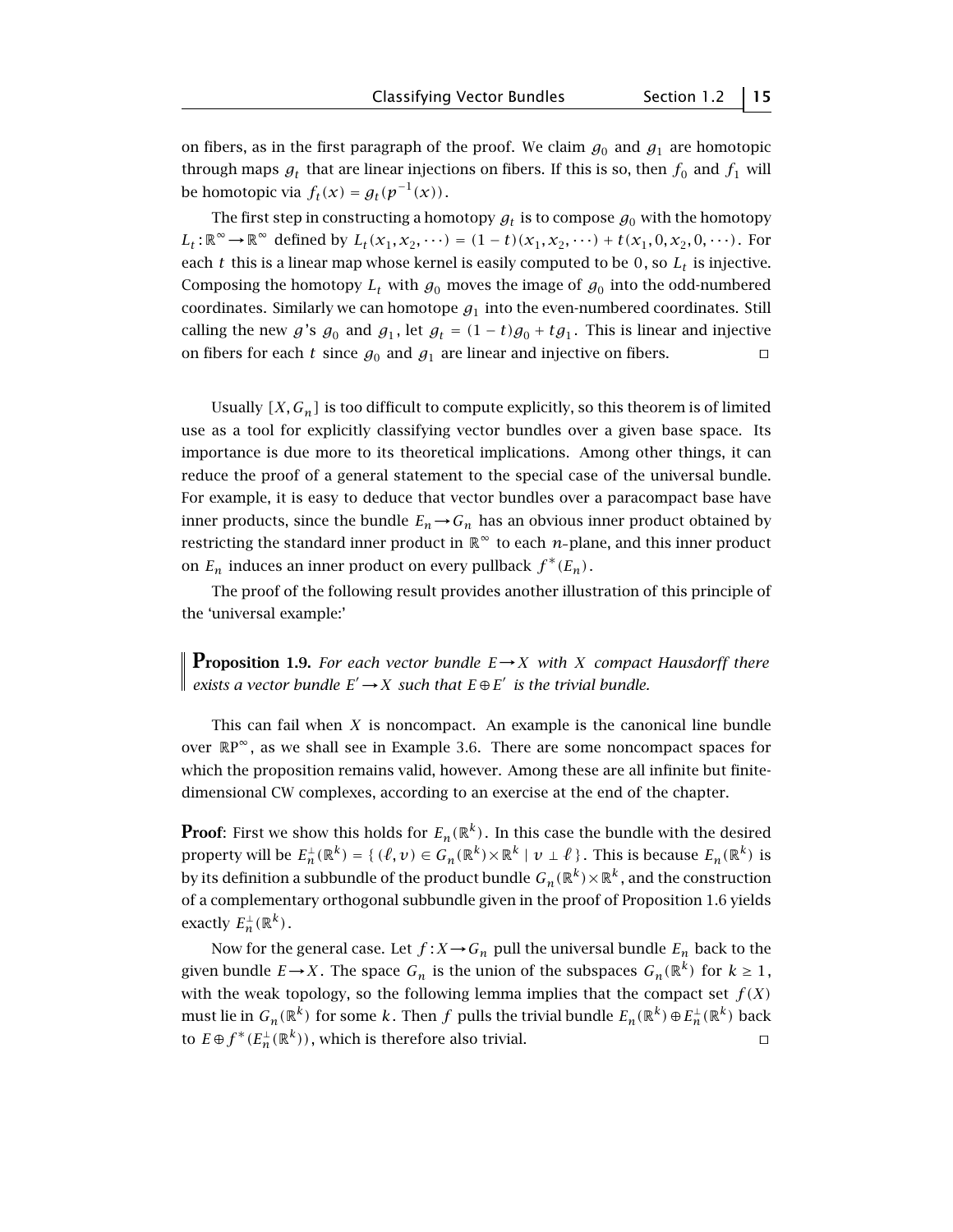**Lemma 1.10.** *If X is the union of a sequence of subspaces*  $X_1 \subset X_2 \subset \cdots$  *with the weak topology, and points are closed subspaces in each*  $X_i$ *, then for each compact*  $\parallel$  *set C* ⊂ *X there is an*  $X_i$  *that contains C*.

**Proof:** If the conclusion is false, then for each *i* there is a point  $x_i \in C$  not in  $X_i$ . Let  $S = \{x_1, x_2, \dots\}$ , an infinite set. However,  $S \cap X_i$  is finite for each *i*, hence closed in  $X_i$ . Since *X* has the weak topology, *S* is closed in *X*. By the same reasoning, every subset of *S* is closed, so *S* has the discrete topology. Since *S* is a closed subspace of the compact space  $C$ , it is compact. Hence  $S$  must be finite, a contradiction.  $\square$ 

The constructions and results in this subsection hold equally well for vector bundles over  $\mathbb{C}$ , with  $G_n(\mathbb{C}^k)$  the space of *n*-dimensional  $\mathbb{C}$ -linear subspaces of  $\mathbb{C}^k$ , etc. In particular, the proof of Theorem 1.8 translates directly to complex vector bundles, showing that  $\mathrm{Vect}_{\mathbb{C}}^n(X) \approx [X, G_n(\mathbb{C}^\infty)]$ .

#### **Vector Bundles over Spheres**

Vector bundles with base space a sphere can be described more explicitly, and this will allow us to compute Vect<sup> $n(S<sup>k</sup>)$ </sup> for small values of  $k$ .

First let us describe a way to construct vector bundles  $E \rightarrow S^k$ . Write  $S^k$  as the union of its upper and lower hemispheres  $D^k_+$  and  $D^k_-$ , with  $D^k_+ \cap D^k_- = S^{k-1}$  . Given a  $\max f: S^{k-1}\to GL_n(\mathbb{R})$  , let  $E_f$  be the quotient of the disjoint union  $D_+^k\times \mathbb{R}^n\amalg D_-^k\times \mathbb{R}^n$ obtained by identifying  $(x, v) \in \partial D^k_+ \times \mathbb{R}^n$  with  $(x, f(x)(v)) \in \partial D^k_- \times \mathbb{R}^n$ . There is then a natural projection  $E_f \rightarrow S^k$  and we will leave to the reader the easy verification that this is an *n* dimensional vector bundle. The map *f* is called its *clutching function*. (Presumably the terminology comes from the clutch which engages and disengages gears in machinery.) The same construction works equally well with  $\mathbb C$  in place of  $\mathbb R$ , so from a map  $f : S^{k-1} \to GL_n(\mathbb{C})$  one obtains a complex vector bundle  $E_f \to S^k$ .

**Example 1.11**. Let us see how the tangent bundle  $TS^2$  to  $S^2$  can be described in these terms. Define two orthogonal vector fields  $v_+$  and  $w_+$  on the northern hemisphere  $D^2_+$  of  $S^2$  in the following way. Start with a standard pair of orthogonal vectors at each point of a flat disk  $D^2$  as in the left-hand figure below, then stretch the disk over the northern hemisphere of  $S^2$ , carrying the vectors along as tangent vectors to the resulting curved disk. As we travel around the equator of  $S^2$  the vectors  $v_+$  and  $w_+$ then rotate through an angle of 2*π* relative to the equatorial direction, as in the right half of the figure.

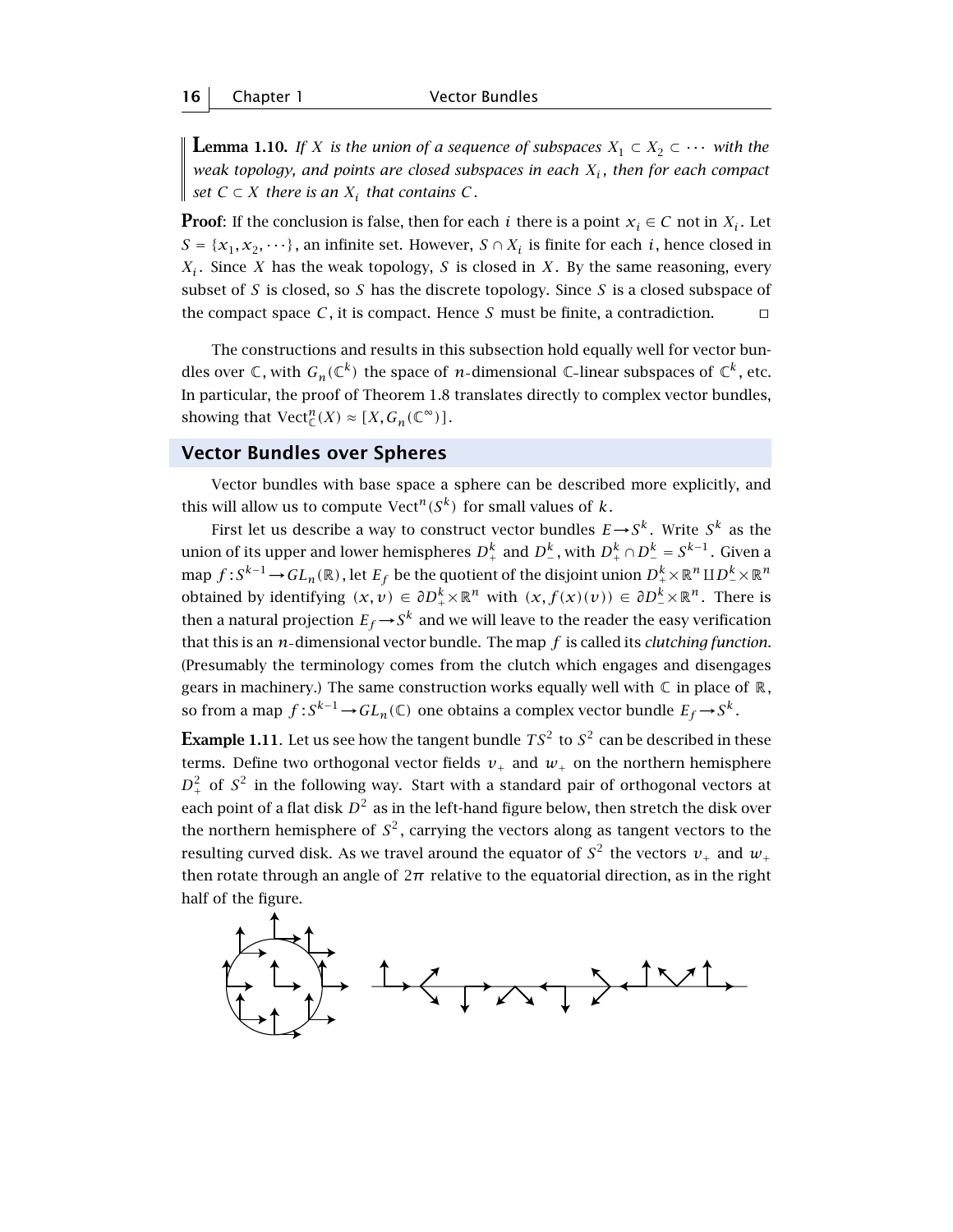Reflecting everything across the equatorial plane, we obtain orthogonal vector fields *v*− and *w*− on the southern hemisphere  $D^2$ . The restrictions of *v*− and *w*− to the equator also rotate through an angle of  $2\pi$ , but in the opposite direction from  $v_+$ and  $w_+$  since we have reflected across the equator. The pair  $(v_+, w_+)$  defines a trivialization of  $TS^2$  over  $D^2_{\pm}$  taking  $(v_{\pm}, w_{\pm})$  to the standard basis for  $\mathbb{R}^2$ . Over the equator  $S^1$  we then have two trivializations, and the function  $f : S^1 {\,\rightarrow\,} GL_2(\mathbb R)$  which rotates  $(v_+, w_+)$  to  $(v_-, w_-)$  sends  $\theta \in S^1$ , regarded as an angle, to rotation through the angle 2 $\theta$ . For this map *f* we then have  $E_f = TS^2$ .

**Example 1.12.** Let us find a clutching function for the canonical complex line bundle over  $\mathbb{C}P^1 = S^2$ . (This example will play a crucial role in the next chapter.) The space  $\mathbb{C}P^1$  is the quotient of  $\mathbb{C}^2 - \{0\}$  under the equivalence relation  $(z_0, z_1) \sim \lambda(z_0, z_1)$ . Denote the equivalence class of  $(z_0, z_1)$  by  $[z_0, z_1]$ . We can also write points of  $\mathbb{C}P^1$ as ratios  $z = z_1/z_0 \in \mathbb{C} \cup \{ \infty \} = S^2$ . Points in the disk  $D^2$  inside the unit circle *S*<sup>1</sup> ⊂ ℂ can be expressed uniquely in the form  $[1, z_1/z_0] = [1, z]$  with  $|z| ≤ 1$ , and points in the disk  $D^2_+$  outside  $S^1$  can be written uniquely in the form  $[z_0/z_1, 1] =$ [ $z^{-1}$ , 1] with  $|z^{-1}|$  ≤ 1. Over  $D^2$  a section of the canonical line bundle is then given by  $[1, z_1/z_0] \mapsto (1, z_1/z_0)$  and over  $D^2_+$  a section is  $[z_0/z_1, 1] \mapsto (z_0/z_1, 1)$ . These sections determine trivializations of the canonical line bundle over these two disks, and over their common boundary  $S^1$  we pass from the  $D^2$  trivialization to the  $D^2$ trivialization by multiplying by  $z = z_1/z_0$ . Thus the canonical line bundle is  $E_f$  for the clutching function  $f: S^1 \to GL_1(\mathbb{C})$  defined by  $f(z) = (z)$ .

A basic property of the construction of bundles  $E_f \rightarrow S^k$  via clutching functions is that  $E_f \approx E_g$  if  $f \approx g$ . For if  $F : S^{k-1} \times I \to GL_n(\mathbb{R})$  is a homotopy from  $f$  to  $g$ , then we can construct by the same method a vector bundle  $E_F \rightarrow S^k \times I$  restricting to  $E_f$  over  $S^k$  × {0} and *E<sub>g</sub>* over  $S^k$  × {1}. Hence *E<sub>f</sub>* and *E<sub>g</sub>* are isomorphic by Proposition 1.3. Thus the association  $f \mapsto E_f$  gives a well-defined map  $\Phi : \pi_{k-1}GL_n(\mathbb{R}) \longrightarrow \text{Vect}^n(S^k)$ . If we change coordinates in  $\mathbb{R}^n$  via a fixed  $\alpha \in GL_n(\mathbb{R})$  we obtain an isomorphic bundle  $E_{\alpha^{-1}f\alpha}$ . Hence  $\Phi$  induces a well-defined map on the set of orbits in  $\pi_{k-1}GL_n(\mathbb{R})$  under the conjugation action of  $GL_n(\mathbb{R})$ , or what amounts to the same thing, the conjugation action of  $\pi_0 GL_n(\mathbb{R})$ . Since  $\pi_0 GL_n(\mathbb{R}) \approx \mathbb{Z}_2$  as we shall see below, we may write this set of orbits as  $\pi_{k-1}GL_n(\mathbb{R})/\mathbb{Z}_2$ .

#### **Proposition 1.13.** *The map*  $\Phi$ :  $\pi_{k-1}GL_n(\mathbb{R})/\mathbb{Z}_2 \rightarrow \text{Vect}^n(S^k)$  *is a bijection.*

**Proof**: An inverse mapping Ψ can be constructed as follows. Given an *n*-dimensional vector bundle  $p$  :  $E$  →  $S^k$  , its restrictions  $E_+$  and  $E_-$  over  $D_+^k$  and  $D_-^k$  are trivial since  $D^k_+$  and  $D^k_-$  are contractible. Choose trivializations  $h_\pm$ : $E_\pm$   $\rightarrow$   $D^k_\pm\times$   $\mathbb{R}^n$ . Selecting a basepoint *s*<sup>0</sup> ∈ *S*<sup>*k*−1</sup> and fixing an isomorphism  $p^{-1}(s_0) \approx \mathbb{R}^n$ , we may assume  $h_+$ and  $h_−$  are normalized to agree with this isomorphism on  $p^{-1}(s_0)$  . Then  $h_-h_+^{-1}$  defines a map  $(S^{k-1}, s_0) \rightarrow (GL_n(\mathbb{R}), \mathbb{1})$ , whose homotopy class is by definition  $\Psi(E) \in$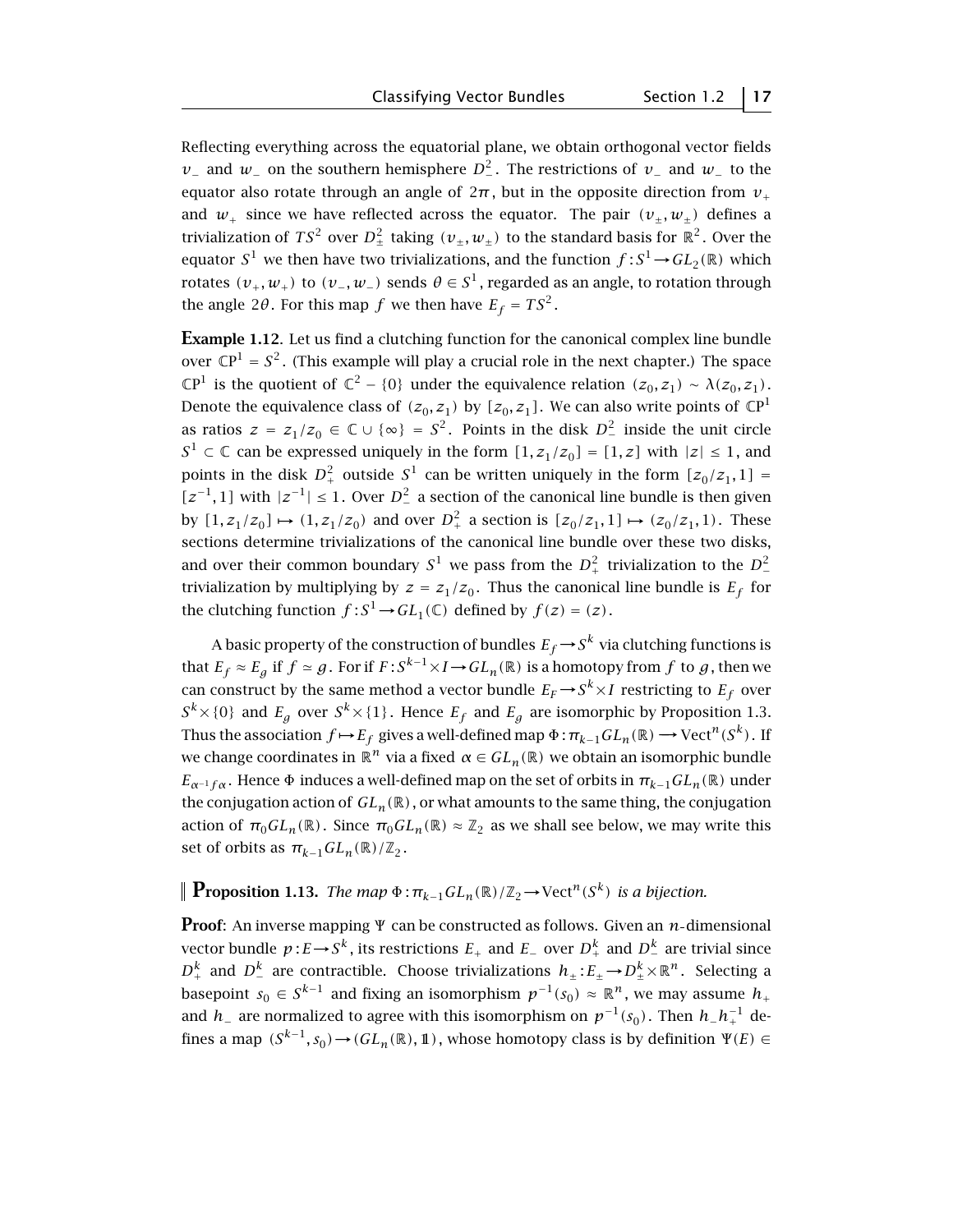$\pi_{k-1}GL_n(\mathbb{R})$ . To see that  $\Psi(E)$  is well-defined in the orbit set  $\pi_{k-1}GL_n(\mathbb{R})/\mathbb{Z}_2$ , note first that any two choices of normalized  $h_{\pm}$  differ by a map  $(D_{\pm}^k, s_0)$   $\rightarrow$   $GL_n(\mathbb{R}), 1)$  . Since  $D_{\pm}^{k}$  is contractible, such a map is homotopic to the constant map, so the two choices of  $h_{+}$  are homotopic, staying fixed over  $s_0$ . Rechoosing the identification  $p^{-1}(s_0) \approx \mathbb{R}^n$  has the effect of conjugating  $\Psi(E)$  by an element of  $GL_n(\mathbb{R})$ , so  $\Psi: \text{Vect}^n(S^k) \to \pi_{k-1}GL_n(\mathbb{R})/\mathbb{Z}_2$  is well-defined.

It is clear that  $\Psi$  and  $\Phi$  are inverses of each other.

$$
\square
$$

The case of complex vector bundles is similar but simpler since  $\pi_0 GL_n(\mathbb{C}) = 0$ , and so we obtain bijections  $\mathrm{Vect}_{\mathbb{C}}^n(S^k) \approx \pi_{k-1}GL_n(\mathbb{C})$ .

The same proof shows more generally that for a suspension *SX* with *X* paracompact, Vect<sup>*n*</sup>(SX)  $\approx \langle X, GL_n(\mathbb{R}) \rangle / \mathbb{Z}_2$ , where  $\langle X, GL_n(\mathbb{R}) \rangle$  denotes the basepointpreserving homotopy classes of maps  $X \rightarrow GL_n(\mathbb{R})$ . In the complex case we have  $\mathrm{Vect}_{\mathbb{C}}^n(SX) \approx \langle X, GL_n(\mathbb{C}) \rangle.$ 

It is possible to compute a few homotopy groups of  $GL_n(\mathbb{R})$  and  $GL_n(\mathbb{C})$  by elementary means. The first observation is that  $GL_n(\mathbb{R})$  deformation retracts onto the subgroup  $O(n)$  consisting of orthogonal matrices, the matrices whose columns form an orthonormal basis for  $\mathbb{R}^n$ , or equivalently the matrices of isometries of  $\mathbb{R}^n$  which fix the origin. The Gram-Schmidt process for converting a basis into an orthonormal basis provides a retraction of  $GL_n(\mathbb{R})$  onto  $O(n)$ , continuity being evident from the explicit formulas for the Gram-Schmidt process. Each step of the process is in fact realizable by a homotopy, by inserting appropriate scalar factors into the formulas, and this yields a deformation retraction of  $GL_n(\mathbb{R})$  onto  $O(n)$ . (Alternatively, one can use the so-called polar decomposition of matrices to show that  $GL_n(\mathbb{R})$  is in fact homeomorphic to the product of  $O(n)$  with a Euclidean space.) The same reasoning shows that  $GL_n(\mathbb{C})$  deformation retracts onto the unitary subgroup  $U(n)$ , consisting of matrices whose columns form an orthonormal basis for  $\mathbb{C}^n$  with respect to the standard hermitian inner product. These are the isometries in  $GL_n(\mathbb{C})$ .

Next, there are fiber bundles

$$
O(n-1) \longrightarrow O(n) \xrightarrow{p} S^{n-1} \qquad U(n-1) \longrightarrow U(n) \xrightarrow{p} S^{2n-1}
$$

where  $p$  is the map obtained by evaluating an isometry at a chosen unit vector, for example  $(1,0,\dots,0)$ . Local triviality for the first bundle can be shown as follows. We can view  $O(n)$  as the Stiefel manifold  $V_n(\mathbb{R}^n)$  by regarding the columns of an orthogonal matrix as an orthonormal  $n$ -frame. In these terms, the map  $p$  projects an *n*-frame onto its first vector. Given a vector  $v_1 \in S^{n-1}$ , extend this to an orthonormal *n*-frame  $v_1, \dots, v_n$ . For unit vectors *v* near  $v_1$ , applying Gram-Schmidt to  $v, v_2, \dots, v_n$  produces a continuous family of orthonormal *n*-frames with first vector *v*. The last *n*−1 vectors of these frames form orthonormal bases for  $v^{\perp}$  varying continuously with *v*. Each such basis gives an identification of  $v^{\perp}$  with  $\mathbb{R}^{n-1}$ , hence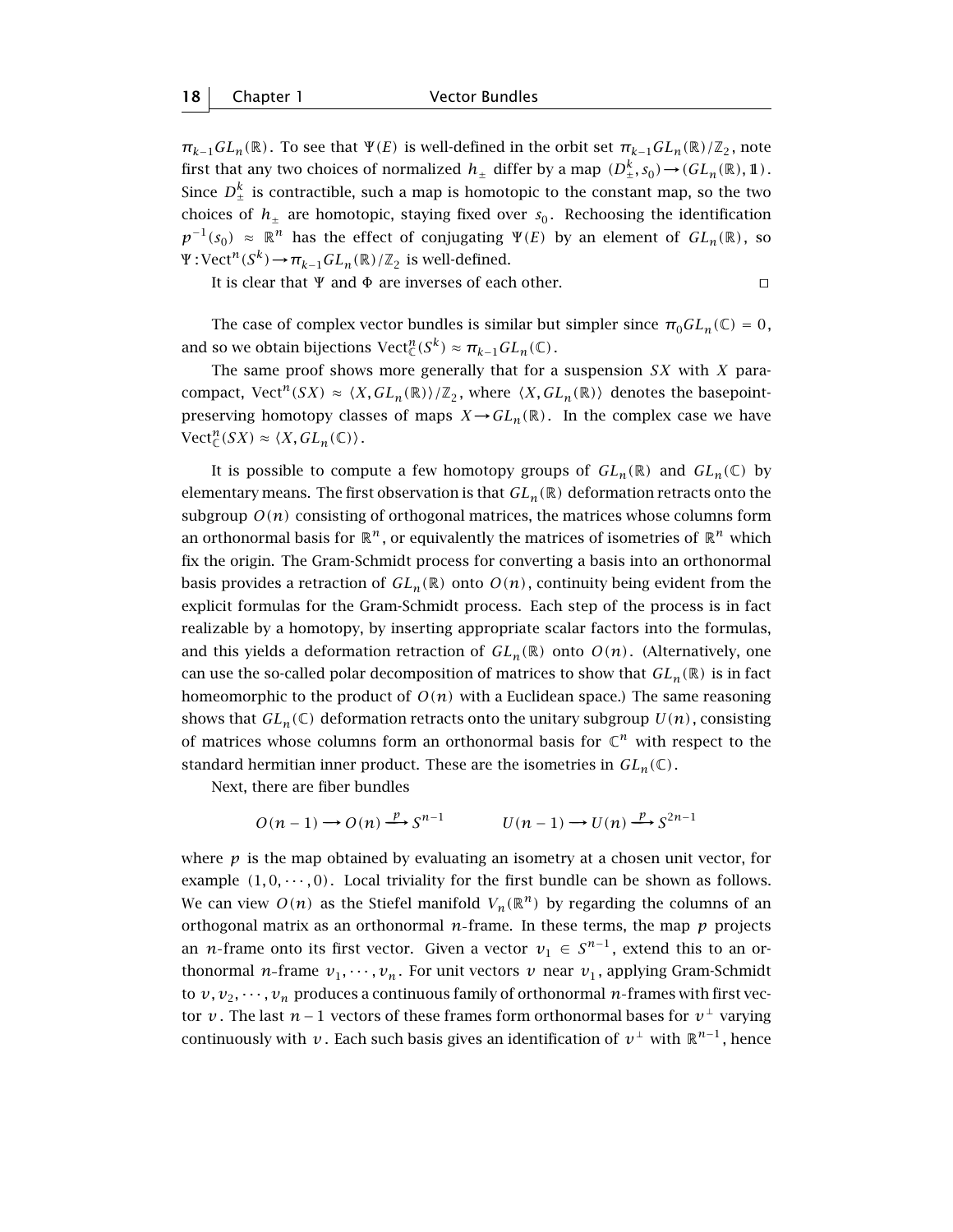$p^{-1}(v)$  is identified with  $V_{n-1}(\mathbb{R}^{n-1}) = O(n-1)$ , and this gives the desired local trivialization. The same argument works in the unitary case.

From the long exact sequences of homotopy groups for these bundles we deduce immediately:

**Proposition 1.14.** *The map*  $\pi_i O(n) \rightarrow \pi_i O(n+1)$  *induced by the inclusion of*  $O(n)$ *into*  $O(n + 1)$  *is an isomorphism for*  $i < n - 1$  *and a surjection for*  $i = n - 1$ *. Similarly, the inclusion*  $U(n) \hookrightarrow U(n + 1)$  *induces an isomorphism on*  $\pi_i$  *for*  $i < 2n$ and a surjection for  $i = 2n$ .

Here are tables of some low-dimensional calculations:

|  |             | $\pi_i O(n)$    |         |                                                                                 |  | $\pi_i U(n)$ |                 |                                                          |  |  |
|--|-------------|-----------------|---------|---------------------------------------------------------------------------------|--|--------------|-----------------|----------------------------------------------------------|--|--|
|  |             | $n \rightarrow$ |         |                                                                                 |  |              | $n \rightarrow$ |                                                          |  |  |
|  |             |                 | 1 2 3 4 |                                                                                 |  |              |                 | 1 2 3 4                                                  |  |  |
|  |             |                 |         | $i \quad 0 \mid \mathbb{Z}_2 \mathbb{Z}_2 \mathbb{Z}_2 \mathbb{Z}_2 \cdots$     |  |              |                 | $i \quad 0 \quad 0 \quad 0 \quad 0 \quad 0 \quad \cdots$ |  |  |
|  |             |                 |         | $1 \quad 0 \quad \mathbb{Z} \quad \mathbb{Z}_2 \quad \mathbb{Z}_2 \quad \cdots$ |  |              |                 | $1$ $\mathbb{Z}$ $\mathbb{Z}$ $\mathbb{Z}$ $\mathbb{Z}$  |  |  |
|  | $2 \mid 0$  |                 |         | $0 \quad 0 \quad 0 \quad \cdots$                                                |  |              |                 | $2 \begin{array}{ccc} 0 & 0 & 0 & 0 \end{array}$         |  |  |
|  | $3 \quad 0$ |                 |         | 0 ℤ ℤ⊕ℤ                                                                         |  |              |                 | $3 \cup 0 \mathbb{Z} \mathbb{Z} \mathbb{Z} \cdots$       |  |  |

Proposition 1.14 says that along each row in the first table the groups stabilize once we pass the diagonal term  $\pi_n O(n+1)$ , and in the second table the rows stabilize even sooner. The stable groups are given by the famous Bott Periodicity Theorem which we prove in Chapter 2 in the complex case and Chapter 4 in the real case:

| $i \mod 8$ 0 1 2 3 4 5 6 7                                                                                                                                                                                   |  |  |  |  |
|--------------------------------------------------------------------------------------------------------------------------------------------------------------------------------------------------------------|--|--|--|--|
| $\begin{array}{c cccccc}\n\pi_i O(n) & \mathbb{Z}_2 & \mathbb{Z}_2 & 0 & \mathbb{Z} & 0 & 0 & 0 & \mathbb{Z} \\ \pi_i U(n) & 0 & \mathbb{Z} & 0 & \mathbb{Z} & 0 & \mathbb{Z} & 0 & \mathbb{Z}\n\end{array}$ |  |  |  |  |
|                                                                                                                                                                                                              |  |  |  |  |

The calculations in the first two tables can be obtained from the following homeomorphisms, together with the fact that the universal cover of  $\mathbb{R}P^3$  is  $S^3$ :

| $O(n) \approx S^0 \times SO(n)$          | $U(n) \approx S^1 \times SU(n)$ |
|------------------------------------------|---------------------------------|
| $SO(1) = \{1\}$                          | $SU(1) = \{1\}$                 |
| $SO(2) \approx S^1$                      | $SU(2) \approx S^3$             |
| $SO(3) \approx \mathbb{R}P^3$            |                                 |
| $SO(4) \approx \mathbb{R}P^3 \times S^3$ |                                 |

Here  $SO(n)$  and  $SU(n)$  are the subgroups consisting of matrices of determinant 1. A homeomorphism  $O(n) \to S^0 \times SO(n)$  can be defined by  $\alpha \mapsto (det(\alpha), \alpha')$  where  $\alpha'$ is obtained from  $\alpha$  by multiplying its last column by the scalar  $1/\det(\alpha)$ . The inverse homeomorphism sends  $(\lambda, \alpha) \in S^0 \times SO(n)$  to the matrix obtained by multiplying the last column of  $\alpha$  by  $\lambda$ . The same formulas in the complex case give a homeomorphism  $U(n) \approx S^1 \times SU(n)$ .

It is obvious that *SO(1)* and *SU(1)* are trivial. For the homeomorphisms *SO(2)*  $\approx$ *S*<sup>1</sup> and *SU(2)*  $\approx S^3$ , note that 2×2 orthogonal or unitary matrices of determinant 1 are determined by their first column, which can be any unit vector in  $\mathbb{R}^2$  or  $\mathbb{C}^2$ .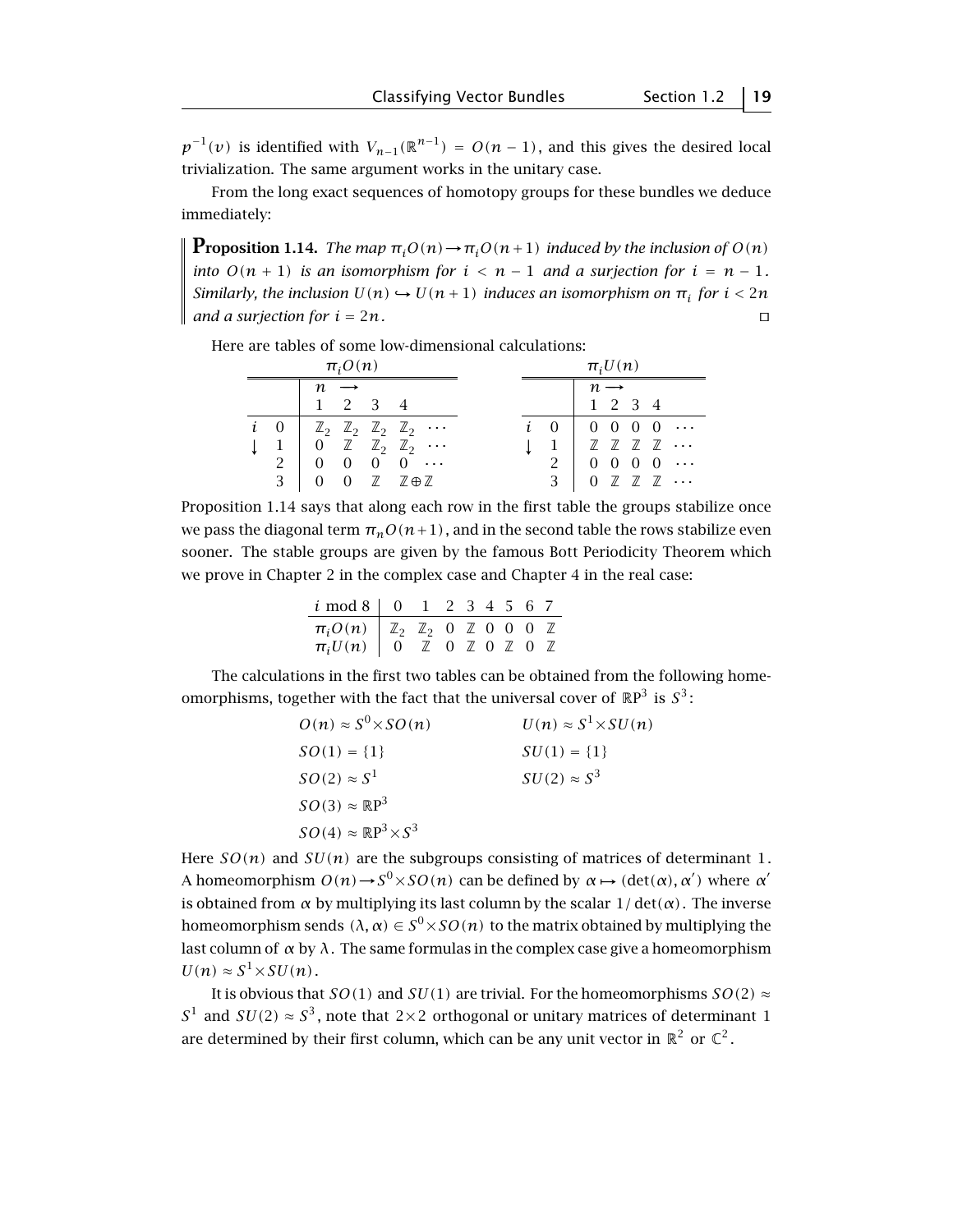A homeomorphism  $SO(3) \approx \mathbb{R}P^3$  can be obtained in the following way. Let  $\varphi$  :  $D^3$   $\rightarrow$  *SO*(3) send a nonzero vector  $x \in D^3$  to the rotation through angle  $|x|\pi$ about the line determined by  $x$ . An orientation convention, such as the 'right-hand rule,' is needed to make this unambiguous. By continuity,  $\varphi$  must send 0 to the identity. Antipodal points of  $S^2 = \partial D^3$  are sent to the same rotation through angle  $\pi$ , so  $\varphi$  induces a map  $\overline{\varphi}$  : RP<sup>3</sup>  $\rightarrow$  SO(3), where RP<sup>3</sup> is viewed as  $D^3$  with antipodal boundary points identified. The map  $\overline{\varphi}$  is clearly injective since the axis of a nontrivial rotation is uniquely determined as its fixed point set, and  $\bar{\varphi}$  is surjective since by easy linear algebra each nonidentity element of *SO(*3*)* is a rotation about a unique axis. It follows that  $\overline{\varphi}$  is a homeomorphism  $\mathbb{R}P^3 \approx SO(3)$ .

It remains to show that *SO(4)* is homeomorphic to  $S^3 \times SO(3)$ . Identifying  $\mathbb{R}^4$ with the quaternions  $H$  and  $S<sup>3</sup>$  with the group of unit quaternions, the quaternion multiplication  $w \mapsto vw$  for fixed  $v \in S^3$  defines an isometry  $\rho_v \in O(4)$  since quaternionic multiplication satisfies  $|vw|=|v||w|$  and we are taking *v* to be a unit vector. Points of  $O(4)$  can be viewed as 4-tuples  $(v_1, \dots, v_4)$  of orthonormal vectors *v*<sub>i</sub> ∈  $\mathbb{H}$  =  $\mathbb{R}^4$ , and *O*(3) can be viewed as the subspace with *v*<sub>1</sub> = 1. Define a map  $S^3 \times O(3) \rightarrow O(4)$  by sending  $(v, (1, v_2, v_3, v_4))$  to  $(v, vv_2, vv_3, vv_4)$ , the result of applying  $\rho_v$  to the orthonormal frame  $(1, v_2, v_3, v_4)$ . This map is a homeomorphism since it has an inverse defined by  $(v, v_2, v_3, v_4) \mapsto (v, (1, v^{-1}v_2, v^{-1}v_3, v^{-1}v_4))$ , the second coordinate being the orthonormal frame obtained by applying  $\rho_{\nu^{-1}}$  to the frame  $(v, v_2, v_3, v_4)$ . Since the path-components of  $S^3 \times O(3)$  and  $O(4)$  are homeomorphic to  $S^3 \times SO(3)$  and  $SO(4)$  respectively, it follows that these path-components are homeomorphic.

The conjugation action of  $\pi_0 O(n) \approx \mathbb{Z}_2$  on  $\pi_i O(n)$  which appears in the bi*jection Vect<sup>n</sup>(S<sup>i+1</sup>)* ≈  $\pi_i$ *O(n)*/ $\mathbb{Z}_2$  *is trivial in the stable range i < n − 1 since we* can realize each element of  $\pi_i O(n)$  by a map  $S^i {\,\rightarrow\,} O(i+1)$  and then act on this by conjugating by a reflection across a hyperplane containing  $\mathbb{R}^{i+1}$ . Note that the map Vect<sup>n</sup>(S<sup>*i*+1</sup>) → Vect<sup>n+1</sup>(S<sup>*i*+1)</sup> corresponding to the map  $\pi_iO(n) \rightarrow \pi_iO(n+1)$  induced by the inclusion  $O(n) \hookrightarrow O(n+1)$  is just direct sum with the trivial line bundle. Thus the stable isomorphism classes of vector bundles over spheres form groups, the same groups appearing in Bott Periodicity. This is the beginning of K–theory, as we shall see in the next chapter.

Outside the stable range the conjugation action is not always trivial. For example, in  $\pi_1 O(2) \approx \mathbb{Z}$  the action is given by the nontrivial automorphism of  $\mathbb{Z}$ , multiplication by  $-1$ , since conjugating a rotation of  $\mathbb{R}^2$  by a reflection produces a rotation in the opposite direction. Thus 2-dimensional vector bundles over  $S<sup>2</sup>$  are classified by non-negative integers. When we stabilize by taking direct sum with a line bundle, then we are in the stable range where  $\pi_1 O(n) \approx \mathbb{Z}_2$ , so the 2-dimensional bundles corresponding to even integers are the ones which are stably trivial. The tangent bundle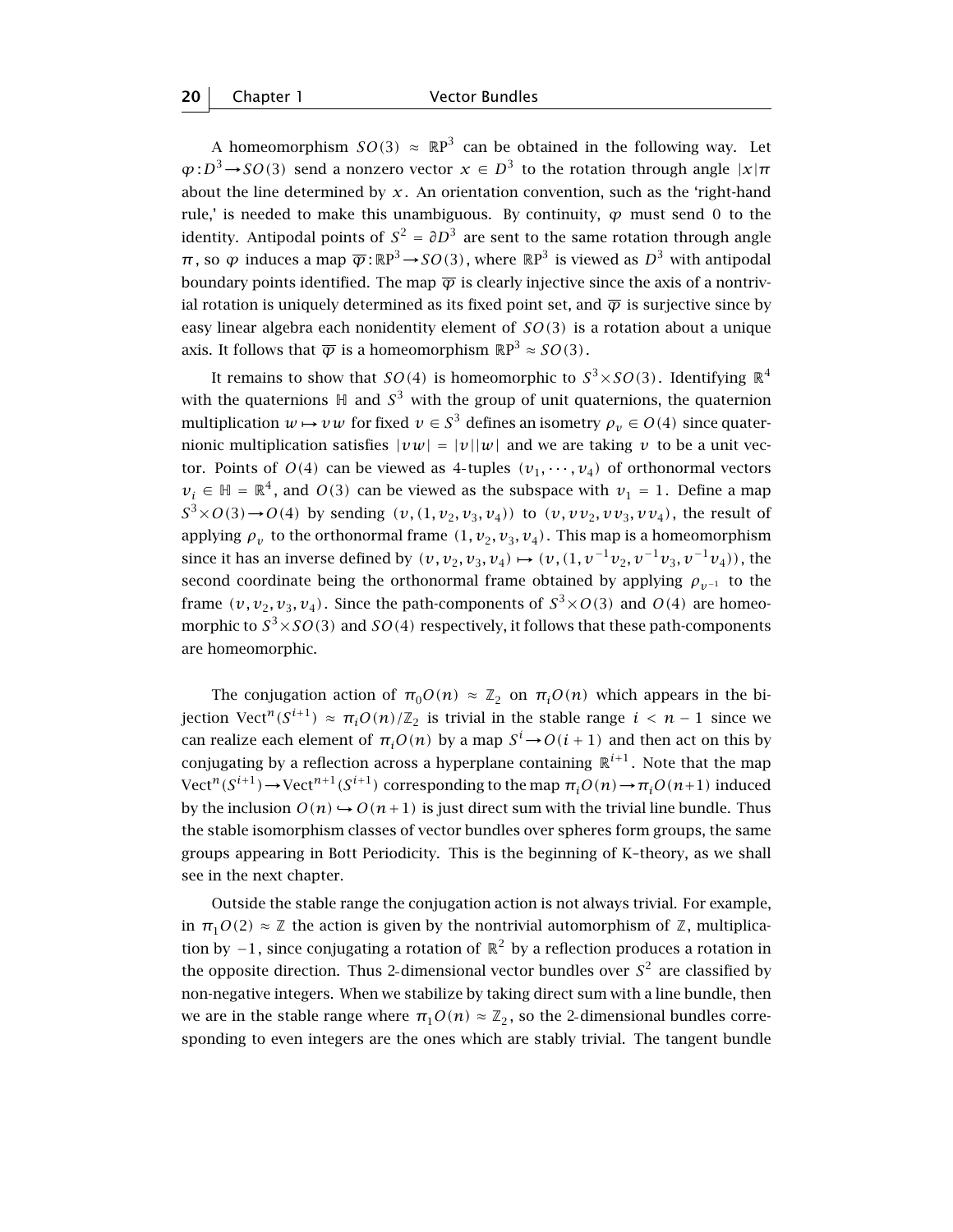$T(S^2)$  is stably trivial, hence corresponds to an even integer, in fact to 2 as we saw in Example 2.11.

Another case in which the conjugation action on  $\pi_i O(n)$  is trivial is when *n* is odd since in this case we can choose the conjugating element to be the orientationreversing isometry  $x \mapsto -x$ , which commutes with every linear map.

The two identifications of Vect<sup>n</sup>(S<sup>k</sup>) with  $[S^k, G_n(\mathbb{R}^\infty)]$  and  $\pi_{k-1}O(n)/\mathbb{Z}_2$  are related in the following way. First, there is a fiber bundle  $O(n) \rightarrow V_n(\mathbb{R}^\infty) \rightarrow G_n(\mathbb{R}^\infty)$ where the map  $V_n \rightarrow G_n$  projects an *n*-frame onto the *n*-plane it spans. Local triviality follows from local triviality of the universal bundle  $E_n \to G_n$  since  $V_n$  can be viewed as the bundle of *n*-frames in fibers of  $E_n$ . The space  $V_n(\mathbb{R}^\infty)$  is contractible. This can be seen by using the embeddings  $L_t : \mathbb{R}^\infty \to \mathbb{R}^\infty$  defined in the proof of Theorem 1.8 to deform an arbitrary *n*-frame into the odd-numbered coordinates of  $\mathbb{R}^{\infty}$ , then taking the standard linear deformation to a fixed *n* frame in the even coordinates; these deformations may produce nonorthonormal *n* frames, but orthonormality can always be restored by the Gram-Schmidt process. Since the homotopy groups of the total space of the fiber bundle  $O(n) \to V_n(\mathbb{R}^\infty) \to G_n(\mathbb{R}^\infty)$  are trivial, we get isomorphisms  $\pi_k G_n(\mathbb{R}^\infty) \approx \pi_{k-1} O(n)$ . By Proposition 4A.1 of [AT],  $[S^k, G_n(\mathbb{R}^\infty)]$  is  $\pi_k G_n(\mathbb{R}^\infty)$ modulo the action of  $\pi_1 G_n(\mathbb{R}^\infty)$ . Thus Vect<sup>n</sup>(S<sup>k</sup>) is equal to both  $\pi_k G_n(\mathbb{R}^\infty)$  modulo the action of  $\pi_1 G_n(\mathbb{R}^{\infty})$  and  $\pi_{k-1}O(n)$  modulo the action of  $\pi_0 O(n)$ . One can check that under the isomorphisms  $\pi_k G_n(\mathbb{R}^\infty) \approx \pi_{k-1} O(n)$  and  $\pi_0 O(n) \approx \pi_1 G_n(\mathbb{R}^\infty)$  the actions correspond, so the two descriptions of  $Vect<sup>n</sup>(S<sup>k</sup>)$  are equivalent.

#### **Orientable Vector Bundles**

An orientation of  $\mathbb{R}^n$  is an equivalence class of ordered bases, two ordered bases being equivalent if the linear isomorphism taking one to the other has positive determinant. An *orientation* of an *n*-dimensional vector bundle is a choice of orientation in each fiber which is locally constant, in the sense that it is defined in a neighborhood of any fiber by *n* independent local sections.

Let Vect $_{+}^{n}(B)$  be the set of orientation-preserving isomorphism classes of oriented *n*-dimensional vector bundles over *B*. The proof of Theorem 1.8 extends without difficulty to show that  $Vect^{n}_{+}(B) \approx [B, \tilde{G}_{n}]$  where  $\tilde{G}_{n}$  is the space of oriented *n*-planes in  $\mathbb{R}^{\infty}$ . This is the orbit space of  $V_n(\mathbb{R}^{\infty})$  under the action of  $SO(n)$ , just as  $G_n$  is the orbit space under the action of  $O(n)$ . The universal oriented bundle  $\widetilde{E}_n$  over  $\widetilde{G}_n$ consists of pairs  $(\ell, v) \in \widetilde{G}_n \times \mathbb{R}^\infty$  with  $v \in \ell$ . In other words,  $\widetilde{E}_n \to \widetilde{G}_n$  is the pullback of  $E_n \to G_n$  via the natural projection  $\widetilde{G}_n \to G_n$ . It is easy to see that this projection is a 2-sheeted covering space, and an  $n$ -dimensional vector bundle  $E \rightarrow B$  is orientable iff its classifying map  $f : B \to G_n$  with  $f^*(E_n) \approx E$  lifts to a map  $\tilde{f} : B \to \tilde{G}_n$ . In fact, each lift  $\widetilde{f}$  corresponds to an orientation of *E*. The space  $\widetilde{G}_n$  is path-connected, since  $G_n$  is connected and two points of  $\tilde{G}_n$  having the same image in  $G_n$  are oppositely oriented *n*-planes which can be joined by a path in  $\widetilde{G}_n$  rotating the *n*-plane 180 degrees in an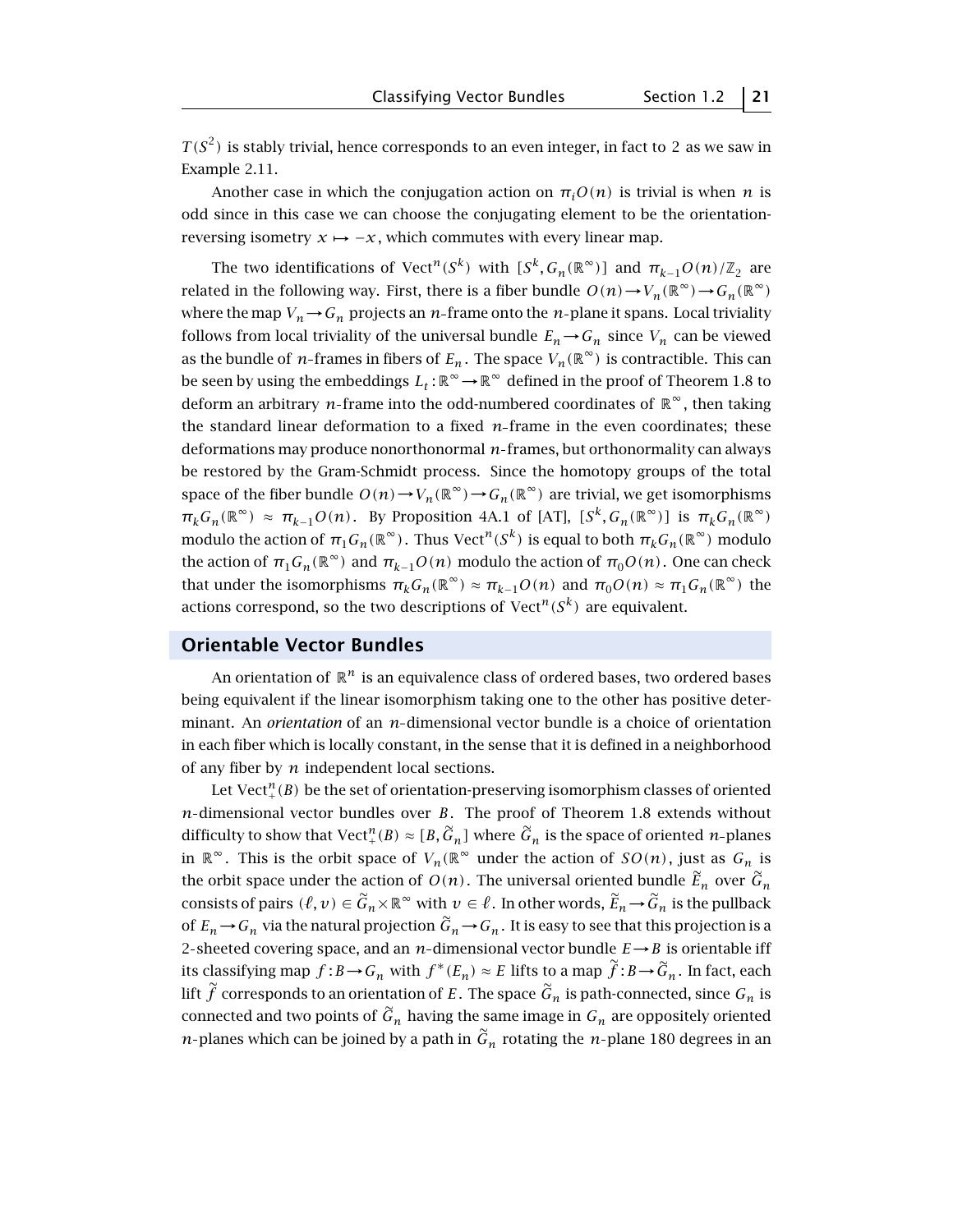ambient  $(n + 1)$ -plane, reversing its orientation. Since  $\pi_1(G_n) \approx \pi_0 O(n) \approx \mathbb{Z}_2$ , this implies that  $\tilde{G}_n$  is the universal cover of  $G_n$ .

The oriented version of Proposition 1.13 is a bijection  $\pi_{k-1}SO(n) \approx \text{Vect}^n_+(S^k)$ , proved in the same way. Since  $\pi_0 SO(n) = 0$ , there is no action to factor out.

Complex vector bundles are always orientable, when regarded as real vector bundles by restricting the scalar multiplication to  $\mathbb{R}$ . For if  $v_1, \dots, v_n$  is a basis for  $\mathbb{C}^n$ then the basis  $v_1, iv_1, \dots, v_n, iv_n$  for  $\mathbb{C}^n$  as an  $\mathbb{R}$ -vector space determines an orientation of  $\mathbb{C}^n$  which is independent of the choice of  $\mathbb{C}$ -basis  $v_1, \dots, v_n$  since any other C-basis can be joined to this one by a continuous path of C-bases, the group  $GL_n(\mathbb{C})$ being path-connected.

#### **A Cell Structure on Grassmann Manifolds**

Since Grassmann manifolds play such a fundamental role in vector bundle theory, it would be good to have a better grasp on their topology. Here we show that  $G_n(\mathbb{R}^\infty)$ has the structure of a CW complex with each  $G_n(\mathbb{R}^k)$  a finite subcomplex. We will also see that  $G_n(\mathbb{R}^k)$  is a closed manifold of dimension  $n(k-n)$ . Similar statements hold in the complex case as well.

For a start let us show that  $G_n(\mathbb{R}^k)$  is Hausdorff, since we will need this fact later when we construct the CW structure. Given two *n*-planes  $\ell$  and  $\ell'$  in  $G_n(\mathbb{R}^k)$ , it suffices to find a continuous  $f: G_n(\mathbb{R}^k) \to \mathbb{R}$  taking different values on  $\ell$  and  $\ell'$ . For a vector  $v \in \mathbb{R}^k$  let  $f_v(\ell)$  be the length of the orthogonal projection of *v* onto  $\ell$ . This is a continuous function of  $\ell$  since if we choose an orthonormal basis  $v_1, \dots, v_n$ for  $\ell$  then  $f_v(\ell) = ((v \cdot v_1)^2 + \cdots + (v \cdot v_n)^2)^{1/2}$ , which is certainly continuous in  $v_1, \dots, v_n$  hence in  $\ell$  since  $G_n(\mathbb{R}^k)$  has the quotient topology from  $V_n(\mathbb{R}^k)$ . Now for an *n*-plane  $\ell' \neq \ell$  choose  $v \in \ell - \ell'$ , and then  $f_v(\ell) = |v| > f_v(\ell')$ .

In order to construct the CW structure we need some notation and terminology. In  $\mathbb{R}^{\infty}$  we have the standard subspaces  $\mathbb{R}^1 \subset \mathbb{R}^2 \subset \cdots$ . For an *n*-plane  $\ell \in G_n$  there is then the increasing chain of subspaces  $\ell_j = \ell \cap \mathbb{R}^j$ , with  $\ell_j = \ell$  for large *j*. Each  $\ell_j$  either equals  $\ell_{j-1}$  or has dimension one greater than  $\ell_{j-1}$  since  $\ell_j$  is spanned by  $\ell_{j-1}$  together with any vector in  $\ell_j - \ell_{j-1}$ . Let  $\sigma_i(\ell)$  be the minimum *j* such that  $\ell_j$  has dimension *i*. The increasing sequence  $\sigma(\ell) = (\sigma_1(\ell), \cdots, \sigma_n(\ell))$  is called the *Schubert symbol* of  $\ell$ . For example, if  $\ell$  is the standard  $\mathbb{R}^n \subset \mathbb{R}^\infty$  then  $\ell_j = \mathbb{R}^j$  for  $j \leq n$  and  $\sigma(\mathbb{R}^n) = (1, 2, \dots, n)$ . Clearly,  $\mathbb{R}^n$  is the only *n*-plane with this Schubert symbol.

For a Schubert symbol  $\sigma = (\sigma_1, \dots, \sigma_n)$  let  $e(\sigma) = \{ \ell \in G_n \mid \sigma(\ell) = \sigma \}.$ 

**Proposition 1.15.**  $e(\sigma)$  *is an open cell of dimension*  $(\sigma_1-1)+(\sigma_2-2)+\cdots+(\sigma_n-n)$ *, and these cells*  $e(\sigma)$  *are the cells of a CW structure on*  $G_n$ . The subspace  $G_n(\mathbb{R}^k)$  is *the finite subcomplex consisting of cells with*  $\sigma_n \leq k$ *.*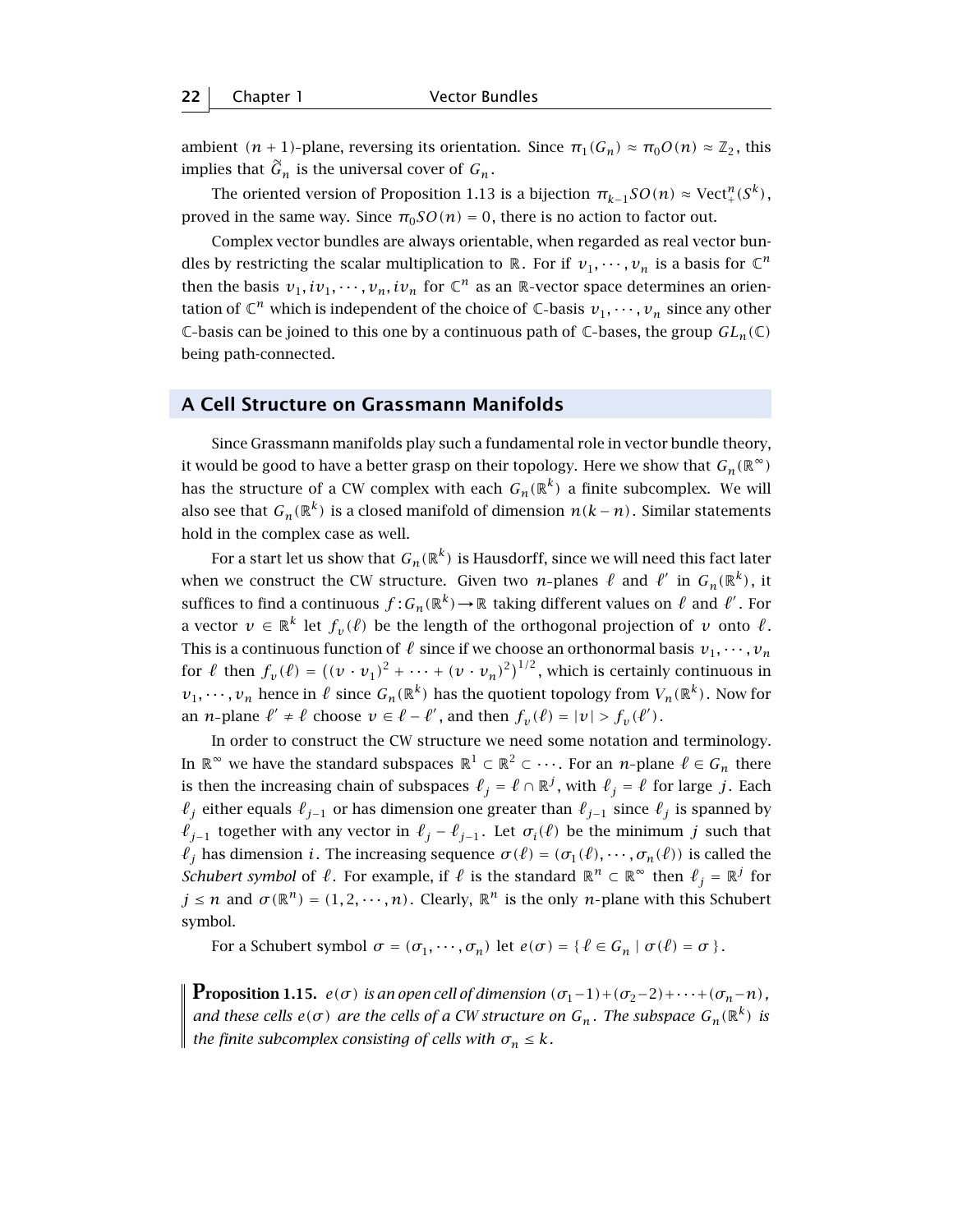For example  $G_2(\mathbb{R}^4)$  has six cells corresponding to the Schubert symbols  $(1, 2)$ , *(*1*,* 3*)*, *(*1*,* 4*)*, *(*2*,* 3*)*, *(*2*,* 4*)*, *(*3*,* 4*)*, and these cells have dimensions 0, 1, 2, 2, 3, 4 respectively.

**Proof**: Our main task will be to find a characteristic map for  $e(\sigma)$ . Note first that  $e(\sigma) \subset G_n(\mathbb{R}^k)$  for  $k \geq \sigma_n$ . Let  $H_i$  be the hemisphere in  $S^{\sigma_i-1} \subset \mathbb{R}^{\sigma_i} \subset \mathbb{R}^k$  consisting of unit vectors with non-negative  $\sigma_i$ -th coordinate. In the Stiefel manifold  $V_n(\mathbb{R}^k)$ let  $E(\sigma)$  be the subspace of orthonormal frames  $(v_1, \dots, v_n) \in (S^{k-1})^n$  such that  $v_i \in H_i$  for each *i*. We claim that the projection  $\pi$ :  $E(\sigma) \rightarrow H_1$ ,  $\pi$  $(v_1, \dots, v_n) = v_1$ , is a trivial fiber bundle. This is equivalent to finding a projection  $p: E(\sigma) \to \pi^{-1}(v_0)$ which is a homeomorphism on fibers of  $\pi$ , where  $v_0 = (0, \dots, 0, 1) \in \mathbb{R}^{\sigma_1} \subset \mathbb{R}^k$ , since the map  $\pi \times p : E(\sigma) \to H_1 \times \pi^{-1}(v_0)$  is then a continuous bijection of compact Hausdorff spaces, hence a homeomorphism. The map  $p : \pi^{-1}(v) \to \pi^{-1}(v_0)$  is obtained by applying the rotation  $\rho_v$  of  $\mathbb{R}^k$  that takes *v* to  $v_0$  and fixes the  $(k-2)$ -dimensional subspace orthogonal to *v* and  $v_0$ . This rotation takes  $H_i$  to itself for  $i > 1$  since it affects only the first  $\sigma_1$  coordinates of vectors in  $\mathbb{R}^k$ . Hence  $p$  takes  $\pi^{-1}(v)$  onto  $\pi^{-1}(v_0)$ .

The fiber  $\pi^{-1}(v_0)$  can be identified with  $E(\sigma')$  for  $\sigma' = (\sigma_2 - 1, \dots, \sigma_n - 1)$ . By induction on *n* this is homeomorphic to a closed ball of dimension  $(\sigma_2 - 2) + \cdots$ *(* $\sigma_n$  − *n*), so *E*( $\sigma$ ) is a closed ball of dimension  $(σ_1 − 1) + ··· + (σ_n − n)$ .

The natural map  $E(\sigma) \rightarrow G_n$  sending an orthonormal *n*-tuple to the *n*-plane it spans takes the interior of the ball  $E(\sigma)$  to  $e(\sigma)$  bijectively since each  $\ell \in e(\sigma)$ has a unique basis  $(v_1, \dots, v_n) \in \text{int } E(\sigma)$ . Namely, consider the sequence of subspaces  $\ell_{\sigma_1} \subset \cdots \subset \ell_{\sigma_n}$ , and choose  $v_i \in \ell_{\sigma_i}$  to be the unit vector with positive  $\sigma_i$ -th coordinate orthogonal to  $\ell_{\sigma_{i-1}}$ . Since  $G_n$  has the quotient topology from  $V_n$ , the map int  $E(\sigma) \rightarrow e(\sigma)$  is a homeomorphism, so  $e(\sigma)$  is an open cell of dimension  $(σ<sub>1</sub> − 1) + ··· + (σ<sub>n</sub> − n)$ . The boundary of *E*(*σ*) maps to cells *e*(*σ*<sup>'</sup>) of *G<sub>n</sub>* where *σ*<sup>'</sup> is obtained from  $\sigma$  by decreasing some  $\sigma_i$ 's, so these cells  $e(\sigma')$  have lower dimension than  $e(\sigma)$ .

It is clear from the definitions that  $G_n(\mathbb{R}^k)$  is the union of the cells  $e(\sigma)$  with  $\sigma_n \leq k$ . To see that the maps  $E(\sigma) \to G_n(\mathbb{R}^k)$  for these cells are the characteristic maps for a CW structure on  $G_n(\mathbb{R}^k)$  we can argue as follows. For fixed *k*, let  $X^i$ be the union of the cells  $e(\sigma)$  in  $G_n(\mathbb{R}^k)$  having dimension at most *i*. Suppose by induction on *i* that  $X^i$  is a CW complex with these cells. Attaching the  $(i + 1)$ -cells *e*( $\sigma$ ) of  $X^{i+1}$  to  $X^i$  via the maps  $\partial E(\sigma)$  →  $X^i$  produces a CW complex *Y* and a natural continuous bijection  $Y \rightarrow X^{i+1}$ . Since *Y* is a finite CW complex it is compact, and  $X^{i+1}$ is Hausdorff as a subspace of  $G_n(\mathbb{R}^k)$ , so the map  $Y \rightarrow X^{i+1}$  is a homeomorphism and  $X^{i+1}$  is a CW complex, finishing the induction. Thus we have a CW structure on  $G_n(\mathbb{R}^k)$ .

Since the inclusions  $G_n(\mathbb{R}^k) \subset G_n(\mathbb{R}^{k+1})$  for varying *k* are inclusions of subcom-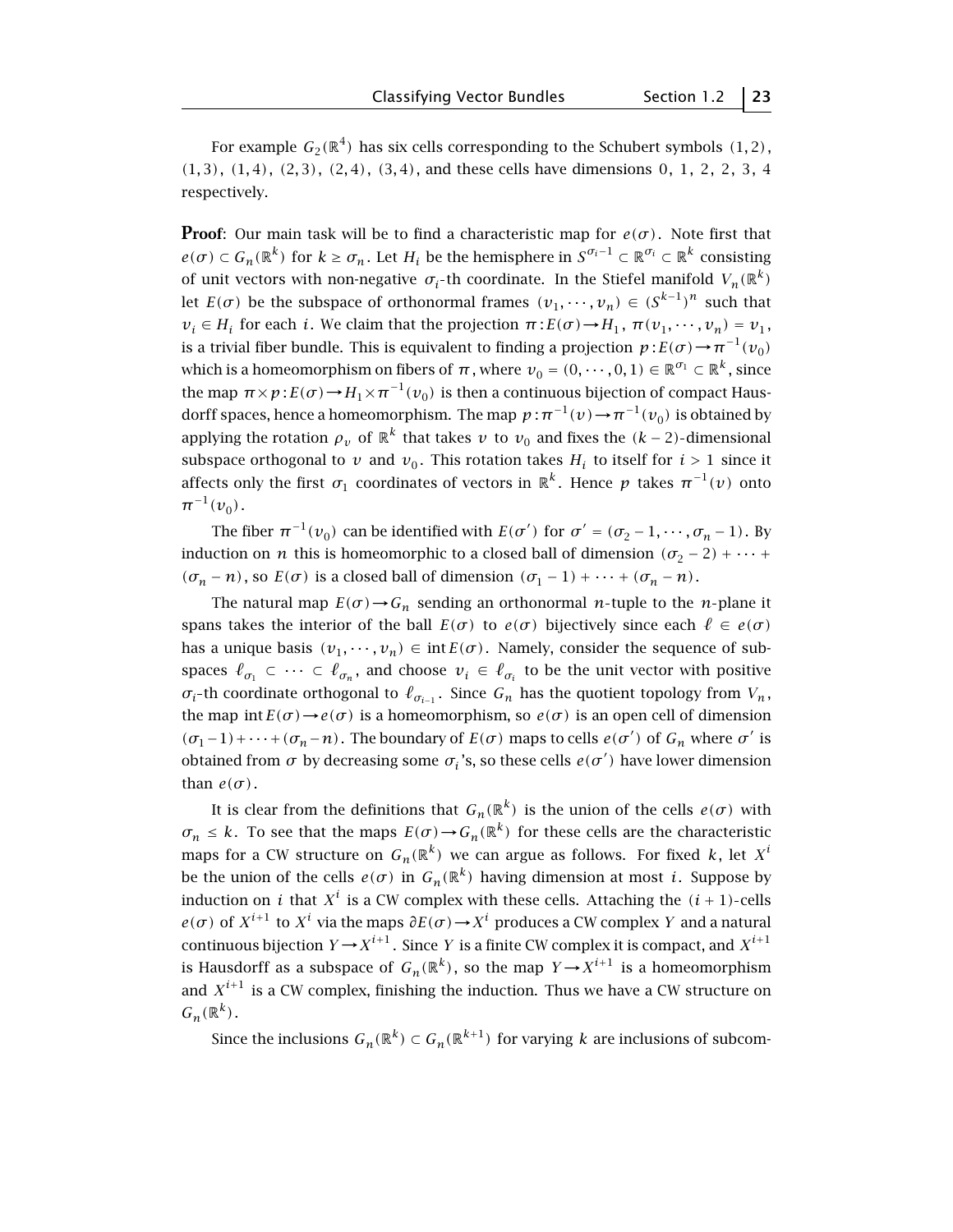plexes, and  $G_n(\mathbb{R}^\infty)$  has the weak topology with respect to these subspaces, it follows that we have a CW structure on  $G_n(\mathbb{R}^\infty)$ .

Similar constructions work to give CW structures on complex Grassmann manifolds, but here  $e(\sigma)$  will be a cell of dimension  $(2\sigma_1-2)+(2\sigma_2-4)+\cdots+(2\sigma_n-2n)$ . The 'hemisphere' *H<sub>i</sub>* is defined to be the subspace of the unit sphere  $S^{2\sigma_i-1}$  in  $\mathbb{C}^{\sigma_i}$ consisting of vectors whose  $\sigma_i$ -th coordinate is non-negative real, so  $H_i$  is a ball of dimension  $2\sigma_i - 2$ . The transformation  $\rho_v \in SU(k)$  is uniquely determined by specifying that it takes  $v$  to  $v_0$  and fixes the orthogonal  $(k-2)$ -dimensional complex subspace, since an element of  $U(2)$  of determinant 1 is determined by where it sends one unit vector.

The highest-dimensional cell of  $G_n(\mathbb{R}^k)$  is  $e(\sigma)$  for  $\sigma = (k-n+1, k-n+2, \dots, k)$ , of dimension  $n(k - n)$ , so this is the dimension of  $G_n(\mathbb{R}^k)$ . Near points in these topdimensional cells  $G_n(\mathbb{R}^k)$  is a manifold. But  $G_n(\mathbb{R}^k)$  is homogeneous in the sense that given any two points in  $G_n(\mathbb{R}^k)$  there is a homeomorphism  $G_n(\mathbb{R}^k) \to G_n(\mathbb{R}^k)$  taking one point to the other, namely, the homeomorphism induced by an invertible linear map  $\mathbb{R}^k\!\rightarrow\!\mathbb{R}^k$  taking one *n*-plane to the other. From this homogeneity it follows that  $G_n(\mathbb{R}^k)$  is a manifold near all points. Since it is compact, it is a closed manifold.

There is a natural inclusion  $i: G_n \hookrightarrow G_{n+1}$ ,  $i(\ell) = \mathbb{R} \times j(\ell)$  where  $j: \mathbb{R}^{\infty} \to \mathbb{R}^{\infty}$  is the embedding  $j(x_1, x_2, \dots) = (0, x_1, x_2, \dots)$ . If  $\sigma(\ell) = (\sigma_1, \dots, \sigma_n)$  then  $\sigma(i(\ell)) =$  $(1, \sigma_1 + 1, \cdots, \sigma_n + 1)$ , so *i* takes cells of  $G_n$  to cells of  $G_{n+1}$  of the same dimension, making  $i(G_n)$  a subcomplex of  $G_{n+1}$ . Identifying  $G_n$  with the subcomplex  $i(G_n)$ , we obtain an increasing sequence of CW complexes  $G_1$  ⊂  $G_2$  ⊂ ··· whose union  $G_{\infty} = \bigcup_{n} G_n$  is therefore also a CW complex. Similar remarks apply as well in the complex case.

#### **Appendix: Paracompactness**

A Hausdorff space *X* is *paracompact* if for each open cover  $\{U_{\alpha}\}\$  of *X* there is a partition of unity  $\{\varphi_{\beta}\}\$  subordinate to the cover. This means that the  $\varphi_{\beta}\$ 's are maps *X* $\rightarrow$ *I* such that each  $\varphi_{\beta}$  has support (the closure of the set where  $\varphi_{\beta} \neq 0$ ) contained in some  $U_\alpha$ , each  $x \in X$  has a neighborhood in which only finitely many  $\varphi_{\beta}$ 's are nonzero, and  $\sum_{\beta} \varphi_{\beta} = 1$ . An equivalent definition which is often given is that *X* is Hausdorff and every open cover of *X* has a locally finite open refinement. The first definition clearly implies the second by taking the cover  $\{\pmb{\varphi}_{\pmb{\beta}}^{-1}(0,1]\}$  . For the converse, see [Dugundji] or [Lundell-Weingram]. It is the former definition which is most useful in algebraic topology, and the fact that the two definitions are equivalent is rarely if ever needed. So we shall use the first definition.

A paracompact space *X* is normal, for let  $A_1$  and  $A_2$  be disjoint closed sets in *X*, and let  $\{\varphi_{\beta}\}\$  be a partition of unity subordinate to the cover  $\{X - A_1, X - A_2\}$ . Let  $\varphi_i$ be the sum of the  $\varphi_{\beta}$ 's which are nonzero at some point of  $A_i$ . Then  $\varphi_i(A_i) = 1$ , and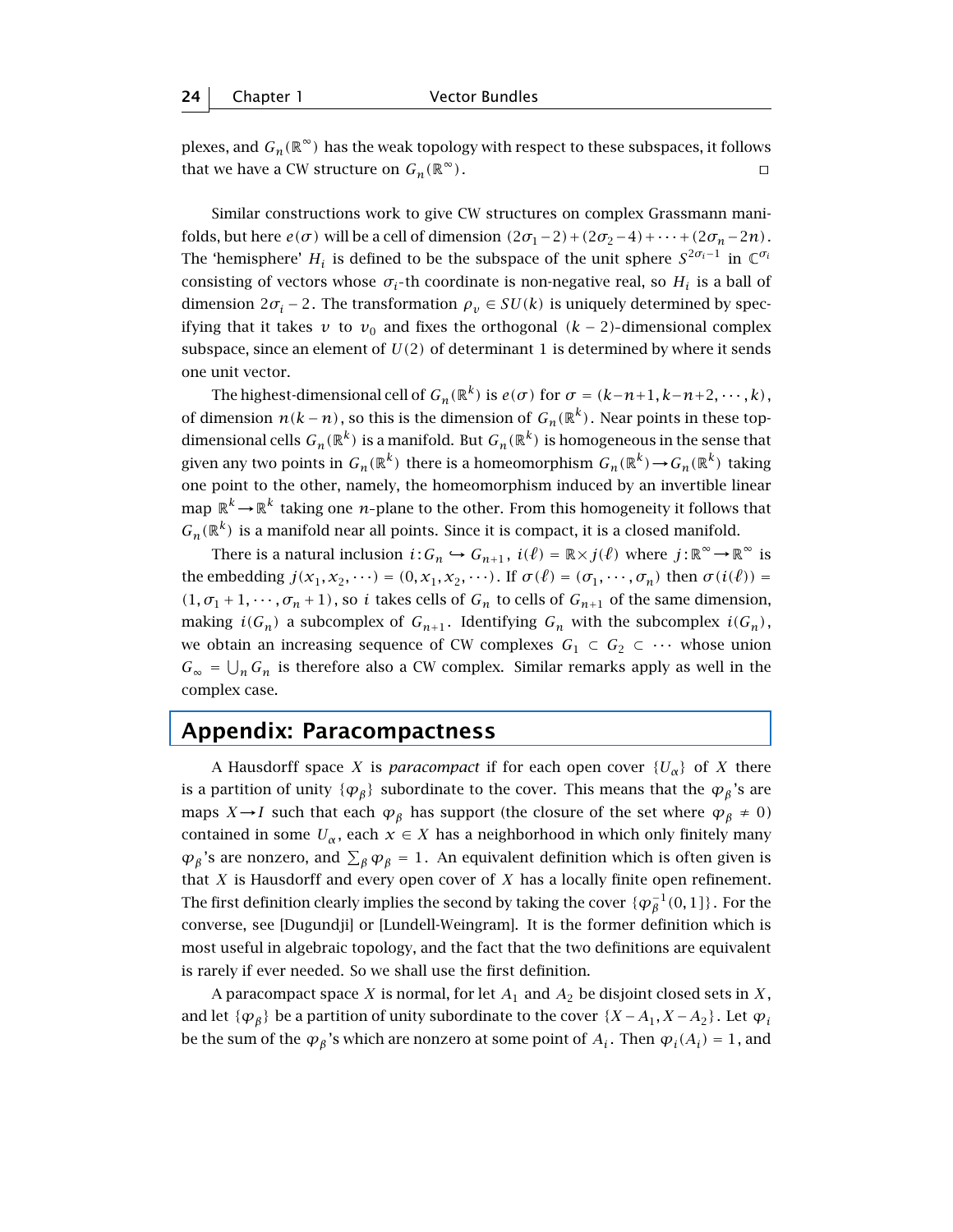$\varphi_1 + \varphi_2 \le 1$  since no  $\varphi_\beta$  can be a summand of both  $\varphi_1$  and  $\varphi_2$ . Hence  $\varphi_1^{-1}({}^1/_2, 1]$ and  $\varphi_2^{-1}({}^1\!/_2, 1]$  are disjoint open sets containing  $A_1$  and  $A_2$ , respectively.

Most of the spaces one meets in algebraic topology are paracompact, including:

- (1) compact Hausdorff spaces
- (2) unions of increasing sequences  $X_1 \subset X_2 \subset \cdots$  of compact Hausdorff spaces  $X_i$ , with the weak or direct limit topology (a set is open iff it intersects each  $X_i$  in an open set)
- (3) CW complexes
- (4) metric spaces

Note that (2) includes (3) for CW complexes with countably many cells, since such a CW complex can be expressed as an increasing union of finite subcomplexes. Using (1) and (2), it can be shown that many manifolds are paracompact, for example  $\mathbb{R}^n$ .

The next three propositions verify that the spaces in  $(1)$ ,  $(2)$ , and  $(3)$  are paracompact.

#### **Proposition 1.16.** *A compact Hausdorff space <sup>X</sup> is paracompact.*

**Proof**: Let  $\{U_{\alpha}\}\$ be an open cover of *X*. Since *X* is normal, each  $x \in X$  has an open neighborhood  $V_x$  with closure contained in some  $U_\alpha$ . By Urysohn's lemma there is a map  $\varphi_x : X \to I$  with  $\varphi_x(x) = 1$  and  $\varphi_x(X - V_x) = 0$ . The open cover  $\{\varphi_x^{-1}(0, 1]\}$  of *X* contains a finite subcover, and we relabel the corresponding  $\varphi_x$ 's as  $\varphi_\beta$ 's. Then  $\sum_{\beta} \varphi_{\beta}(x) > 0$  for all *x*, and we obtain the desired partition of unity subordinate to *{U<sub>α</sub>*} by normalizing each  $\varphi_{\beta}$  by dividing it by  $\sum_{\beta} \varphi_{\beta}$ .  $\Box$ 

**Proposition 1.17.** *If X is the direct limit of an increasing sequence*  $X_1 \subset X_2 \subset \cdots$  $\parallel$  *of compact Hausdorff spaces*  $X_i$ , then X is paracompact.

**Proof**: A preliminary observation is that *X* is normal. To show this, it suffices to find a map  $f: X \rightarrow I$  with  $f(A) = 0$  and  $f(B) = 1$  for any two disjoint closed sets A and B. Such an  $f$  can be constructed inductively over the  $X_i$ 's, using normality of the  $X_i$ 's. For the induction step one has *f* defined on the closed set  $X_i \cup (A \cap X_{i+1}) \cup (B \cap X_{i+1})$ and one extends over  $X_{i+1}$  by Tietze's theorem.

To prove that *X* is paracompact, let an open cover  $\{U_{\alpha}\}\$  be given. Since  $X_i$  is compact Hausdorff, there is a finite partition of unity  $\{\varphi_{ij}\}\$  on  $X_i$  subordinate to  ${U_{\alpha} \cap X_i}$ . Using normality of *X*, extend each  $\varphi_{ij}$  to a map  $\varphi_{ij}: X \rightarrow I$  with support in the same  $U_\alpha$ . Let  $\sigma_i = \sum_j \varphi_{ij}$ . This sum is 1 on  $X_i$ , so if we normalize each  $\varphi_{ij}$ by dividing it by max $\{1/2, \sigma_i\}$ , we get new maps  $\varphi_{ij}$  with  $\sigma_i = 1$  in a neighborhood *V<sub>i</sub>* of *X<sub>i</sub>*. Let  $\psi_{ij} = \max\{0, \varphi_{ij} - \sum_{k < i} \sigma_k\}$ . Since  $0 \leq \psi_{ij} \leq \varphi_{ij}$ , the collection  $\{\psi_{ij}\}$ is subordinate to  ${U_\alpha}$ . In  $V_i$  all  $\psi_{ki}$ 's with  $k>i$  are zero, so each point of *X* has a neighborhood in which only finitely many  $\psi_{ij}$ 's are nonzero. For each  $x \in X$  there is a  $\psi_{ij}$  with  $\psi_{ij}(x) > 0$ , since if  $\varphi_{ij}(x) > 0$  and *i* is minimal with respect to this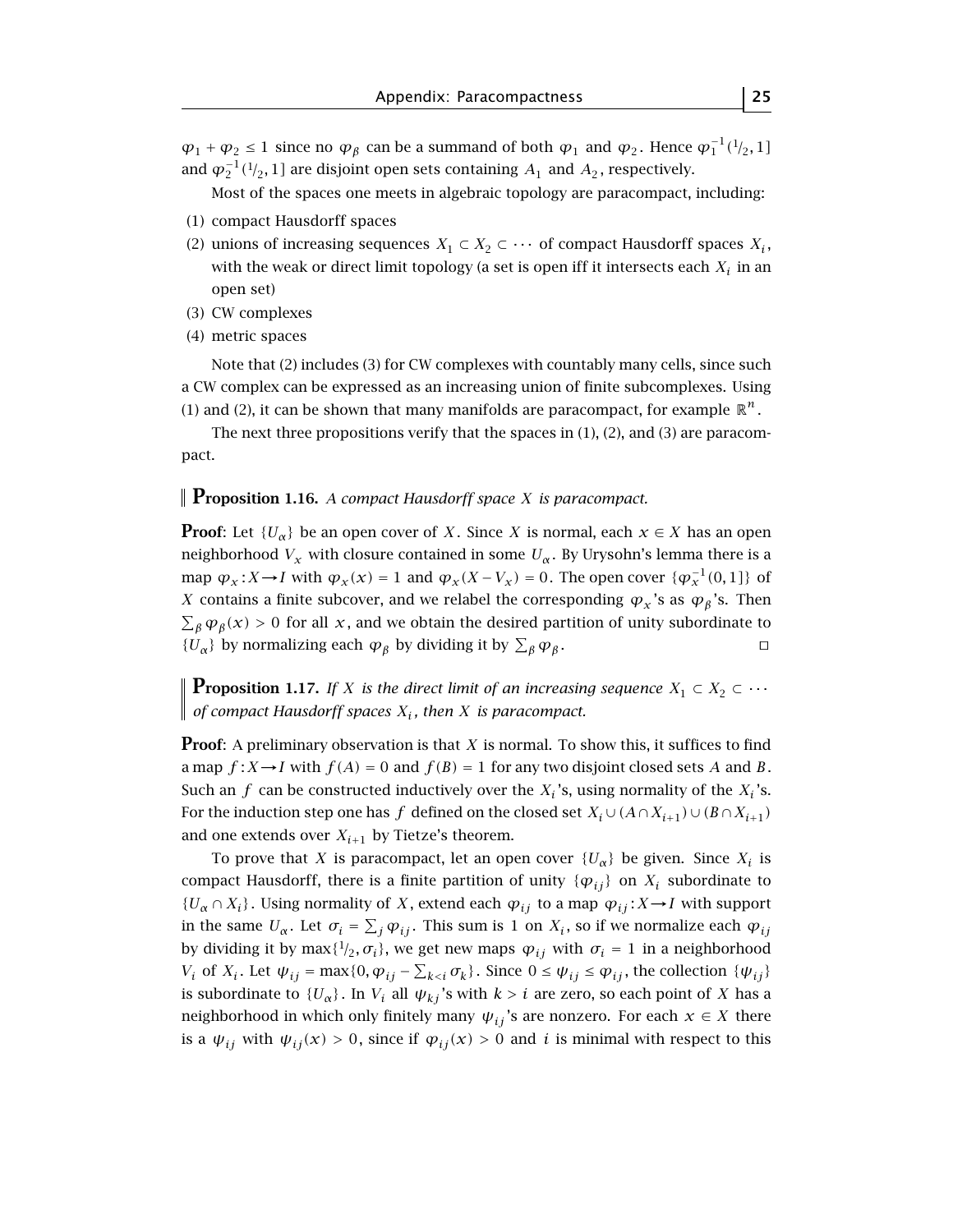condition, then  $\psi_{ij}(x) = \varphi_{ij}(x)$ . Thus when we normalize the collection  $\{\psi_{ij}\}\$  by dividing by  $\sum_{i,j} \psi_{ij}$  we obtain a partition of unity on *X* subordinate to  $\{U_\alpha\}$ .  $\Box$ 

**Proposition 1.18.** *Every CW complex is paracompact.*

**Proof:** Given an open cover  ${U_\alpha}$  of a CW complex *X*, suppose inductively that we have a partition of unity  $\{\varphi_{\beta}\}\$  on  $X^n$  subordinate to the cover  $\{U_{\alpha} \cap X^n\}$ . For a cell  $e^{n+1}$  with characteristic map  $\Phi_y : D^{n+1} \to X$ ,  $\{\varphi_\beta \Phi_y\}$  is a partition of unity on  $\mathbb{R}^n$ .  $S^n = \partial D^{n+1}$ . Since  $S^n$  is compact, only finitely many of these compositions  $\varphi_B \Phi_v$  can be nonzero, for fixed *y*. We extend these functions  $\varphi_{\beta} \Phi_{\gamma}$  over  $D^{n+1}$  by the formula  $\rho_{\varepsilon}(r)\varphi_{\beta}\Phi_{\gamma}(x)$  using 'spherical coordinates'  $(r, x) \in I \times S^n$  on  $D^{n+1}$ , where  $\rho_{\varepsilon}: I \to I$ is 0 on  $[0, 1-\varepsilon]$  and 1 on  $[1-\varepsilon/2, 1]$ . If  $\varepsilon = \varepsilon$ <sub>γ</sub> is chosen small enough, these extended functions  $\rho_{\varepsilon} \varphi_{\beta} \Phi_{\gamma}$  will be subordinate to the cover  $\{\Phi_{\gamma}^{-1}(U_{\alpha})\}$ . Let  $\{\psi_{\gamma j}\}$  be a finite partition of unity on  $D^{n+1}$  subordinate to  ${\{\Phi_y^{-1}(U_\alpha)\}}$ . Then  ${\{\rho_\varepsilon\phi_\beta\Phi_y,(1-\rho_\varepsilon)\psi_{yj}\}}$  is a partition of unity on  $D^{n+1}$  subordinate to  $\{\Phi_y^{-1}(U_\alpha)\}$ . This partition of unity extends the partition of unity  $\{\varphi_{\beta}\Phi_{\gamma}\}\$  on  $S^n$  and induces an extension of  $\{\varphi_{\beta}\}\$  to a partition of unity defined on  $X^n\cup e^{n+1}_y$  and subordinate to  $\{U_\alpha\}.$  Doing this for all  $(n+1)$ -cells  $e_{\gamma}^{n+1}$  gives a partition of unity on  $X^{n+1}$ . The local finiteness condition continues to hold since near a point in  $X^n$  only the extensions of the  $\varphi_\beta$ 's in the original partition of unity on  $X^n$  are nonzero, while in a cell  $e^{n+1}_y$  the only other functions that can be nonzero are the ones coming from  $\psi_{\gamma i}$ 's. After we make such extensions for all *n*, we obtain a partition of unity defined on all of *X* and subordinate to  $\{U_{\alpha}\}\$ .

Here is a technical fact about paracompact spaces that is occasionally useful:

**Lemma 1.19.** *Given an open cover*  $\{U_{\alpha}\}\$  *of the paracompact space X*, *there is a countable open cover*  ${V_k}$  *such that each*  $V_k$  *is a disjoint union of open sets each contained in some*  $U_{\alpha}$ *, and there is a partition of unity*  $\{\varphi_k\}$  *with*  $\varphi_k$  *supported in*  $V_k$ .

**Proof**: Let { $\varphi_{\beta}$ } be a partition of unity subordinate to { $U_{\alpha}$ }. For each finite set *S* of functions  $\varphi_{\beta}$  let  $V_S$  be the subset of *X* where all the  $\varphi_{\beta}$ 's in *S* are strictly greater than all the  $\varphi_{\beta}$ 's not in *S*. Since only finitely many  $\varphi_{\beta}$ 's are nonzero near any  $x \in X$ , *V<sub>S</sub>* is defined by finitely many inequalities among  $\varphi_{\beta}$ 's near *x*, so *V<sub>S</sub>* is open. Also, *V<sub>S</sub>* is contained in some  $U_\alpha$ , namely, any  $U_\alpha$  containing the support of any  $\varphi_\beta \in S$ , since  $\varphi_{\beta} \in S$  implies  $\varphi_{\beta} > 0$  on  $V_S$ . Let  $V_k$  be the union of all the open sets  $V_S$  such that *S* has *k* elements. This is clearly a disjoint union. The collection  $\{V_k\}$  is a cover of *X* since if  $x \in X$  then  $x \in V_S$  where  $S = \{ \varphi_\beta \mid \varphi_\beta(x) > 0 \}$ .

For the second statement, let  $\{\varphi_{\gamma}\}\$  be a partition of unity subordinate to the cover  ${V_k}$ , and let  $\varphi_k$  be the sum of those  $\varphi_\gamma$ 's supported in  $V_k$  but not in  $V_j$  for  $j < k$ . turns the contract of  $j$  and  $k$  and  $k$  and  $k$  and  $k$  and  $k$  and  $k$  and  $k$  and  $k$  and  $k$  and  $k$  and  $k$  and  $k$  and  $k$  and  $k$  and  $k$  and  $k$  and  $k$  and  $k$  and  $k$  and  $k$  and  $k$  and  $k$  and  $k$  and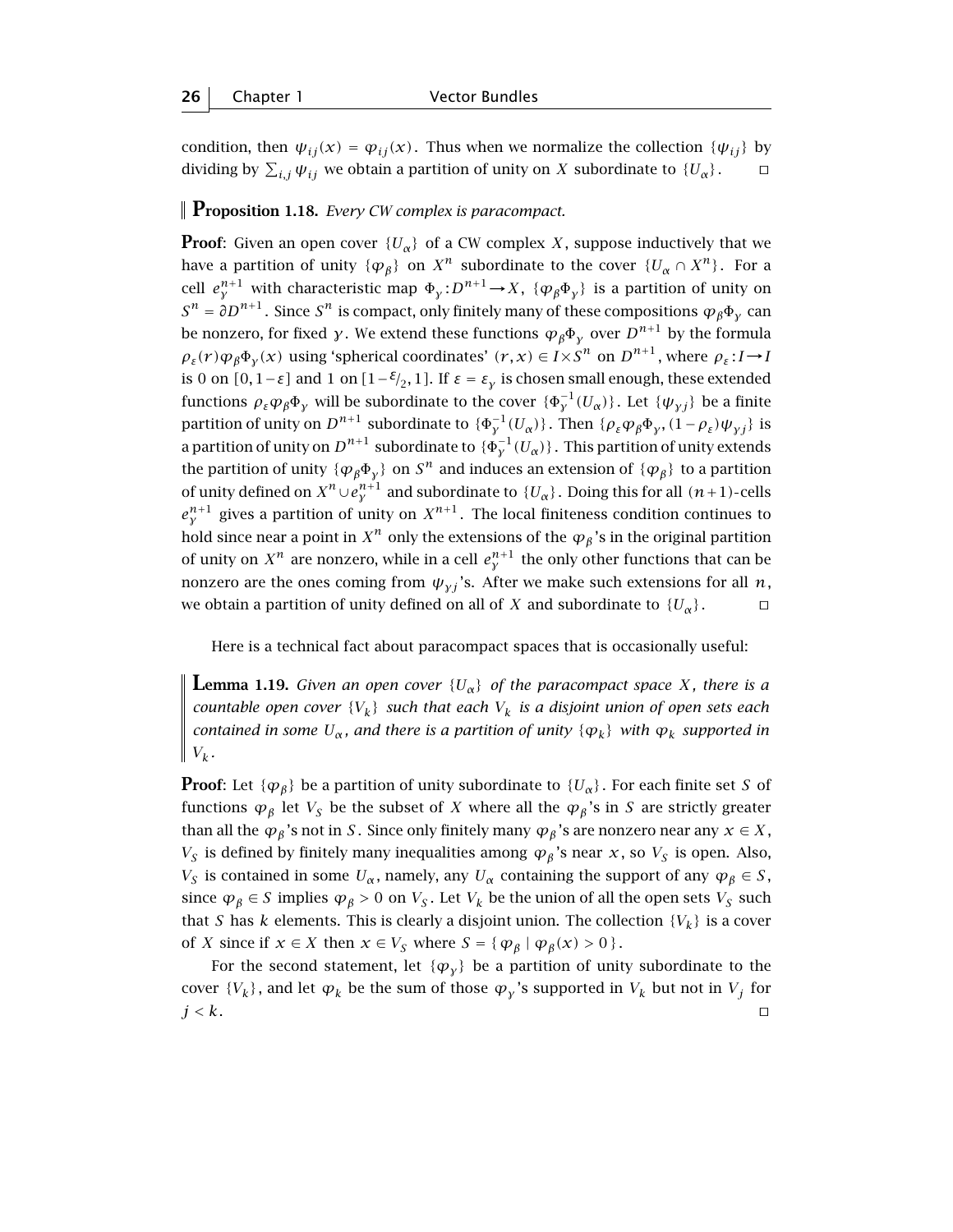#### **Exercises**

**1**. Show that a vector bundle  $E \rightarrow X$  has *k* independent sections iff it has a trivial *k* dimensional subbundle.

**2**. For a vector bundle *E*→*X* with a subbundle *E'* ⊂ *E*, construct a quotient vector bundle  $E/E' \rightarrow X$ .

**3**. Show that the orthogonal complement of a subbundle is independent of the choice of inner product, up to isomorphism.

**4**. A *vector bundle map* is a commutative diagram

$$
E' \xrightarrow{\widetilde{f}} E
$$
  
 
$$
\downarrow_{B' \xrightarrow{f}} E
$$

where the two vertical maps are vector bundle projections and  $\tilde{f}$  is an isomorphism on each fiber. Given such a bundle map, show that  $E'$  is isomorphic to the pullback bundle  $f^*(E)$ .

**5**. Show that the projection  $V_n(R^k) \to G_n(\mathbb{R}^k)$  is a fiber bundle with fiber  $O(n)$  by showing that it is the orthonormal *n* frame bundle associated to the vector bundle  $E_n(\mathbb{R}^k) \to G_n(\mathbb{R}^k)$ .

**6**. Show that the pair  $(G_n(\mathbb{R}^{\infty}), G_n(\mathbb{R}^k))$  is  $(k-n)$ -connected, and deduce that Proposition 1.9 holds for finite-dimensional CW complexes. [The lowest-dimensional cell of  $G_n(\mathbb{R}^{k+1}) - G_n(\mathbb{R}^k)$  is the  $e(\sigma)$  with  $\sigma = (1, 2, \dots, n-1, k+1)$ , and this cell has dimension  $k + 1 - n$ .]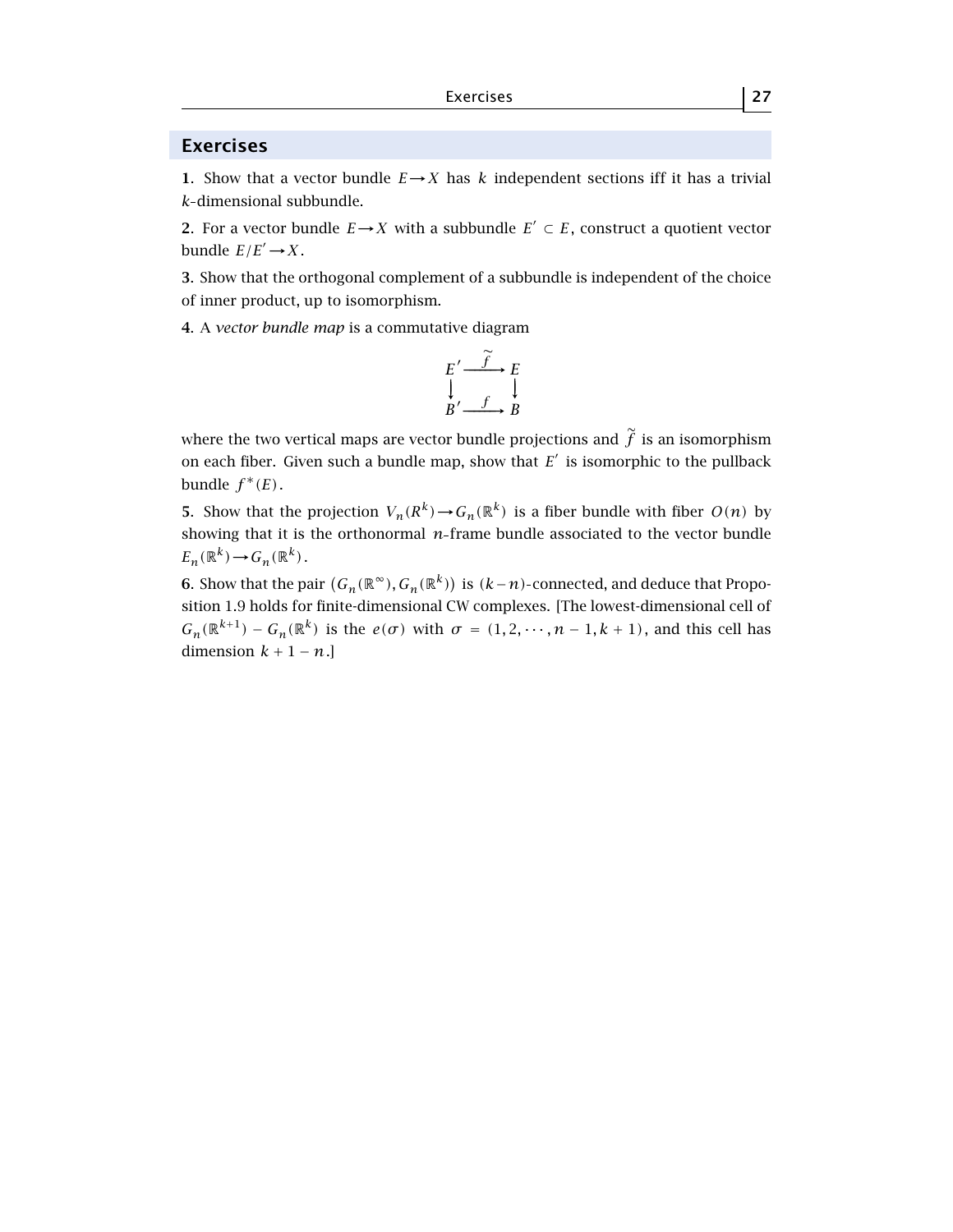# Chapter 2 **Complex K-Theory**

The idea of K–theory is to make the direct sum operation on real or complex vector bundles over a fixed base space *X* into the addition operation in a group. There are two slightly different ways of doing this, producing, in the case of complex vector bundles, groups  $K(X)$  and  $\widetilde{K}(X)$  with  $K(X) \approx \widetilde{K}(X) \oplus \mathbb{Z}$ , and for real vector bundles, groups  $KO(X)$  and  $\widetilde{KO}(X)$  with  $KO(X) \approx \widetilde{KO}(X) \oplus \mathbb{Z}$ . Complex K–theory turns out to be somewhat simpler than real K–theory, so we concentrate on this case in the present chapter.

Computing  $\widetilde{K}(X)$  even for simple spaces *X* requires some work. The case  $X = S^n$ involves the Bott Periodicity Theorem, proved in §2.2. This is a deep theorem, so it is not surprising that it has applications of real substance, and we give some of these in §2.3, notably Adams' theorem on the Hopf invariant with its corollary on the nonexistence of division algebras over  $\mathbb R$  in dimensions other than 1, 2, 4, and 8, the dimensions of the real and complex numbers, quaternions, and Cayley octonions. A further application to the J–homomorphism is delayed until the next chapter when we combine K–theory with ordinary cohomology.

#### **1. The Functor K(X)**

Since we shall be dealing almost exclusively with complex vector bundles in this chapter, let us take 'vector bundle' to mean generally 'complex vector bundle' unless otherwise specified. Base spaces will always be assumed paracompact, in particular Hausdorff, so that the results of Chapter 1 which presume paracompactness will be available to us.

For the purposes of K–theory it is convenient to take a slightly broader definition of 'vector bundle' which allows the fibers of a vector bundle  $p: E \rightarrow X$  to be vector spaces of different dimensions. We still assume local trivializations of the form *h* :  $p^{-1}(U)$  →  $U \times \mathbb{C}^n$ , so the dimensions of fibers must be locally constant over *X*, but if *X* is disconnected the dimensions of fibers need not be globally constant.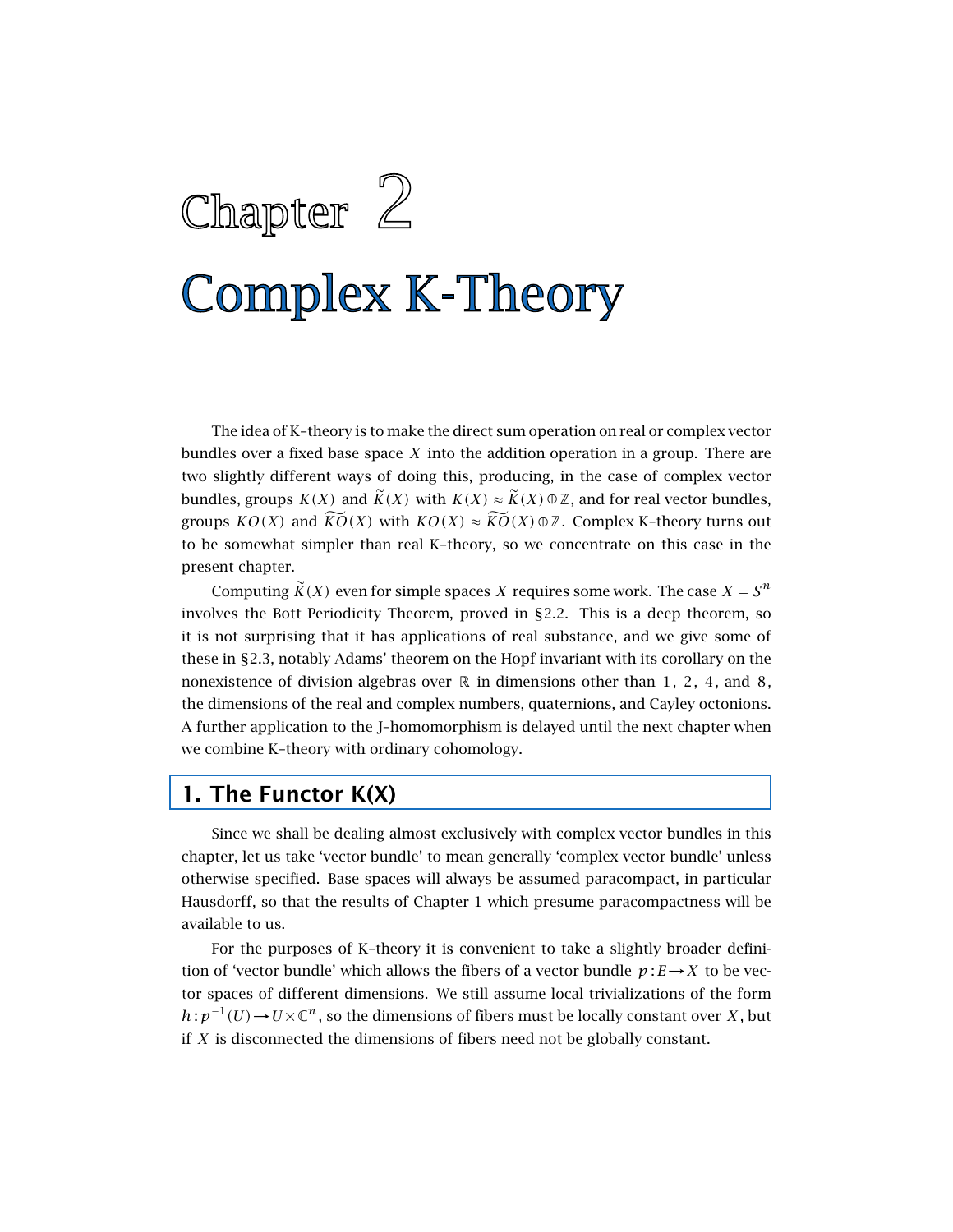Consider vector bundles over a fixed base space  $X$ . The trivial  $n$ -dimensional vector bundle we write as  $\varepsilon^n \to X$ . Define two vector bundles  $E_1$  and  $E_2$  over *X* to be *stably isomorphic*, written  $E_1 \approx_S E_2$ , if  $E_1 \oplus \varepsilon^n \approx E_2 \oplus \varepsilon^n$  for some *n*. In a similar vein we set  $E_1$  ∼  $E_2$  if  $E_1 \oplus \varepsilon^m \approx E_2 \oplus \varepsilon^n$  for some *m* and *n*. It is easy to see that both  $\approx$ <sub>*s*</sub> and ∼ are equivalence relations. On equivalence classes of either sort the operation of direct sum is well-defined, commutative, and associative. A zero element is the class of  $\varepsilon^0$ .

**Proposition 2.1.** *If <sup>X</sup> is compact Hausdorff, then the set of* <sup>∼</sup> *equivalence classes of vector bundles over X forms an abelian group with respect to* ⊕ *.*

This group is called  $\widetilde{K}(X)$ .

**Proof:** Only the existence of inverses needs to be shown, which we do by showing that for each vector bundle  $\pi: E \to X$  there is a bundle  $E' \to X$  such that  $E \oplus E' \approx \varepsilon^m$ for some *m*. If all the fibers of *E* have the same dimension, this is Proposition 1.9. In the general case let  $X_i = \{x \in X | \dim \pi^{-1}(x) = i\}$ . These  $X_i$ 's are disjoint open sets in *X* , hence are finite in number by compactness. By adding to *E* a bundle which over each  $X_i$  is a trivial bundle of suitable dimension we can produce a bundle whose fibers all have the same dimension.  $\square$ 

For the direct sum operation on  $\approx$ <sub>s</sub>-equivalence classes, only the zero element, the class of  $\varepsilon^0$ , can have an inverse since  $E \oplus E' \approx_s \varepsilon^0$  implies  $E \oplus E' \oplus \varepsilon^n \approx \varepsilon^n$  for some  $n$ , which can only happen if  $E$  and  $E'$  are 0-dimensional. However, even though inverses do not exist, we do have the cancellation property that  $E_1 \oplus E_2 \approx_{s} E_1 \oplus E_3$ implies  $E_2 \approx_S E_3$  over a compact base space *X*, since we can add to both sides of  $E_1 \oplus E_2 \approx_s E_1 \oplus E_3$  a bundle  $E'_1$  such that  $E_1 \oplus E'_1 \approx \varepsilon^n$  for some *n*.

Just as the positive rational numbers are constructed from the positive integers by forming quotients  $a/b$  with the equivalence relation  $a/b = c/d$  iff  $ad = bc$ , so we can form for compact *X* an abelian group  $K(X)$  consisting of formal differences  $E-E'$ of vector bundles *E* and *E'* over *X*, with the equivalence relation  $E_1 - E_1' = E_2 - E_2'$ iff  $E_1 \oplus E_2' \approx$ <sub>s</sub>  $E_2 \oplus E_1'$ . Verifying transitivity of this relation involves the cancellation property, which is why compactness of *X* is needed. With the obvious addition rule *(E*<sub>1</sub> −  $E'_1$ ) + ( $E_2$  −  $E'_2$ ) = ( $E_1$  ⊕  $E_2$ ) − ( $E'_1$  ⊕  $E'_2$ ), *K(X)* is then a group. The zero element is the equivalence class of  $E − E$  for any  $E$ , and the inverse of  $E − E'$  is  $E' − E$ . Note that every element of *K(X)* can be represented as a difference  $E - \varepsilon^n$  since if we start with *E* − *E*<sup> $\prime$ </sup> we can add to both *E* and *E*<sup> $\prime$ </sup> a bundle *E*<sup> $\prime$ </sup> such that *E*<sup> $\prime$ </sup> ⊕ *E*<sup> $\prime$ </sup> ≈ *ε*<sup>*n*</sup> for some *n*.

There is a natural homomorphism  $K(X) \rightarrow \widetilde{K}(X)$  sending  $E - \varepsilon^n$  to the ∼-class of *E*. This is well-defined since if  $E - \varepsilon^n = E' - \varepsilon^m$  in  $K(X)$ , then  $E \oplus \varepsilon^m \approx_{s} E' \oplus \varepsilon^n$ , hence  $E \sim E'$ . The map  $K(X) \to \widetilde{K}(X)$  is obviously surjective, and its kernel consists of elements  $E - \varepsilon^n$  with  $E \sim \varepsilon^0$ , hence  $E \approx_{\varepsilon} \varepsilon^m$  for some  $m$ , so the kernel consists of the elements of the form  $\varepsilon^{m} - \varepsilon^{n}$ . This subgroup  $\{\varepsilon^{m} - \varepsilon^{n}\}\$  of  $K(X)$  is isomorphic to  $\mathbb{Z}$ .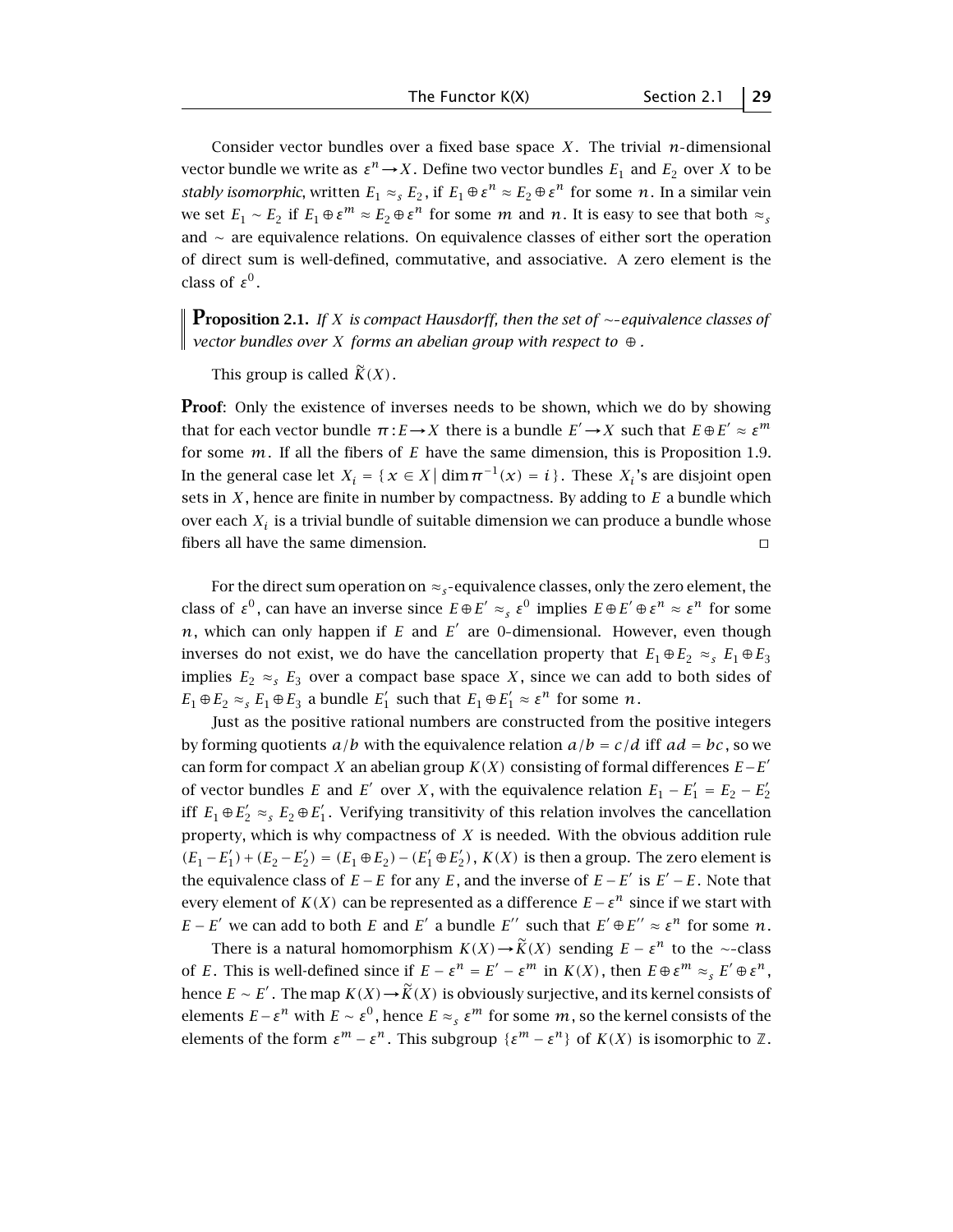In fact, restriction of vector bundles to a basepoint  $x_0 \in X$  defines a homomorphism  $K(X) \rightarrow K(x_0) \approx \mathbb{Z}$  which restricts to an isomorphism on the subgroup  $\{\varepsilon^m - \varepsilon^n\}$ . Thus we have a splitting  $K(X) \approx \widetilde{K}(X) \oplus \mathbb{Z}$ , depending on the choice of  $x_0$ . The group  $\widetilde{K}(X)$  is sometimes called *reduced*, to distinguish it from  $K(X)$ .

Let us compute a few examples. The complex version of Proposition 1.10 gives a bijection between the set  $\mathrm{Vect}^k_\mathbb{C}(S^n)$  of isomorphism classes of  $k$ -dimensional vector bundles over  $S^n$  and  $\pi_{n-1}U(k)$ . Under this bijection, adding a trivial line bundle corresponds to including  $U(k)$  in  $U(k+1)$  by adjoining an  $(n+1)^{st}$  row and column consisting of zeros except for a single 1 on the diagonal. Let  $U = \bigcup_k U(k)$  with the weak topology: a subset of  $U$  is open iff it intersects each  $U(k)$  in an open set in  $U(k)$ . This implies that each compact subset of *U* is contained in some  $U(k)$ , and it follows that the bijections  $\mathrm{Vect}_{\mathbb{C}}^k(S^n) \approx \pi_{n-1}U(k)$  induce a bijection  $\widetilde{K}(S^n) \approx \pi_{n-1}U$ .

#### **Proposition 2.2.** *This bijection*  $\widetilde{K}(S^n) \approx \pi_{n-1}U$  *is a group isomorphism.*

**Proof:** We need to see that the two group operations correspond. Represent two elements of  $\pi_{n-1}U$  by maps  $f,g:S^{n-1}\to U(k)$  taking the basepoint of  $S^{n-1}$  to the identity matrix. The sum in  $\widetilde{K}(S^n)$  then corresponds to the map  $f \oplus g : S^{n-1} \to U(2k)$ having the matrices  $f(x)$  in the upper left  $k \times k$  block and the matrices  $g(x)$  in the lower right  $k \times k$  block, the other two blocks being zero. Since  $\pi_0 U(2k) = 0$ , there is a path  $\alpha_t \in U(2k)$  from the identity to the matrix of the transformation which interchanges the two factors of  $\mathbb{C}^k \times \mathbb{C}^k$ . Then the matrix product  $(f \oplus 1) \alpha_t (1 \oplus g) \alpha_t$ gives a homotopy from  $f \oplus g$  to  $fg \oplus \mathbb{1}$ .

It remains to see that the matrix product  $fg$  represents the sum  $[f] + [g]$  in  $\pi_{n-1}U(k)$ . This is a general fact about H-spaces which can be seen in the following way. The standard definition of the sum in  $\pi_{n-1}U(k)$  is  $[f] + [g] = [f + g]$  where the map  $f + g$  consists of a compressed version of  $f$  on one hemisphere of  $S^{n-1}$ and a compressed version of *g* on the other. We can realize this map  $f + g$  as a product  $f_1g_1$  of maps  $S^{n-1}$   $\rightarrow$   $U(k)$  each mapping one hemisphere to the identity. There are homotopies  $f_t$  from  $f = f_0$  to  $f_1$  and  $g_t$  from  $g = g_0$  to  $g_1$ . Then  $f_t g_t$  is a homotopy from  $fg$  to  $f_1g_1 = f + g$ .

This proposition generalizes easily to suspensions: For all compact *X*,  $\widetilde{K}(SX)$  is isomorphic to  $\langle X, U \rangle$ , the group of basepoint-preserving homotopy classes of maps  $X \rightarrow U$ .

From the calculations of  $\pi_i U$  in §1.2 we deduce that  $\widetilde{K}(S^n)$  is 0,  $\mathbb{Z}$ , 0,  $\mathbb{Z}$  for  $n = 1, 2, 3, 4$ . This alternation of 0's and  $\mathbb{Z}$ 's continues for all higher dimensional spheres:

**Bott Periodicity Theorem.** *There are isomorphisms*  $\widetilde{K}(S^n) \approx \widetilde{K}(S^{n+2})$  *for all*  $n \ge$  $\vert$  0*. More generally, there are isomorphisms*  $\widetilde{K}(X) ≈ \widetilde{K}(S^2X)$  *for all compact X*, where  $\int S^2 X$  *is the double suspension of* X.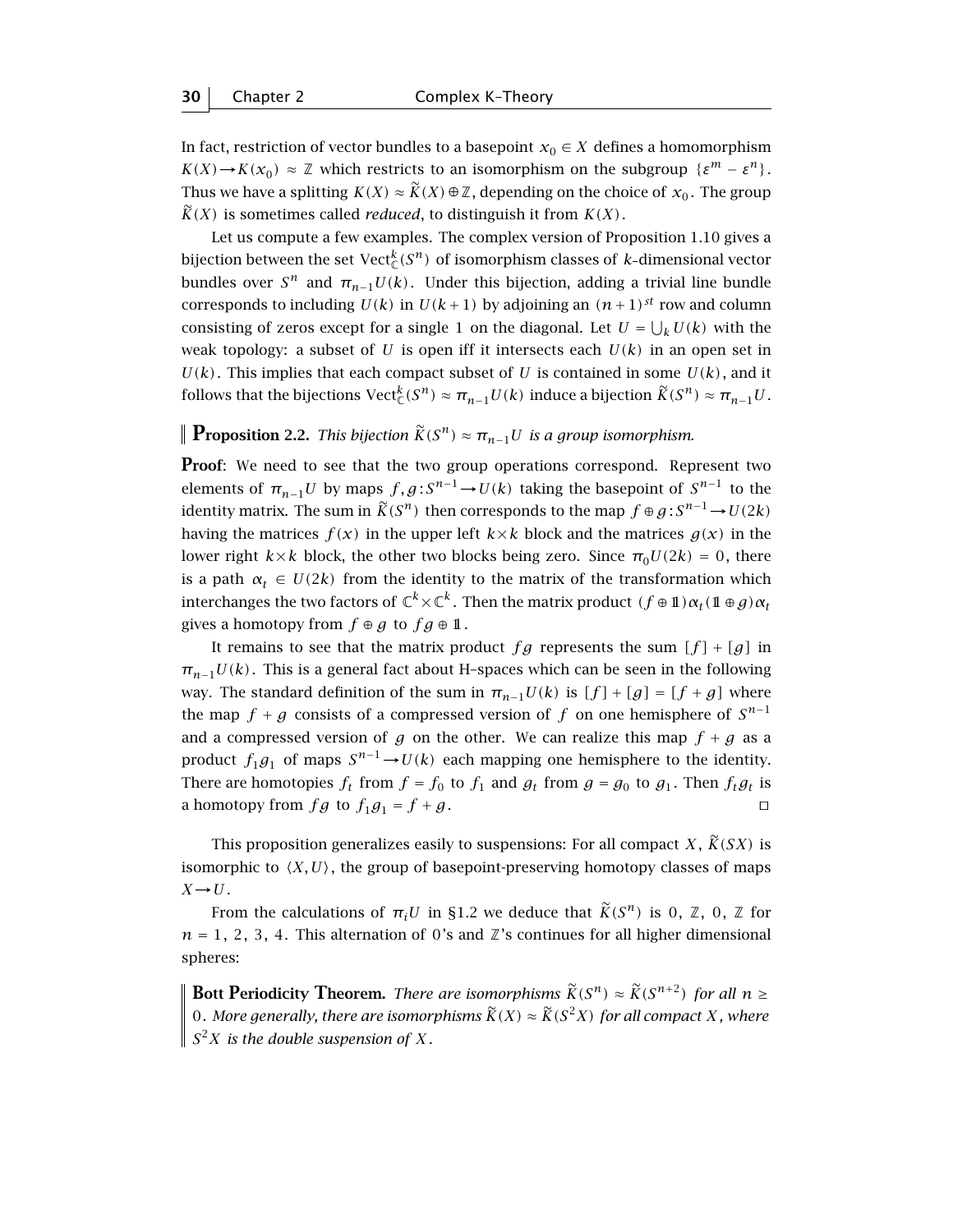The theorem actually says that a certain natural map  $\beta : \widetilde{K}(X) \rightarrow \widetilde{K}(S^2 X)$  defined later in this section is an isomorphism. There is an equivalent form of Bott periodicity involving *K(X)* rather than  $\widetilde{K}(X)$ , an isomorphism  $\mu$ :  $K(X) \otimes K(S^2) \xrightarrow{\approx} K(X \times S^2)$ . The map  $\mu$  is easier to define than  $\beta$ , so this is what we will do next. Then we will set up some formal machinery which in particular shows that the two versions of Bott Periodicity are equivalent. The second version is the one which will be proved in §2.2.

#### **Ring Structure**

Besides the additive structure in  $K(X)$  there is also a natural multiplication coming from tensor product of vector bundles. For elements of  $K(X)$  represented by vector bundles  $E_1$  and  $E_2$  their product in  $K(X)$  will be represented by the bundle  $E_1 \otimes E_2$ , so for arbitrary elements of *K(X)* represented by differences of vector bundles, their product in  $K(X)$  is defined by the formula

$$
(E_1 - E_1')(E_2 - E_2') = E_1 \otimes E_2 - E_1 \otimes E_2' - E_1' \otimes E_2 + E_1' \otimes E_2'
$$

It is routine to verify that this is well-defined and makes  $K(X)$  into a commutative ring with identity  $\varepsilon^1$ , the trivial line bundle, using the basic properties of tensor product of vector bundles described in §1.1. We can simplify notation by writing the element  $\varepsilon^{n} \in K(X)$  just as *n*. This is consistent with familiar arithmetic rules. For example, the product  $nE$  is the sum of  $n$  copies of  $E$ .

If we choose a basepoint  $x_0 \in X$ , then the map  $K(X) \rightarrow K(x_0)$  obtained by restricting vector bundles over  $x_0$  is a ring homomorphism. Its kernel, which can be identified with  $\widetilde{K}(X)$ , is an ideal, hence also a ring in its own right, though not necessarily a ring with identity.

**Example 2.3**. Let us compute the ring structure in  $K(S^2)$ . As an abelian group, *K(S*<sup>2</sup>) is isomorphic to  $\widetilde{K}(S^2) \oplus \mathbb{Z} \approx \mathbb{Z} \oplus \mathbb{Z}$ , with additive basis {1, *H*} where *H* is the canonical line bundle over  $\mathbb{C}P^1 = S^2$ , by Proposition 2.2 and the calculations in §1.2. We use the notation '*H*' for the canonical line bundle over  $\mathbb{C}P^1$  since its unit sphere bundle is the Hopf bundle  $S^3 \!\rightarrow\! S^2$ . To determine the ring structure in  $K(S^2)$  we have only to express the element  $H^2$ , represented by the tensor product  $H \otimes H$ , as a linear combination of 1 and *H*. The claim is that the bundle  $(H \otimes H) \oplus 1$  is isomorphic to  $H \oplus H$ . This can be seen by looking at the clutching functions for these two bundles, which are the maps  $S^1 \rightarrow U(2)$  given by

$$
z \mapsto \begin{pmatrix} z^2 & 0 \\ 0 & 1 \end{pmatrix}
$$
 and  $z \mapsto \begin{pmatrix} z & 0 \\ 0 & z \end{pmatrix}$ 

With the notation used in the proof of Proposition 2.2, these are the clutching functions  $fg \oplus 11$  and  $f \oplus g$  where both  $f$  and  $g$  are the function  $z \mapsto (z)$ . As we showed there, the clutching functions  $fg \oplus \mathbb{1}$  and  $f \oplus g$  are always homotopic, so this gives the desired isomorphism  $(H \otimes H) \oplus 1 \approx H \oplus H$ . In  $K(S^2)$  this is the formula  $H^2 + 1 = 2H$ ,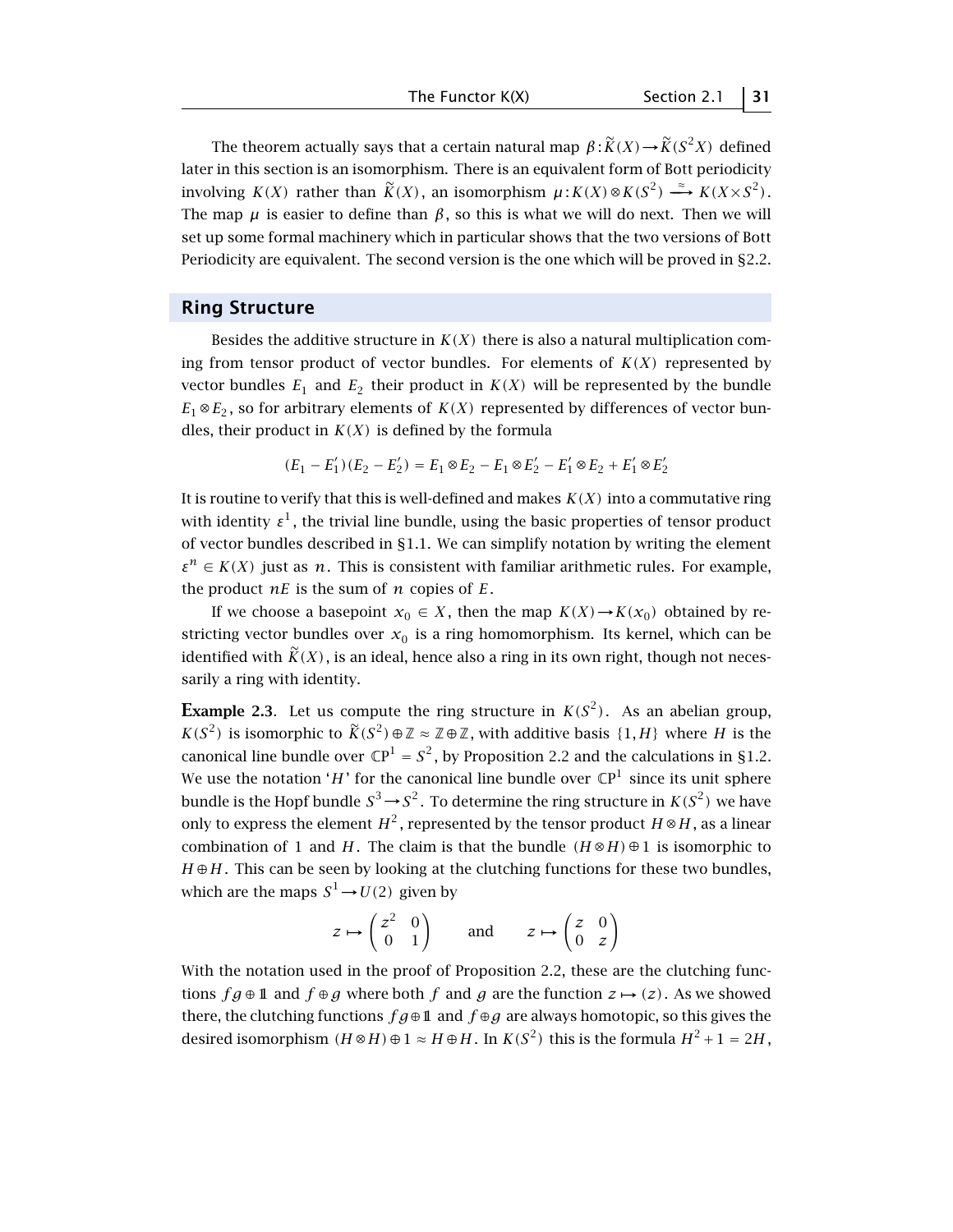so  $H^2 = 2H - 1$ . We can also write this as  $(H - 1)^2 = 0$ , and then  $K(S^2)$  can be described as the quotient  $\mathbb{Z}[H]/(H-1)^2$  of the polynomial ring  $\mathbb{Z}[H]$  by the ideal generated by  $(H-1)^2$ .

Note that if we regard  $\widetilde{K}(S^2)$  as the kernel of  $K(S^2) \rightarrow K(x_0)$ , then it is generated as an abelian group by  $H-1$ . Since we have the relation  $(H-1)^2 = 0$ , this means that the multiplication in  $\widetilde{K}(S^2)$  is completely trivial: The product of any two elements is zero. Readers familiar with cup product in ordinary cohomology will recognize that the situation is exactly the same as in  $H^*(S^2; \mathbb{Z})$  and  $\widetilde{H}^*(S^2; \mathbb{Z})$ , with  $H-1$ behaving exactly like the generator of  $H^2(S^2; \mathbb{Z})$ . In the case of ordinary cohomology the cup product of a generator of  $H^2(S^2; \mathbb{Z})$  with itself is automatically zero since  $H^4(S^2; \mathbb{Z}) = 0$ , whereas with K-theory a calculation is required.

The rings  $K(X)$  and  $\widetilde{K}(X)$  can be regarded as functors of *X*. A map  $f: X \to Y$  induces a map  $f^*$ :  $K(Y)$  →  $K(X)$ , sending  $E - E'$  to  $f^*(E) - f^*(E')$ . This is a ring homomorphism since  $f^*(E_1 \oplus E_2) \approx f^*(E_1) \oplus f^*(E_2)$  and  $f^*(E_1 \otimes E_2) \approx f^*(E_1) \otimes f^*(E_2)$ . The functor properties  $(fg)^* = g^* f^*$  and  $1^* = 1$  as well as the fact that  $f \simeq g$ implies  $f^* = g^*$  all follow from the corresponding properties for pullbacks of vector bundles. Similarly, we have induced maps  $f^* : \widetilde{K}(Y) \to \widetilde{K}(X)$  with the same properties, except that for  $f^*$  to be a ring homomorphism we must be in the category of basepointed spaces and basepoint-preserving maps since our definition of multiplication for  $\tilde{K}$  required basepoints.

An *external product*  $\mu$ :  $K(X) \otimes K(Y) \rightarrow K(X \times Y)$  can be defined by  $\mu(a \otimes b) =$  $p_1^*(a)p_2^*(b)$  where  $p_1$  and  $p_2$  are the projections of  $X\times Y$  onto  $X$  and  $Y$ . The tensor product of rings is a ring, with multiplication defined by  $(a \otimes b)(c \otimes d) = ac \otimes bd$ , and  $\mu$  is a ring homomorphism since  $\mu((a \otimes b)(c \otimes d)) = \mu(ac \otimes bd) = p_1^*(ac)p_2^*(bd) =$  $p_1^*(a)p_1^*(c)p_2^*(b)p_2^*(d) = p_1^*(a)p_2^*(b)p_1^*(c)p_2^*(d) = \mu(a\otimes b)\mu(c\otimes d).$ 

Taking *Y* to be  $S^2$  we have an external product

$$
\mu: K(X) \otimes K(S^2) \to K(X \times S^2)
$$

The form of Bott Periodicity which we prove in §2.2 asserts that this map is an isomorphism.

The external product in ordinary cohomology is called 'cross product' and written  $a \times b$ , but to use this symbol for the K-theory external product might lead to confusion with Cartesian product of vector bundles, which is quite different from tensor product. Instead we will sometimes use the notation  $a * b$  as shorthand for  $\mu(a \otimes b)$ .

#### **Cohomological Properties**

The reduced groups  $\widetilde{K}$  satisfy a key exactness property:

**Proposition 2.4.** *If <sup>X</sup> is compact Hausdorff and <sup>A</sup>* <sup>⊂</sup> *<sup>X</sup> is a closed subspace, then the inclusion and quotient maps*  $A \xrightarrow{i} X \xrightarrow{q} X/A$  *induce an exact sequence*  $\widetilde{K}(X/A) \xrightarrow{q^*} \widetilde{K}(X/A)$  $\widetilde{K}(X) \xrightarrow{i^*} \widetilde{K}(A)$ .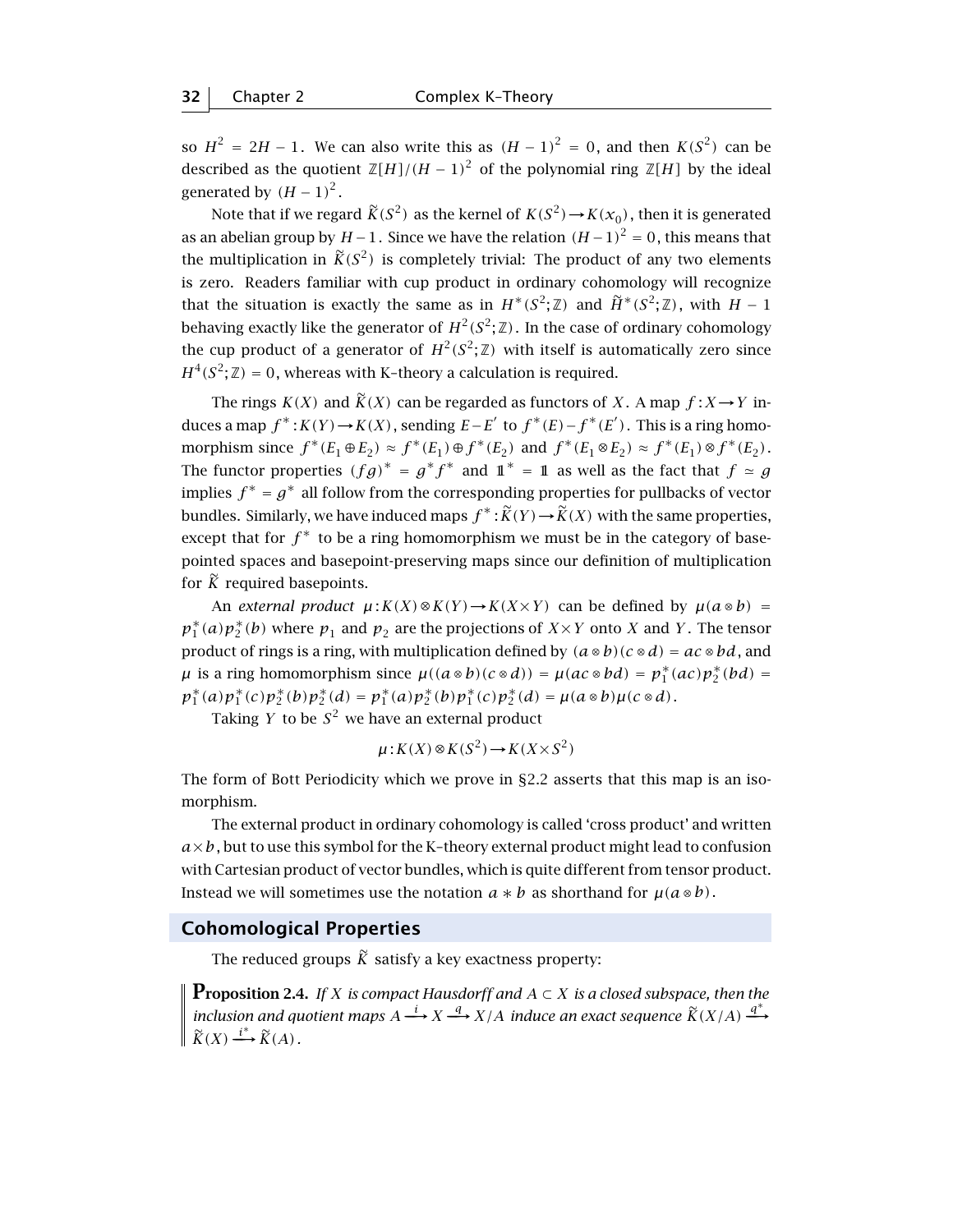Since *A* is a closed subspace of a compact Hausdorff space, it is also compact Hausdorff. The quotient space *X/A* is compact Hausdorff as well, with the Hausdorff property following from the fact that compact Hausdorff spaces are normal, hence a point  $x \in X - A$  and *A* have disjoint neighborhoods in *X*.

**Proof**: Recall that exactness means that the image of  $q^*$  equals the kernel of  $i^*$ . The inclusion Im  $q^* \subset \text{Ker } i^*$  is equivalent to  $i^*q^* = 0$ . Since  $qi$  is equal to the composition  $A \rightarrow A/A \rightarrow X/A$  and  $\widetilde{K}(A/A) = 0$ , it follows that  $i^*q^* = 0$ .

For the opposite inclusion Ker  $i^*$  ⊂ Im $q^*$ , suppose the restriction over  $A$  of a vector bundle  $p: E \rightarrow X$  is stably trivial. Adding a trivial bundle to E, we may assume that *E* itself is trivial over *A*. Choosing a trivialization  $h : p^{-1}(A) \to A \times \mathbb{C}^n$ , let  $E/h$  be the quotient space of *E* under the identifications  $h^{-1}(x, v) \sim h^{-1}(y, v)$  for  $x, y \in A$ . There is then an induced projection  $E/h \rightarrow X/A$ . To see that this is a vector bundle we need to find a local trivialization over a neighborhood of the point *A/A*.

We claim that since *E* is trivial over *A*, it is trivial over some neighborhood of *A*. In many cases this holds because there is a neighborhood which deformation retracts onto *A*, so the restriction of *E* over this neighborhood is trivial since it is isomorphic to the pullback of  $p^{-1}(A)$  via the retraction. In the absence of such a deformation retraction one can make the following more complicated argument. A trivialization of *E* over *A* determines sections  $s_i: A \rightarrow E$  which form a basis in each fiber over *A*. Choose a cover of *A* by open sets  $U_j$  in *X* over each of which *E* is trivial. Via a local trivialization, each section  $s_i$  can be regarded as a map from  $A \cap U_i$  to a single fiber, so by the Tietze extension theorem we obtain a section  $s_{ij}: U_j \rightarrow E$  extending  $s_i$ . If  $\{\varphi_j, \varphi\}$  is a partition of unity subordinate to the cover  $\{U_j, X - A\}$  of *X*, the sum  $\sum_j \varphi_j s_{ij}$  gives an extension of  $s_i$  to a section defined on all of  $X$ . Since these sections form a basis in each fiber over *A*, they must form a basis in all nearby fibers. Namely, over  $U_i$  the extended  $s_i$ 's can be viewed as a square-matrix-valued function having nonzero determinant at each point of *A*, hence at nearby points as well.

Thus we have a trivialization *h* of *E* over a neighborhood *U* of *A*. This induces a trivialization of  $E/h$  over  $U/A$ , so  $E/h$  is a vector bundle. It remains only to verify that  $E \approx q^*(E/h)$ . In the commutative diagram at the right the −−→ *p E* −−−−*E/h*<br>
↓  $\chi \xrightarrow{q} \chi$ <sup>*X*</sup>/*A* quotient map  $E \rightarrow E/h$  is an isomorphism on fibers, so this map and *p* give an isomorphism  $E \approx q^*(E/h)$ .

There is an easy way to extend the exact sequence  $\widetilde{K}(X/A) \rightarrow \widetilde{K}(X) \rightarrow \widetilde{K}(A)$  to the left, using the following diagram, where *C* and *S* denote cone and suspension:

$$
A \hookrightarrow X \hookrightarrow X \cup CA \hookrightarrow (X \cup CA) \cup CX \hookrightarrow ((X \cup CA) \cup CX) \cup C(X \cup CA)
$$
  
\n
$$
\cong \downarrow \cong \downarrow
$$
  
\n
$$
X/A
$$
  
\n
$$
SA
$$
  
\n
$$
SX
$$

In the first row, each space is obtained from its predecessor by attaching a cone on the subspace two steps back in the sequence. The vertical maps are the quotient maps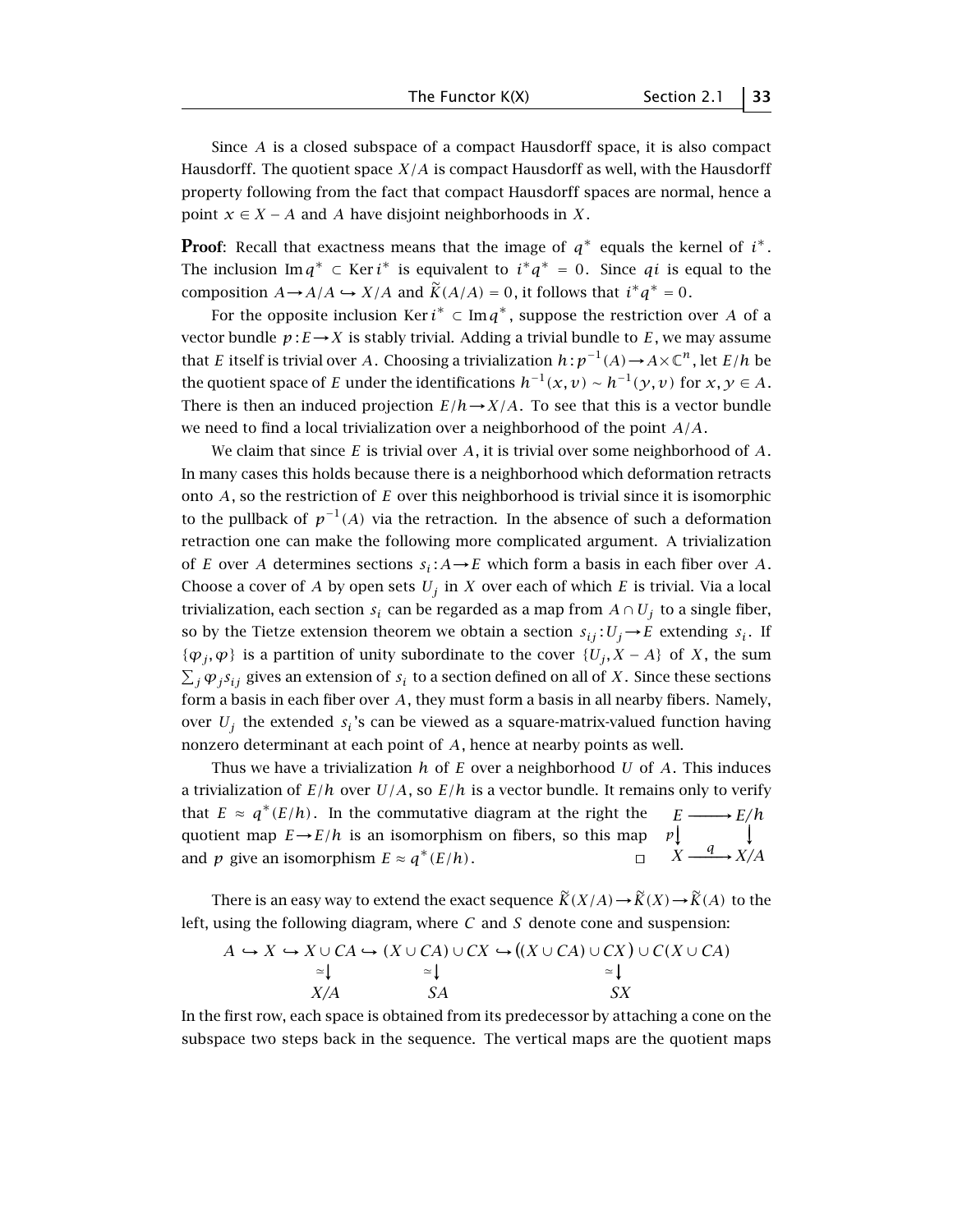obtained by collapsing the most recently attached cone to a point. In many cases the quotient map collapsing a contractible subspace to a point is a homotopy equivalence, hence induces an isomorphism on  $\tilde{K}$ . This conclusion holds generally, in fact:

**Lemma 2.5.** *If A is contractible, the quotient map*  $q: X \rightarrow X/A$  *induces a bijection*  $\parallel$  *q*<sup>\*</sup> : Vect<sup>*n*</sup>(*X*/*A*) → Vect<sup>*n*</sup>(*X*) *for all n.* 

**Proof**: A vector bundle  $E \rightarrow X$  must be trivial over *A* since *A* is contractible. A trivialization *h* gives a vector bundle  $E/h \rightarrow X/A$  as in the proof of the previous proposition. We assert that the isomorphism class of *E/h* does not depend on *h*. This can be seen as follows. Given two trivializations  $h_0$  and  $h_1$ , by writing  $h_1$  =  $(h_1 h_0^{-1})h_0$  we see that  $h_0$  and  $h_1$  differ by an element of  $g_x \text{ ∈ } GL_n(\mathbb{C})$  over each point  $x \in A$ . The resulting map  $g : A \to GL_n(\mathbb{C})$  is homotopic to a constant map *x*  $\mapsto$  *α* ∈ *GL*<sub>*n*</sub></sub>(ℂ) since *A* is contractible. Writing now *h*<sub>1</sub> =  $(h_1h_0^{-1}α^{-1})(αh_0)$ , we see that by composing  $h_0$  with  $\alpha$  in each fiber, which does not change  $E/h_0$ , we may assume that  $\alpha$  is the identity. Then the homotopy from  $g$  to the identity gives a homotopy *H* from  $h_0$  to  $h_1$ . In the same way that we constructed  $E/h$  we construct a vector bundle  $(E \times I)/H \rightarrow (X/A) \times I$  restricting to  $E/h_0$  over one end and to  $E/h_1$ over the other end, hence  $E/h_0 \approx E/h_1$ .

Thus we have a well-defined map  $Vect^n(X) \to \text{Vect}^n(X/A)$ ,  $E \mapsto E/h$ . This is an inverse to  $q^*$  since  $q^*(E/h) \approx E$  as we noted in the preceding proposition, and for a bundle *E*→*X*/*A* we have  $q^*(E)/h \approx E$  for the evident trivialization *h* of  $q^*(E)$  over  $\overline{A}$  turns and  $\overline{A}$  turns are turns and  $\overline{A}$ 

From this lemma and the preceding proposition it follows that we have a long exact sequence of  $\tilde{K}$  groups

$$
\cdots \to \widetilde{K}(SX) \to \widetilde{K}(SA) \to \widetilde{K}(X/A) \to \widetilde{K}(X) \to \widetilde{K}(A)
$$

For example, if  $X = A \vee B$  then  $X/A = B$  and the sequence breaks up into split short exact sequences, which implies that the map  $\widetilde{K}(X) \to \widetilde{K}(A) \oplus \widetilde{K}(B)$  obtained by restriction to *A* and *B* is an isomorphism.

We can use this exact sequence to obtain a reduced version of the external product, a ring homomorphism  $\widetilde{K}(X) \otimes \widetilde{K}(Y) \rightarrow \widetilde{K}(X \wedge Y)$  where  $X \wedge Y = X \times Y/X \vee Y$  and *X* ∨ *Y* = *X* × { $y_0$ } ∪ { $x_0$ } × *Y* ⊂ *X* × *Y* for chosen basepoints  $x_0$  ∈ *X* and  $y_0$  ∈ *Y*. The space  $X \wedge Y$  is called the *smash product* of *X* and *Y*. To define the reduced product, consider the long exact sequence for the pair  $(X \times Y, X \vee Y)$ :

$$
\widetilde{K}(S(X \times Y)) \longrightarrow \widetilde{K}(S(X \vee Y)) \longrightarrow \widetilde{K}(X \wedge Y) \longrightarrow \widetilde{K}(X \times Y) \longrightarrow \widetilde{K}(X \vee Y)
$$
\n
$$
\begin{array}{c}\n \stackrel{\circ}{\times} \\
 \widetilde{K}(SX) \oplus \widetilde{K}(SY) \\
 \end{array}\n\longrightarrow \widetilde{K}(X \wedge Y) \longrightarrow \widetilde{K}(X \times Y) \longrightarrow \widetilde{K}(X \vee Y)
$$

The second of the two vertical isomorphisms here was noted earlier, and the first vertical isomorphism arises in similar fashion using Lemma 2.5 since *SX* ∨ *SY* is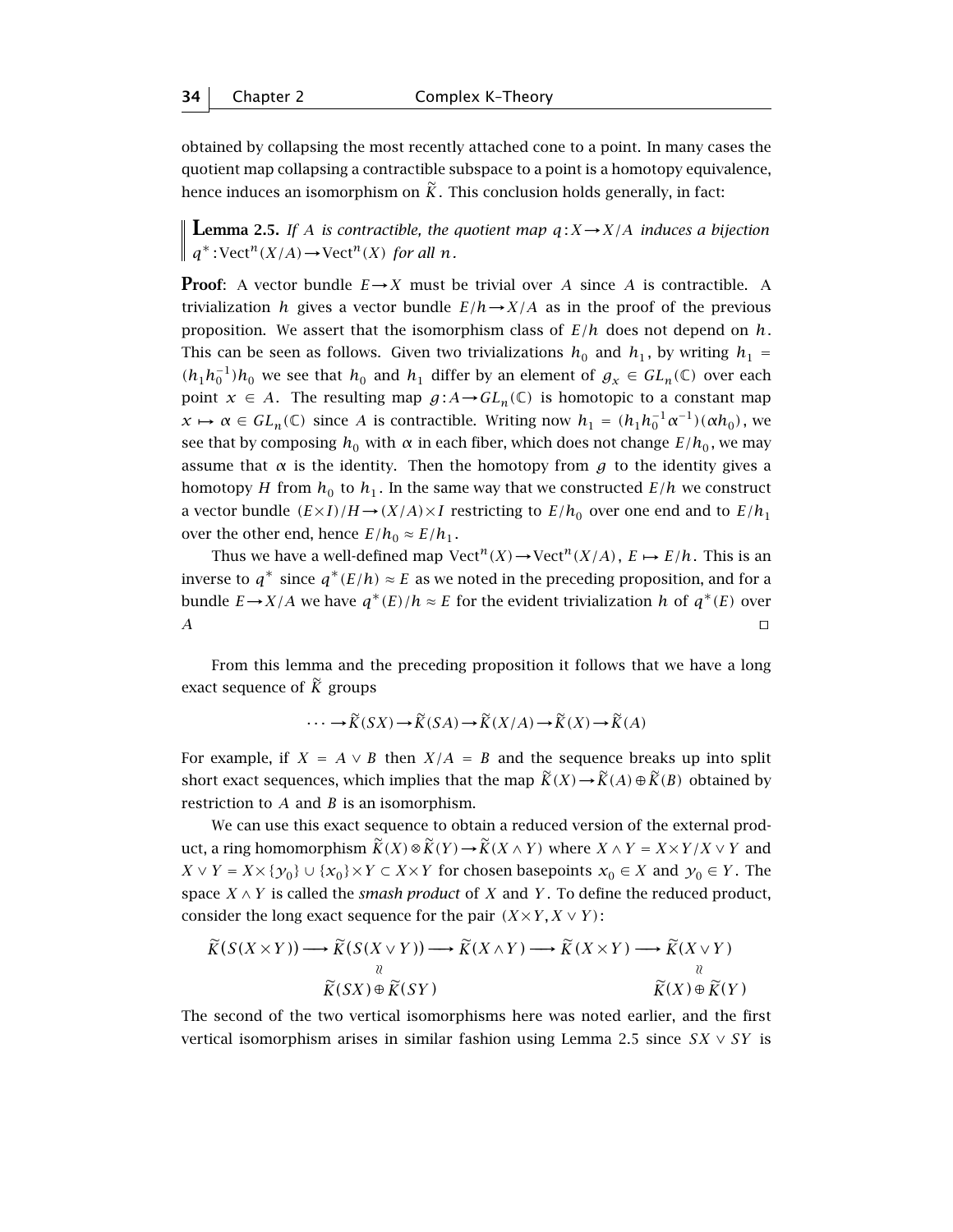obtained from  $S(X \vee Y)$  by collapsing a line segment to a point. The last horizontal map in the sequence is a split surjection, with splitting  $\widetilde{K}(X) \oplus \widetilde{K}(Y) \rightarrow \widetilde{K}(X \times Y)$ ,  $(a, b)$   $\mapsto p_1^*(a) + p_2^*(b)$  where  $p_1$  and  $p_2$  are the projections of *X* × *Y* onto *X* and *Y*. Similarly, the first map splits via  $(Sp_1)^* + (Sp_2)^*$ . So we get a splitting  $\widetilde{K}(X \times Y) \approx$  $\widetilde{K}(X \wedge Y) \oplus \widetilde{K}(X) \oplus \widetilde{K}(Y)$ .

For  $a \in \widetilde{K}(X) = \text{Ker}(K(X) \rightarrow K(x_0))$  and  $b \in \widetilde{K}(Y) = \text{Ker}(K(Y) \rightarrow K(y_0))$  the external product  $a * b = p_1^*(a)p_2^*(b) \in K(X \times Y)$  has  $p_1^*(a)$  restricting to zero in *K(Y)* and  $p_2^*(b)$  restricting to zero in *K(X)*, so  $p_1^*(a)p_2^*(b)$  restricts to zero in both *K(X)* and *K(Y)*, hence in *K(X ∨ Y)*. In particular,  $a * b$  lies in  $\widetilde{K}(X \times Y)$ , and from the short exact sequence above,  $a * b$  pulls back to a unique element of  $\widetilde{K}(X \wedge Y)$ . This defines the reduced external product  $\widetilde{K}(X) \otimes \widetilde{K}(Y) \rightarrow \widetilde{K}(X \wedge Y)$ . It is essentially a restriction of the unreduced external product, as shown in the diagram below, so the reduced external product is also a ring homomorphism, and we shall use the same notation *a* ∗ *b* for both reduced and unreduced external product, leaving the reader to determine from context which is meant.

$$
K(X) \otimes K(Y) \approx (\widetilde{K}(X) \otimes \widetilde{K}(Y)) \oplus \widetilde{K}(X) \oplus \widetilde{K}(Y) \oplus \mathbb{Z}
$$
  
\n
$$
\downarrow \qquad \qquad \downarrow \qquad \qquad \parallel \qquad \parallel \qquad \parallel
$$
  
\n
$$
K(X \times Y) \approx \widetilde{K}(X \wedge Y) \oplus \widetilde{K}(X) \oplus \widetilde{K}(Y) \oplus \mathbb{Z}
$$

Since  $S^n \wedge X$  is the *n*-fold iterated reduced suspension  $\Sigma^n X$ , which is a quotient of the ordinary *n*-fold suspension  $S^n X$  obtained by collapsing an *n*-disk in  $S^n X$  to a point, the quotient map  $S^n X \to S^n \wedge X$  induces an isomorphism on  $\widetilde{K}$  by Lemma 2.5. Then the reduced external product gives rise to a homomorphism

$$
\beta \colon \widetilde{K}(X) \to \widetilde{K}(S^2 X), \qquad \beta(a) = (H - 1) * a
$$

where *H* is the canonical line bundle over  $S^2 = \mathbb{C}P^1$ . The version of Bott Periodicity for reduced K–theory states that this is an isomorphism. This is equivalent to the unreduced version by the preceding diagram.

As we saw earlier, a pair *(X, A)* of compact Hausdorff spaces gives rise to an exact sequence of  $\tilde{K}$  groups, the first row in the following diagram:

$$
\begin{array}{ccc}\n\widetilde{K}(S^2X) \longrightarrow \widetilde{K}(S^2A) \longrightarrow \widetilde{K}(S(X/A)) \longrightarrow \widetilde{K}(SX) \longrightarrow \widetilde{K}(SA) \longrightarrow \widetilde{K}(X/A) \longrightarrow \widetilde{K}(X) \longrightarrow \widetilde{K}(A) \\
\parallel & \parallel & \parallel & \parallel & \parallel & \parallel \\
\widetilde{K}^{-2}(X) \longrightarrow \widetilde{K}^{-2}(A) \longrightarrow \widetilde{K}^{-1}(X,A) \longrightarrow \widetilde{K}^{-1}(X) \longrightarrow \widetilde{K}^{-1}(A) \longrightarrow \widetilde{K}^0(X,A) \longrightarrow \widetilde{K}^0(X) \longrightarrow \widetilde{K}^0(A) \\
\beta \uparrow \approx & \beta \uparrow \approx & \widetilde{K}^0(X) \longrightarrow \widetilde{K}^0(A)\n\end{array}
$$

If we set  $\widetilde{K}^{-n}(X) = \widetilde{K}(S^{n}X)$  and  $\widetilde{K}^{-n}(X,A) = \widetilde{K}(S^{n}(X/A))$ , this sequence can be written as in the second row. Negative indices are chosen here so that the 'coboundary' maps in this sequence increase dimension, as in ordinary cohomology. The lower left corner of the diagram containing the Bott periodicity isomorphisms *β* commutes since external tensor product with *H* −1 commutes with maps between spaces. So the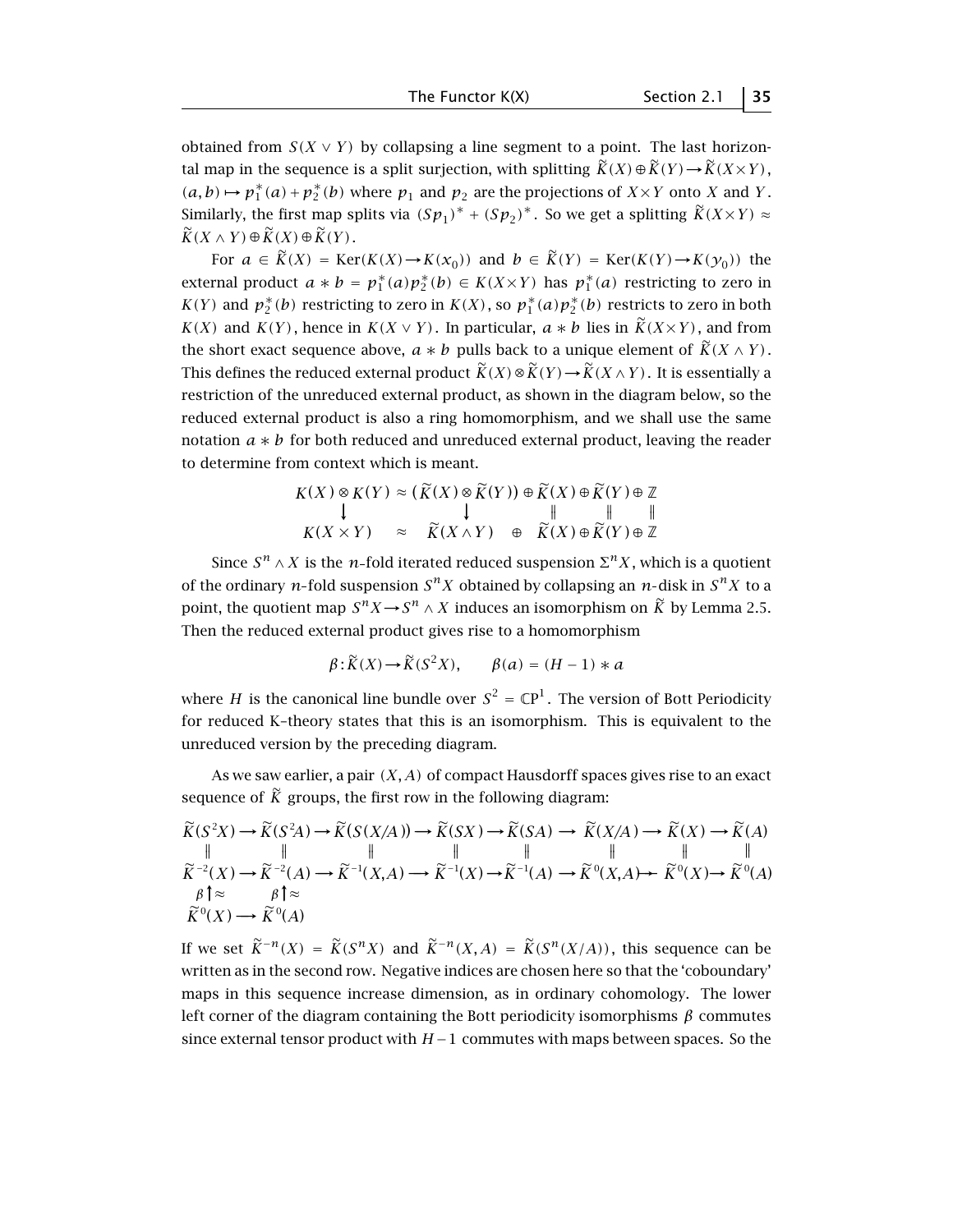long exact sequence in the second row can be rolled up into a six-term periodic exact sequence. It is reasonable to extend the definition of  $\tilde{K}^n$  to positive *n* by setting  $\widetilde{K}^{2i}(X) = \widetilde{K}(X)$  and  $\widetilde{K}^{2i+1}(X) = \widetilde{K}(SX)$ . Then the six-term exact sequence can be written

$$
\widetilde{K}^{0}(X,A) \longrightarrow \widetilde{K}^{0}(X) \longrightarrow \widetilde{K}^{0}(A)
$$
\n
$$
\uparrow \qquad \qquad \downarrow
$$
\n
$$
\widetilde{K}^{1}(A) \longleftarrow \widetilde{K}^{1}(X) \longleftarrow \widetilde{K}^{1}(X,A)
$$

A product  $\widetilde{K}^i(X) \otimes \widetilde{K}^j(Y) \to \widetilde{K}^{i+j}(X \wedge Y)$  is obtained from the external product  $K(X) \otimes K(Y) \rightarrow K(X \wedge Y)$  by replacing *X* and *Y* by *S*<sup>*i*</sup>X and *S<sup>j</sup>Y*. If we define  $K^*(X) =$ <br>  $K^*(X) \otimes K^*(X) =$  $\widetilde{K}^0(X) \oplus \widetilde{K}^1(X)$ , then this gives a product  $\widetilde{K}^*(X) \otimes \widetilde{K}^*(Y) \rightarrow \widetilde{K}^*(X \wedge Y)$ . The relative form of this is a product  $\widetilde{K}^*(X, A) \otimes \widetilde{K}^*(Y, B) \to \widetilde{K}^*(X \times Y, X \times B \cup A \times Y)$ , coming from the products  $\widetilde{K}(\Sigma^{i}(X/A)) \otimes \widetilde{K}(\Sigma^{j}(Y/B)) \longrightarrow \widetilde{K}(\Sigma^{i+j}(X/A \wedge Y/B))$  using the natural identification  $(X \cup X) / (X \cup B \cup A \cup Y)$ *identification*  $(X \times Y)/(X \times B \cup A \times Y) = X/A \wedge Y/B$ .

If we compose the external product  $\widetilde{K}^*(X) \otimes \widetilde{K}^*(X) \rightarrow \widetilde{K}^*(X \wedge X)$  with the map  $\widetilde{K}^*(X \wedge X) \to \widetilde{K}^*(X)$  induced by the diagonal map  $X \to X \wedge X$ ,  $x \mapsto (x, x)$ , then we obtain a multiplication on  $\widetilde{K}^*(X)$  making it into a ring, and it is not hard to check that this extends the previously defined ring structure on  $\widetilde{K}^0(X)$ . The general relative form of this product on  $\widetilde{K}^*(X)$  is a product  $\widetilde{K}^*(X, A) \otimes \widetilde{K}^*(X, B) \to \widetilde{K}^*(X, A \cup B)$  which is induced by the relativized diagonal map  $X/(A \cup B) \rightarrow X/A \wedge X/B$ .

**Example 2.6.** Suppose that  $X = A \cup B$  where *A* and *B* are compact contractible subspaces of *X* containing the basepoint. Then the product  $\widetilde{K}^*(X) \otimes \widetilde{K}^*(X) \rightarrow \widetilde{K}^*(X)$ is identically zero since it is equivalent to the composition

$$
\widetilde{K}^*(X, A) \otimes \widetilde{K}^*(X, B) \to \widetilde{K}^*(X, A \cup B) \to \widetilde{K}^*(X)
$$

and  $\widetilde{K}^*(X, A \cup B) = 0$  since  $X = A \cup B$ . For example if *X* is a suspension we can take *A* and *B* to be its two cones, with a basepoint in their intersection. As a particular case we see that the product in  $\widetilde{K}^*(S^n) \approx \mathbb{Z}$  is trivial for  $n > 0$ . For  $n = 0$  the multiplication in  $\widetilde{K}^*(S^0) \approx \mathbb{Z}$  is just the usual multiplication of integers since  $\mathbb{R}^m \otimes \mathbb{R}^n \approx \mathbb{R}^{mn}$ . This illustrates the necessity of the condition that *A* and *B* both contain the basepoint of *X*, since without this condition we could take *A* and *B* to be the two points of  $S^0$ .

More generally, if *X* is the union of compact contractible subspaces  $A_1, \dots, A_n$ containing the basepoint then the  $n$ -fold product

$$
\widetilde{K}^*(X, A_1) \otimes \cdots \otimes \widetilde{K}^*(X, A_n) \to \widetilde{K}^*(X, A_1 \cup \cdots \cup A_n)
$$

is trivial, so all *n*-fold products in  $\widetilde{K}^*(X)$  are trivial. In particular all elements of  $\widetilde{K}^*(X)$  are nilpotent since their  $n^{th}$  power is zero. This applies to all compact manifolds for example since they are covered by finitely many closed balls, and the condition that each *Ai* contain the basepoint can be achieved by adjoining to each ball an arc to a fixed basepoint. In a similar fashion one can see that this observation applies to all finite cell complexes, by induction on the number of cells.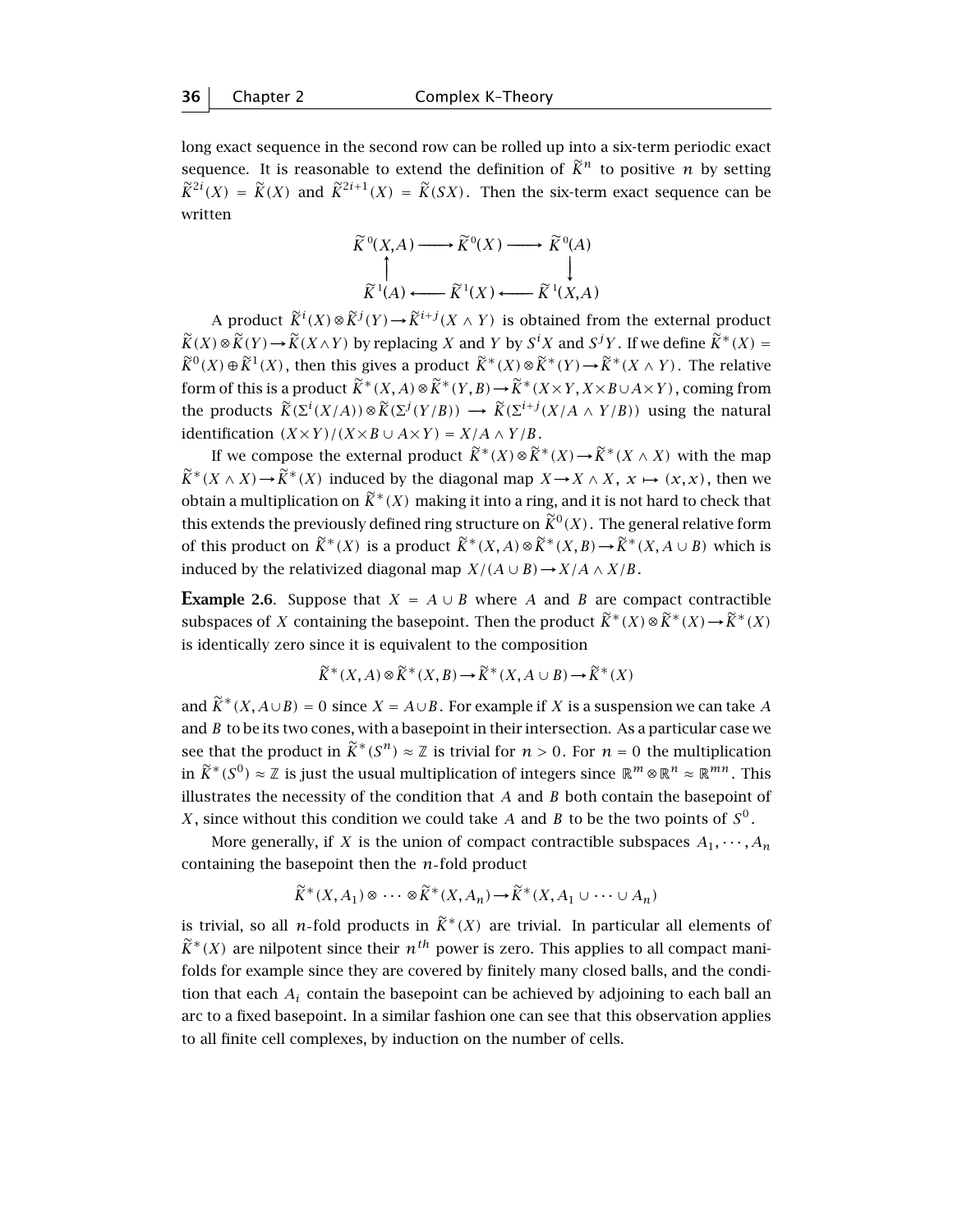**Proposition 2.7.**  $\alpha\beta = (-1)^{ij}\beta\alpha$  for  $\alpha \in \widetilde{K}^i(X)$  and  $\beta \in \widetilde{K}^j(X)$ *.* 

**Proof:** The product is the composition

$$
\widetilde{K}(S^i \wedge X) \otimes \widetilde{K}(S^j \wedge X) \longrightarrow \widetilde{K}(S^i \wedge S^j \wedge X \wedge X) \longrightarrow \widetilde{K}(S^i \wedge S^j \wedge X)
$$

where the first map is external product and the second is induced by the diagonal map on the *X* factors. Replacing the product  $\alpha\beta$  by the product  $\beta\alpha$  amounts to switching the two factors in the first term  $\widetilde{K}(S^i \wedge X) \otimes \widetilde{K}(S^j \wedge X)$ , and this corresponds to switching the  $S^i$  and  $S^j$  factors in the third term  $\widetilde{K}(S^i \wedge S^j \wedge X)$ . Viewing  $S^i \wedge S^j$ as the smash product of  $i + j$  copies of  $S^1$ , then switching  $S^i$  and  $S^j$  in  $S^i \wedge S^j$  is a product of *ij* transpositions of adjacent factors. Transposing the two factors of *S*<sup>1</sup> ∧*S*<sup>1</sup> is equivalent to reflection of *S*<sup>2</sup> across an equator. Thus it suffices to see that switching the two ends of a suspension *SY* induces multiplication by −1 in  $\widetilde{K}(SY)$ . If we view  $\widetilde{K}(SY)$  as  $\langle Y, U \rangle$ , then switching ends of *SY* corresponds to the map  $U \rightarrow U$ sending a matrix to its inverse. We noted in the proof of Proposition 2.2 that the group operation in  $K(SY)$  is the same as the operation induced by the product in  $U$ , so the  $r$ esult follows.  $\Box$ 

**Proposition 2.8.** *The exact sequence at the right is an exact sequence of*  $\widetilde{K}^*(X)$ *-modules, with the maps homomorphisms of*  $\widetilde{K}^*(X)$ -modules.  $\widetilde{K}^*(X)$  $\tilde{K}^*(A)$  $\widetilde{K}^*(X, A) \longrightarrow \widetilde{K}^*$ 

The  $\widetilde{K}^*(X)$ -module structure on  $\widetilde{K}^*(A)$  is defined by  $\xi \cdot \alpha = i^*(\xi) \alpha$  where *i* is the inclusion  $A \hookrightarrow X$  and the product on the right side of the equation is multiplication in the ring  $\widetilde{K}^*(A)$ . To define the module structure on  $\widetilde{K}^*(X,A)$ , observe that the diagonal map *<sup>X</sup>*→*<sup>X</sup>* <sup>∧</sup> *<sup>X</sup>* induces a well-defined quotient map *X/A*→*<sup>X</sup>* <sup>∧</sup> *X/A*, and this leads to a product  $\widetilde{K}^*(X) \otimes \widetilde{K}^*(X, A) \rightarrow \widetilde{K}^*(X, A)$ .

**Proof:** To see that the maps in the exact sequence are module homomorphisms we look at the diagram

$$
\widetilde{K}(S^{i}SA) \longrightarrow \widetilde{K}(S^{j}(X/A)) \longrightarrow \widetilde{K}(S^{j}X) \longrightarrow \widetilde{K}(S^{j}A)
$$
\n
$$
\downarrow \qquad \qquad \downarrow \qquad \qquad \downarrow
$$
\n
$$
\widetilde{K}(S^{i}X \wedge S^{j}SA) \longrightarrow \widetilde{K}(S^{i}X \wedge S^{j}(X/A)) \longrightarrow \widetilde{K}(S^{i}X \wedge S^{j}X) \longrightarrow \widetilde{K}(S^{i}X \wedge S^{j}A)
$$
\n
$$
\downarrow \qquad \qquad \downarrow \qquad \qquad \downarrow
$$
\n
$$
\widetilde{K}(S^{i+j}SA) \longrightarrow \widetilde{K}(S^{i+j}(X/A)) \longrightarrow \widetilde{K}(S^{i+j}X) \longrightarrow \widetilde{K}(S^{i+j}A)
$$

where the vertical maps between the first two rows are external product with a fixed element of  $\widetilde{K}(S^i X)$  and the vertical maps between the second and third rows are induced by diagonal maps. What we must show is that the diagram commutes. For the upper two rows this follows from naturality of external product since the horizontal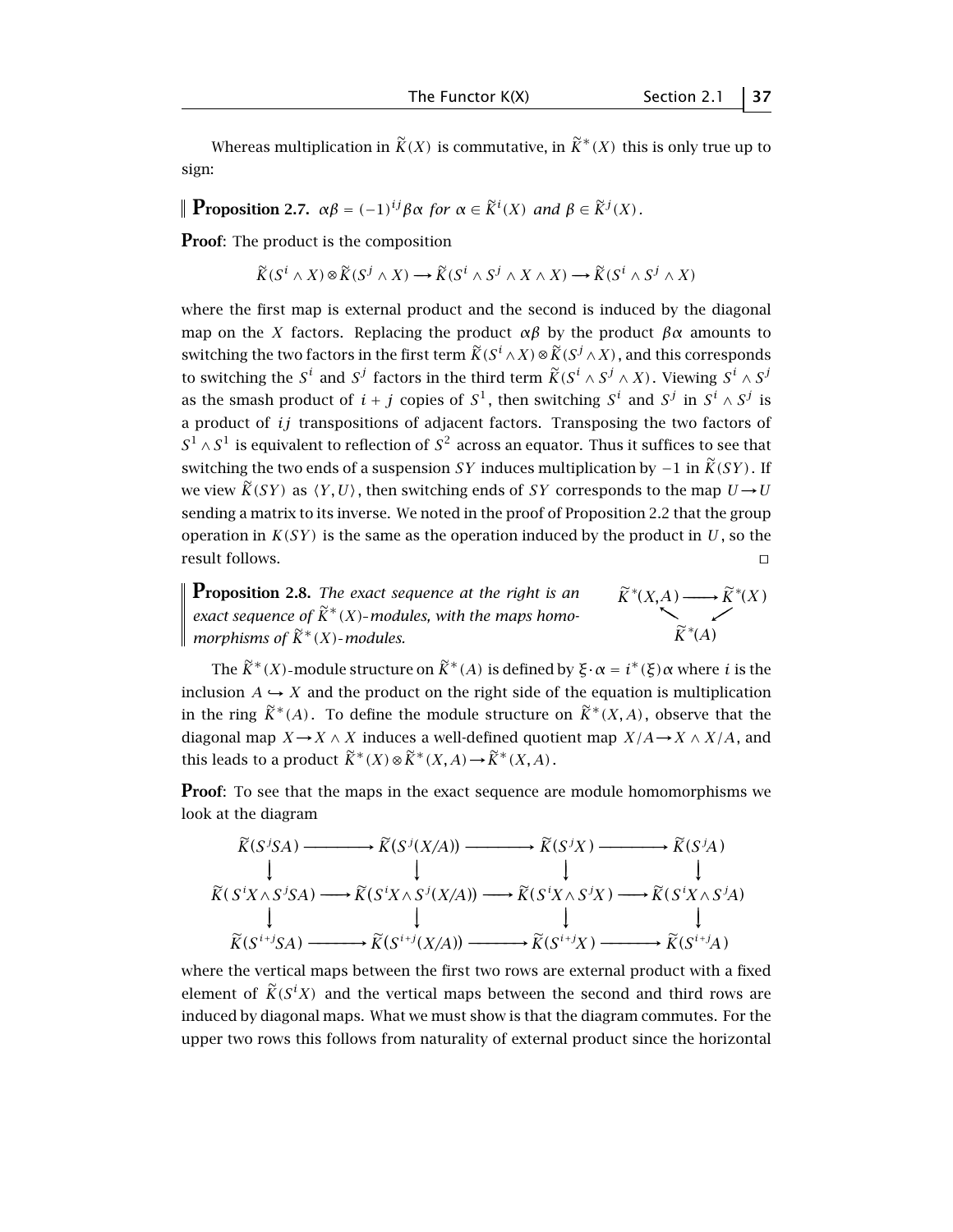maps are induced by maps between spaces. The lower two rows are induced from suspensions of maps between spaces,



so it suffices to show this diagram commutes up to homotopy. This is obvious for the middle and right squares. The left square can be rewritten



where the horizontal maps collapse the copy of *X* in *X*∪*CA* to a point, the left vertical map sends  $(a, s) \in SA$  to  $(a, a, s) \in X \wedge SA$ , and the right vertical map sends  $x \in X$ to  $(x, x)$  ∈ *X* ∪ *CA* and  $(a, s)$  ∈ *CA* to  $(a, a, s)$  ∈ *X* ∧ *CA*. Commutativity is then  $\Box$ obvious.  $\Box$ 

It is often convenient to have an unreduced version of the groups  $\widetilde{K}^n(X)$ , and this can easily be done by the simple device of defining  $K^{n}(X)$  to be  $\widetilde{K}^{n}(X_{+})$  where  $X_{+}$  is *X* with a disjoint basepoint labeled '+' adjoined. For  $n = 0$  this is consistent with the relation between *K* and  $\widetilde{K}$  since  $K^0(X) = \widetilde{K}^0(X_+) = \widetilde{K}(X_+) = \text{Ker}(K(X_+) \rightarrow K(+) ) =$ *K(X)*. For  $n = 1$  this definition yields  $K^1(X) = \widetilde{K}^1(X)$  since  $S(X_+) \simeq SX \vee S^1$  and  $\widetilde{K}(SX\vee S^1)\approx \widetilde{K}(SX)\oplus \widetilde{K}(S^1)\approx \widetilde{K}(SX)$  since  $\widetilde{K}(S^1)=0$ . For a pair  $(X,A)$  with  $A\neq\emptyset$ one defines  $K^n(X, A) = \tilde{K}^n(X, A)$ , and then the six-term long exact sequence is valid also for unreduced groups. When  $A = \emptyset$  this remains valid if we interpret  $X/\emptyset$  as  $X_+$ .

Since  $X_+ \wedge Y_+ = (X \times Y)_+$ , the external product  $\widetilde{K}^*(X) \otimes \widetilde{K}^*(Y) \rightarrow \widetilde{K}^*(X \wedge Y)$  gives a product  $K^*(X) \otimes K^*(Y) \to K^*(X \times Y)$ . Taking  $X = Y$  and composing with the map  $K^*(X\times X) \rightarrow K^*(X)$  induced by the diagonal map  $X \rightarrow X \times X$ ,  $x \mapsto (x, x)$ , we get a product  $K^*(X) \otimes K^*(X) \rightarrow K^*(X)$  which makes  $K^*(X)$  into a ring.

There is a relative product  $K^i(X, A) \otimes K^j(Y, B) \to K^{i+j}(X \times Y, X \times B \cup A \times Y)$  defined as the external product  $\widetilde{K}(\Sigma^i(X/A)) \otimes \widetilde{K}(\Sigma^j(Y/B)) \longrightarrow \widetilde{K}(\Sigma^{i+j}(X/A \wedge Y/B))$ , us-<br>interference and the effective  $(X \cup X) \cup (X \cup B \cup A \cup Y)$ .  $X/A \cup X/B$ , This and a handing the natural identification  $(X \times Y)/(X \times B \cup A \times Y) = X/A \wedge Y/B$ . This works when *A* =  $\emptyset$  since we interpret *X*/ $\emptyset$  as *X*<sub>+</sub>, and similarly if *Y* =  $\emptyset$ . Via the diagonal map we obtain also a product  $K^i(X, A) \otimes K^j(X, B) \to K^{i+j}(X, A \cup B)$ .

With these definitions the preceding two propositions are valid also for unreduced K–groups.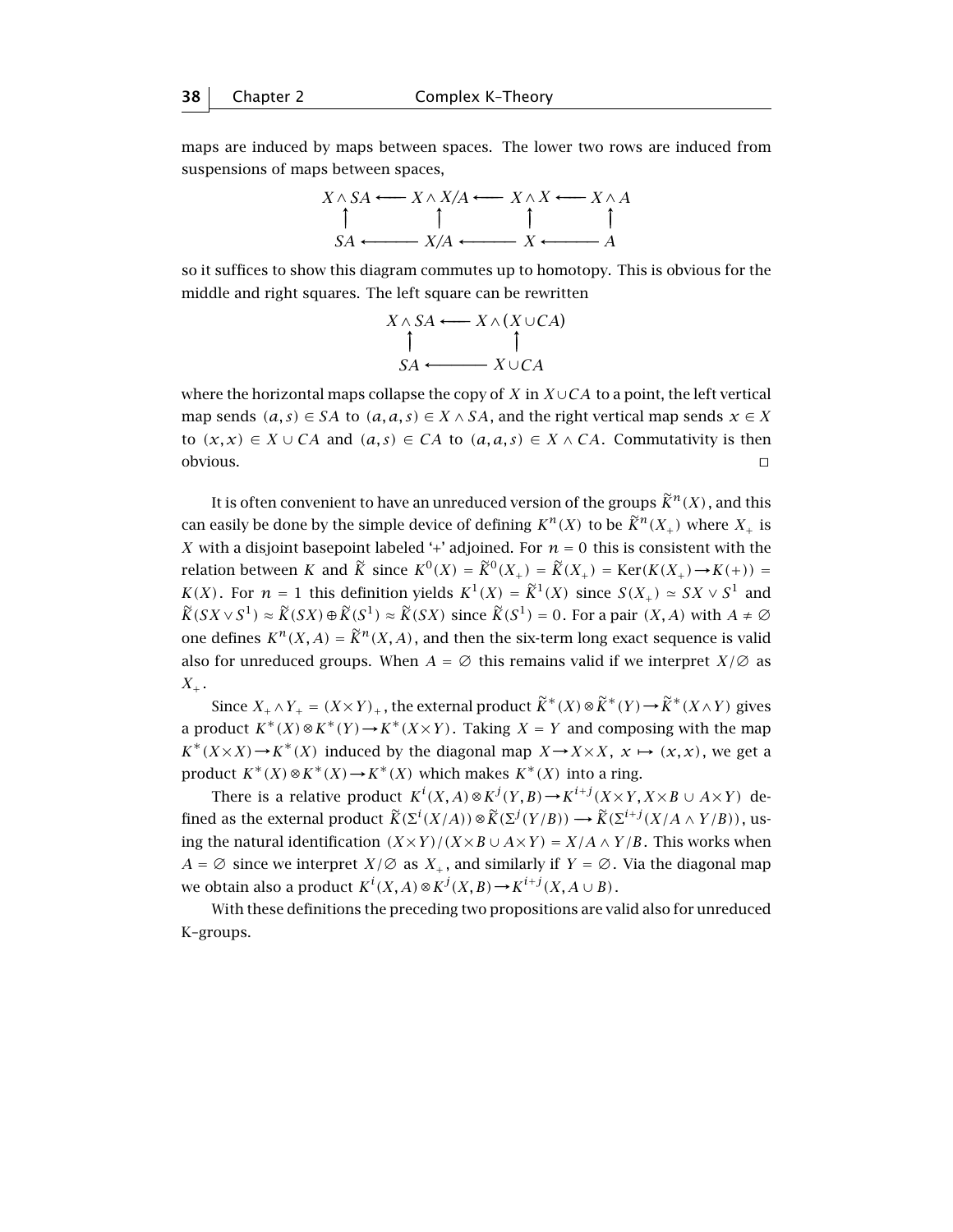## **2. Bott Periodicity**

The form of the Bott periodicity theorem we shall prove is the assertion that the external product map  $\mu$ :  $K(X) \otimes K(S^2) \rightarrow K(X \times S^2)$  is an isomorphism for all compact Hausdorff spaces  $X$ . The present section will be devoted entirely to the proof of this theorem. Nothing in the proof will be used elsewhere in the book except in the proof of Bott periodicity for real K–theory in Chapter 4, so the reader who wishes to defer a careful reading of the proof may skip ahead to §2.3 without any loss of continuity.

The main work in proving the theorem will be to prove the surjectivity of  $\mu$ . Injectivity will then be proved by a closer examination of the surjectivity argument.

## **Clutching Functions**

From the classification of vector bundles over spheres in §1.2 we know that vector bundles over  $S^2$  correspond exactly to homotopy classes of maps  $S^1 {\,\rightarrow\,} GL_n(\mathbb{C})$  , which we called clutching functions. To prove the Bott periodicity theorem we will generalize this construction, creating vector bundles over  $X \times S^2$  by gluing together two vector bundles over  $X \times D^2$  by means of a generalized clutching function.

We begin by describing this more general clutching construction. Given a vector bundle  $p: E \to X$ , let  $f: E \times S^1 \to E \times S^1$  be an automorphism of the product vector bundle  $p \times \mathbb{1}: E \times S^1 \to X \times S^1$ . Thus for each  $x \in X$  and  $z \in S^1$ ,  $f$  specifies an isomorphism  $f(x, z)$ :  $p^{-1}(x) \rightarrow p^{-1}(x)$ . From *E* and *f* we construct a vector bundle over  $X \times S^2$  by taking two copies of  $E \times D^2$  and identifying the subspaces  $E \times S^1$  via *f*. We write this bundle as  $[E, f]$ , and call *f* a *clutching function* for  $[E, f]$ . If  $f_t$ : $E \times S^1 \rightarrow E \times S^1$  is a homotopy of clutching functions, then  $[E, f_0] \approx [E, f_1]$  since from the homotopy  $f_t$  we can construct a vector bundle over  $X \times S^2 \times I$  restricting to  $[E, f_0]$  and  $[E, f_1]$  over  $X \times S^2 \times \{0\}$  and  $X \times S^2 \times \{1\}$ . From the definitions it is evident that  $[E_1, f_1] \oplus [E_2, f_2] \approx [E_1 \oplus E_2, f_1 \oplus f_2]$ .

Here are some examples of bundles built using clutching functions:

1. *[E,* 1] is the external product  $E * 1 = \mu(E, 1)$ , or equivalently the pullback of *E* via the projection  $X \times S^2 \rightarrow X$ .

2. Taking *X* to be a point, then we showed in Example 1.12 that  $[1, z] \approx H$  where '1' is the trivial line bundle over *X*, '*z*' means scalar multiplication by  $z \in S^1 \subset \mathbb{C}$ , and *H* is the canonical line bundle over  $S^2 = \mathbb{C}P^1$ . More generally we have  $[1, z^n] \approx H^n$ , the *n*-fold tensor product of *H* with itself. The formula  $[1, z^n] \approx H^n$  holds also for negative *n* if we define  $H^{-1} = [1, z^{-1}]$ , which is justified by the fact that  $H \otimes H^{-1} \approx 1$ . 3.  $[E, z^n] \approx E * H^n = u(E, H^n)$  for  $n \in \mathbb{Z}$ .

4. Generalizing this,  $[E, z^n f] \approx [E, f] \otimes \hat{H}^n$  where  $\hat{H}^n$  denotes the pullback of  $H^n$ via the projection  $X \times S^2 \rightarrow S^2$ .

Every vector bundle  $E' \rightarrow X \times S^2$  is isomorphic to  $[E, f]$  for some *E* and *f*. To see this, let the unit circle  $S^1 \subset \mathbb{C} \cup \{ \infty \} = S^2$  decompose  $S^2$  into the two disks  $D_0$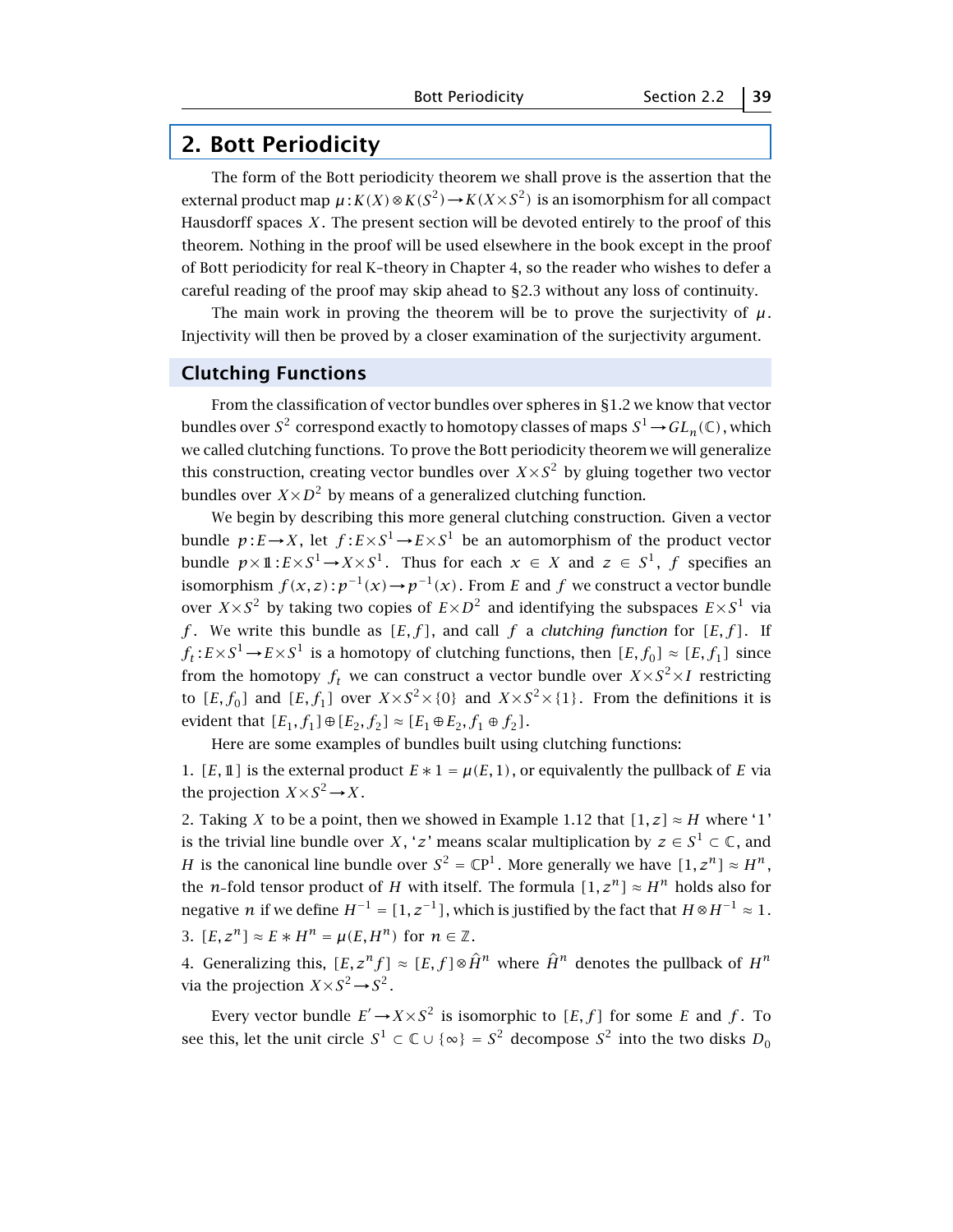and  $D_{\infty}$ , and let  $E_{\alpha}$  for  $\alpha = 0$ ,  $\infty$  be the restriction of  $E'$  over  $X \times D_{\alpha}$ , with *E* the restriction of *E*<sup> $\prime$ </sup> over *X* × {1}. The projection *X* × *D<sub>α</sub>* → *X* × {1} is homotopic to the identity map of  $X \times D_{\alpha}$ , so the bundle  $E_{\alpha}$  is isomorphic to the pullback of *E* by the projection, and this pullback is  $E \times D_{\alpha}$ , so we have an isomorphism  $h_{\alpha} : E_{\alpha} \to E \times D_{\alpha}$ . Then  $f = h_0 h_{\infty}^{-1}$  is a clutching function for  $E'$ .

We may assume a clutching function  $f$  is normalized to be the identity over *X*×{1} since we may normalize any isomorphism  $h_\alpha : E_\alpha \to E \times D_\alpha$  by composing it over each  $X \times \{z\}$  with the inverse of its restriction over  $X \times \{1\}$ . Any two choices of normalized  $h_\alpha$  are homotopic through normalized  $h_\alpha$ 's since they differ by a map  $g_\alpha$ from  $D_{\alpha}$  to the automorphisms of *E*, with  $g_{\alpha}(1) = 1$ , and such a  $g_{\alpha}$  is homotopic to the constant map 1 by composing it with a deformation retraction of  $D_{\alpha}$  to 1. Thus any two choices  $f_0$  and  $f_1$  of normalized clutching functions are joined by a homotopy of normalized clutching functions  $f_t$ .

The strategy of the proof will be to reduce from arbitrary clutching functions to successively simpler clutching functions. The first step is to reduce to *Laurent polynomial* clutching functions, which have the form  $\ell(x, z) = \sum_{|i| \le n} a_i(x) z^i$  where *a<sub>i</sub>*: *E*→*E* restricts to a linear transformation *a<sub>i</sub>*(*x*) in each fiber  $p^{-1}(x)$ . We call such an  $a_i$  an *endomorphism* of *E* since the linear transformations  $a_i(x)$  need not be invertible, though their linear combination  $\sum_i a_i(x) z^i$  is since clutching functions are automorphisms.

**Proposition 2.9.** *Every vector bundle*  $[E, f]$  *is isomorphic to*  $[E, \ell]$  *for some Laurent polynomial clutching function*  $\ell$ *. Laurent polynomial clutching functions*  $\ell_0$  *and*  $\ell_1$  which are homotopic through clutching functions are homotopic by a Laurent *polynomial clutching function homotopy*  $\ell_t(x, z) = \sum_i a_i(x, t) z^i$ .

Before beginning the proof we need a lemma. For a compact space  $X$  we wish to approximate a continuous function  $f$  :  $X \times S^1$   $\rightarrow$   $\mathbb C$  by Laurent polynomial functions  $\sum_{|n| \leq N} a_n(x) z^n = \sum_{|n| \leq N} a_n(x) e^{in\theta}$ , where each  $a_n$  is a continuous function  $X \to \mathbb{C}$ . Motivated by Fourier series, we set

$$
a_n(x) = \frac{1}{2\pi} \int_{S^1} f(x,\theta) e^{-in\theta} d\theta
$$

For positive real  $r$  let  $u(x,r,\theta) = \sum_{n \in \mathbb{Z}} a_n(x) r^{|n|} e^{in\theta}$ . For fixed  $r < 1$ , this series converges absolutely and uniformly as  $(x, \theta)$  ranges over  $X \times S<sup>1</sup>$ , by comparison with the geometric series  $\sum_n r^n$ , since compactness of  $X \times S^1$  implies that  $|f(x, \theta)|$  is bounded and hence also  $|a_n(x)|$ . If we can show that  $u(x, r, \theta)$  approaches  $f(x, \theta)$ uniformly in *x* and  $\theta$  as *r* goes to 1, then sums of finitely many terms in the series for  $u(x, r, \theta)$  with r near 1 will give the desired approximations to f by Laurent polynomial functions.

**Lemma 2.10.** *As*  $r \rightarrow 1$ ,  $u(x, r, \theta) \rightarrow f(x, \theta)$  *uniformly in x and*  $\theta$ *.*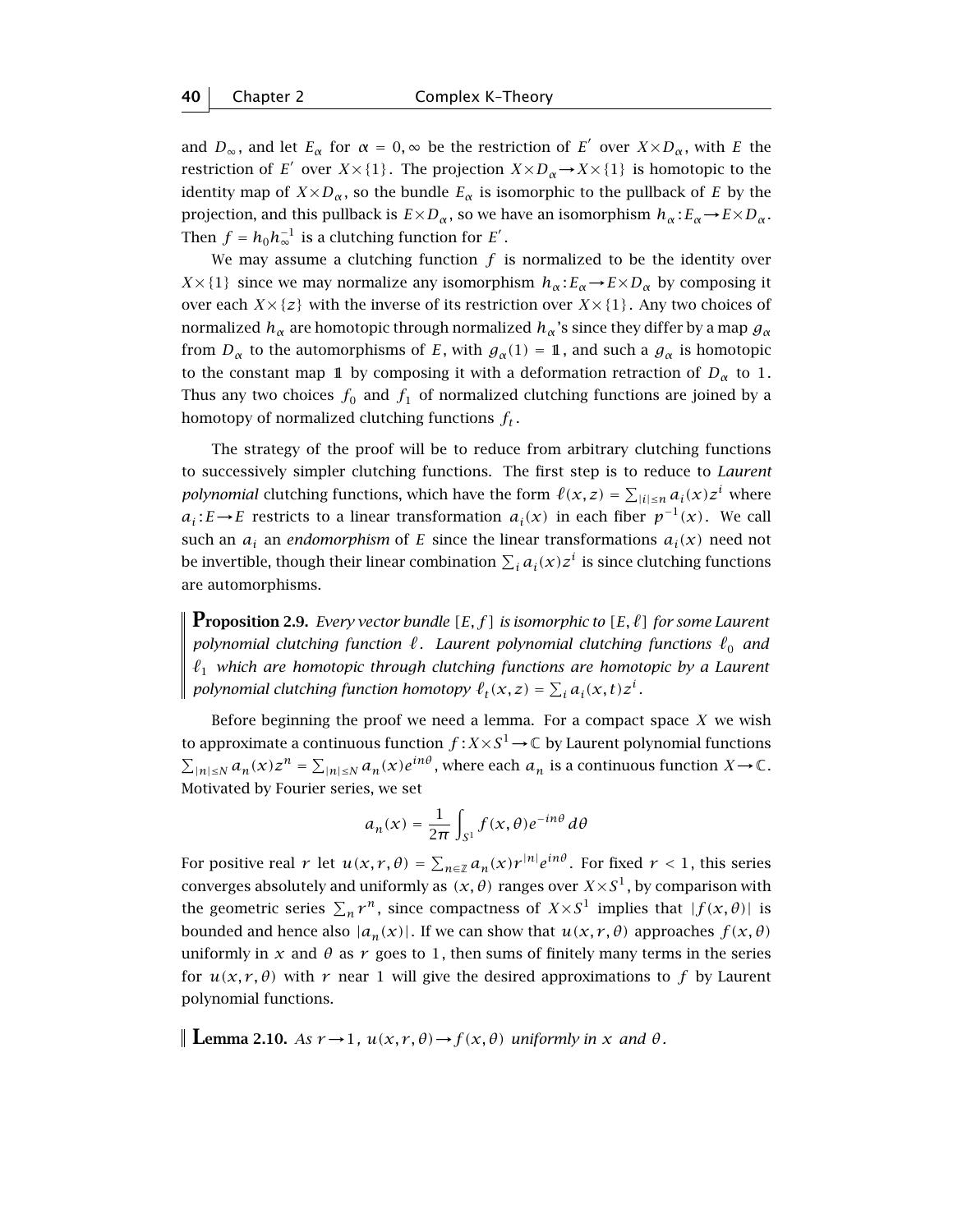**Proof:** For  $r < 1$  we have

$$
u(x,r,\theta) = \sum_{n=-\infty}^{\infty} \frac{1}{2\pi} \int_{S^1} r^{|n|} e^{in(\theta-t)} f(x,t) dt
$$
  
= 
$$
\int_{S^1} \frac{1}{2\pi} \sum_{n=-\infty}^{\infty} r^{|n|} e^{in(\theta-t)} f(x,t) dt
$$

where the order of summation and integration can be interchanged since the series in the latter formula converges uniformly, by comparison with the geometric series  $\sum_{n} r^{n}$ . Define the Poisson kernel

$$
P(r, \varphi) = \frac{1}{2\pi} \sum_{n = -\infty}^{\infty} r^{|n|} e^{in\varphi} \quad \text{for } 0 \le r < 1 \text{ and } \varphi \in \mathbb{R}
$$

Then  $u(x,r,\theta) = \int_{S^1} P(r,\theta-t) f(x,t) dt$ . By summing the two geometric series for positive and negative *n* in the formula for  $P(r, \varphi)$ , one computes that

$$
P(r,\varphi) = \frac{1}{2\pi} \cdot \frac{1 - r^2}{1 - 2r\cos\varphi + r^2}
$$

Three basic facts about  $P(r, \varphi)$  which we shall need are:

- (a) As a function of  $\varphi$ ,  $P(r, \varphi)$  is even, of period  $2\pi$ , and monotone decreasing on  $[0, \pi]$ , since the same is true of cos  $\varphi$  which appears in the denominator of *P*( $r, \varphi$ ) with a minus sign. In particular we have  $P(r, \varphi) \geq P(r, \pi) > 0$  for all  $r < 1$ .
- (b)  $\int_{S^1} P(r, \varphi) d\varphi = 1$  for each  $r < 1$ , as one sees by integrating the series for  $P(r, \varphi)$  term by term.
- (c) For fixed  $\varphi \in (0, \pi)$ ,  $P(r, \varphi) \rightarrow 0$  as  $r \rightarrow 1$  since the numerator of  $P(r, \varphi)$  approaches 0 and the denominator approaches  $2 - 2 \cos \varphi \neq 0$ .

Now to show uniform convergence of  $u(x, r, \theta)$  to  $f(x, \theta)$  we first observe that, using (b), we have

$$
\begin{aligned} \left| \, u(x,r,\theta) - f(x,\theta) \, \right| \, &= \, \left| \, \int_{S^1} P(r,\theta - t) f(x,t) \, dt - \int_{S^1} P(r,\theta - t) f(x,\theta) \, dt \, \right| \\ &\leq \int_{S^1} P(r,\theta - t) \left| \, f(x,t) - f(x,\theta) \, \right| \, dt \end{aligned}
$$

Given  $\varepsilon > 0$ , there exists a  $\delta > 0$  such that  $|f(x, t) - f(x, \theta)| < \varepsilon$  for  $|t - \theta| < \delta$  and all *x*, since *f* is uniformly continuous on the compact space  $X \times S^1$ . Let  $I_\delta$  denote the integral  $\int P(r, \theta - t) |f(x, t) - f(x, \theta)| dt$  over the interval  $|t - \theta| \le \delta$  and let  $I'_\delta$ denote this integral over the rest of  $S<sup>1</sup>$ . Then we have

$$
I_{\delta} \leq \int_{|t-\theta| \leq \delta} P(r, \theta - t) \, \varepsilon \, dt \leq \varepsilon \int_{S^1} P(r, \theta - t) \, dt = \varepsilon
$$

By (a) the maximum value of  $P(r, \theta - t)$  on  $|t - \theta| \ge \delta$  is  $P(r, \delta)$ . So

$$
I'_{\delta} \le P(r,\delta) \int_{S^1} |f(x,t) - f(x,\theta)| dt
$$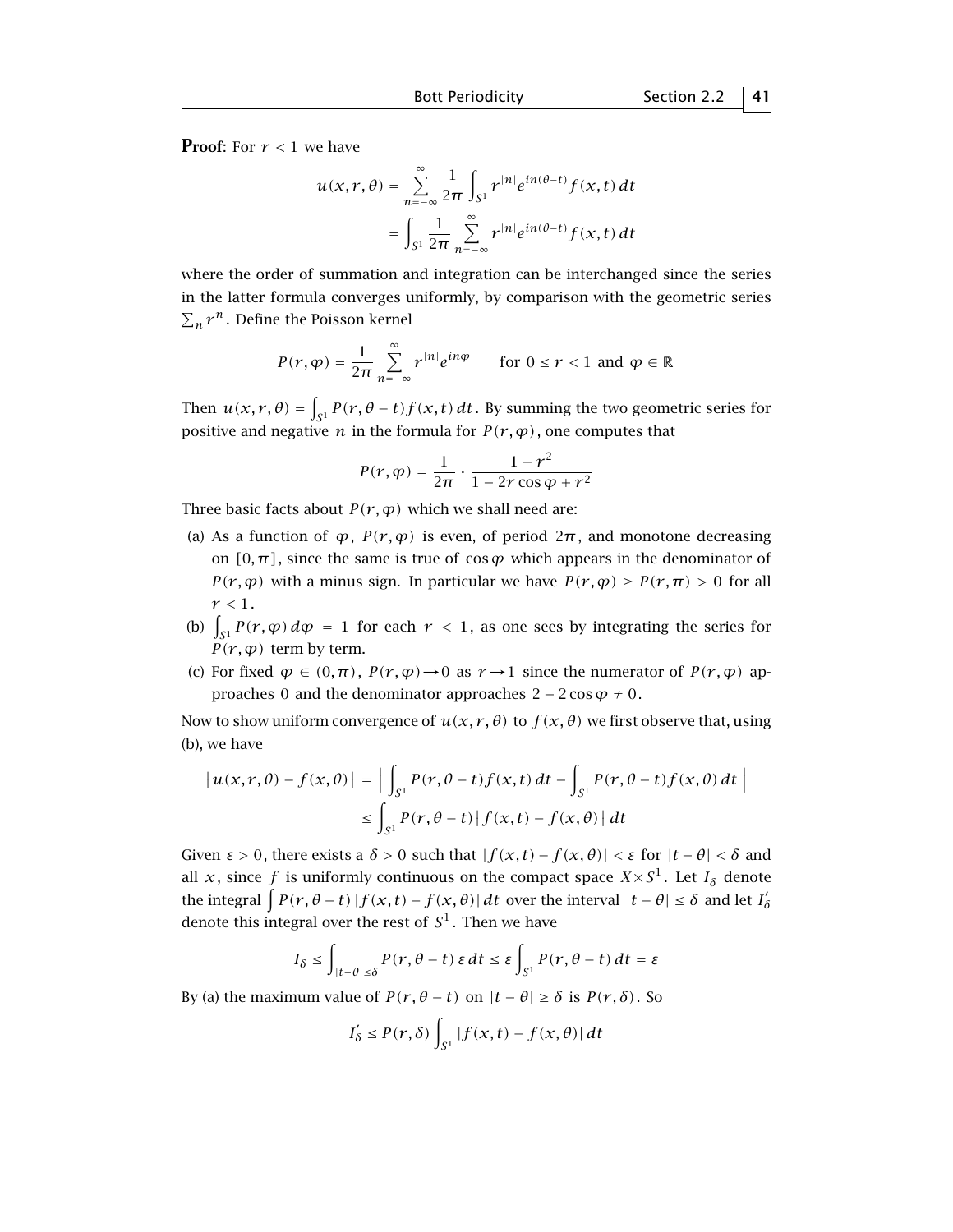The integral here has a uniform bound for all  $x$  and  $\theta$  since  $f$  is bounded. Thus by (c)  $\alpha$  *δ*  $\alpha$  *δ*  $\beta$  ≤ *ε* by taking *r* close enough to 1. Therefore  $|u(x, r, θ) - f(x, θ)|$  ≤  $I_{\delta} + I'_{\delta}$  $\delta$  ≤ 2*ε*.

**Proof of Proposition 2.9:** Choosing a Hermitian inner product on *E*, the endomorphisms of  $E \times S^1$  form a vector space End $(E \times S^1)$  with a norm  $\|\alpha\| = \sup_{|\nu|=1} |\alpha(\nu)|$ . The triangle inequality holds for this norm, so balls in  $End(E \times S^1)$  are convex. The subspace  $Aut(E \times S^1)$  of automorphisms is open in the topology defined by this norm since it is the preimage of  $(0, \infty)$  under the continuous map  $\text{End}(E \times S^1) \rightarrow [0, \infty)$ ,  $\alpha \mapsto \inf_{(x,z)\in X\times S^1} |\det(\alpha(x,z))|$ . Thus to prove the first statement of the lemma it will suffice to show that Laurent polynomials are dense in  $\text{End}(E\times S^1)$ , since a sufficiently close Laurent polynomial approximation  $\ell$  to  $f$  will then be homotopic to *f* via the linear homotopy  $t\ell + (1 - t)f$  through clutching functions. The second statement follows similarly by approximating a homotopy from  $\ell_0$  to  $\ell_1$ , viewed as an automorphism of  $E \times S^1 \times I$ , by a Laurent polynomial homotopy  $\ell'_t$ , then combining this with linear homotopies from  $\ell_0$  to  $\ell'_0$  and  $\ell_1$  to  $\ell'_1$  to obtain a homotopy  $\ell_t$ from  $\ell_0$  to  $\ell_1$ .

To show that every  $f \in End(E \times S^1)$  can be approximated by Laurent polynomial endomorphisms, first choose open sets  $U_i$  covering  $X$  together with isomorphisms *h<sub>i</sub>* :  $p^{-1}(U_i)$  →  $U_i$  ×  $\mathbb{C}^{n_i}$ . We may assume *h<sub>i</sub>* takes the chosen inner product in  $p^{-1}(U_i)$ to the standard inner product in  $\mathbb{C}^{n_i}$ , by applying the Gram-Schmidt process to  $h_i^{-1}$ of the standard basis vectors. Let  $\{\varphi_i\}$  be a partition of unity subordinate to  $\{U_i\}$ and let  $X_i$  be the support of  $\varphi_i$ , a compact set in  $U_i$ . Via  $h_i$ , the linear maps  $f(x, z)$ for  $x \in X_i$  can be viewed as matrices. The entries of these matrices define functions  $X_i \times S^1 \to \mathbb{C}$ . By the lemma we can find Laurent polynomial matrices  $\ell_i(x, z)$  whose entries uniformly approximate those of  $f(x, z)$  for  $x \in X_i$ . It follows easily that  $\ell_i$ approximates *f* in the  $\|\cdot\|$  norm. From the Laurent polynomial approximations  $\ell_i$ over  $X_i$  we form the convex linear combination  $\ell = \sum_i \varphi_i \ell_i$ , a Laurent polynomial approximating *f* over all of  $X \times S^1$ .

A Laurent polynomial clutching function can be written  $\ell = z^{-m}q$  for a polynomial clutching function *q*, and then we have  $[E, \ell] \approx [E, q] \otimes \hat{H}^{-m}$ . The next step is to reduce polynomial clutching functions to linear clutching functions.

**Proposition 2.11.** *If <sup>q</sup> is a polynomial clutching function of degree at most <sup>n</sup>, then*  $\left[ [E, q] \oplus [nE, 1] \right] \approx [(n + 1)E, L^n q]$  *for a linear clutching function*  $L^n q$ *.*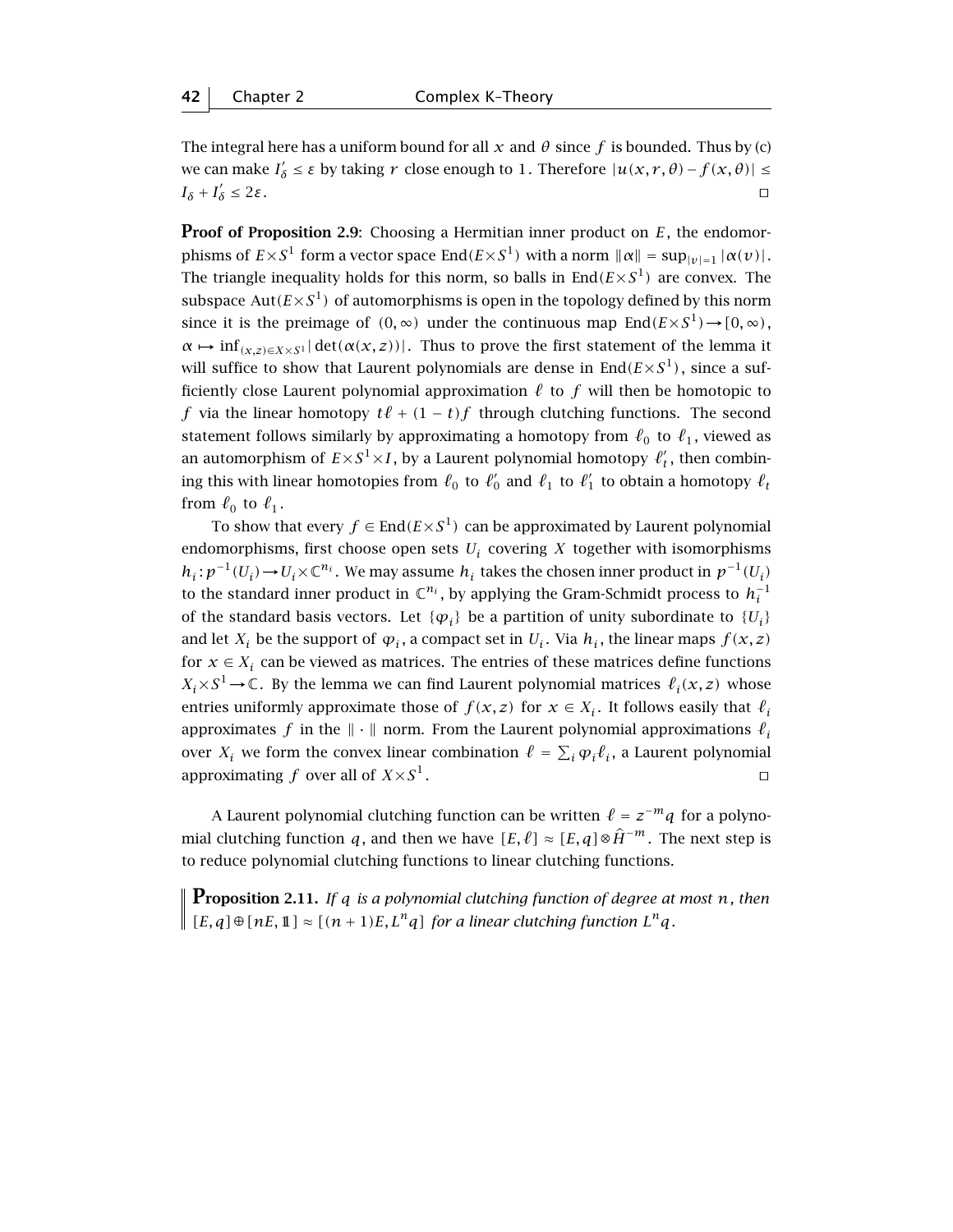**Proof:** Let  $q(x, z) = a_n(x)z^n + \cdots + a_0(x)$ . Consider the matrices

|  | $\begin{pmatrix} 1 & -z & 0 & \cdots & 0 & 0 \end{pmatrix}$                                                                   |  |     |  |                                                                                                                                                                                                                                    |  |
|--|-------------------------------------------------------------------------------------------------------------------------------|--|-----|--|------------------------------------------------------------------------------------------------------------------------------------------------------------------------------------------------------------------------------------|--|
|  | $\begin{bmatrix} 0 & 1 & -z & \cdots & 0 & 0 \end{bmatrix}$                                                                   |  |     |  |                                                                                                                                                                                                                                    |  |
|  | $\begin{bmatrix} 0 & 0 & 1 & \cdots & 0 & 0 \end{bmatrix}$                                                                    |  |     |  |                                                                                                                                                                                                                                    |  |
|  | $\frac{1}{2}$ : $\frac{1}{2}$ : $\frac{1}{2}$ : $\frac{1}{2}$ : $\frac{1}{2}$ : $\frac{1}{2}$ : $\frac{1}{2}$ : $\frac{1}{2}$ |  | and |  |                                                                                                                                                                                                                                    |  |
|  | $\begin{bmatrix} 0 & 0 & 0 & \cdots & 1 & -z \end{bmatrix}$                                                                   |  |     |  |                                                                                                                                                                                                                                    |  |
|  | $\{a_n \ a_{n-1} \ a_{n-2} \ \cdots \ a_1 \ a_0\}$                                                                            |  |     |  | $\begin{pmatrix} 1 & 0 & 0 & \cdots & 0 & 0 \\ 0 & 1 & 0 & \cdots & 0 & 0 \\ 0 & 0 & 1 & \cdots & 0 & 0 \\ \vdots & \vdots & \vdots & & \vdots & \vdots \\ 0 & 0 & 0 & \cdots & 1 & 0 \\ 0 & 0 & 0 & \cdots & 0 & q \end{pmatrix}$ |  |

which define endomorphisms of  $(n + 1)E$ . We can pass from the first matrix to the second by a sequence of elementary row and column operations in the following way. In the first matrix, add *z* times the first column to the second column, then *z* times the second column to the third, and so on. This produces all 0's above the diagonal, and the polynomial *q* in the lower right corner. Then for each  $i \leq n$ , subtract the appropriate multiple of the *ith* row from the last row.

The second matrix is a clutching function for  $[nE, 1] \oplus [E, q]$ . The first matrix has the same determinant as the second, hence is also invertible and is therefore an automorphism of  $(n+1)E$  for each  $z \in S<sup>1</sup>$ , determining a clutching function which we denote by  $L^n q$ . Since  $L^n q$  has the form  $A(x)z+B(x)$ , it is a linear clutching function. The two displayed matrices define homotopic clutching functions since the elementary row and column operations can be achieved by continuous one-parameter families of such operations. For example the first operation can be achieved by adding *tz* times the first column to the second, with *t* ranging from 0 to 1. Since homotopic clutching functions produce isomorphic bundles, we obtain an isomorphism *[E, q]* ⊕ [*nE, 1*] ≈  $[(n+1)E, L^n q]$ .

## **Linear Clutching Functions**

For linear clutching functions  $a(x)z + b(x)$  we have the following key fact:

**Proposition 2.12.** *Given a bundle*  $[E, a(x)z + b(x)]$ *, there is a splitting*  $E \approx E_+ \oplus E_ \left[ \text{with } [E, a(x)z + b(x)] \approx [E_+, 1] \oplus [E_-, z]. \right]$ 

**Proof**: The first step is to reduce to the case that  $a(x)$  is the identity for all x. Consider the expression:

(\*) 
$$
(1 + tz)[a(x)\frac{z+t}{1+tz} + b(x)] = [a(x) + tb(x)]z + ta(x) + b(x)
$$

When  $t = 0$  this equals  $a(x)z + b(x)$ . For  $0 \le t < 1$ ,  $(*)$  defines an invertible linear transformation since the left-hand side is obtained from  $a(x)z + b(x)$  by first applying the substitution  $z \mapsto (z + t)/(1 + tz)$  which takes  $S^1$  to itself (because if  $|z| = 1$  then  $|(z+t)/(1+tz)| = |\overline{z}(z+t)/(1+tz)| = |(1+t\overline{z})/(1+tz)| = |\overline{w}/w| = 1$ ), and then multiplying by the nonzero scalar  $1 + tz$ . Therefore  $(*)$  defines a homotopy of clutching functions as *t* goes from 0 to  $t<sub>0</sub> < 1$ . In the right-hand side of  $(*)$  the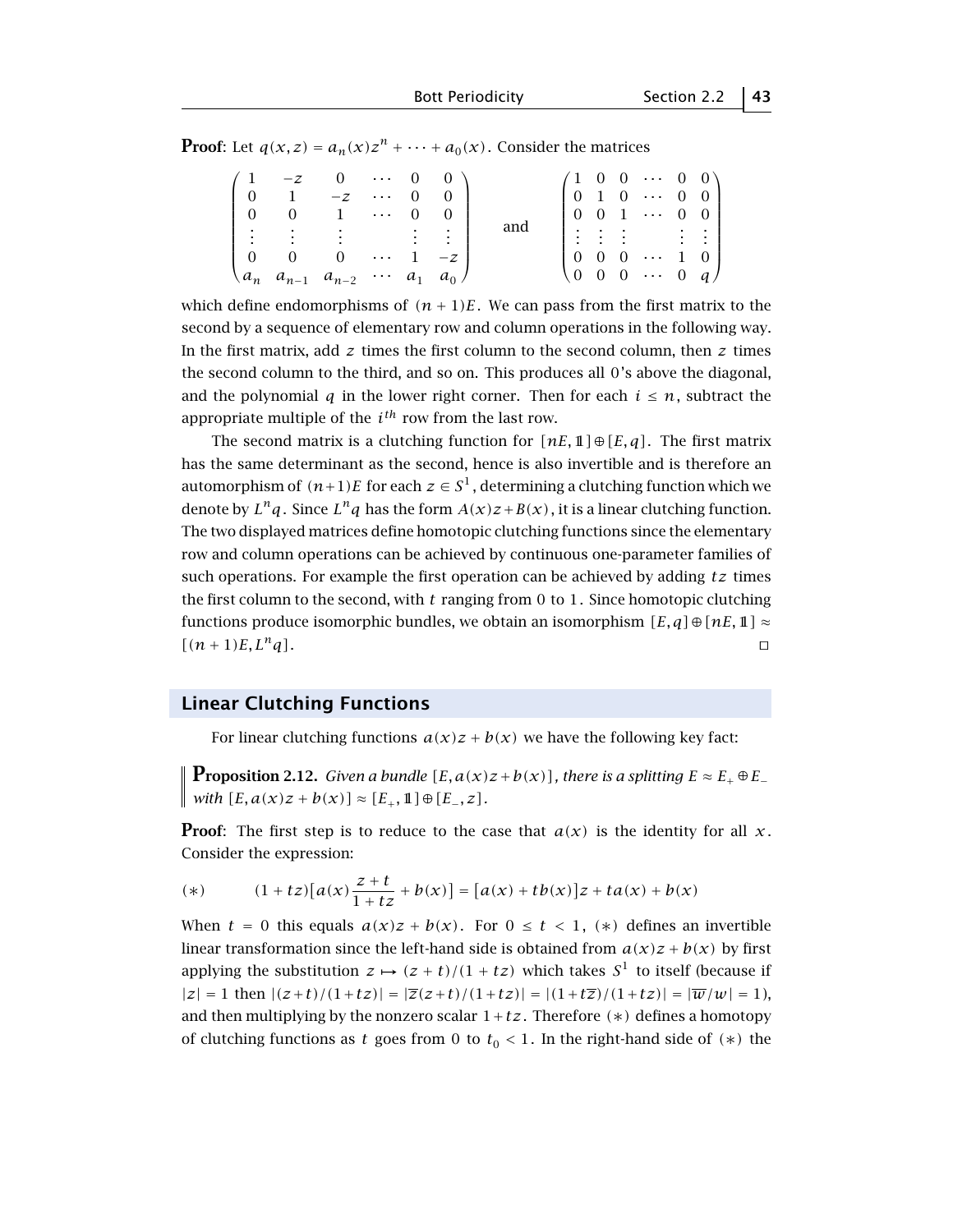term  $a(x) + tb(x)$  is invertible for  $t = 1$  since it is the restriction of  $a(x)z + b(x)$ to  $z = 1$ . Therefore  $a(x) + tb(x)$  is invertible for  $t = t_0$  near 1, as the continuous function  $t \mapsto \inf_{x \in X} |\det[a(x) + tb(x)]|$  is nonzero for  $t = 1$ , hence also for  $t$  near 1. Now we use the simple fact that  $[E, fg] \approx [E, f]$  for any isomorphism  $g: E \rightarrow E$ . This allows us to replace the clutching function on the right-hand side of *(*∗*)* by the clutching function  $z + [t_0 a(x) + b(x)][a(x) + t_0 b(x)]^{-1}$ , reducing to the case of clutching functions of the form  $z + b(x)$ .

Since  $z + b(x)$  is invertible for all  $x$ ,  $b(x)$  has no eigenvalues on the unit circle  $S^1$ .

**Lemma 2.13.** Let  $b: E \to E$  be an endomorphism having no eigenvalues on the unit *circle*  $S^1$ *. Then there are unique subbundles*  $E_+$  *and*  $E_-$  *of*  $E$  *such that:* 

- (a)  $E = E_+ \oplus E_-$ .
- (b)  $b(E_{\pm}) \subset E_{\pm}$ .
- (c) *The eigenvalues of b*||*E*<sup>+</sup> *all lie outside S*<sup>1</sup> *and the eigenvalues of b*||*E*<sup>−</sup> *all lie inside*  $S^1$ .

**Proof**: Consider first the algebraic situation of a linear transformation  $T: V \rightarrow V$  with characteristic polynomial  $q(t)$ . Assuming  $q(t)$  has no roots on  $S^1$ , we may factor  $q(t)$ in  $\mathbb{C}[t]$  as  $q_+(t)q_-(t)$  where  $q_+(t)$  has all its roots outside  $S^1$  and  $q_-(t)$  has all its roots inside  $S^1$ . Let  $V_+$  be the kernel of  $q_+(T): V \to V$ . Since  $q_+$  and  $q_-$  are relatively prime in  $\mathbb{C}[t]$ , there are polynomials *r* and *s* with  $rq_+ + sq_- = 1$ . From  $q_+(T)q_-(T) = 1$ *q*(*T*) = 0, we have Im *q*−*(T*) ⊂ Ker *q*<sub>+</sub>*(T*), and the opposite inclusion follows from *r*(*T*) $q_{+}(T) + q_{-}(T)s(T) = 1$ . Thus Ker  $q_{+}(T) = \text{Im } q_{-}(T)$ , and similarly Ker  $q_{-}(T) =$ Im *q*<sub>+</sub>(*T*). From *q*<sub>+</sub>(*T*)*r*(*T*) + *q*<sub>−</sub>(*T*)*s*(*T*) = 1 we see that Im *q*<sub>+</sub>(*T*) + Im *q*<sub>−</sub>(*T*) = *V*, and from  $r(T)q_+(T) + s(T)q_-(T) = 1$  we deduce that Ker  $q_+(T) \cap \text{Ker } q_-(T) = 0$ . Hence  $V = V_+ \oplus V_-$ . We have  $T(V_+) \subset V_+$  since  $q_+(T)(v) = 0$  implies  $q_+(T)(T(v)) = 0$  $T(q_{\pm}(T)(v)) = 0$ . All eigenvalues of  $T|V_{\pm}$  are roots of  $q_{\pm}$  since  $q_{\pm}(T) = 0$  on  $V_{\pm}$ . Thus conditions (a)–(c) hold for  $V_+$  and  $V_-$ .

To see the uniqueness of  $\,V_+$  and  $\,V_-$  satisfying (a)-(c), let  $\,q_\pm^{'}$  be the characteristic polynomial of  $T|V_{\pm}$ , so  $q = q'_{+}q'_{-}$ . All the linear factors of  $q'_{\pm}$  must be factors of *q*<sub>±</sub> by condition (c), so the factorizations *q* =  $q'_+q'_-$  and *q* =  $q_+q_-$  must coincide up to scalar factors. Since  $q'_{\pm}(T)$  is identically zero on  $V_{\pm}$ , so must be  $q_{\pm}(T)$ , hence *V*<sub>±</sub> ⊂ Ker  $q_{\pm}(T)$ . Since *V* = *V*<sub>+</sub> ⊕ *V*<sub>−</sub> and *V* = Ker  $q_{+}(T)$  ⊕ Ker  $q_{-}(T)$ , we must have  $V_{\pm}$  = Ker  $q_{\pm}(T)$ . This establishes the uniqueness of  $V_{\pm}$ .

As *T* varies continuously through linear transformations without eigenvalues on  $S<sup>1</sup>$ , its characteristic polynomial  $q(t)$  varies continuously through polynomials without roots in  $S^1$ . In this situation we assert that the factors  $q_+$  of  $q$  vary continuously with *q*, assuming that *q*, *q*<sub>+</sub>, and *q*<sub>−</sub> are normalized to be monic polynomials. To see this we shall use the fact that for any circle *C* in  $\mathbb C$  disjoint from the roots of *q*, the number of roots of  $q$  inside  $C$ , counted with multiplicity, equals the degree of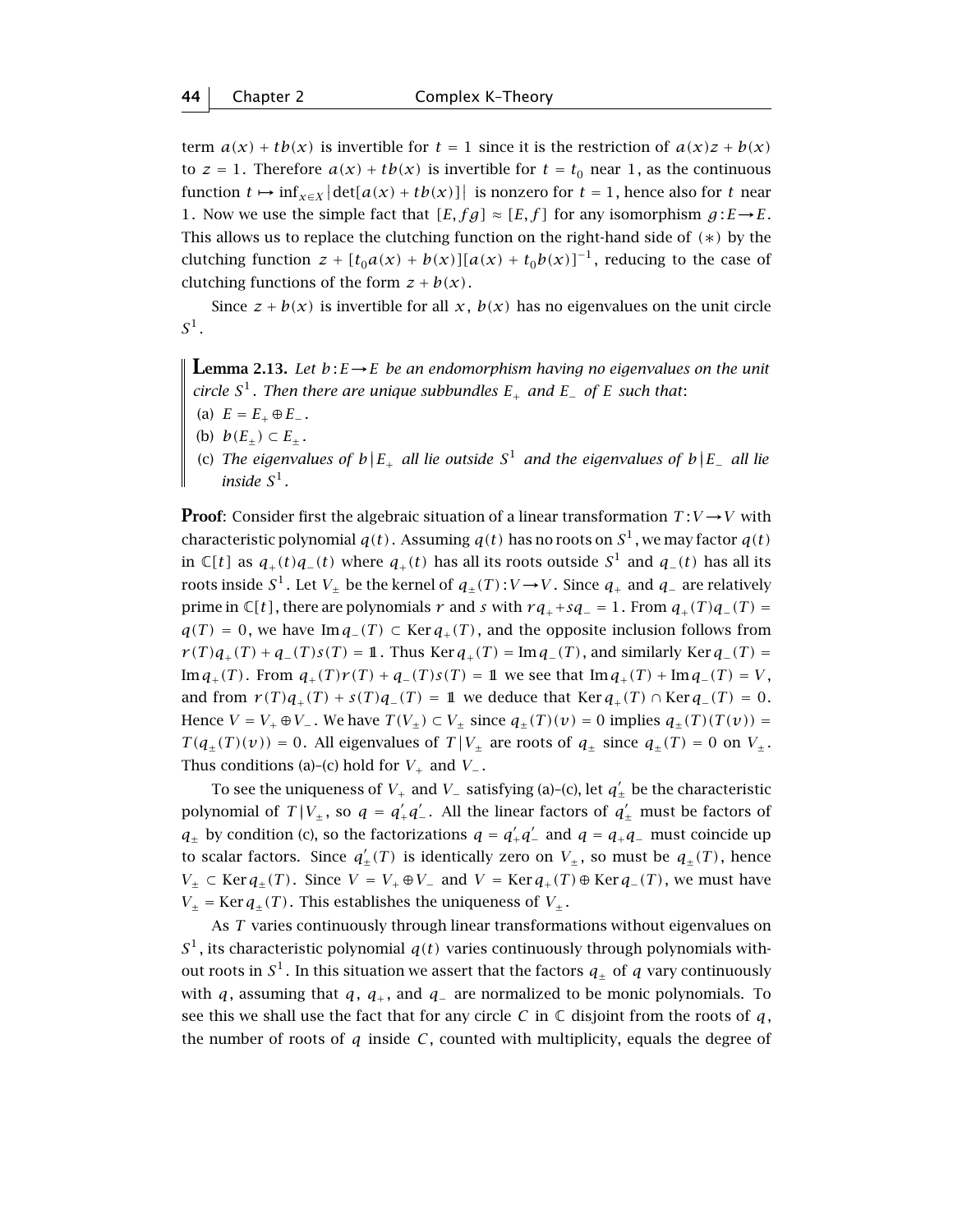the map  $\gamma: C \rightarrow S^1$ ,  $\gamma(z) = q(z)/|q(z)|$ . To prove this fact it suffices to consider the case of a small circle *C* about a root  $z = a$  of multiplicity *m*, so  $q(t) = p(t)(t - a)^m$ with  $p(a) \neq 0$ . The homotopy

$$
\gamma_s(z) = \frac{p(sa + (1-s)z)(z-a)^m}{|p(sa + (1-s)z)(z-a)^m|}
$$

gives a reduction to the case  $(t - a)^m$ , where it is clear that the degree is *m*.

Thus for a small circle *C* about a root  $z = a$  of *q* of multiplicity *m*, small perturbations of *q* produce polynomials *q'* which also have *m* roots  $a_1, \dots, a_m$  inside *C*, so the factor  $(z - a)^m$  of *q* becomes a factor  $(z - a_1) \cdots (z - a_m)$  of the nearby *q*<sup>'</sup>. Since the *a<sub>i</sub>* 's are near *a*, these factors of *q* and *q*<sup>'</sup> are close, and so  $q'_\pm$  is close to  $q_{\pm}$ .

Next we observe that as *T* varies continuously through transformations without eigenvalues in  $S^1$ , the splitting  $V = V_+ \oplus V_-$  also varies continuously. To see this, recall that  $V_+ = \text{Im } q_-(T)$  and  $V_- = \text{Im } q_+(T)$ . Choose a basis  $v_1, \dots, v_n$  for *V* such that  $q_-(T)(v_1), \dots, q_-(T)(v_k)$  is a basis for  $V_+$  and  $q_+(T)(v_{k+1}), \dots, q_+(T)(v_n)$  is a basis for *V*<sup>−</sup> . For nearby *T* these vectors vary continuously, hence remain independent. Thus the splitting  $V = \text{Im } q_-(T) ⊕ \text{Im } q_+(T)$  continues to hold for nearby *T*, and so the splitting  $V = V_+ \oplus V_-$  varies continuously with *T*.

It follows that the union  $E_{\pm}$  of the subspaces  $V_{\pm}$  in all the fibers *V* of *E* is a subbundle, and so the proof of the lemma is complete.  $\Box$ 

To finish the proof of Proposition 2.12, note that the lemma gives a splitting *[E, z* + *b*(*x*)] ≈  $[E_+, z + b_+(x)] ⊕ [E_-, z + b_-(x)]$  where  $b_+$  and  $b_-$  are the restrictions of *b*. Since  $b_+(x)$  has all its eigenvalues outside  $S^1$ , the formula  $tz + b_+(x)$  for  $0 ≤ t ≤ 1$  defines a homotopy of clutching functions from  $z + b_+(x)$  to  $b_+(x)$ . Hence *[E*<sub>+</sub>, *z* + *b*<sub>+</sub>(*x*)] ≈ *[E*<sub>+</sub>, *b*<sub>+</sub>(*x*)] ≈ *[E*<sub>+</sub>, **1**]. Similarly, *z* + *tb*<sub>−</sub>(*x*) defines a homotopy of clutching functions from  $z + b_-(x)$  to  $z$ , so  $[E_-, z + b_-(x)] \approx [E_-, z]$ .

For future reference we note that the splitting  $[F, az + b] \approx [E_+, 1] \oplus [E_-, z]$ constructed in the proof of Proposition 2.12 preserves direct sums, in the sense that the splitting for a sum  $[E_1 \oplus E_2, (a_1 z + b_1) \oplus (a_2 z + b_2)]$  has  $(E_1 \oplus E_2)_\pm = (E_1)_\pm \oplus (E_2)_\pm$ . This is because the first step of reducing to the case  $a = 1$  clearly respects sums, and the uniqueness of the  $\pm$ -splitting in Lemma 2.13 guarantees that it preserves sums.

#### **Conclusion of the Proof**

The preceding propositions imply that in  $K(X \times S^2)$  we have  $[E, f] = [E, z^{-m}q]$  $= [E, a] \otimes \hat{H}^{-m}$  $= [(n+1)E, L^n q] \otimes \hat{H}^{-m} - [nE, 1] \otimes \hat{H}^{-m}$  $=$   $[(n+1)E)_+$ ,  $\mathbb{1}[\otimes \hat{H}^{-m} + [((n+1)E)_-, z] \otimes \hat{H}^{-m} - [nE, \mathbb{1}] \otimes \hat{H}^{-m}]$  $= ((n + 1)E) \otimes H^{-m} + ((n + 1)E) \otimes H^{1-m} - nE \otimes H^{-m}$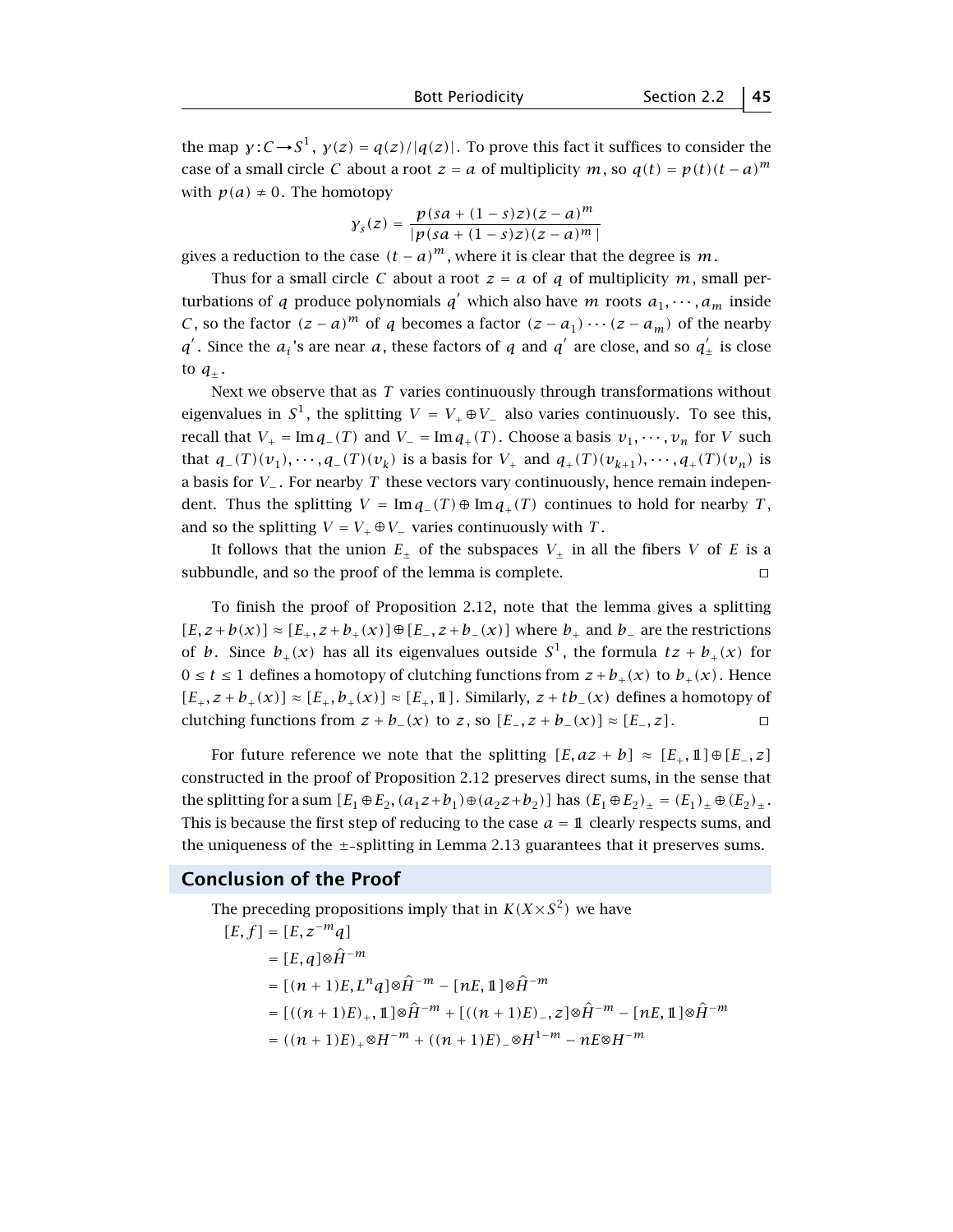This last expression is in the image of  $\mu$ :  $K(X) \otimes K(S^2) \rightarrow K(X \times S^2)$ . Since every vector bundle over  $X \times S^2$  has the form  $[E, f]$ , it follows that  $\mu$  is surjective.

To show *µ* is injective we shall construct  $v: K(X \times S^2) \to K(X) \otimes K(S^2)$  such that *ν* $\mu = \mathbb{1}$ . The idea will be to define *v*([*E, f*]) as some linear combination of terms *E*⊗*H*<sup>*k*</sup> and  $((n + 1)E)_+$ ⊗*H*<sup>*k*</sup> which is independent of all choices.

To investigate the dependence of the terms in the formula for *[E, f ]* displayed above on *m* and *n* we first derive the following two formulas, where deg  $q \le n$ :

(1)  $[(n+2)E, L^{n+1}q] \approx [(n+1)E, L^n q] \oplus [E, 1]$ 

(2) 
$$
[(n+2)E, L^{n+1}(zq)] \approx [(n+1)E, L^n q] \oplus [E, z]
$$

The matrix representations of  $L^{n+1}q$  and  $L^{n+1}(zq)$  are:

|  | $\begin{pmatrix} 1 & -z & 0 & \cdots & 0 \end{pmatrix}$          |  |     |  | $\begin{pmatrix} 1 & -z & 0 & \cdots & 0 & 0 \end{pmatrix}$                                                                                 |  |  |
|--|------------------------------------------------------------------|--|-----|--|---------------------------------------------------------------------------------------------------------------------------------------------|--|--|
|  | $\begin{bmatrix} 0 & 1 & -z & \cdots & 0 \end{bmatrix}$          |  |     |  | $\begin{bmatrix} 0 & 1 & -z & \cdots & 0 & 0 \end{bmatrix}$                                                                                 |  |  |
|  |                                                                  |  | and |  | $\frac{1}{2}$ $\frac{1}{2}$ $\frac{1}{2}$ $\frac{1}{2}$ $\frac{1}{2}$ $\frac{1}{2}$ $\frac{1}{2}$ $\frac{1}{2}$ $\frac{1}{2}$ $\frac{1}{2}$ |  |  |
|  | $\begin{bmatrix} 0 & 0 & 0 & 1 & -z \end{bmatrix}$               |  |     |  | $0 \t 0 \t 0 \t \cdots \t 1 \t -z$                                                                                                          |  |  |
|  | $\begin{pmatrix} 0 & a_n & a_{n-1} & \cdots & a_0 \end{pmatrix}$ |  |     |  | $\begin{pmatrix} a_n & a_{n-1} & a_{n-2} & \cdots & a_0 & 0 \end{pmatrix}$                                                                  |  |  |

In the first matrix we can add *z* times the first column to the second column to eliminate the −*z* in the first row, and then the first row and column give the summand [*E*, 1] while the rest of the matrix gives  $[(n+1)E, L^n q]$ . This proves (1). Similarly, in the second matrix we add  $z^{-1}$  times the last column to the next-to-last column to make the −*z* in the last column have all zeros in its row and column, which gives the splitting in (2) since  $[E, -z] \approx [E, z]$ , the clutching function  $-z$  being the composition of the clutching function *z* with the automorphism −1 of *E*.

In view of the appearance of the correction terms  $[E, 1]$  and  $[E, z]$  in (1) and (2), it will be useful to know the  $' \pm '$  splittings for these two bundles:

(3) For  $[E, 1]$  the summand  $E_$  is 0 and  $E_+ = E$ .

(4) For  $[E, z]$  the summand  $E_+$  is 0 and  $E_- = E$ .

Statement (4) is obvious from the definitions since the clutching function *z* is already in the form  $z + b(x)$  with  $b(x) = 0$ , so 0 is the only eigenvalue of  $b(x)$  and hence  $E_{+}$  = 0. To obtain (3) we first apply the procedure at the beginning of the proof of Proposition 2.12 which replaces a clutching function  $a(x)z + b(x)$  by the clutching function  $z + [t_0 a(x) + b(x)][a(x) + t_0 b(x)]^{-1}$  with  $0 < t_0 < 1$ . Specializing to the case  $a(x)z + b(x) = 1$  this yields  $z + t_0^{-1}1$ . Since  $t_0^{-1}1$  has only the one eigenvalue  $t_0^{-1} > 1$ , we have  $E_-=0$ .

Formulas (1) and (3) give  $((n + 2)E)$ <sub>−</sub> ≈  $((n + 1)E)$ <sub>−</sub>, using the fact that the  $\pm$ -splitting preserves direct sums. So the 'minus' summand is independent of *n*.

Suppose we define

$$
v([E,z^{-m}q]) = ((n+1)E)_{-} \otimes (H-1) + E \otimes H^{-m} \in K(X) \otimes K(S^2)
$$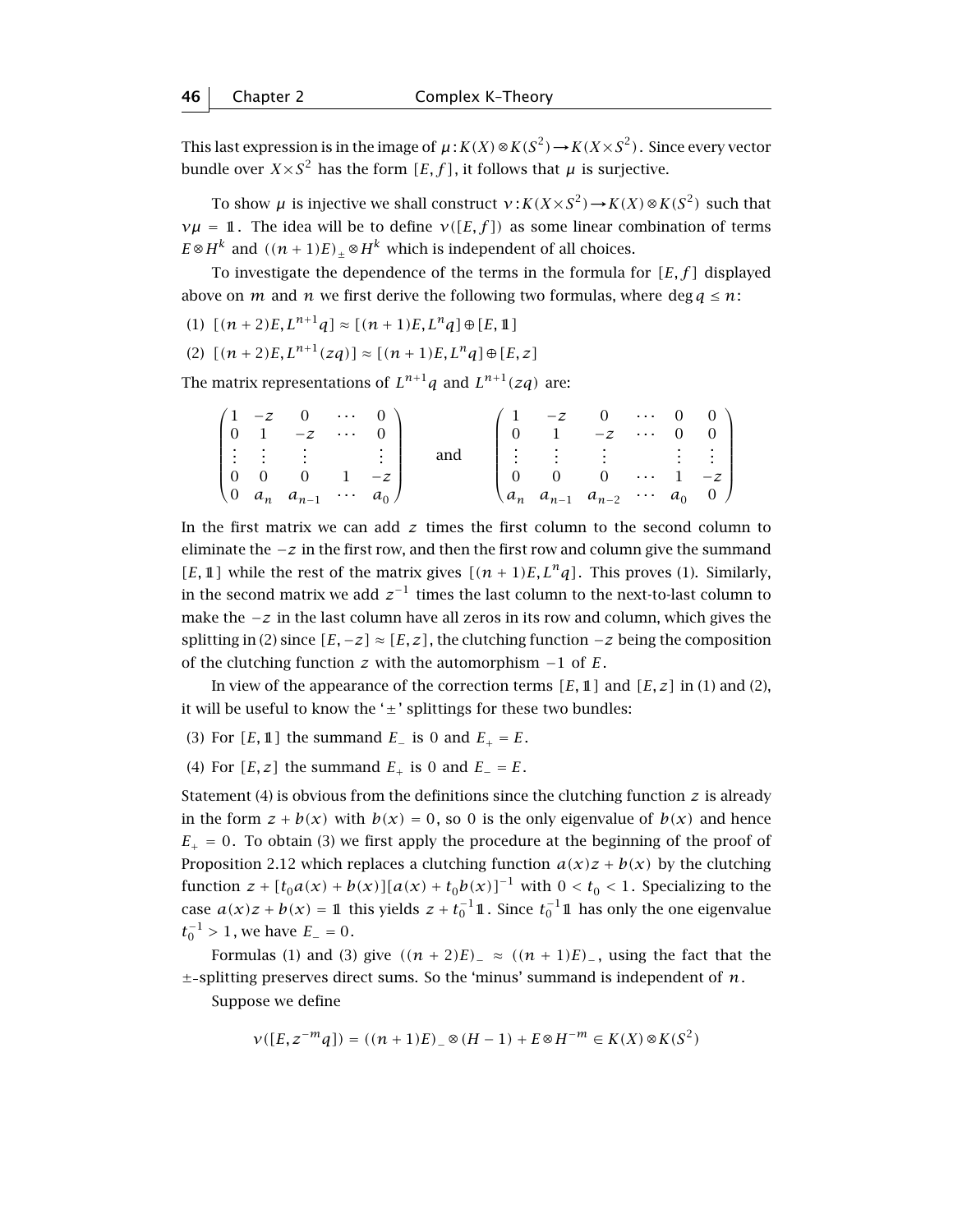for  $n \geq \deg q$ . We claim that this is well-defined. We have just noted that 'minus' summands are independent of *n*, so  $v([E, z^{-m}q])$  does not depend on *n*. To see that it is independent of *m* we must see that it is unchanged when  $z^{-m}q$  is replaced by  $z^{-m-1}(zq)$ . By (2) and (4) we have the first of the following equalities:

$$
\nu([E, z^{-m-1}(zq)]) = ((n+1)E)_{\infty} \otimes (H-1) + E \otimes (H-1) + E \otimes H^{-m-1}
$$
  
= ((n+1)E)\_{\infty} \otimes (H-1) + E \otimes (H^{-m} - H^{-m-1}) + E \otimes H^{-m-1}  
= ((n+1)E)\_{\infty} \otimes (H-1) + E \otimes H^{-m}  
= \nu([E, z^{-m}q])

To obtain the second equality we use the calculation of the ring  $K(S^2)$  in Example 2.3, where we derived the relation  $(H - 1)^2 = 0$  which implies  $H(H - 1) = H - 1$  and hence *H* − 1 =  $H^{-m}$  −  $H^{-m-1}$  for all *m*. The third and fourth equalities are evident.

Another choice which might perhaps affect the value of  $v([E, z^{-m}q])$  is the constant  $t_0$  < 1 in the proof of Proposition 2.12. This could be any number sufficiently close to 1, so varying  $t_0$  gives a homotopy of the endomorphism  $b$  in Lemma 2.13. This has no effect on the  $\pm$ -splitting since we can apply Lemma 2.13 to the endomorphism of  $E \times I$  given by the homotopy. Hence the choice of  $t_0$  does not affect  $v([E, z^{-m}q])$ .

It remains see that  $v([E, z^{-m}q])$  depends only on the bundle  $[E, z^{-m}q]$ , not on the clutching function  $z^{-m}q$  for this bundle. We showed that every bundle over  $X\times S^2$ has the form  $[E, f]$  for a normalized clutching function  $f$  which was unique up to homotopy, and in Proposition 2.10 we showed that Laurent polynomial approximations to homotopic *f* 's are Laurent-polynomial-homotopic. If we apply Propositions 2.11 and 2.12 over  $X \times I$  with a Laurent polynomial homotopy as clutching function, we conclude that the two bundles  $((n + 1)E)$ <sub>−</sub> over  $X \times \{0\}$  and  $X \times \{1\}$  are isomorphic. This finishes the verification that  $v([E, z^{-m}q])$  is well-defined.

It is easy to check through the definitions to see that *ν* takes sums to sums since  $L^n(q_1 \oplus q_2) = L^n q_1 \oplus L^n q_2$  and, as previously noted, the  $\pm$ -splitting in Proposition 2.12 preserves sums. So *ν* extends to a homomorphism  $K(X \times S^2) \to K(X) \otimes K(S^2)$ .

The last thing to verify is that  $v\mu = \mathbb{1}$ . The group  $K(S^2)$  is generated by 1 and *H*, so in view of the relation  $H + H^{-1} = 2$ , which follows from  $(H - 1)^2 = 0$ , we see that *K(S*<sup>2</sup>) is also generated by 1 and  $H^{-1}$ . Thus it suffices to show  $\nu\mu = 1$  on elements  $E \otimes H^{-m}$  for  $m \ge 0$ . We have  $\nu \mu(E \otimes H^{-m}) = \nu([E, z^{-m}]) = E_{-} \otimes (H - 1) + E \otimes H^{-m} =$ *E*⊗*H*<sup>−*m*</sup> since *E*<sub>−</sub> = 0, the polynomial *q* being 1 so that (3) applies.

This completes the proof of Bott Periodicity.  $\Box$ 

#### **Elementary Applications**

With the calculation  $\widetilde{K}^*(S^n) \approx \mathbb{Z}$  completed, it would be possible to derive many of the same applications that follow from the corresponding calculation for ordinary homology or cohomology, as in [AT]. For example: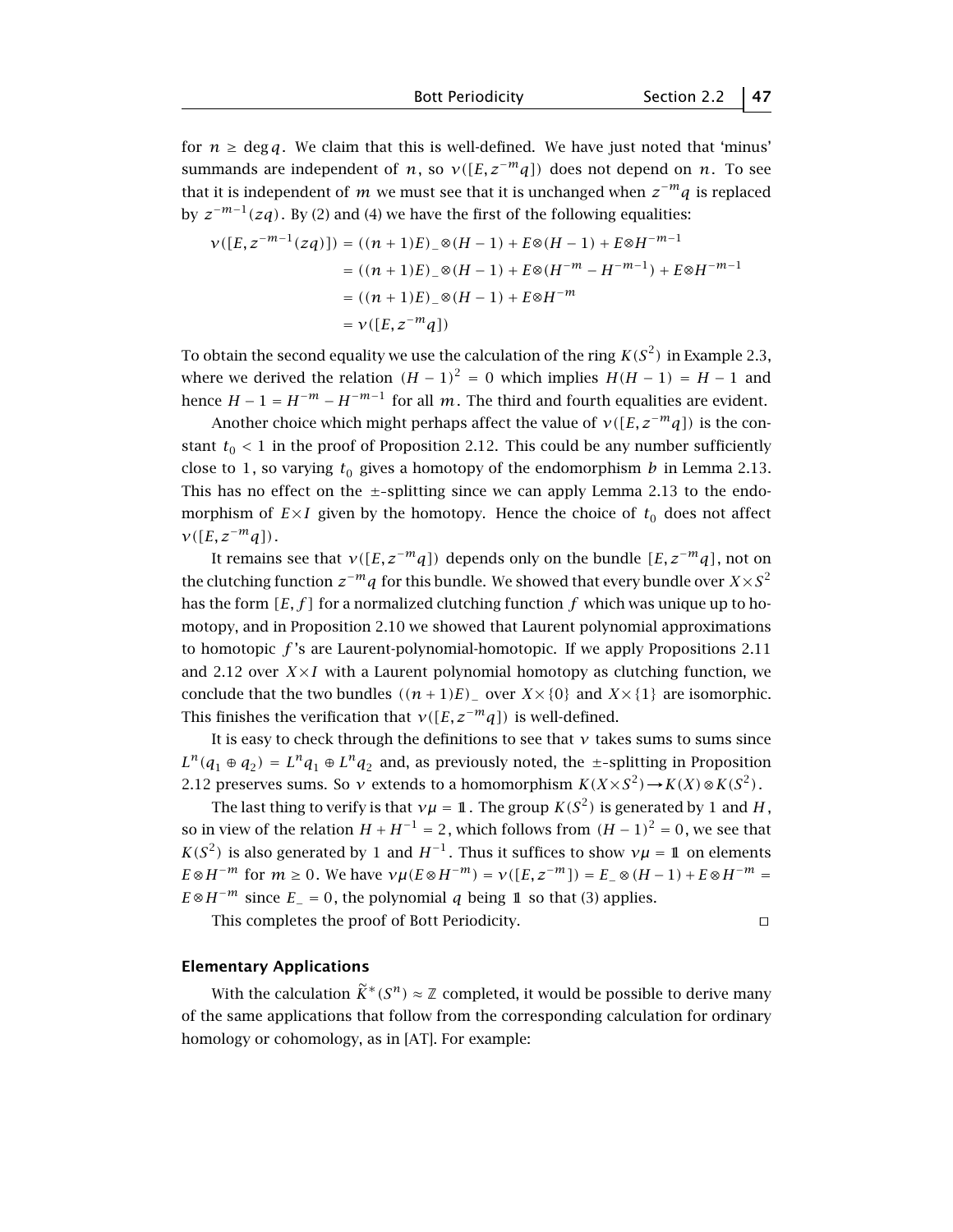- There is no retraction of *D<sup>n</sup>* onto its boundary *Sn*−<sup>1</sup> , since this would mean that the identity map of  $\widetilde{K}^*(S^{n-1})$  factored as  $\widetilde{K}^*(S^{n-1}) \to \widetilde{K}^*(D^n) \to \widetilde{K}^*(S^{n-1})$ , but the middle group is trivial.
- The Brouwer fixed point theorem, that for every map  $f: D^n \to D^n$  there is a point  $x \in D^n$  with  $f(x) = x$ . For if not then it is easy to construct a retraction of  $D^n$ onto  $S^{n-1}$ .
- The notion of degree for maps  $f : S^n \to S^n$ , namely the integer  $d(f)$  such that the induced homomorphism  $f^*$ :  $\widetilde{K}^*(S^n) \to \widetilde{K}^*(S^n)$  is multiplication by  $d(f)$ . Reasoning as in Proposition 2.2, one sees that *d* is a homomorphism  $\pi_n(S^n) \to \mathbb{Z}$ . In particular a reflection has degree −1 and hence the antipodal map of *S<sup>n</sup>* , which is the composition of  $n+1$  reflections, has degree  $(-1)^{n+1}$  since  $d(fg)$  =  $d(f)d(g)$ . Consequences of this include the fact that an even-dimensional sphere has no nonvanishing vector fields.

However there are some things homology can do that K–theory cannot do in such an elementary way, since  $\tilde{K}^*(S^n)$  can distinguish even-dimensional spheres from odddimensional spheres but it cannot distinguish between different even dimensions or different odd dimensions. This, together with the fact that we have so far only defined K–theory for compact spaces, prevents us from obtaining some of the other classical applications of homology such as Brouwer's theorems on invariance of dimension and invariance of domain, or the Jordan curve theorem and its higher-dimensional analogs.

# **3. Adams' Hopf Invariant One Theorem**

With the hard work of proving Bott Periodicity now behind us, the goal of this section is to prove Adams' theorem on the Hopf invariant, with its famous applications including the nonexistence of division algebras beyond the Cayley octonions:

**Theorem 2.14.** *The following statements are true only for <sup>n</sup>* <sup>=</sup> <sup>1</sup>*,* <sup>2</sup>*,* <sup>4</sup>*, and* <sup>8</sup>*:*

- (a)  $\mathbb{R}^n$  *is a division algebra.*
- (b) *Sn*−<sup>1</sup> *is parallelizable, i.e., there exist n* − 1 *tangent vector fields to Sn*−<sup>1</sup> *which are linearly independent at each point, or in other words, the tangent bundle to Sn*−<sup>1</sup> *is trivial.*
- (c) *Sn*−<sup>1</sup> *is an H–space.*

To say that  $S^{n-1}$  is an H–space means there is a continuous multiplication map  $S^{n-1}\times S^{n-1}\to S^{n-1}$  having a two-sided identity element  $e\in S^{n-1}$  . This is weaker than being a topological group since associativity and inverses are not assumed. For example,  $S^1$ ,  $S^3$ , and  $S^7$  are H–spaces by restricting the multiplication of complex numbers,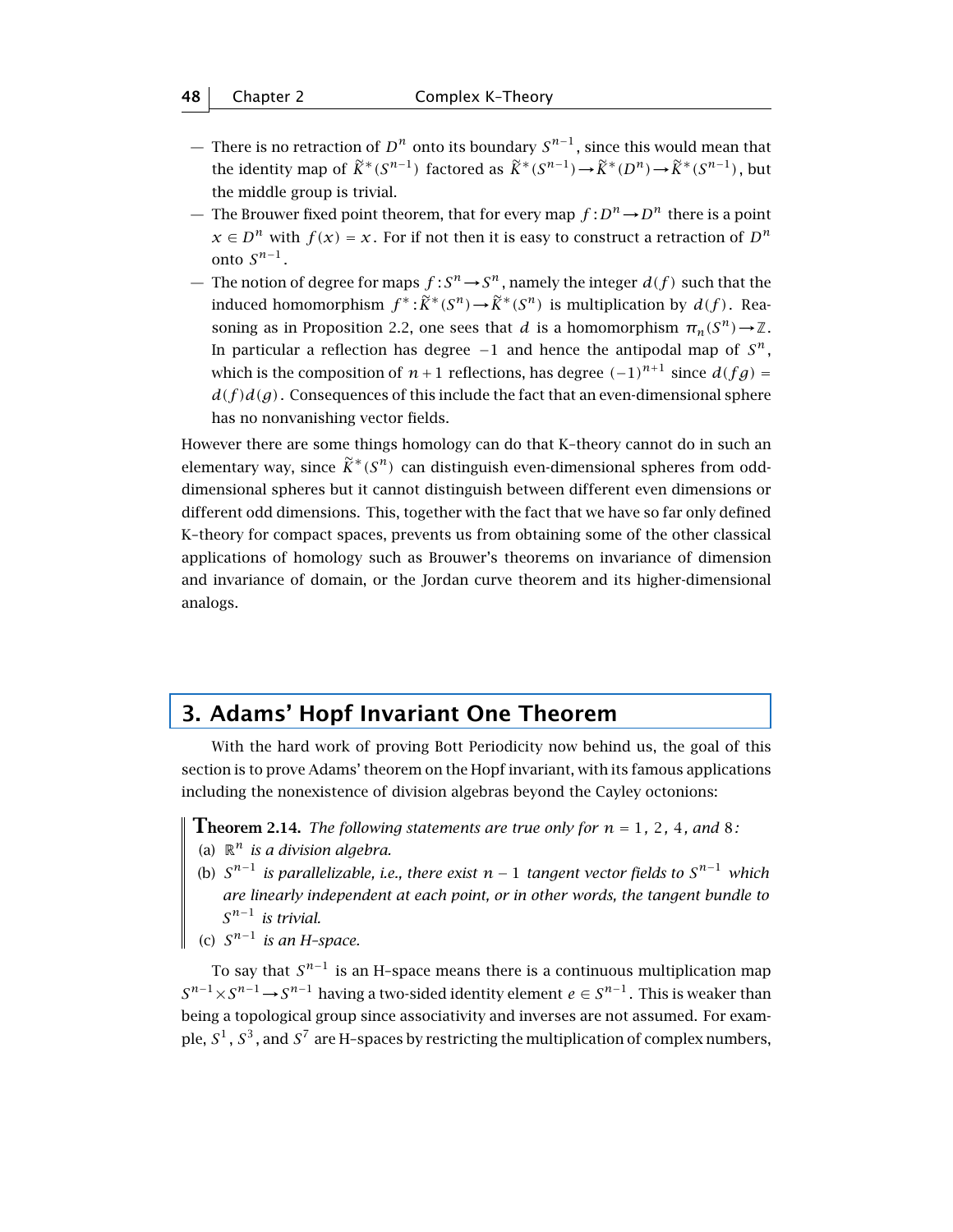quaternions, and Cayley octonions to the respective unit spheres, but only  $S^1$  and  $S^3$ are topological groups since the multiplication of octonions is nonassociative.

A division algebra structure on  $\mathbb{R}^n$  is a multiplication map  $\mathbb{R}^n \times \mathbb{R}^n \to \mathbb{R}^n$  such that the maps  $x \mapsto ax$  and  $x \mapsto xa$  are linear for each  $a \in \mathbb{R}^n$  and invertible if  $a \neq 0$ . Since we are dealing with linear maps  $\mathbb{R}^n \to \mathbb{R}^n$ , invertibility is equivalent to having trivial kernel, which translates into the statement that the multiplication has no zero divisors. An identity element is not assumed, but the multiplication can be modified to produce an identity in the following way. Choose a unit vector  $e \in \mathbb{R}^n$ . After composing the multiplication with an invertible linear map  $\mathbb{R}^n \to \mathbb{R}^n$  taking  $e^2$  to *e* we may assume that  $e^2 = e$ . Let *α* be the map *x* → *xe* and *β* the map *x* → *ex*. The new product  $(x, y) \mapsto \alpha^{-1}(x)\beta^{-1}(y)$  then sends  $(x, e)$  to  $\alpha^{-1}(x)\beta^{-1}(e) = \alpha^{-1}(x)e = x$ , and similarly it sends  $(e, y)$  to  $y$ . Since the maps  $x \mapsto ax$  and  $x \mapsto xa$  are surjective for each  $a \neq 0$ , the equations  $ax = e$  and  $xa = e$  are solvable, so nonzero elements of the division algebra have multiplicative inverses on the left and right.

The first step in the proof of the theorem is to reduce (a) and (b) to (c):

**Lemma 2.15.** *If* <sup>R</sup>*<sup>n</sup> is a division algebra, or if <sup>S</sup>n*−<sup>1</sup> *is parallelizable, then <sup>S</sup>n*−<sup>1</sup> *is an H–space.*

**Proof**: Having a division algebra structure on  $\mathbb{R}^n$  with two-sided identity, an H-space structure on  $S^{n-1}$  is given by  $(x, y) \mapsto xy/|xy|$ , which is well-defined since a division algebra has no zero divisors.

Now suppose that  $S^{n-1}$  is parallelizable, with tangent vector fields  $v_1, \dots, v_{n-1}$ which are linearly independent at each point of  $S^{n-1}$ . By the Gram-Schmidt process we may make the vectors  $x, v_1(x), \dots, v_{n-1}(x)$  orthonormal for all  $x \in S^{n-1}$ . We may assume also that at the first standard basis vector  $e_1$ , the vectors  $v_1(e_1), \dots, v_{n-1}(e_1)$ are the standard basis vectors  $e_2, \dots, e_n$ , by changing the sign of  $v_{n-1}$  if necessary to get orientations right, then deforming the vector fields near  $e_1$ . Let  $\alpha_x \in SO(n)$  send the standard basis to  $x, v_1(x), \dots, v_{n-1}(x)$ . Then the map  $(x, y) \mapsto \alpha_x(y)$  defines an H-space structure on  $S^{n-1}$  with identity element the vector  $e_1$  since  $\alpha_{e_1}$  is the identity map and  $\alpha_x(e_1) = x$  for all *x*.

Before proceeding further let us list a few easy consequences of Bott periodicity which will be needed.

(1) We have already seen that  $\widetilde{K}(S^n)$  is  $\mathbb Z$  for *n* even and 0 for *n* odd. This comes from repeated application of the periodicity isomorphism  $\widetilde{K}(X) \approx \widetilde{K}(S^2 X)$ ,  $\alpha \mapsto$  $\alpha * (H-1)$ , the external product with the generator  $H-1$  of  $\widetilde{K}(S^2)$ , where H is the canonical line bundle over  $S^2 = \mathbb{C}P^1$ . In particular we see that a generator of  $\widetilde{K}(S^{2k})$  is the *k*-fold external product  $(H-1) * \cdots * (H-1)$ . We note also that the multiplication in  $\widetilde{K}(S^{2k})$  is trivial since this ring is the *k*-fold tensor product of the ring  $\widetilde{K}(S^2)$ , which has trivial multiplication by Example 2.3. Alternatively, we can appeal to Example 2.6.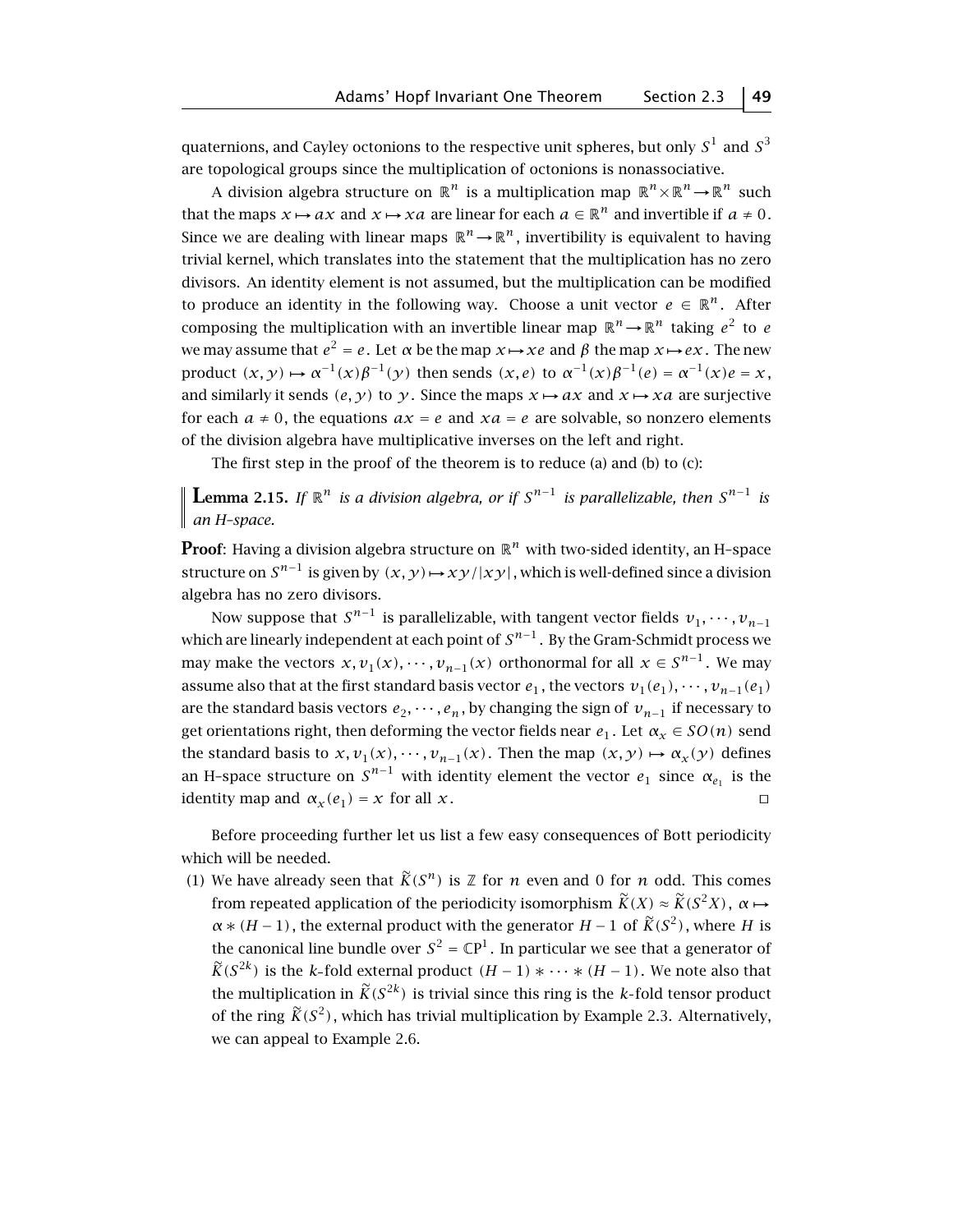- (2) The external product  $\widetilde{K}(S^{2k}) \otimes \widetilde{K}(X) \rightarrow \widetilde{K}(S^{2k} \wedge X)$  is an isomorphism since it is an iterate of the periodicity isomorphism.
- (3) The external product  $K(S^{2k}) \otimes K(X) \rightarrow K(S^{2k} \times X)$  is an isomorphism. This follows from (2) by the same reasoning which showed the equivalence of the reduced and unreduced forms of Bott periodicity. Since external product is a ring homomorphism, the isomorphism  $\widetilde{K}(S^{2k} \wedge X) \approx \widetilde{K}(S^{2k}) \otimes \widetilde{K}(X)$  is a ring isomorphism. For example, since  $K(S^{2k})$  can be described as the quotient ring  $\mathbb{Z}[\alpha]/(\alpha^2)$ , we can deduce that  $K(S^{2k} \times S^{2\ell})$  is  $\mathbb{Z}[\alpha, \beta]/(\alpha^2, \beta^2)$  where  $\alpha$  and  $\beta$  are the pullbacks of generators of  $\widetilde{K}(S^{2k})$  and  $\widetilde{K}(S^{2\ell})$  under the projections of  $S^{2k}\times S^{2\ell}$  onto its two factors. An additive basis for  $K(S^{2k} \times S^{2\ell})$  is thus {1, α, β, αβ}.

We can apply the last calculation to show that  $S^{2k}$  is not an H-space if  $k > 0$ . Suppose  $\mu$ :  $S^{2k} \times S^{2k} \to S^{2k}$  is an H-space multiplication. The induced homomorphism of K–rings then has the form  $\mu^* : \mathbb{Z}[\gamma]/(\gamma^2) \to \mathbb{Z}[\alpha, \beta]/(\alpha^2, \beta^2)$ . We claim that *µ*<sup>\*</sup>(y) = α + β + mαβ for some integer *m*. The composition  $S^{2k} \xrightarrow{i} S^{2k} \times S^{2k} \xrightarrow{\mu} S^{2k}$ is the identity, where *i* is the inclusion onto either of the subspaces  $S^{2k}\times\{e\}$  or  ${e} \times S^{2k}$ , with *e* the identity element of the H-space structure. The map *i*<sup>\*</sup> for *i* the inclusion onto the first factor sends *α* to *γ* and *β* to 0, so the coefficient of *α* in *µ*∗*(γ)* must be 1. Similarly the coefficient of  $\beta$  must be 1, proving the claim. However, this leads to a contradiction since it implies that  $\mu^*(\chi^2) = (\alpha + \beta + m\alpha\beta)^2 = 2\alpha\beta \neq 0$ , which is impossible since  $\chi^2 = 0$ .

There remains the much more difficult problem of showing that  $S^{n-1}$  is not an H-space when  $n$  is even and different from 2, 4, and 8. The first step is a simple construction which associates to a map  $g: S^{n-1} \times S^{n-1} \to S^{n-1}$  a map  $\hat{g}: S^{2n-1} \to S^n$ .<br>To define this suggestered  $S^{2n-1}$  as  $\partial (D^n \cup D^n)$  .  $D^n \cup D^n \cup D^n$  is  $D^n$  and  $S^n$ To define this, we regard  $S^{2n-1}$  as  $\partial(D^n \times D^n) = \partial D^n \times D^n \cup D^n \times \partial D^n$ , and  $S^n$  we take as the union of two disks  $D^n_+$  and  $D^n_-$  with their boundaries identified. Then  $\hat{g}$  is defined on  $\partial D^n \times D^n$  by  $\hat{g}(x, y) = |y| g(x, y/|y|) \in D^n$  and on  $D^n \times \partial D^n$  by  $\hat{g}(x, y) = |x| g(x/|x|, y) \in D^n$ . Note that  $\hat{g}$  is well-defined and continuous, even when |*x*| or |*y*| is zero, and  $\hat{g}$  agrees with *g* on  $S^{n-1} \times S^{n-1}$ .

Now we specialize to the case that *n* is even, or in other words, we replace *n* by 2*n*. For a map  $f: S^{4n-1} \to S^{2n}$ , let  $C_f$  be  $S^{2n}$  with a cell  $e^{4n}$  attached by  $f$ . The quotient  $C_f/S^{2n}$  is then  $S^{4n}$ , and since  $\widetilde{K}^1(S^{4n}) = \widetilde{K}^1(S^{2n}) = 0$ , the exact sequence of the pair  $(C_f, S^{2n})$  becomes a short exact sequence

$$
0 \longrightarrow \widetilde{K}(S^{4n}) \longrightarrow \widetilde{K}(C_f) \longrightarrow \widetilde{K}(S^{2n}) \longrightarrow 0
$$

Let  $\alpha \in \widetilde{K}(C_f)$  be the image of the generator  $(H-1) * \cdots * (H-1)$  of  $\widetilde{K}(S^{4n})$  and let  $\beta \in \widetilde{K}(C_f)$  map to the generator  $(H-1) * \cdots * (H-1)$  of  $\widetilde{K}(S^{2n})$ . The element  $\beta^2$  maps to 0 in  $\widetilde{K}(S^{2n})$  since the square of any element of  $\widetilde{K}(S^{2n})$  is zero. So by exactness we have  $\beta^2 = h\alpha$  for some integer *h*. The mod 2 value of *h* depends only on *f*, not on the choice of  $\beta$ , since  $\beta$  is unique up to adding an integer multiple of *α*, and  $(β + mα)^2 = β^2 + 2mαβ$  since  $α^2 = 0$ . The value of *h* mod 2 is called the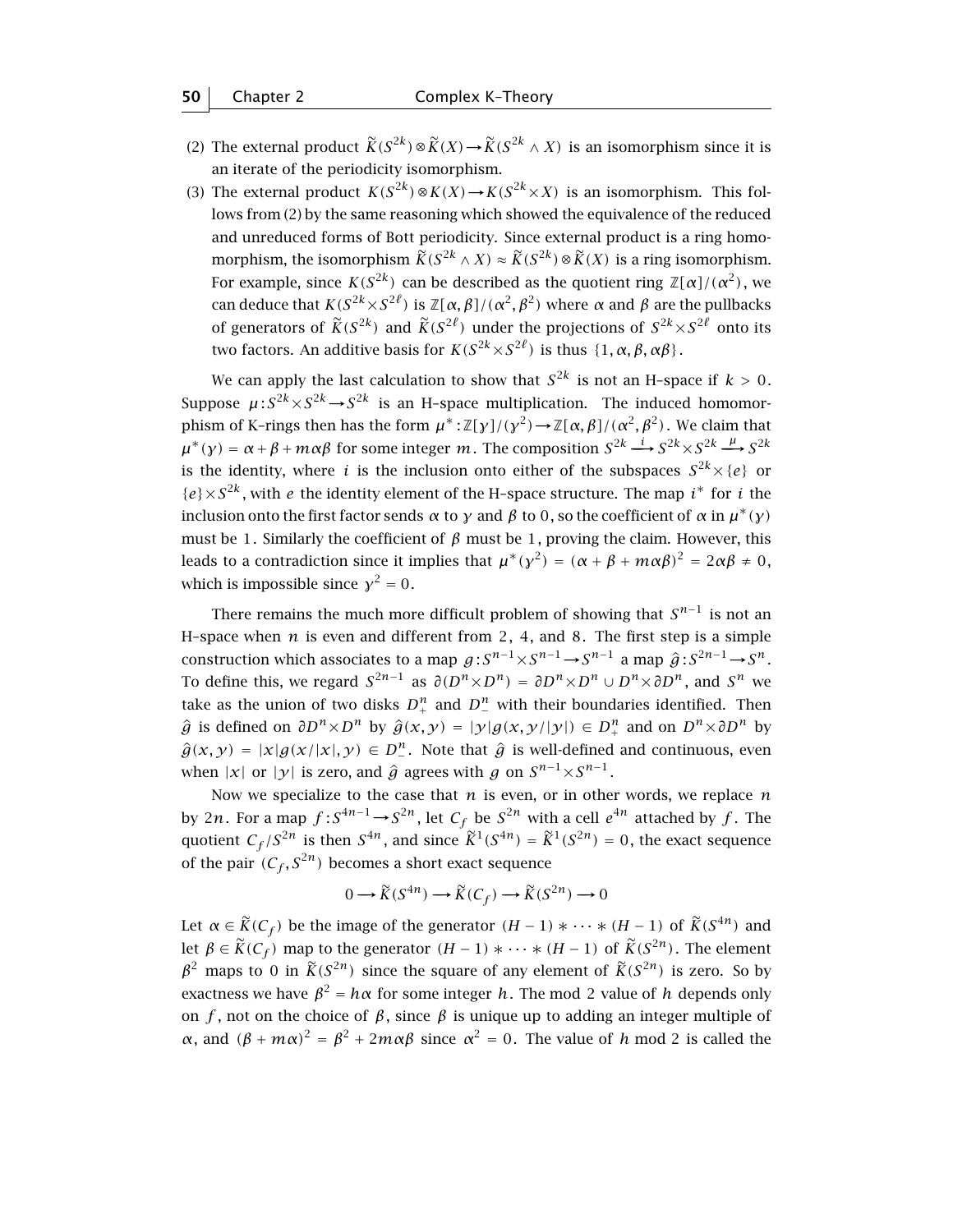*mod* 2 *Hopf invariant* of *f*. In fact  $\alpha\beta = 0$  so *h* is well-defined in  $\mathbb{Z}$  not just  $\mathbb{Z}_2$ , as we will see in §3.2, but for our present purposes the mod 2 value of *h* suffices.

**Lemma 2.16.** If  $g: S^{2n-1} \times S^{2n-1} \to S^{2n-1}$  is an H-space multiplication, then the as $sociated$   $map \hat{g}: S^{4n-1} \rightarrow S^{2n}$  *has Hopf invariant*  $\pm 1$ *.* 

**Proof:** Let  $e \in S^{2n-1}$  be the identity element for the H-space multiplication, and let  $f = \hat{g}$ . In view of the definition of  $f$  it is natural to view the characteristic map  $\Phi$  of the 4*n*-cell of  $C_f$  as a map  $(D^{2n} \times D^{2n}, \partial(D^{2n} \times D^{2n})) \rightarrow (C_f, S^{2n})$ . In the following commutative diagram the horizontal maps are the product maps. The diagonal map is external product, equivalent to the external product  $\widetilde{K}(S^{2n}) \otimes \widetilde{K}(S^{2n}) \to \widetilde{K}(S^{4n})$ , which is an isomorphism since it is an iterate of the Bott periodicity isomorphism.

$$
\widetilde{K}(C_f) \underset{\uparrow \approx}{\otimes} \widetilde{K}(C_f) \longrightarrow \widetilde{K}(C_f)
$$
\n
$$
\uparrow \approx \uparrow
$$
\n
$$
\widetilde{K}(C_f, D^{2n}) \underset{\Phi^* \otimes \Phi^*}{\otimes} \widetilde{K}(C_f, D^{2n}) \longrightarrow \widetilde{K}(C_f, S^{2n})
$$
\n
$$
\widetilde{K}(D^{2n} \times D^{2n}, \partial D^{2n} \times D^{2n}) \underset{\downarrow \approx}{\otimes} \widetilde{K}(D^{2n} \times D^{2n}, D^{2n} \times \partial D^{2n}) \longrightarrow \widetilde{K}(D^{2n} \times D^{2n}, \partial (D^{2n} \times D^{2n}))
$$
\n
$$
\downarrow \approx \widetilde{K}(D^{2n} \times \{e\}, \partial D^{2n} \times \{e\}) \underset{\infty}{\otimes} \widetilde{K}(\{e\} \times \widetilde{D^{2n}, \{e\} \times \partial D^{2n})} \longrightarrow \widetilde{K}(D^{2n} \times D^{2n}, \partial (D^{2n} \times D^{2n}))
$$

By the definition of an H-space and the definition of  $f$ , the map  $\Phi$  restricts to a homeomorphism from  $D^{2n}\times\{e\}$  onto  $D^{2n}_+$  and from  $\{e\}\times D^{2n}$  onto  $D^{2n}_-$ . It follows that the element  $\beta \otimes \beta$  in the upper left group maps to a generator of the group in the bottom row of the diagram, since  $\beta$  restricts to a generator of  $\widetilde{K}(S^{2n})$  by definition. Therefore by commutativity of the diagram, the product map in the top row sends *β* ⊗ *β* to  $\pm \alpha$  since *α* was defined to be the image of a generator of  $\tilde{K}(C_f, S^{2n})$ . Thus we have  $B^2 = +\alpha$ , which says that the Honf invariant of *f* is +1. we have  $\beta^2 = \pm \alpha$ , which says that the Hopf invariant of *f* is  $\pm 1$ .

In view of this lemma, Theorem 2.14 becomes a consequence of the following theorem of Adams:

**Theorem 2.17.** *If*  $f: S^{4n-1} \rightarrow S^{2n}$  *is a map whose mod* 2 *Hopf invariant is* 1, *then n* = 1*,* 2*, or* 4*.*

The proof of this will occupy the rest of this section.

#### **Adams Operations**

The Hopf invariant is defined in terms of the ring structure in K–theory, but in order to prove Adams' theorem, more structure is needed, namely certain ring homomorphisms  $\psi^k$ :  $K(X) \rightarrow K(X)$ . Here are their basic properties: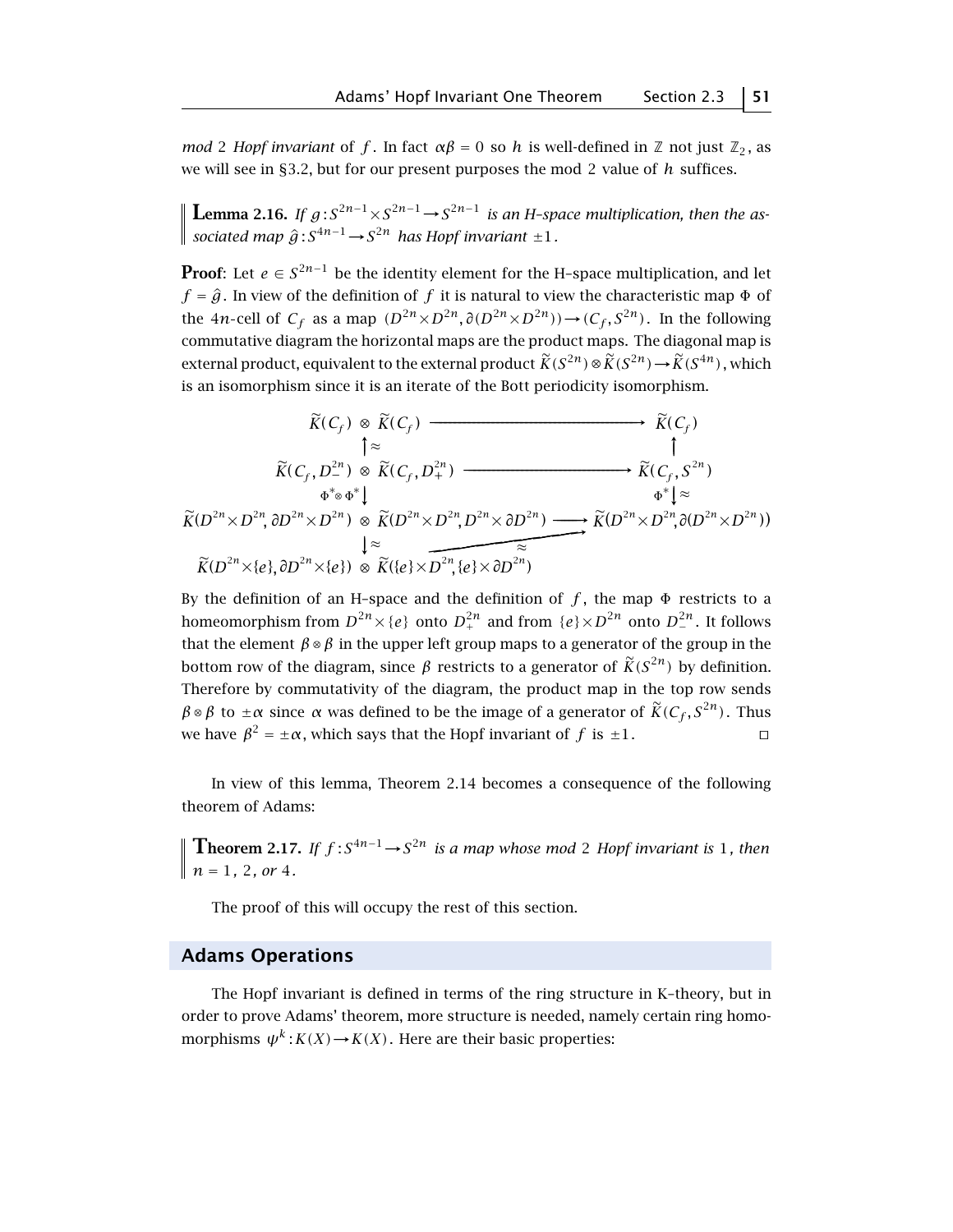**Theorem 2.18.** *There exist ring homomorphisms*  $\psi^k$ : $K(X) \rightarrow K(X)$ , defined for all *compact Hausdorff spaces X and all integers*  $k \geq 0$ *, and satisfying:* 

- (1)  $\psi^k f^* = f^* \psi^k$  *for all maps*  $f : X \rightarrow Y$ *. (Naturality)*
- (2)  $\psi^{k}(L) = L^{k}$  *if L is a line bundle.*
- (3)  $\psi^k \circ \psi^\ell = \psi^{k\ell}$ .
- (4)  $\psi^p(\alpha) \equiv \alpha^p \mod{p}$  *for p prime.*

This last statement means that  $\psi^p(\alpha) - \alpha^p = p\beta$  for some  $\beta \in K(X)$ .

In the special case of a vector bundle  $E$  which is a sum of line bundles  $L_i$ , properties (2) and (3) give the formula  $\psi^{k}(L_1 \oplus \cdots \oplus L_n) = L_1^k + \cdots + L_n^k$ . We would like a general definition of  $\psi^{k}(E)$  which specializes to this formula when *E* is a sum of line bundles. The idea is to use the exterior powers  $\lambda^{k}(E)$ . From the corresponding properties for vector spaces we have:

- (i)  $\lambda^k(E_1 \oplus E_2) \approx \bigoplus_i (\lambda^i(E_1) \otimes \lambda^{k-i}(E_2)).$
- (ii)  $\lambda^{0}(E) = 1$ , the trivial line bundle.
- (iii)  $\lambda^1(E) = E$ .

(iv)  $\lambda^{k}(E) = 0$  for *k* greater than the maximum dimension of the fibers of *E*.

Recall that we want  $\psi^{k}(E)$  to be  $L_1^k + \cdots + L_n^k$  when  $E = L_1 \oplus \cdots \oplus L_n$  for line bundles  $L_i$ . We will show in this case that there is a polynomial  $s_k$  with integer coefficients such that  $L_1^k + \cdots + L_n^k = s_k(\lambda^1(E), \cdots, \lambda^k(E))$ . This will lead us to define  $\psi^k(E) =$  $s_k(\lambda^1(E), \dots, \lambda^k(E))$  for an arbitrary vector bundle *E*.

To see what the polynomial  $s_k$  should be, we first use the exterior powers  $\lambda^i(E)$ to define a polynomial  $\lambda_t(E) = \sum_i \lambda^i(E)t^i \in K(X)[t]$ . This is a finite sum by property (iv), and property (i) says that  $\lambda_t(E_1 \oplus E_2) = \lambda_t(E_1) \lambda_t(E_2)$ . When  $E = L_1 \oplus \cdots \oplus L_n$ this implies that  $\lambda_t(E) = \prod_i \lambda_t(L_i)$ , which equals  $\prod_i(1 + L_i t)$  by (ii), (iii), and (iv). The coefficient  $\lambda^{j}(E)$  of  $t^{j}$  in  $\lambda_{t}(E) = \prod_{i}(1 + L_{i}t)$  is the  $j^{th}$  elementary symmetric function  $\sigma_i$  of the  $L_i$ 's, the sum of all products of *j* distinct  $L_i$ 's. Thus we have

(\*) 
$$
\lambda^{j}(E) = \sigma_{j}(L_{1}, \cdots, L_{n}) \quad \text{if } E = L_{1} \oplus \cdots \oplus L_{n}
$$

To make the discussion completely algebraic, let us introduce the variable  $t_i$  for *L<sub>i</sub>*. Thus  $(1+t_1)\cdots(1+t_n) = 1+\sigma_1+\cdots+\sigma_n$ , where  $\sigma_j$  is the *j*<sup>th</sup> elementary symmetric polynomial in the  $t_i$ 's. The fundamental theorem on symmetric polynomials, proved for example in [Lang, p. 134] or [van der Waerden, §26], asserts that every degree *k* symmetric polynomial in  $t_1, \dots, t_n$  can be expressed as a unique polynomial in  $\sigma_1, \dots, \sigma_k$ . In particular,  $t_1^k + \dots + t_n^k$  is a polynomial  $s_k(\sigma_1, \dots, \sigma_k)$ , called a *Newton polynomial*. This polynomial  $s_k$  is independent of *n* since we can pass from *n* to *n* − 1 by setting  $t_n = 0$ . A recursive formula for  $s_k$  is

$$
s_k = \sigma_1 s_{k-1} - \sigma_2 s_{k-2} + \cdots + (-1)^{k-2} \sigma_{k-1} s_1 + (-1)^{k-1} k \sigma_k
$$

To derive this we may take  $n = k$ , and then if we substitute  $x = -t_i$  in the identity  $(x + t_1) \cdots (x + t_k) = x^k + \sigma_1 x^{k-1} + \cdots + \sigma_k$  we get  $t_i^k = \sigma_1 t_i^{k-1} - \cdots + (-1)^{k-1} \sigma_k$ .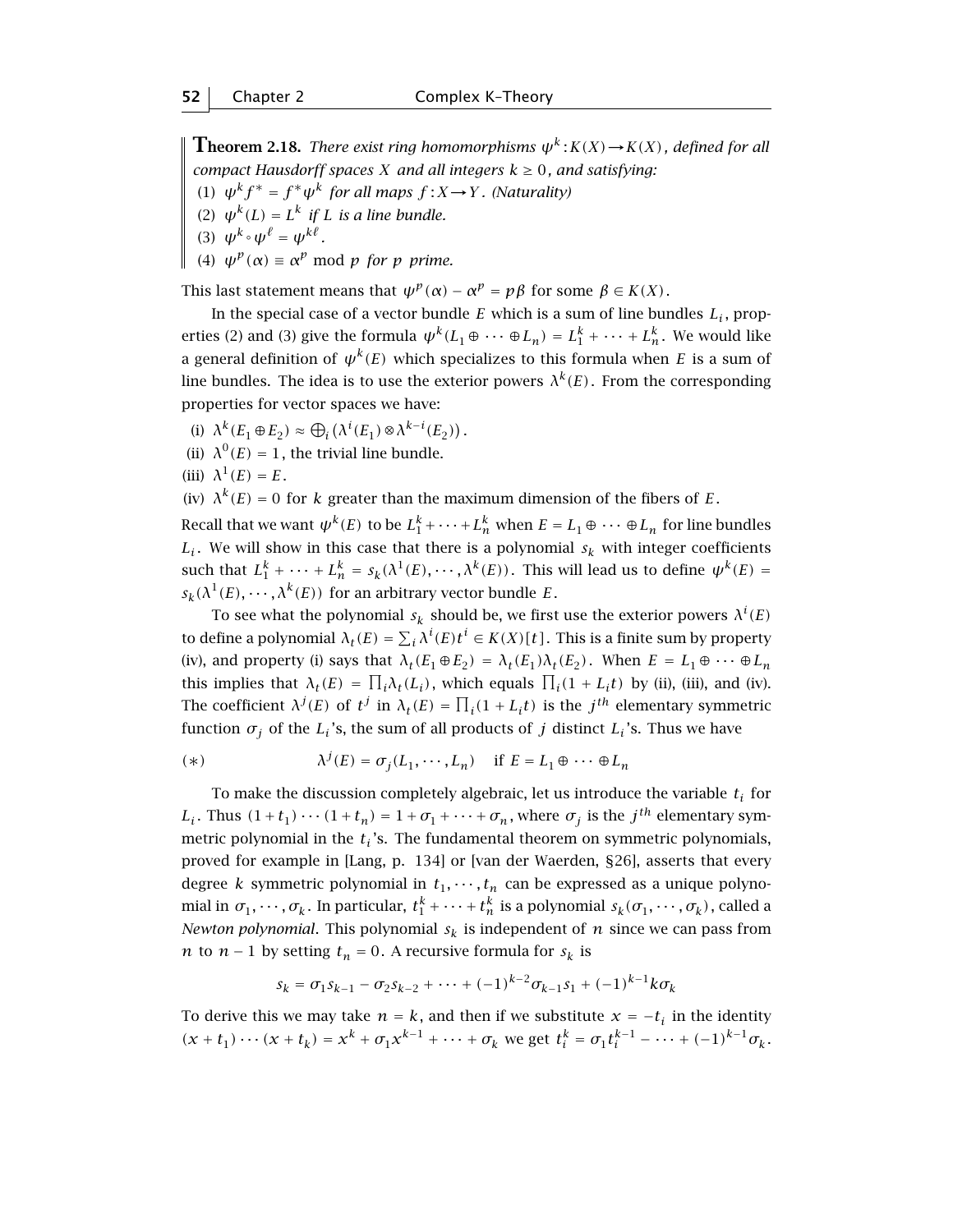Summing over *i* then gives the recursion relation. The recursion relation easily yields for example

$$
s_1 = \sigma_1 \qquad s_2 = \sigma_1^2 - 2\sigma_2 \qquad s_3 = \sigma_1^3 - 3\sigma_1\sigma_2 + 3\sigma_3
$$

$$
s_4 = \sigma_1^4 - 4\sigma_1^2\sigma_2 + 4\sigma_1\sigma_3 + 2\sigma_2^2 - 4\sigma_4
$$

Summarizing, if we define  $\psi^k(E) = s_k(\lambda^1(E), \dots, \lambda^k(E))$ , then in the case that *E* is a sum of line bundles  $L_1 \oplus \cdots \oplus L_n$  we have

$$
\psi^{k}(E) = s_{k}(\lambda^{1}(E), \cdots, \lambda^{k}(E))
$$
  
=  $s_{k}(\sigma_{1}(L_{1}, \cdots, L_{n}), \cdots, \sigma_{k}(L_{1}, \cdots, L_{n}))$  by (\*)  
=  $L_{1}^{k} + \cdots + L_{n}^{k}$ 

Verifying that the definition  $\psi^{k}(E) = s_{k}(\lambda^{1}(E), \cdots, \lambda^{k}(E))$  gives operations on  $K(X)$  satisfying the properties listed in the theorem will be rather easy if we make use of the following general result:

**The Splitting Principle.** *Given a vector bundle*  $E \rightarrow X$  *with X compact Hausdorff, there is a compact Hausdorff space*  $F(E)$  *and a map*  $p: F(E) \rightarrow X$  *such that the induced map*  $p^*$ :  $K^*(X) \to K^*(F(E))$  *is injective and*  $p^*(E)$  *splits as a sum of line bundles.*

This will be proved later in this section, but for the moment let us assume it and proceed with the proof of Theorem 2.18 and Adams' theorem.

**Proof of Theorem 2.18:** Property (1) for vector bundles,  $f^*(\psi^k(E)) = \psi^k(f^*(E))$ , follows immediately from the relation  $f^*(\lambda^i(E)) = \lambda^i(f^*(E))$ . Additivity of  $\psi^k$  for vector bundles,  $\psi^{k}(E_1 \oplus E_2) = \psi^{k}(E_1) + \psi^{k}(E_2)$ , follows from the splitting principle since we can first pull back to split  $E_1$  then do a further pullback to split  $E_2$ , and the formula  $\psi^k(L_1 \oplus \cdots \oplus L_n) = L_1^k + \cdots + L_n^k$  preserves sums. Since  $\psi^k$  is additive on vector bundles, it induces an additive operation on *K(X)* defined by  $\psi^{k}(E_1 - E_2)$  =  $\psi^{k}(E_1) - \psi^{k}(E_2)$ .

For this extended  $\psi^k$  the properties (1) and (2) are clear. Multiplicativity is also easy from the splitting principle: If *E* is the sum of line bundles  $L_i$  and  $E'$  is the sum of line bundles  $L'_j$ , then  $E \otimes E'$  is the sum of the line bundles  $L_i \otimes L'_j$ , so  $\psi^k(E \otimes E') =$  $\sum_{i,j} \psi^k (L_i \otimes L'_j) = \sum_{i,j} (L_i \otimes L'_j)^k = \sum_{i,j} L_i^k \otimes L_j'^k = \sum_i L_i^k \sum_j L_j'^k = \psi^k(E) \psi^k(E').$  Thus  $\psi^k$  is multiplicative for vector bundles, and it follows formally that it is multiplicative on elements of  $K(X)$ . For property (3) the splitting principle and additivity reduce us to the case of line bundles, where  $\psi^k(\psi^\ell(L)) = L^{k\ell} = \psi^{k\ell}(L)$ . Likewise for (4), if  $E = L_1 + \dots + L_n$ , then  $\psi^p(E) = L_1^p + \dots + L_n^p \equiv (L_1 + \dots + L_n)^p = E^p \mod p$ .  $\Box$ 

By the naturality property (1),  $\psi^k$  restricts to an operation  $\psi^k : \widetilde{K}(X) \to \widetilde{K}(X)$  since  $\widetilde{K}(X)$  is the kernel of the homomorphism  $K(X) \to K(x_0)$  for  $x_0 \in X$ . For the external product  $\widetilde{K}(X) \otimes \widetilde{K}(Y) \rightarrow \widetilde{K}(X \wedge Y)$ , we have the formula  $\psi^k(\alpha * \beta) = \psi^k(\alpha) * \psi^k(\beta)$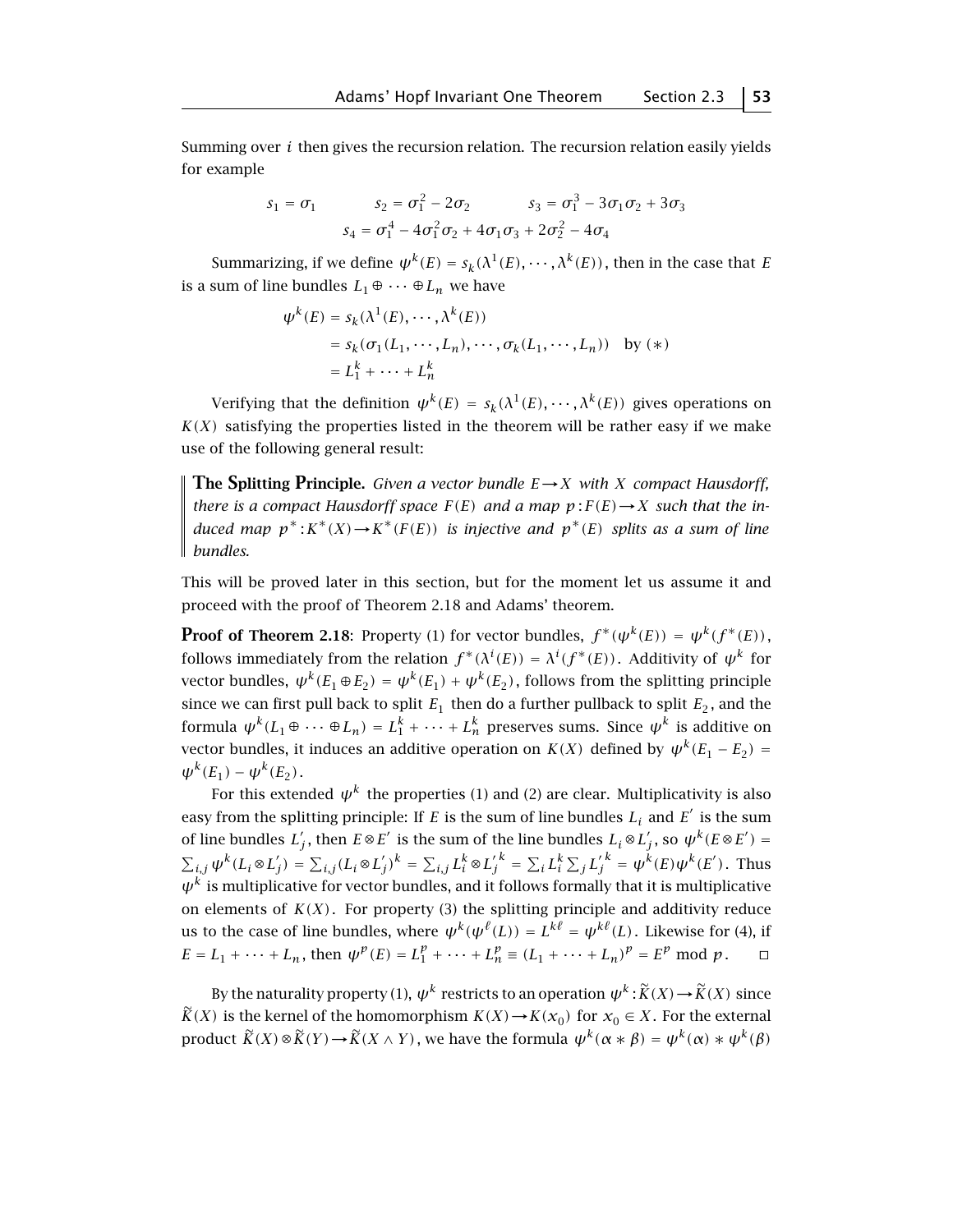since if one looks back at the definition of  $\alpha * \beta$ , one sees this was defined as  $p_1^*(\alpha)p_2^*(\beta)$ , hence

$$
\psi^k(\alpha * \beta) = \psi^k(p_1^*(\alpha)p_2^*(\beta))
$$
  
=  $\psi^k(p_1^*(\alpha))\psi^k(p_2^*(\beta))$   
=  $p_1^*(\psi^k(\alpha))p_2^*(\psi^k(\beta))$   
=  $\psi^k(\alpha) * \psi^k(\beta)$ .

This will allow us to compute  $\psi^k$  on  $\widetilde{K}(S^{2n}) \approx \mathbb{Z}$ . In this case  $\psi^k$  must be multiplication by some integer since it is an additive homomorphism of  $\mathbb{Z}$ .

**Proposition 2.19.**  $\psi^k : \widetilde{K}(S^{2n}) \to \widetilde{K}(S^{2n})$  *is multiplication by*  $k^n$ *.* 

**Proof**: Consider first the case  $n = 1$ . Since  $\psi^k$  is additive, it will suffice to show *ψ*<sup>*k*</sup>(α) = *kα* for *α* a generator of  $\widetilde{K}(S^2)$ . We can take *α* = *H* − 1 for *H* the canonical line bundle over  $S^2 = \mathbb{C}P^1$ . Then

$$
\psi^{k}(\alpha) = \psi^{k}(H - 1) = H^{k} - 1 \quad \text{by property (2)}
$$

$$
= (1 + \alpha)^{k} - 1
$$

$$
= 1 + k\alpha - 1 \quad \text{since } \alpha^{i} = (H - 1)^{i} = 0 \text{ for } i \ge 2
$$

$$
= k\alpha
$$

When *n* > 1 we use the external product  $\widetilde{K}(S^2) \otimes \widetilde{K}(S^{2n-2}) \rightarrow \widetilde{K}(S^{2n})$ , which is an isomorphism, and argue by induction. Assuming the desired formula holds in *K*(*S*<sup>2*n*−2</sup>), we have  $\psi^k(\alpha * \beta) = \psi^k(\alpha) * \psi^k(\beta) = k\alpha * k^{n-1}\beta = k^n(\alpha * \beta)$ , and we are done. are done.  $\Box$ 

Now we can use the operations  $\psi^2$  and  $\psi^3$  and the relation  $\psi^2 \psi^3 = \psi^6 = \psi^3 \psi^2$ to prove Adams' theorem.

**Proof of Theorem 2.17**: The definition of the Hopf invariant of a map  $f$  :  $S^{4n-1}$   $\rightarrow$   $S^{2n}$ involved elements *α*, *β* ∈  $\widetilde{K}(C_f)$ . By Proposition 2.19,  $\psi^k(\alpha) = k^{2n} \alpha$  since *α* is the image of a generator of  $\widetilde{K}(S^{4n})$ . Similarly,  $\psi^k(\beta) = k^n \beta + \mu_k \alpha$  for some  $\mu_k \in \mathbb{Z}$ . Therefore

$$
\psi^k \psi^\ell(\beta) = \psi^k (\ell^n \beta + \mu_\ell \alpha) = k^n \ell^n \beta + (k^{2n} \mu_\ell + \ell^n \mu_k) \alpha
$$

Since  $\psi^k \psi^\ell = \psi^{k\ell} = \psi^{\ell} \psi^k$ , the coefficient  $k^{2n} \mu_\ell + \ell^n \mu_k$  of  $\alpha$  is unchanged when  $k$ and  $\ell$  are switched. This gives the relation

$$
k^{2n}\mu_{\ell} + \ell^{n}\mu_{k} = \ell^{2n}\mu_{k} + k^{n}\mu_{\ell},
$$
 or  $(k^{2n} - k^{n})\mu_{\ell} = (\ell^{2n} - \ell^{n})\mu_{k}$ 

By property (6) of  $\psi^2$ , we have  $\psi^2(\beta) = \beta^2$  mod 2. Since  $\beta^2 = h\alpha$  with *h* the Hopf invariant of *f*, the formula  $\psi^2(\beta) = 2^n \beta + \mu_2 \alpha$  implies that  $\mu_2 \equiv h \mod 2$ , so  $\mu_2$  is odd if we assume  $h = \pm 1$ . By the preceding displayed formula we have  $(2^{2n}-2^n)\mu_3 =$  $(3^{2n} - 3^n)\mu_2$ , or  $2^n(2^n - 1)\mu_3 = 3^n(3^n - 1)\mu_2$ , so  $2^n$  divides  $3^n(3^n - 1)\mu_2$ . Since  $3^n$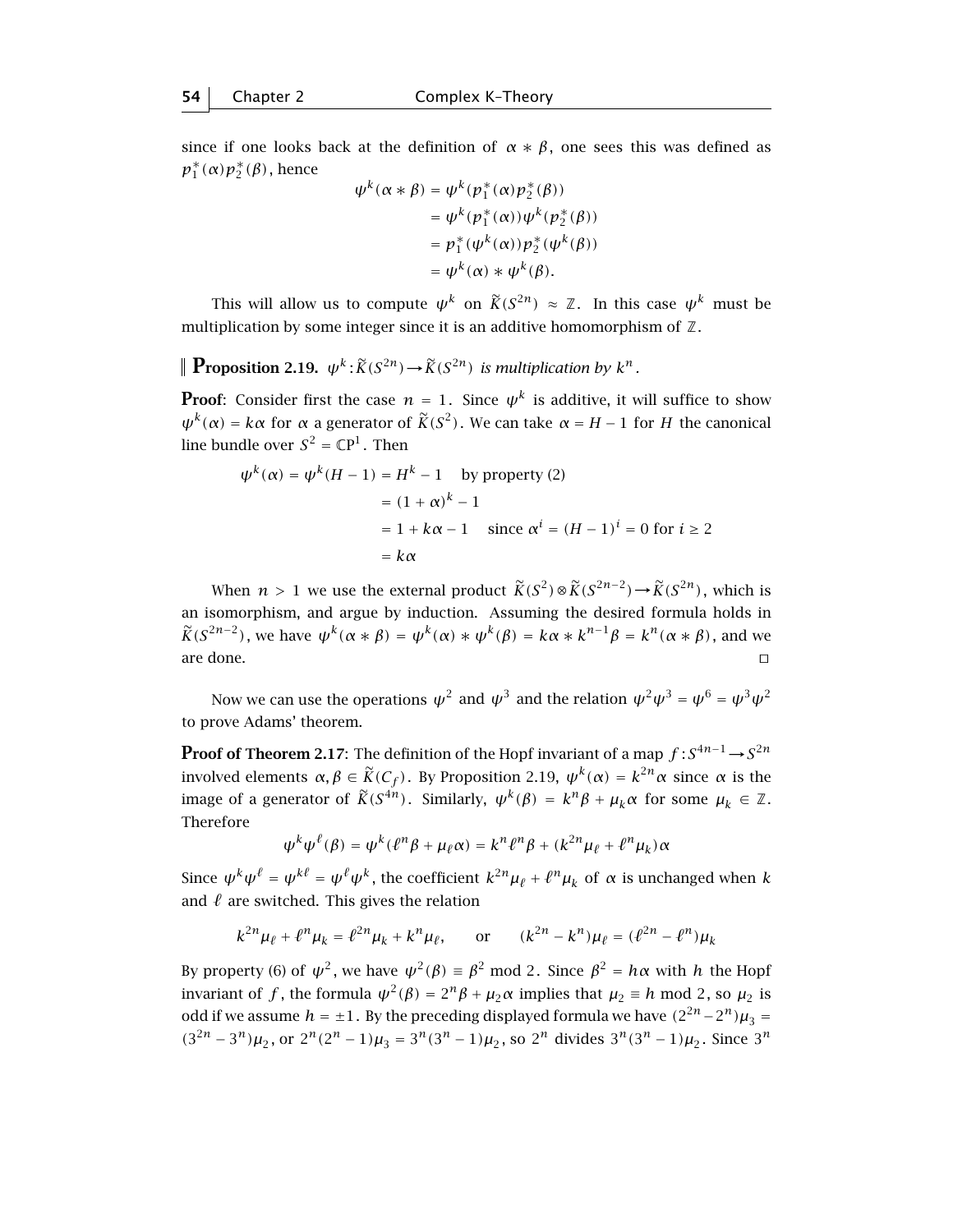and  $\mu_2$  are odd,  $2^n$  must then divide  $3^n - 1$ . The proof is completed by the following  $\Box$  elementary number theory fact.

## **Lemma 2.20.** *If*  $2^n$  *divides*  $3^n - 1$  *then*  $n = 1, 2$ *, or* 4*.*

**Proof:** Write  $n = 2^{\ell}m$  with m odd. We will show that the highest power of 2 dividing  $3^n - 1$  is 2 for  $\ell = 0$  and  $2^{\ell+2}$  for  $\ell > 0$ . This implies the lemma since if  $2^n$  divides  $3^n - 1$ , then by this fact,  $n \leq \ell + 2$ , hence  $2^{\ell} \leq 2^{\ell} m = n \leq \ell + 2$ , which implies  $\ell \leq 2$ and  $n \leq 4$ . The cases  $n = 1, 2, 3, 4$  can then be checked individually.

We find the highest power of 2 dividing  $3^n - 1$  by induction on  $\ell$ . For  $\ell = 0$ we have  $3^n - 1 = 3^m - 1 \equiv 2 \mod 4$  since  $3 \equiv -1 \mod 4$  and *m* is odd. In the next case  $\ell = 1$  we have  $3^n - 1 = 3^{2m} - 1 = (3^m - 1)(3^m + 1)$ . The highest power of 2 dividing the first factor is 2 as we just showed, and the highest power of 2 dividing the second factor is 4 since  $3^m + 1 \equiv 4 \mod 8$  because  $3^2 \equiv 1 \mod 8$  and *m* is odd. So the highest power of 2 dividing the product  $(3^m - 1)(3^m + 1)$  is 8. For the inductive step of passing from  $\ell$  to  $\ell + 1$  with  $\ell \ge 1$ , or in other words from *n* to 2*n* with *n* even, write  $3^{2n} - 1 = (3^n - 1)(3^n + 1)$ . Then  $3^n + 1 \equiv 2 \mod 4$  since *n* is even, so the highest power of 2 dividing  $3^n + 1$  is 2. Thus the highest power of 2 dividing  $3^{2n} - 1$  is twice the highest power of 2 dividing  $3^n - 1$ .  $\Box$ 

## **The Splitting Principle**

The splitting principle will be a fairly easy consequence of a general result about the K–theory of fiber bundles called the Leray-Hirsch theorem, together with a calculation of the ring structure of  $K^*(\mathbb{C}P^n)$ . The following proposition will allow us to compute at least the additive structure of  $K^*(\mathbb{C}P^n)$ .

**Proposition 2.21.** *If X is a finite cell complex with n cells, then*  $K^*(X)$  *is a finitely generated group with at most n generators. If all the cells of X have even dimension then*  $K^1(X) = 0$  and  $K^0(X)$  is free abelian with one basis element for each cell.

The phrase 'finite cell complex' would normally mean 'finite CW complex' but we can take it to be something slightly more general: a space built from a finite discrete set by attaching a finite number of cells in succession, with no conditions on the dimensions of these cells, so cells are not required to attach only to cells of lower dimension. Finite cell complexes are always homotopy equivalent to finite CW complexes (by deforming each successive attaching map to be cellular) so the only advantages of finite cell complexes are technical. In particular, it is easy to see that a space is a finite cell complex if it is a fiber bundle over a finite cell complex with fibers that are also finite cell complexes. This is shown in Proposition 2.26 in a brief appendix to this section. It implies that the splitting principle can be applied staying within the realm of finite cell complexes.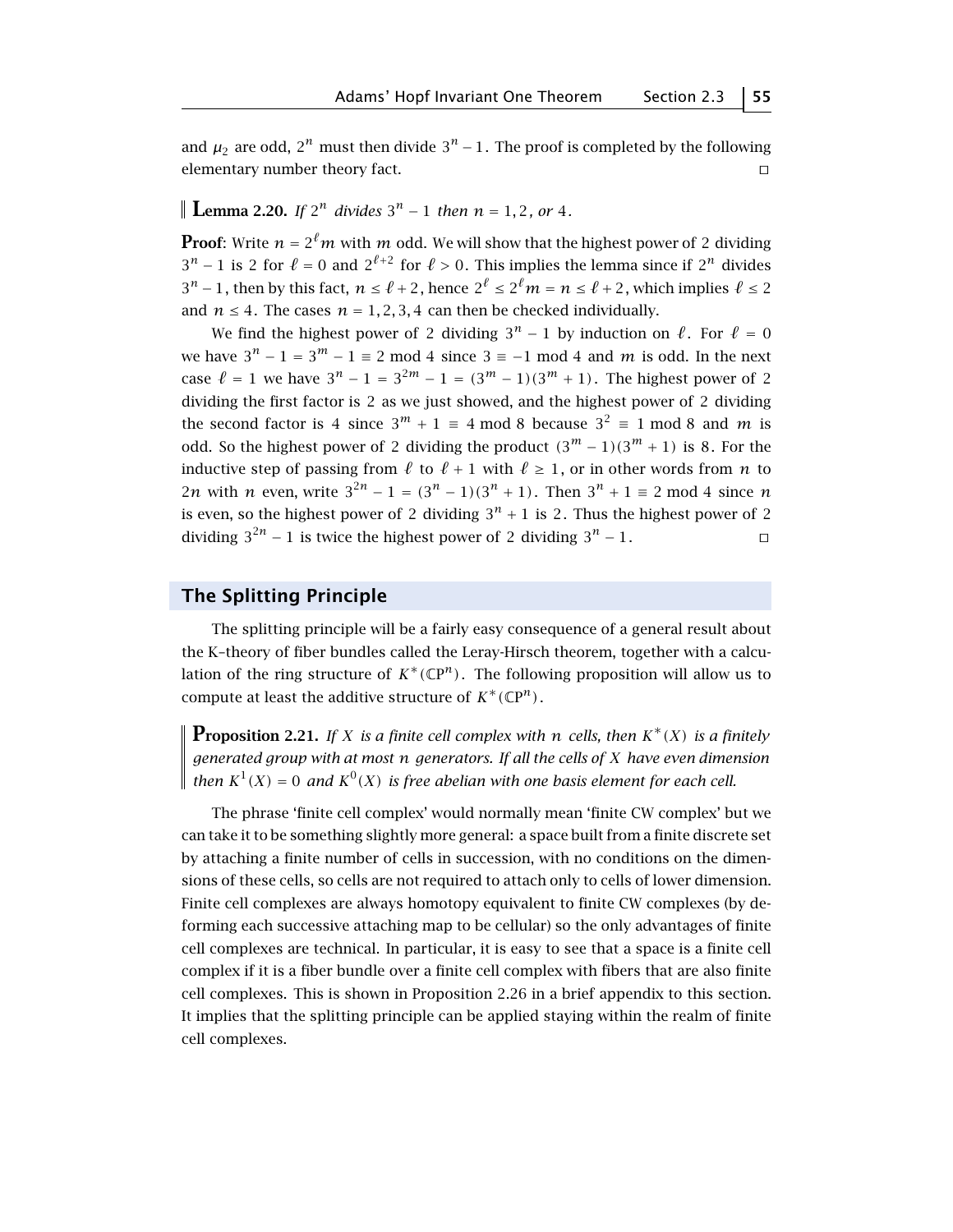**Proof**: We show this by induction on the number of cells. The complex *X* is obtained from a subcomplex *A* by attaching a *k*-cell, for some *k*. For the pair  $(X, A)$  we have an exact sequence  $\widetilde{K}^*(X/A) \longrightarrow \widetilde{K}^*(X) \longrightarrow \widetilde{K}^*(A)$ . Since  $X/A = S^k$ , we have  $\widetilde{K}^*(X/A) \approx \mathbb{Z}$ , and exactness implies that  $\widetilde{K}^*(X)$  requires at most one more generator than  $\widetilde{K}^*(A)$ .

The first term of the exact sequence  $K^1(X/A) \to K^1(X) \to K^1(A)$  is zero if all cells of *X* are of even dimension, so induction on the number of cells implies that  $K^1(X) = 0$ . Then there is a short exact sequence  $0 \rightarrow \widetilde{K}^0(X/A) \rightarrow \widetilde{K}^0(X) \rightarrow \widetilde{K}^0(A) \rightarrow 0$ with  $\widetilde{K}^0(X/A) \approx \mathbb{Z}$ . By induction  $\widetilde{K}(A)$  is free, so this sequence splits, hence  $K^0(X) \approx \mathbb{Z} \oplus K^0(A)$  and the final statement of the proposition follows.  $\mathbb{Z} \oplus K^0(A)$  and the final statement of the proposition follows.

This proposition applies in particular to  $\mathbb{C}P^n$ , which has a cell structure with one cell in each dimension  $0, 2, 4, \dots, 2n$ , so  $K^1(\mathbb{C}P^n) = 0$  and  $K^0(\mathbb{C}P^n) \approx \mathbb{Z}^{n+1}$ . The ring structure is as simple as one could hope for:

**Proposition 2.22.** *K(*CP*n) is the quotient ring* <sup>Z</sup>*[L]/(L*−1*) <sup>n</sup>*+<sup>1</sup> *where L is the canonl ical line bundle over*  $\mathbb{C}P^n$ *.* 

Thus by the change of variable  $x = L - 1$  we see that  $K(\mathbb{C}P^n)$  is the truncated polynomial ring  $\mathbb{Z}[x]/(x^{n+1})$ , with additive basis  $1, x, \dots, x^n$ . It follows that  $1, L, \dots, L^n$ is also an additive basis.

**Proof:** The exact sequence for the pair  $({\mathbb{C}}P^n,{\mathbb{C}}P^{n-1})$  gives a short exact sequence

$$
0 \longrightarrow K(\mathbb{C}P^n, \mathbb{C}P^{n-1}) \longrightarrow K(\mathbb{C}P^n) \xrightarrow{\rho} K(\mathbb{C}P^{n-1}) \longrightarrow 0
$$

We shall prove:

$$
(a_n)
$$
  $(L-1)^n$  generates the kernel of the restriction map  $\rho$ .

Hence if we assume inductively that  $K(\mathbb{CP}^{n-1}) = \mathbb{Z}[L]/(L-1)^n$ , then  $(a_n)$  and the preceding exact sequence imply that  $\{1, L-1, \cdots, (L-1)^n\}$  is an additive basis for *K*( $\mathbb{CP}^n$ ). Since  $(L-1)^{n+1} = 0$  in  $K(\mathbb{CP}^n)$  by  $(a_{n+1})$ , it follows that  $K(CP^n)$  is the quotient ring  $\mathbb{Z}[L]/(L-1)^{n+1}$ , completing the induction.

A reason one might expect  $(a_n)$  to be true is that the kernel of  $\rho$  can be identified with  $K(\mathbb{C}P^n,\mathbb{C}P^{n-1}) = \widetilde{K}(S^{2n})$  by the short exact sequence, and Bott periodicity implies that the *n*-fold reduced external product of the generator  $L - 1$  of  $\widetilde{K}(S^2)$ with itself generates  $\widetilde{K}(S^{2n})$ . To make this rough argument into a proof we will have to relate the external product  $\widetilde{K}(S^2) \otimes \cdots \otimes \widetilde{K}(S^2) \rightarrow \widetilde{K}(S^{2n})$  to the 'internal' product  $K(\mathbb{C}P^n) \otimes \cdots \otimes K(\mathbb{C}P^n) \rightarrow K(\mathbb{C}P^n)$ .

The space  $\mathbb{C}P^n$  is the quotient of the unit sphere  $S^{2n+1}$  in  $\mathbb{C}^{n+1}$  under multiplication by scalars in  $S^1 \subset \mathbb{C}$ . Instead of  $S^{2n+1}$  we could equally well take the boundary of the product  $D_0^2\times\cdots\times D_n^2$  where  $D_i^2$  is the unit disk in the  $i^{th}$  coordinate of  $\mathbb C^{n+1}$  , and we start the count with  $i = 0$  for convenience. Then we have

$$
\partial(D_0^2 \times \cdots \times D_n^2) = \bigcup_i (D_0^2 \times \cdots \times \partial D_i^2 \times \cdots \times D_n^2)
$$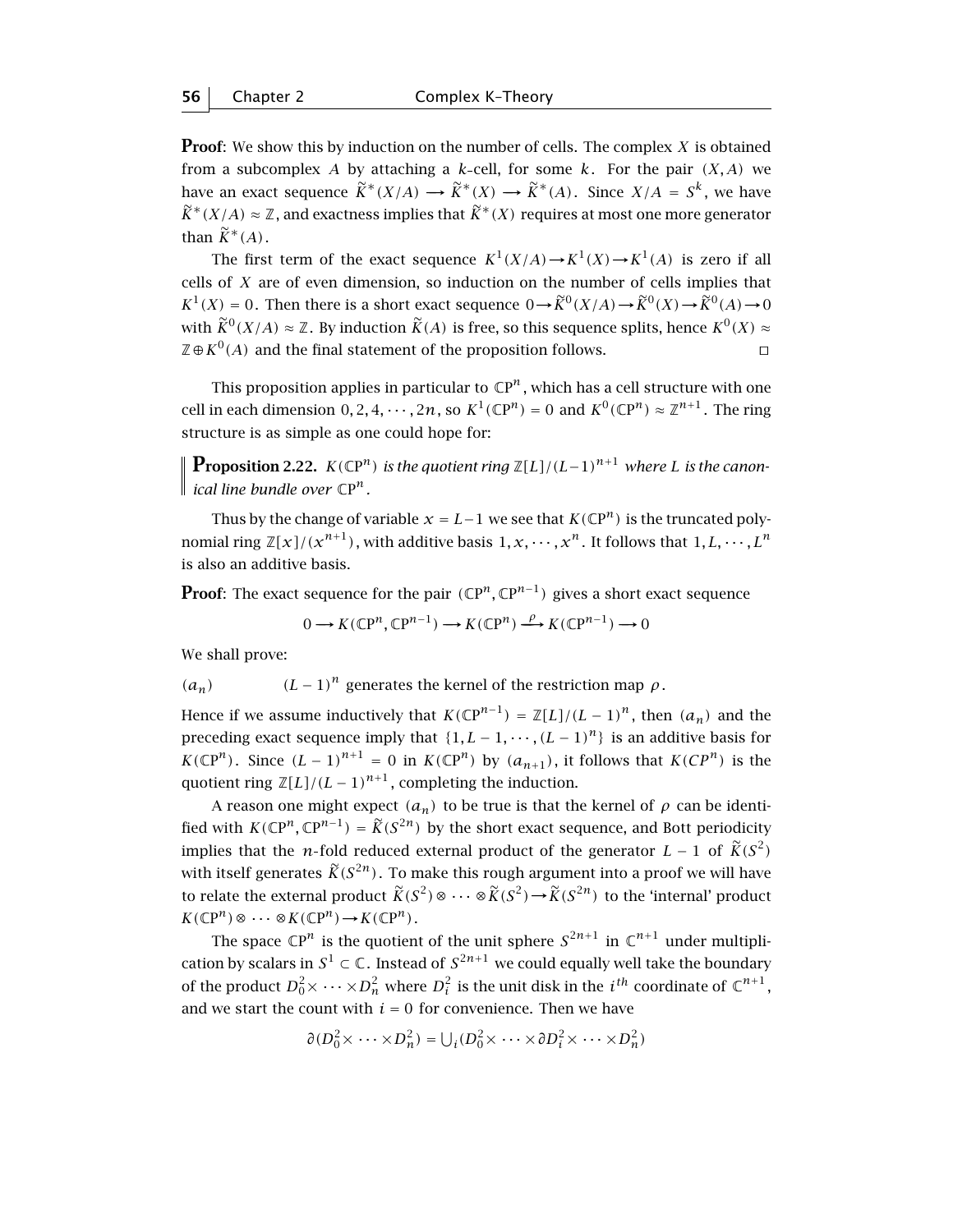The action of  $S<sup>1</sup>$  by scalar multiplication respects this decomposition. The orbit space of  $D_0^2\times\dots\times\partial D_i^2\times\dots\times D_n^2$  under the action is a subspace  $C_i\subset\mathbb{C}\mathrm{P}^n$  homeomorphic to the product  $D_0^2{\times} \cdots {\times} D_n^2$  with the factor  $D_i^2$  deleted. Thus we have a decomposition  $\mathbb{C}P^n = \bigcup_i C_i$  with each  $C_i$  homeomorphic to  $D^{2n}$  and with  $C_i \cap C_j = \partial C_i \cap \partial C_j$ for  $i \neq j$ .

Consider now  $C_0 = D_1^2 \times \cdots \times D_n^2$ . Its boundary is decomposed into the pieces  $\partial_i C_0 = D_1^2 \times \cdots \times \partial D_i^2 \times \cdots \times D_n^2$ . The inclusions  $(D_i^2, \partial D_i^2) \subset (C_0, \partial_i C_0) \subset (\mathbb{C}P^n, C_i)$ give rise to a commutative diagram

$$
K(D_1^2, \partial D_1^2) \otimes \cdots \otimes K(D_n^2, \partial D_n^2)
$$
\n
$$
\uparrow \approx \qquad \qquad K(C_0, \partial_1 C_0) \otimes \cdots \otimes K(C_0, \partial_n C_0) \longrightarrow \qquad \qquad \searrow \qquad K(C_0, \partial C_0)
$$
\n
$$
\uparrow \approx \qquad \qquad \searrow
$$
\n
$$
K(\mathbb{CP}^n, C_1) \otimes \cdots \otimes K(\mathbb{CP}^n, C_n) \longrightarrow K(\mathbb{CP}^n, C_1 \cup \cdots \cup C_n) \xrightarrow{\approx} K(\mathbb{CP}^n, \mathbb{CP}^{n-1})
$$
\n
$$
K(\mathbb{CP}^n) \otimes \cdots \otimes K(\mathbb{CP}^n) \longrightarrow K(\mathbb{CP}^n)
$$

where the maps from the first column to the second are the *n* fold products. The upper map in the middle column is an isomorphism because the inclusion  $C_0 \hookrightarrow \mathbb{C}P^n$ induces a homeomorphism  $C_0$ /∂ $C_0 \approx \mathbb{C}P^n$ /( $C_1 \cup \cdots \cup C_n$ ). The  $\mathbb{C}P^{n-1}$  at the right side of the diagram sits in  $\mathbb{C}P^n$  in the last *n* coordinates of  $\mathbb{C}^{n+1}$ , so is disjoint from  $C_0$ , hence the quotient map  $\mathbb{C}P^n/\mathbb{C}P^{n-1} \to \mathbb{C}P^n/(\mathcal{C}_1 \cup \cdots \cup \mathcal{C}_n)$  is a homotopy equivalence.

The element *x<sub>i</sub>* ∈ *K*( $\mathbb{CP}^n$ , *C<sub>i</sub>*)</sub> mapping downward to *L*-1 ∈ *K*( $\mathbb{CP}^n$ ) maps upward to a generator of  $K(C_0, \partial_i C_0) \approx K(D_i^2, \partial D_i^2)$ . By commutativity of the diagram, the product  $x_1 \cdots x_n$  then generates  $K(\mathbb{C}P^n, C_1 \cup \cdots \cup C_n)$ . This means that  $(L-1)^n$ generates the image of the map  $K(\mathbb{C}P^n, \mathbb{C}P^{n-1}) \to K(\mathbb{C}P^n)$ , which equals the kernel of  $\rho$ , proving  $(a_n)$ .

Since  $\mathbb{C}P^n$  is the union of the  $n+1$  balls  $C_i$ , Example 2.6 shows that all products of *n* + 1 elements of  $\widetilde{K}(\mathbb{C}P^n)$  must be zero, in particular  $(L-1)^{n+1} = 0$ . But as we have just seen,  $(L - 1)^n$  is nonzero, so the result in Example 2.6 is best possible in terms of the degree of nilpotency.

Now we come to the Leray-Hirsch theorem for K–theory, which will be the major theoretical ingredient in the proof of the splitting principle:

**Theorem 2.23.** Let  $p: E \rightarrow B$  be a fiber bundle with E and B compact Hausdorff and *with fiber F such that*  $K^*(F)$  *is free. Suppose that there exist classes*  $c_1, \dots, c_k \in$ *K*∗*(E) that restrict to a basis for K*∗*(F) in each fiber F . If either* (a) *B is a finite cell complex, or* (b) *F is a finite cell complex having all cells of even dimension, then*  $K^*(E)$ *, as a module over*  $K^*(B)$ *, is free with basis*  $\{c_1, \dots, c_k\}$ *.*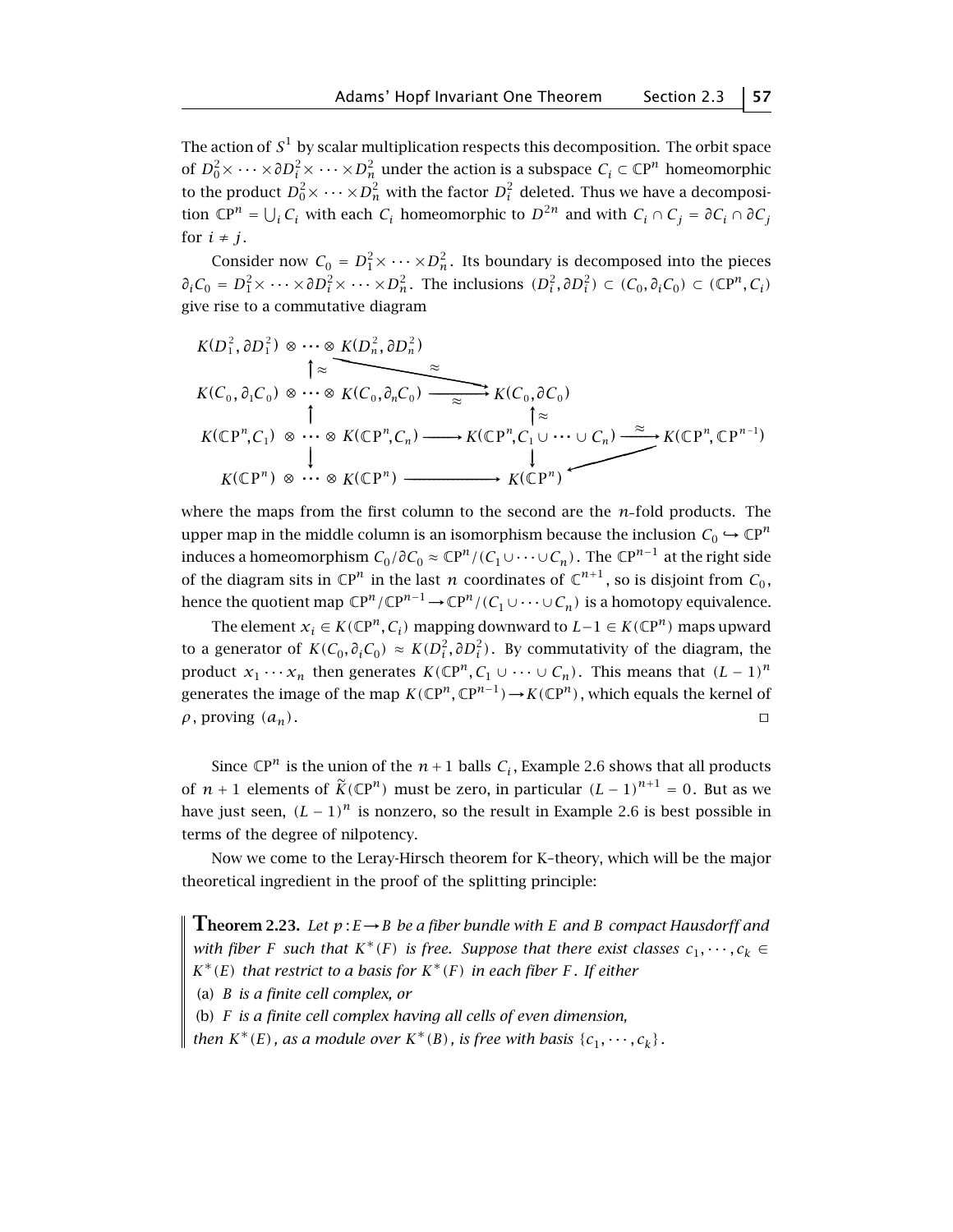Here the  $K^*(B)$ -module structure on  $K^*(E)$  is defined by  $\beta \cdot \gamma = p^*(\beta) \gamma$  for  $\beta \in K^*(B)$  and  $\gamma \in K^*(E)$ . Another way to state the conclusion of the theorem is to say that the map  $\Phi: K^*(B) \otimes K^*(F) \to K^*(E)$ ,  $\Phi(\sum_i b_i \otimes i^*(c_i)) = \sum_i p^*(b_i)c_i$  for *i* the inclusion  $F \hookrightarrow E$ , is an isomorphism.

In the case of the product bundle  $E = F \times B$  the classes  $c_i$  can be chosen to be the pullbacks under the projection  $E \rightarrow F$  of a basis for  $K^*(F)$ . The theorem then asserts that the external product  $K^*(F) \otimes K^*(B) \to K^*(F \times B)$  is an isomorphism.

For most of our applications of the theorem either case (a) or case (b) will suffice. The proof of (a) is somewhat simpler than (b), and we include (b) mainly to obtain the splitting principle for vector bundles over arbitrary compact Hausdorff base spaces.

**Proof**: For a subspace  $B'\subset B$  let  $E'=p^{-1}(B')$  . Then we have a diagram

$$
(\ast) \qquad \longrightarrow K^*(B,B') \otimes K^*(F) \longrightarrow K^*(B) \otimes K^*(F) \longrightarrow K^*(B') \otimes K^*(F) \longrightarrow
$$
  

$$
(\ast) \qquad \downarrow \Phi \qquad \downarrow \Phi \qquad \downarrow \Phi
$$
  

$$
\longrightarrow K^*(E,E') \longrightarrow K^*(E) \longrightarrow K^*(E') \longrightarrow
$$

where the left-hand  $\Phi$  is defined by the same formula  $\Phi(\sum_i b_i \otimes i^*(c_i)) = \sum_i p^*(b_i)c_i$ , but with  $p^*(b_i)c_i$  referring now to the relative product  $K^*(E, E') \times K^*(E) \rightarrow K^*(E, E')$ . The right-hand  $\Phi$  is defined using the restrictions of the  $c_i$ 's to the subspace  $E'$ . To see that the diagram *(*∗*)* commutes, we can interpolate between its two rows the row

$$
\longrightarrow K^*(E, E') \otimes K^*(F) \longrightarrow K^*(E) \otimes K^*(F) \longrightarrow K^*(E') \otimes K^*(F) \longrightarrow
$$

by factoring  $\Phi$  as the composition  $\sum_i b_i \otimes i^*(c_i) \mapsto \sum_i p^*(b_i) \otimes i^*(c_i) \mapsto \sum_i p^*(b_i)c_i$ . The upper squares of the enlarged diagram then commute trivially, and the lower squares commute by Proposition 2.8. The lower row of the diagram is of course exact. The upper row is also exact since we assume  $K^*(F)$  is free, and tensoring an exact sequence with a free abelian group preserves exactness, the result of the tensoring operation being simply to replace the given exact sequence by the direct sum of a number of copies of itself.

The proof in case (a) will be by a double induction, first on the dimension of *B*, then within a given dimension, on the number of cells. The induction starts with the trivial case that *B* is zero-dimensional, hence a finite discrete set. For the induction step, suppose *B* is obtained from a subcomplex *B'* by attaching a cell  $e^n$ , and let  $E' = p^{-1}(B')$  as above. By induction on the number of cells of *B* we may assume the right-hand Φ in *(*∗*)* is an isomorphism. If the left-hand Φ is also an isomorphism, then the five-lemma will imply that the middle  $\Phi$  is an isomorphism, finishing the induction step.

Let  $\varphi$  :  $(D^n, S^{n-1})$   $\rightarrow$   $(B, B')$  be a characteristic map for the attached *n*-cell. Since  $D^n$  is contractible, the pullback bundle  $\varphi^*(E)$  is a product, and so we have a commutative diagram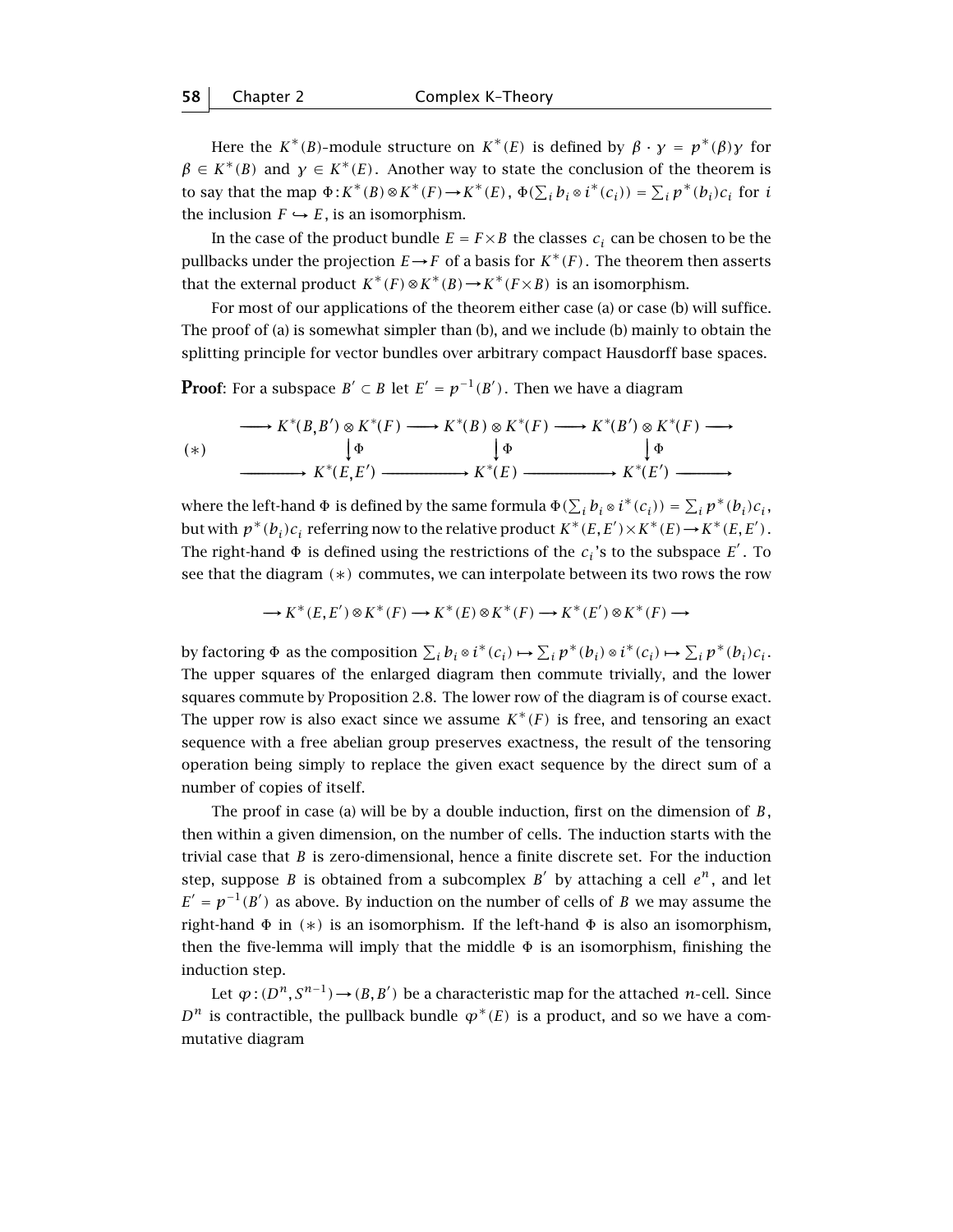$$
K^*(B,B') \otimes K^*(F) \xrightarrow{\approx} K^*(D^n, S^{n-1}) \otimes K^*(F)
$$
  
\n
$$
\downarrow \Phi \qquad \qquad \downarrow \Phi
$$
  
\n
$$
K^*(E,E') \xrightarrow{\approx} K^*(\varphi^*(E),\varphi^*(E')) \approx K^*(D^n \times F, S^{n-1} \times F)
$$

The two horizontal maps are isomorphisms since  $\varphi$  restricts to a homeomorphism on the interior of  $D^n$ , hence induces homeomorphisms  $B/B' \approx D^n/S^{n-1}$  and  $E/E' \approx$  $\varphi^*(E)/\varphi^*(E')$ . Thus the diagram reduces the proof to showing that the right-hand  $Φ$ , involving the product bundle  $D<sup>n</sup> × F → D<sup>n</sup>$ , is an isomorphism.

Consider the diagram  $(*)$  with  $(B, B')$  replaced by  $(D^n, S^{n-1})$ . We may assume the right-hand  $\Phi$  in (\*) is an isomorphism since  $S^{n-1}$  has smaller dimension than the original cell complex *B*. The middle  $\Phi$  is an isomorphism by the case of zerodimensional *B* since  $D^n$  deformation retracts to a point. Therefore by the five-lemma the left-hand  $\Phi$  in (\*) is an isomorphism for  $(B, B') = (D^n, S^{n-1})$ . This finishes the proof in case (a).

In case (b) let us first prove the result for a product bundle  $E = F \times B$ . In this case Ψ is just the external product, so we are free to interchange the roles of *<sup>F</sup>* and *<sup>B</sup>*. Thus we may use the diagram *(*∗*)* with *F* an arbitrary compact Hausdorff space and *B* a finite cell complex having all cells of even dimension, obtained by attaching a cell  $e^{n}$  to a subcomplex *B'*. The upper row of  $(*)$  is then an exact sequence since it is obtained from the split short exact sequence  $0 \rightarrow K^*(B, B') \rightarrow K^*(B) \rightarrow K^*(B') \rightarrow 0$  by tensoring with the fixed group  $K^*(F)$ . If we can show that the left-hand  $\Phi$  in  $(*)$  is an isomorphism, then by induction on the number of cells of *B* we may assume the right-hand  $\Phi$  is an isomorphism, so the five-lemma will imply that the middle  $\Phi$  is also an isomorphism.

To show the left-hand  $\Phi$  is an isomorphism, note first that  $B/B' = S^n$  so we may as well take the pair  $(B, B')$  to be  $(D^n, S^{n-1})$ . Then the middle  $\Phi$  in  $(*)$  is obviously an isomorphism, so the left-hand Φ will be an isomorphism iff the right-hand Φ is an isomorphism. When the sphere  $S^{n-1}$  is even-dimensional we have already shown that Φ is an isomorphism in the remarks following the proof of Lemma 2.15, and the same argument applies also when the sphere is odd-dimensional, since  $K^1$  of an odd-dimensional sphere is  $K^0$  of an even-dimensional sphere.

Now we turn to case (b) for nonproducts. The proof will once again be inductive, but this time we need a more subtle inductive statement since *B* is just a compact Hausdorff space, not a cell complex. Consider the following condition on a compact subspace  $U \subset B$ :

For all compact  $V \subset U$  the map  $\Phi: K^*(V) \otimes K^*(F) \to K^*(p^{-1}(V))$  is an isomorphism.

If this is satisfied, let us call *U good*. By the special case already proved, each point of *B* has a compact neighborhood *U* that is good. Since *B* is compact, a finite number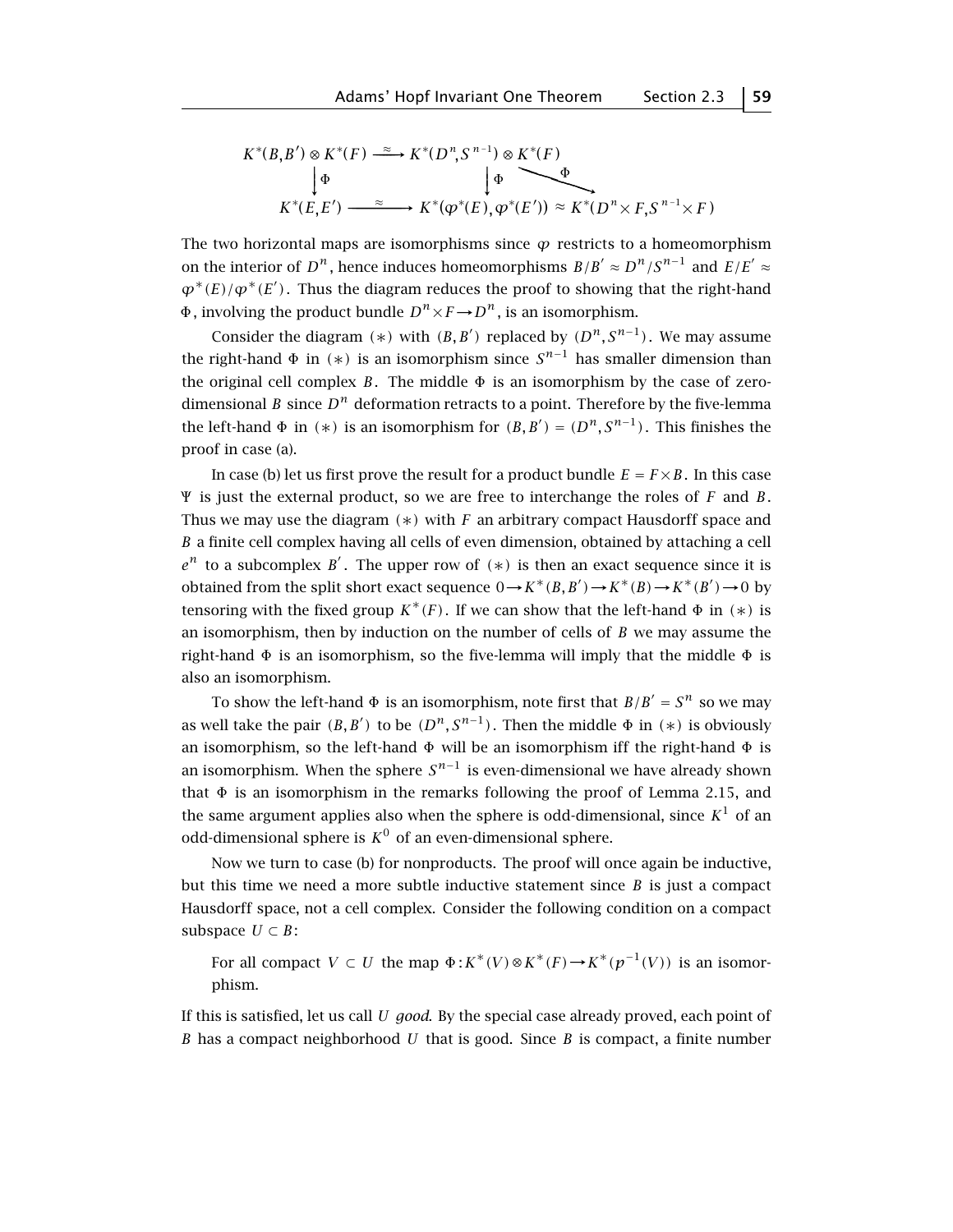of these neighborhoods cover *B*, so by induction it will be enough to show that if  $U_1$ and  $U_2$  are good, then so is  $U_1 \cup U_2$ .

A compact  $V \subset U_1 \cup U_2$  is the union of  $V_1 = V \cap U_1$  and  $V_2 = V \cap U_2$ . Consider the diagram like  $(*)$  for the pair  $(V, V_2)$ . Since  $K^*(F)$  is free, the upper row of this diagram is exact. Assuming  $U_2$  is good, the map  $\Phi$  is an isomorphism for  $V_2$ , so  $\Phi$ will be an isomorphism for *V* if it is an isomorphism for  $(V, V_2)$ . The quotient  $V/V_2$ is homeomorphic to  $V_1/(V_1 \cap V_2)$  so  $\Phi$  will be an isomorphism for  $(V, V_2)$  if it is an isomorphism for  $(V_1, V_1 \cap V_2)$ . Now look at the diagram like  $(*)$  for  $(V_1, V_1 \cap V_2)$ . Assuming *U*<sub>1</sub> is good, the maps  $\Phi$  are isomorphisms for *V*<sub>1</sub> and *V*<sub>1</sub>  $\cap$  *V*<sub>2</sub>. Hence  $\Phi$  is an isomorphism for  $(V_1, V_1 \cap V_2)$ , and the induction step is finished.

**Example 2.24.** Let  $E \rightarrow X$  be a vector bundle with fibers  $\mathbb{C}^n$  and compact base *X*. Then we have an associated projective bundle  $p : P(E) \to X$  with fibers  $\mathbb{C}P^{n-1}$ , where *P (E)* is the space of lines in *E*, that is, one-dimensional linear subspaces of fibers of *E*. Over *P*(*E*) there is the canonical line bundle  $L \rightarrow P(E)$  consisting of the vectors in the lines of *P(E)*. In each fiber  $\mathbb{CP}^{n-1}$  of *P(E)* the classes  $1, L, \dots, L^{n-1}$  in  $K^*(P(E))$ restrict to a basis for  $K^*(\mathbb{C}P^{n-1})$  by Proposition 2.22. From the Leray-Hirsch theorem we deduce that  $K^*(P(E))$  is a free  $K^*(X)$ -module with basis  $1, L, \dots, L^{n-1}$ .

**Proof of the Splitting Principle**: In the preceding example, the fact that 1 is among the basis elements implies that  $p^*$ :  $K^*(X) \to K^*(P(E))$  is injective. The pullback bundle  $p^*(E) \rightarrow P(E)$  contains the line bundle *L* as a subbundle, hence splits as  $L \oplus E'$  for  $E' \rightarrow P(E)$  the subbundle of  $p^*(E)$  orthogonal to *L* with respect to some choice of inner product. Now repeat the process by forming  $P(E')$ , splitting off another line bundle from the pullback of  $E'$  over  $P(E')$ . Note that  $P(E')$  is the space of pairs of orthogonal lines in fibers of *E*. After a finite number of repetitions we obtain the flag bundle  $F(E) \rightarrow X$  described at the end of §1.1, whose points are *n*-tuples of orthogonal lines in fibers of  $E$ , where  $n$  is the dimension of  $E$ . (If the fibers of  $E$ have different dimensions over different components of *X* , we do the construction for each component separately.) The pullback of *E* over *F(E)* splits as a sum of line bundles, and the map  $F(E) \rightarrow X$  induces an injection on  $K^*$  since it is a composition of maps with this property.  $\Box$ 

In the preceding Example 2.24 we saw that  $K^*(P(E))$  is free as a  $K^*(X)$ -module, with basis 1, L,  $\cdots$ , L<sup>n-1</sup>. In order to describe the multiplication in  $K^*(P(E))$  one therefore needs only a relation expressing  $L^n$  in terms of lower powers of L. Such a relation can be found as follows. The pullback of *E* over  $P(E)$  splits as  $L \oplus E'$  for some bundle *E'* of dimension  $n - 1$ , and the desired relation will be  $\lambda^n(E') = 0$ . To compute  $\lambda^n(E') = 0$  we use the formula  $\lambda_t(E) = \lambda_t(L)\lambda_t(E')$  in  $K^*(P(E))[t]$ , where to simplify notation we let '*E*' also denote the pullback of *E* over *P (E)*. The equation  $\lambda_t(E) = \lambda_t(L)\lambda_t(E')$  can be rewritten as  $\lambda_t(E') = \lambda_t(E)\lambda_t(L)^{-1}$  where  $\lambda_t(L)^{-1} =$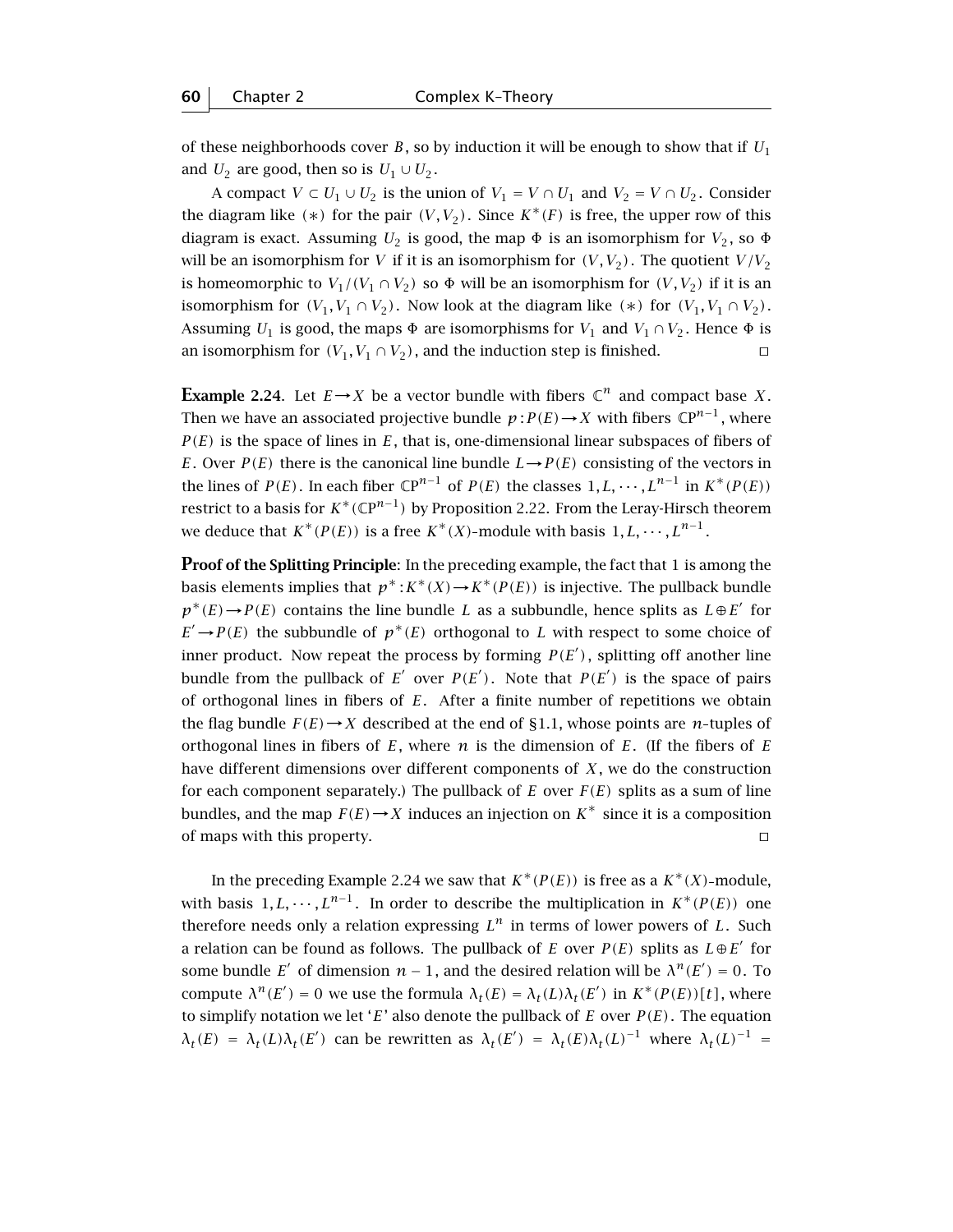$\sum_i (-1)^i L^i t^i$  since  $\lambda_t(L) = 1 + Lt$ . Equating coefficients of  $t^n$  in the two sides of *λ*<sub>t</sub>(*E'*) = *λ*<sub>t</sub>(*E*)*λ*<sub>t</sub>(*L*)<sup>-1</sup>, we get *λ*<sup>n</sup>(*E'*) =  $\sum_i$ (-1)<sup>n-*i*</sup>λ<sup>*i*</sup>(*E*)*L*<sup>n-*i*</sup>. The relation *λ*<sup>n</sup>(*E'*) = 0 can be written as  $\sum_i (-1)^i \lambda^i(E) L^{n-i} = 0$ , with the coefficient of  $L^n$  equal to 1, as desired. The result can be stated in the following form:

**Proposition 2.25.** *For an n-dimensional vector bundle*  $E \rightarrow X$  *the ring*  $K(P(E))$  *is isomorphic to the quotient ring*  $K^*(X)[L]/(\sum_i(-1)^i\lambda^i(E)L^{n-i})$ *.* tu

For example when *X* is a point we have  $P(E) = \mathbb{C}P^{n-1}$  and  $\lambda^{i}(E) = \mathbb{C}^{k}$  for  $k = \binom{n}{i}$ , so the polynomial  $\sum_i (-1)^i \lambda^i(E) L^{n-i}$  becomes  $(L-1)^n$  and we see that the proposition generalizes the isomorphism  $K^*(\mathbb{C}P^{n-1}) \approx \mathbb{Z}[L]/(L-1)^n$ ).

## **Appendix: Finite Cell Complexes**

As we mentioned in the remarks following Proposition 2.21 it is convenient for purposes of the splitting principle to work with spaces slightly more general than finite CW complexes. By a *finite cell complex* we mean a space which has a finite filtration *X*<sub>0</sub> ⊂ *X*<sub>1</sub> ⊂ ··· ⊂ *X*<sub>*k*</sub> = *X* where *X*<sub>0</sub> is a finite discrete set and *X*<sub>*i*+1</sub> is obtained from *X<sub>i</sub>* by attaching a cell *e*<sup>*n<sub>i</sub>*</sup> via a map  $\varphi_i$ : *S*<sup>*n<sub>i</sub>*−1</sup> → *X<sub>i</sub>*. Thus *X*<sub>*i*+1</sub> is the quotient space of the disjoint union of  $X_i$  and a disk  $D^{n_i}$  under the identifications  $x \sim \varphi_i(x)$  for  $x \in \partial D^{n_i} = S^{n_i-1}$ .

**Proposition 2.26.** *If*  $p: E \rightarrow B$  *is a fiber bundle whose fiber F and base B are both finite cell complexes, then E is also a finite cell complex, whose cells are products of cells in B with cells in F .*

**Proof**: Suppose *B* is obtained from a subcomplex *B*<sup> $\prime$ </sup> by attaching a cell  $e^n$ . By induction on the number of cells of *B* we may assume that  $p^{-1}(B')$  is a finite cell complex. If  $\Phi: D^n \to B$  is a characteristic map for  $e^n$  then the pullback bundle  $\Phi^*(E) \to D^n$  is a product since  $D^n$  is contractible. Since *F* is a finite cell complex, this means that we may obtain  $\Phi^*(E)$  from its restriction over  $S^{n-1}$  by attaching cells. Hence we may obtain *E* from  $p^{-1}(B')$  by attaching cells. obtain *E* from  $p^{-1}(B')$  by attaching cells.  $□$ 

# **4. Further Calculations**

In this section we give computations of the K–theory of some other interesting spaces.

#### **The Thom Isomorphism**

The relative form of the Leray-Hirsch theorem for disk bundles is a useful technical result known as the *Thom isomorphism*: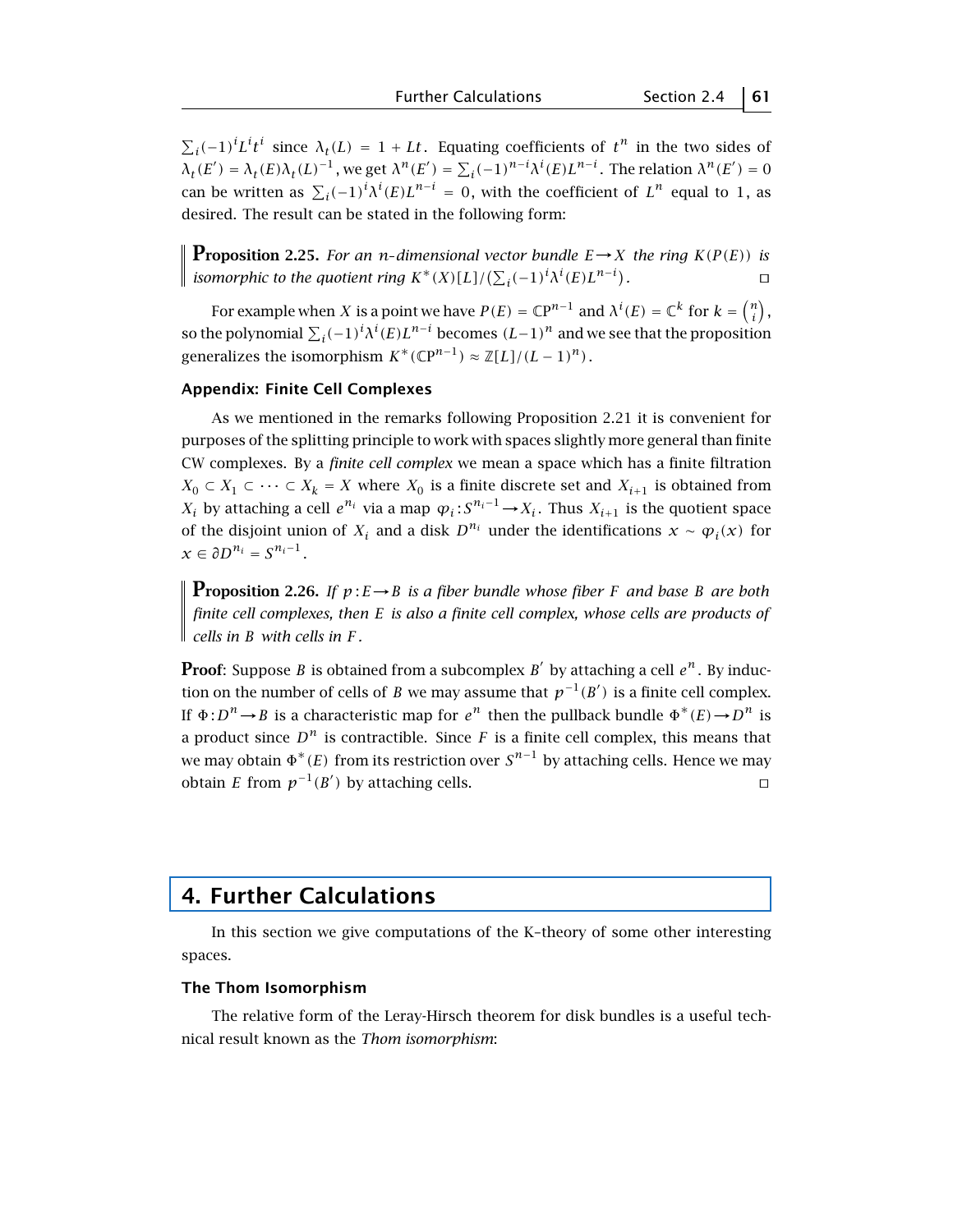**Proposition 2.27.** Let  $p: E \to B$  be a fiber bundle with fibers  $D^n$  and with base B a *finite cell complex, and let*  $E' \rightarrow B$  *be the sphere subbundle with fibers the boundary spheres of the fibers of E.* If there is a class  $c \in K^*(E, E')$  which restricts to a *generator of*  $K^*(D^n, S^n) \approx \mathbb{Z}$  *in each fiber, then the map*  $\Phi: K^*(B) \to K^*(E, E')$ ,<br> $\Phi(h) = \Phi^*(h)$  is an inconscribing  $\Phi(b) = p^*(b) \cdot c$ , *is an isomorphism.* 

The class *c* is called a *Thom class* for the bundle. As we will show below, the unit disk bundle in every complex vector bundle has a Thom class.

**Proof**: Let  $\hat{E} \rightarrow B$  be the bundle with fiber  $S^n$  obtained as a quotient of *E* by collapsing each fiber of the subbundle  $E'$  to a point. The union of these points is a copy of *B* in  $\hat{E}$  forming a section of  $\hat{E}$ . The long exact sequence for the pair  $(\hat{E},B)$  then splits, giving an isomorphism  $K^*(\hat{E}) \approx K^*(\hat{E},B) \oplus K^*(B)$ . Under this isomorphism the class  $c \in K^*(E, E') = K^*(\hat{E}, B)$  corresponds to a class  $\hat{c} \in K^*(\hat{E})$ , which, together with the element  $1 \in K^*(\hat{E})$ , allows us to define the left-hand  $\Phi$  in the following commutative diagram, where  $*$  is a point.

$$
K^*(B) \otimes K^*(S^n) \xrightarrow{\approx} K^*(B) \otimes K^*(S^n, *) \oplus K^*(B) \otimes K^*(*)
$$
  
\n
$$
\downarrow \Phi \qquad \qquad \downarrow \Phi \oplus \Phi
$$
  
\n
$$
K^*(\widehat{E}) \xrightarrow{\approx} K^*(\widehat{E}, B) \oplus K^*(B)
$$

The Leray-Hirsch theorem implies that the left-hand  $\Phi$  is an isomorphism, hence both  $\Phi$ 's on the right-hand side of the diagram are isomorphisms as well.  $\Phi$ 's on the right-hand side of the diagram are isomorphisms as well.

**Example 2.28**. For a complex vector bundle  $E \rightarrow X$  with *X* compact Hausdorff we will now show how to find a Thom class  $U \in \widetilde{K}(D(E), S(E))$ , where  $D(E)$  and  $S(E)$  are the unit disk and sphere bundles in *E*. We can also regard *U* as an element of  $\tilde{K}(T(E))$ where the *Thom space*  $T(E)$  is the quotient  $D(E)/S(E)$ . Since *X* is compact,  $T(E)$  can also be described as the one-point compactification of  $E$ . We may view  $T(E)$  as the quotient  $P(E \oplus 1)/P(E)$  since in each fiber  $\mathbb{C}^n$  of *E* we obtain  $P(\mathbb{C}^n \oplus \mathbb{C}) = \mathbb{C}P^n$  from  $P(\mathbb{C}^n) = \mathbb{C}P^{n-1}$  by attaching the 2*n*-cell  $\mathbb{C}^n \times \{1\}$ , so the quotient  $P(\mathbb{C}^n \oplus \mathbb{C})/P(\mathbb{C}^n)$ is  $S^{2n}$ , which is the part of  $T(E)$  coming from this fiber  $\mathbb{C}^n$ . From Example 2.24 we know that  $K^*(P(E \oplus 1))$  is the free  $K^*(X)$ -module with basis  $1, L, \dots, L^n$ , where *L* is the canonical line bundle over  $P(E \oplus 1)$ . Restricting to  $P(E) \subset P(E \oplus 1)$ ,  $K^*(P(E))$  is the free  $K^*(X)$ -module with basis the restrictions of  $1, L, \dots, L^{n-1}$  to  $P(E)$ . So we have a short exact sequence

$$
0 \longrightarrow \widetilde{K}^*(T(E)) \longrightarrow K^*(P(E \oplus 1)) \xrightarrow{\rho} K^*(P(E)) \longrightarrow 0
$$

and Ker  $\rho$  must be generated as a  $K^*(X)$ -module by some polynomial of the form  $L^{n}$  +  $a_{n-1}L^{n-1}$  +  $\cdots$  +  $a_0$ 1 with coefficients  $a_i \in K^{*}(X)$ , namely the polynomial  $\sum_i (-1)^i \lambda^i(E) L^{n-i}$  in Proposition 2.25, regarded now as an element of *K*(*P*(*E* ⊕ 1)). The class  $U \in \widetilde{K}(T(E))$  mapping to  $\sum_i (-1)^i \lambda^i(E) L^{n-i}$  is the desired Thom class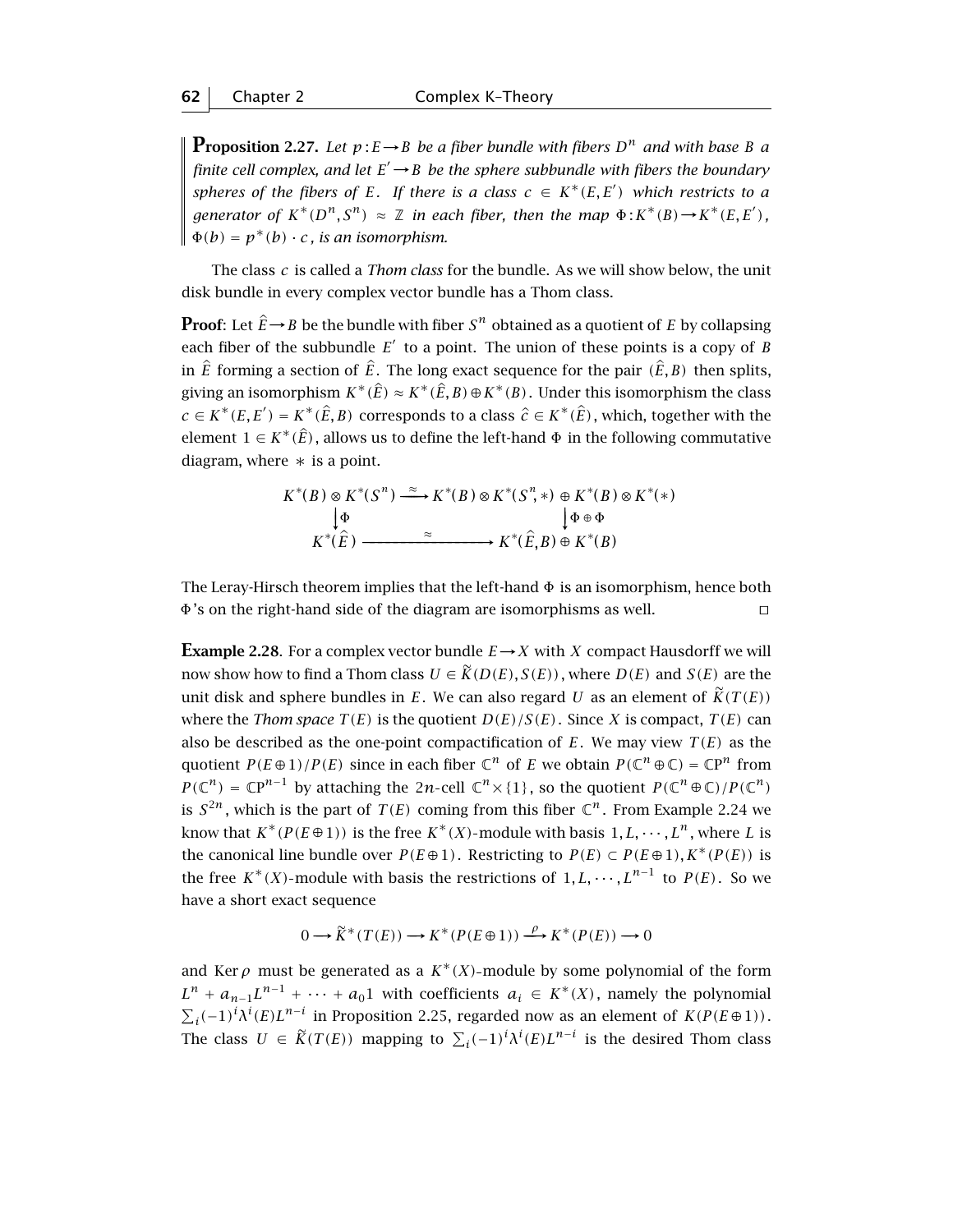since when we restrict over a point of *X* the preceding considerations still apply, so the kernel of  $K(\mathbb{C}P^n) \to K(\mathbb{C}P^{n-1})$  is generated by the restriction of  $\sum_i (-1)^i \lambda^i(E) L^{n-i}$ to a fiber.

[More applications will be added later: the Gysin Sequence, the Künneth formula, and calculations of the K–theory of various spaces including Grassmann manifolds, flag manifolds, the group  $U(n)$ , real projective space, and lens spaces.]

## **Exercises**

**1**. For a collection of compact Hausdorff spaces  $X_i$  with basepoints  $x_i$ , let *X* be the subspace of the product  $\prod_i X_i$  consisting of points with at most one coordinate different from the basepoint. (This is like the wedge sum  $\mathcal{N}_i X_i$  usually considered in algebraic topology, except *X* has a coarser topology when there are infinitely many  $X_i$ 's, making it compact since each  $X_i$  is compact.) Using the fact that  $X$  retracts onto each *X<sub>i</sub>*, define a natural map  $\bigoplus_i \widetilde{K}^*(X_i) \to \widetilde{K}^*(X)$  and show this is an isomorphism. Give an example showing that *K(X)* need not be finitely generated.

**2.** For a connected compact Hausdorff space *X* show that each element of  $\widetilde{K}^*(X)$  is nilpotent. (See Example 2.6.) Use the preceding exercise with  $X_i = \mathbb{C}P^i$ ,  $i = 1, 2, \cdots$ , to show that there may not exist a single integer *n* such that all  $n^{th}$  powers in  $\widetilde{K}^*(X)$ are trivial.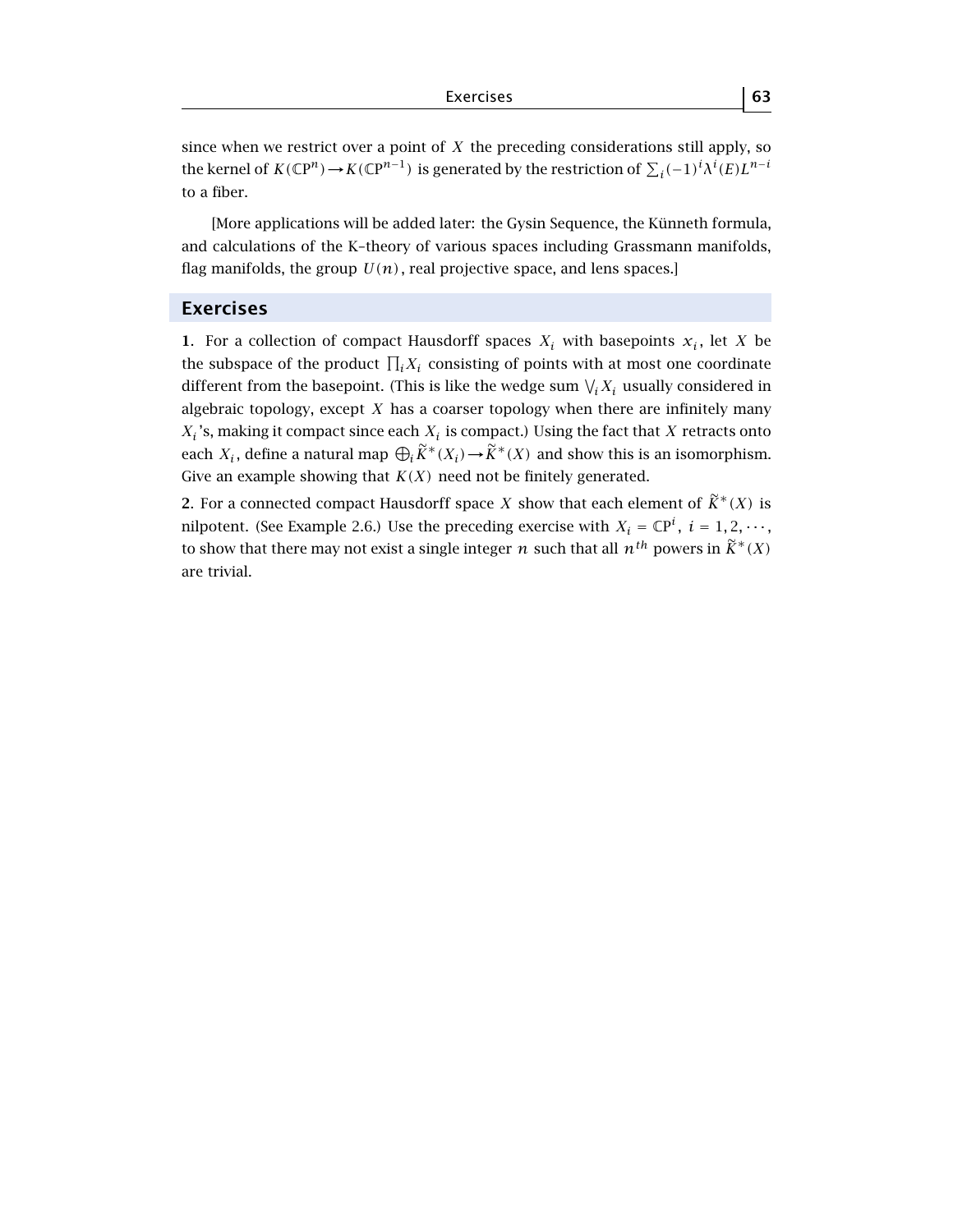

# **Characteristic Classes**

Characteristic classes are cohomology classes in  $H^*(B;R)$  associated to vector bundles  $E \rightarrow B$  by some general rule which applies to all base spaces *B*. The four classical types of characteristic classes are:

- 1. Stiefel-Whitney classes  $w_i(E) \in H^i(B; \mathbb{Z}_2)$  for a real vector bundle *E*.
- 2. Chern classes  $c_i(E) \in H^{2i}(B;\mathbb{Z})$  for a complex vector bundle *E*.
- 3. Pontryagin classes  $p_i(E) \in H^{4i}(B; \mathbb{Z})$  for a real vector bundle *E*.
- 4. The Euler class  $e(E) \in H^n(B; \mathbb{Z})$  when *E* is an oriented *n*-dimensional real vector bundle.

The Stiefel-Whitney and Chern classes are formally quite similar. Pontryagin classes can be regarded as a refinement of Stiefel-Whitney classes when one takes  $\mathbb Z$  rather than  $\mathbb{Z}_2$  coefficients, and the Euler class is a further refinement in the orientable case.

Stiefel-Whitney and Chern classes lend themselves well to axiomatization since in most applications it is the formal properties encoded in the axioms which one uses rather than any particular construction of these classes. The construction we give, using the Leray-Hirsch theorem (proved in §4.D of [AT]), has the virtues of simplicity and elegance, though perhaps at the expense of geometric intuition into what properties of vector bundles these characteristic classes are measuring. There is another definition via obstruction theory which does provide some geometric insights, and this will be described in the Appendix to this chapter.

# **1. Stiefel-Whitney and Chern Classes**

Stiefel-Whitney classes are defined for real vector bundles, Chern classes for complex vector bundles. The two cases are quite similar, but for concreteness we shall emphasize the real case, with occasional comments on the minor modifications needed to treat the complex case.

A technical point before we begin: We shall assume without further mention that all base spaces of vector bundles are paracompact, so that the fundamental results of Chapter 1 apply. For the study of characteristic classes this is not an essential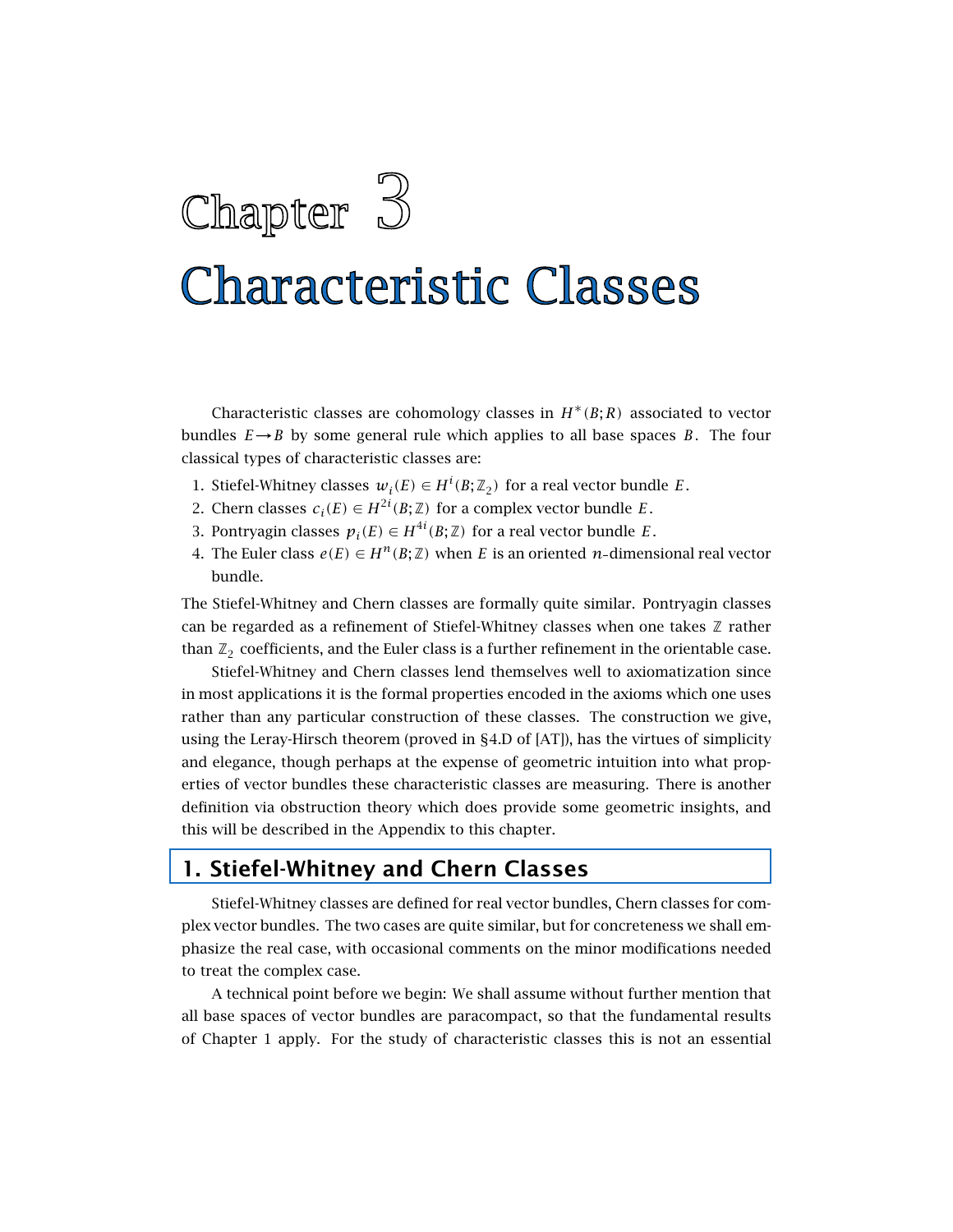restriction since one can always pass to pullbacks over a CW approximation to a given base space, and CW complexes are paracompact.

#### **Axioms and Construction**

Here is the main result giving axioms for *Stiefel-Whitney classes*:

**Theorem 3.1.** *There is a unique sequence of functions*  $w_1, w_2, \cdots$  *assigning to each real vector bundle*  $E \rightarrow B$  *a class*  $w_i(E) \in H^i(B; \mathbb{Z}_2)$ , depending only on the isomor*phism type of E, such that*

- (a)  $w_i(f^*(E)) = f^*(w_i(E))$  *for a pullback*  $f^*(E)$ *.*
- (b)  $w(E_1 \oplus E_2) = w(E_1) \smile w(E_2)$  *for*  $w = 1 + w_1 + w_2 + \cdots \in H^*(B; \mathbb{Z}_2)$ *.*
- (c)  $w_i(E) = 0$  *if*  $i > \dim E$ *.*
- (d) For the canonical line bundle  $E \to \mathbb{R}P^{\infty}$ ,  $w_1(E)$  is a generator of  $H^1(\mathbb{R}P^{\infty}; \mathbb{Z}_2)$ .

The sum  $w(E) = 1 + w_1(E) + w_2(E) + \cdots$  is the *total Stiefel-Whitney class*. Note that (c) implies that the sum  $1 + w_1(E) + w_2(E) + \cdots$  has only finitely many nonzero terms, so this sum does indeed lie in  $H^*(B; \mathbb{Z}_2)$  , the direct sum of the groups  $H^i(B; \mathbb{Z}_2)$  . From the formal identity

$$
(1 + w_1 + w_2 + \cdots)(1 + w_1' + w_2' + \cdots) = 1 + (w_1 + w_1') + (w_2 + w_1w_1' + w_2') + \cdots
$$

it follows that the formula  $w(E_1 \oplus E_2) = w(E_1) \smile w(E_2)$  is just a compact way of writing the relations  $w_n(E_1 \oplus E_2) = \sum_{i+j=n} w_i(E_1) \smile w_j(E_2)$ , where  $w_0 = 1$ . This relation is sometimes called the *Whitney sum formula*.

For complex vector bundles there are analogous *Chern classes*:

**Theorem 3.2.** *There is a unique sequence of functions*  $c_1, c_2, \cdots$  *assigning to each complex vector bundle*  $E \rightarrow B$  *a class*  $c_i(E) \in H^{2i}(B; \mathbb{Z})$ , depending only on the iso*morphism type of E, such that*

- (a)  $c_i(f^*(E)) = f^*(c_i(E))$  *for a pullback*  $f^*(E)$ *.*
- (b)  $c(E_1 \oplus E_2) = c(E_1) \smile c(E_2)$  *for*  $c = 1 + c_1 + c_2 + \cdots \in H^*(B; \mathbb{Z})$ *.*
- (c)  $c_i(E) = 0$  *if*  $i > \dim E$ *.*
- (d) For the canonical line bundle  $E \to \mathbb{C}P^{\infty}$ ,  $c_1(E)$  is a generator of  $H^2(\mathbb{C}P^{\infty};\mathbb{Z})$  spec*ified in advance.*

As in the real case, the formula in (b) for the total Chern classes can be rewritten in the form  $c_n(E_1 \oplus E_2) = \sum_{i+j=n} c_i(E_1) \cup c_j(E_2)$ , where  $c_0 = 1$ .

**Proof of 3.1 and 3.2**: Associated to a vector bundle  $\pi: E \rightarrow B$  with fiber  $\mathbb{R}^n$  is the projective bundle  $P(\pi): P(E) \to B$ , where  $P(E)$  is the space of all lines through the origin in all the fibers of  $E$ , and  $P(\pi)$  is the natural projection sending each line in  $\pi^{-1}(b)$  to  $b \in B$ . We topologize  $P(E)$  as a quotient of the complement of the zero section of *E*, the quotient obtained by factoring out scalar multiplication in each fiber.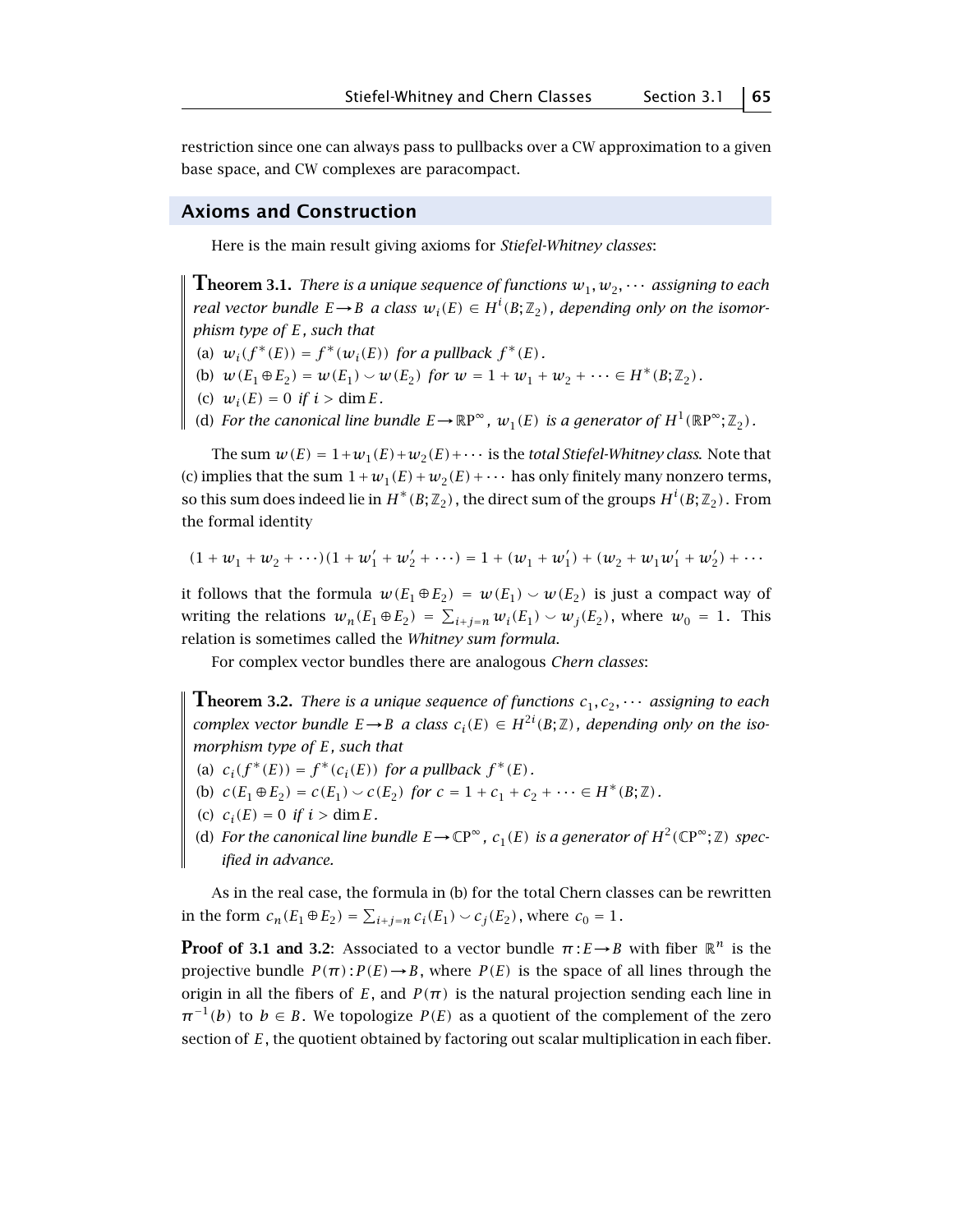Over a neighborhood *U* in *B* where *E* is a product  $U \times \mathbb{R}^n$ , this quotient is  $U \times \mathbb{R}P^{n-1}$ , so *P*(*E*) is a fiber bundle over *B* with fiber  $\mathbb{R}P^{n-1}$ .

We would like to apply the Leray-Hirsch theorem for cohomology with  $\mathbb{Z}_2$  coefficients to this bundle  $P(E) \rightarrow B$ . To do this we need classes  $x_i \in H^i(P(E); \mathbb{Z}_2)$ restricting to generators of  $H^i(\mathbb{R}P^{n-1};\mathbb{Z}_2)$  in each fiber  $\mathbb{R}P^{n-1}$  for  $i=0,\dots,n-1$ . Recall from the proof of Theorem 1.8 that there is a map  $g: E \to \mathbb{R}^\infty$  that is a linear injection on each fiber. Projectivizing the map  $g$  by deleting zero vectors and then factoring out scalar multiplication produces a map  $P(g): P(E) \to \mathbb{R}P^{\infty}$ . Let  $\alpha$  be a generator of  $H^1(\mathbb{R}P^\infty;\mathbb{Z}_2)$  and let  $x = P(g)^*(\alpha) \in H^1(P(E);\mathbb{Z}_2)$ . Then the powers  $x^i$  for  $i = 0, \dots, n-1$  are the desired classes  $x_i$  since a linear injection  $\mathbb{R}^n \to \mathbb{R}^\infty$  induces an embedding  $\mathbb{R}P^{n-1} \hookrightarrow \mathbb{R}P^{\infty}$  for which  $\alpha$  pulls back to a generator of  $H^1(\mathbb{R}P^{n-1};\mathbb{Z}_2)$ , hence  $\alpha^i$  pulls back to a generator of  $H^i(\mathbb{R}P^{n-1};\mathbb{Z}_2)$ . Note that any two linear injections  $\mathbb{R}^n \to \mathbb{R}^\infty$  are homotopic through linear injections, so the induced embeddings  $\mathbb{R}P^{n-1}$   $\hookrightarrow \mathbb{R}P^{\infty}$  of different fibers of *P(E)* are all homotopic. We showed in the proof of Theorem 1.8 that any two choices of *g* are homotopic through maps that are linear injections on fibers, so the classes  $x^i$  are independent of the choice of  $g$ .

The Leray-Hirsch theorem then says that  $H^*(P(E); \mathbb{Z}_2)$  is a free  $H^*(B; \mathbb{Z}_2)$ -module with basis  $1, x, \dots, x^{n-1}$ . Consequently,  $x^n$  can be expressed uniquely as a linear combination of these basis elements with coefficients in  $H^*(B; \mathbb{Z}_2)$ . Thus there is a unique relation of the form

$$
x^{n} + w_{1}(E)x^{n-1} + \cdots + w_{n}(E) \cdot 1 = 0
$$

for certain classes  $w_i(E) \in H^i(B; \mathbb{Z}_2)$ . Here  $w_i(E)x^i$  means  $P(\pi)^*(w_i(E)) \backsim x^i$ , by the definition of the  $H^*(B;\mathbb{Z}_2)$ -module structure on  $H^*(P(E);\mathbb{Z}_2)$ . For completeness we define  $w_i(E) = 0$  for  $i > n$  and  $w_0(E) = 1$ .

To prove property (a), consider a pullback  $f^*(E) = E'$ , fitting into the diagram at the right. If  $g : E \to \mathbb{R}^{\infty}$  is a linear injection on  $\begin{array}{ccc} E & \longrightarrow E \\ \uparrow \pi' & \downarrow \pi \\ E & \downarrow \pi' & \downarrow \pi \end{array}$ <br>fibers then so is  $g\widetilde{f}$ , and it follows that  $P(\widetilde{f})^*$  takes the canonical  $\begin{array}{ccc} E & \down$ −−→  $\sqrt{f}$  →  $\overline{a}$  $E' \longrightarrow E$  $B' \xrightarrow{f} B$ *f* ∼ class  $x = x(E)$  for  $P(E)$  to the canonical class  $x(E')$  for  $P(E')$ . Then

$$
P(\widetilde{f})^* \Big( \sum_i P(\pi)^* (w_i(E)) \smile \chi(E)^{n-i} \Big) = \sum_i P(\widetilde{f})^* P(\pi)^* (w_i(E)) \smile P(\widetilde{f})^* (\chi(E)^{n-i})
$$
  
= 
$$
\sum_i P(\pi')^* f^* (w_i(E)) \smile \chi(E')^{n-i}
$$

so the relation  $x(E)^n + w_1(E)x(E)^{n-1} + \cdots + w_n(E) \cdot 1 = 0$  defining  $w_i(E)$  pulls back to the relation  $x(E')^n + f^*(w_1(E))x(E')^{n-1} + \cdots + f^*(w_n(E)) \cdot 1 = 0$  defining  $w_i(E')$ . By the uniqueness of this relation,  $w_i(E') = f^*(w_i(E))$ .

Proceeding to property (b), the inclusions of  $E_1$  and  $E_2$  into  $E_1 \oplus E_2$  give inclusions of  $P(E_1)$  and  $P(E_2)$  into  $P(E_1 \oplus E_2)$  with  $P(E_1) \cap P(E_2) = \emptyset$ . Let  $U_1 =$ *P*(*E*<sub>1</sub>⊕*E*<sub>2</sub>) − *P*(*E*<sub>1</sub>) and *U*<sub>2</sub> = *P*(*E*<sub>1</sub>⊕*E*<sub>2</sub>) − *P*(*E*<sub>2</sub>). These are open sets in *P*(*E*<sub>1</sub>⊕*E*<sub>2</sub>) that deformation retract onto  $P(E_2)$  and  $P(E_1)$ , respectively. A map  $g: E_1 \oplus E_2 \to \mathbb{R}^{\infty}$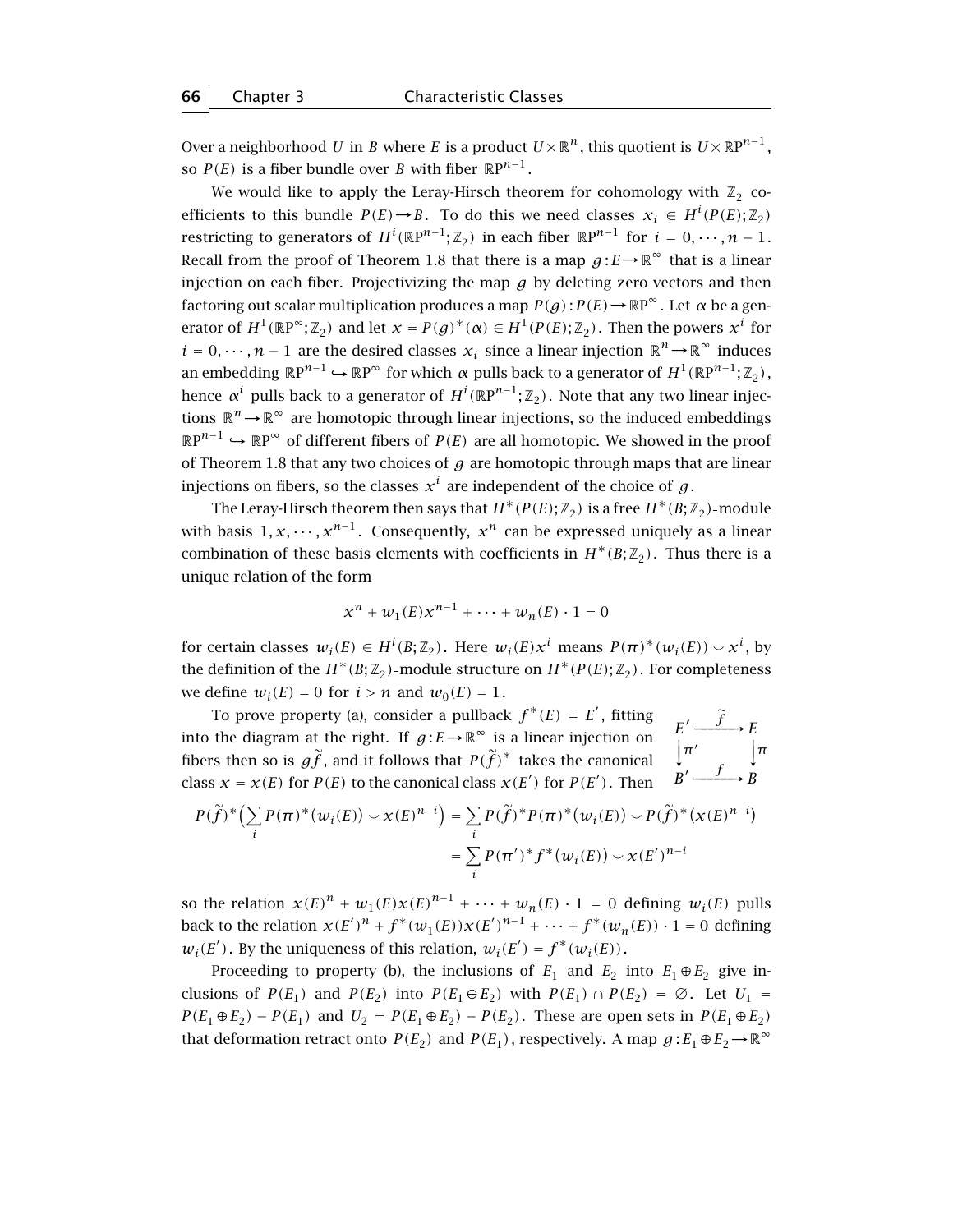which is a linear injection on fibers restricts to such a map on  $E_1$  and  $E_2$ , so the canonical class  $x \in H^1(P(E_1 \oplus E_2); \mathbb{Z}_2)$  for  $E_1 \oplus E_2$  restricts to the canonical classes for  $E_1$  and  $E_2$ . If  $E_1$  and  $E_2$  have dimensions *m* and *n*, consider the classes  $\omega_1$  =  $\sum_j w_j(E_1) x^{m-j}$  and  $\omega_2 = \sum_j w_j(E_2) x^{n-j}$  in  $H^*(P(E_1 \oplus E_2); \mathbb{Z}_2)$ , with cup product  $\omega_1 \omega_2 = \sum_j [\sum_{r+s=j} w_r(E_1) w_s(E_2)] x^{m+n-j}$ . By the definition of the classes  $w_j(E_1)$ , the class  $\omega_1$  restricts to zero in  $H^m(P(E_1); \mathbb{Z}_2)$ , hence  $\omega_1$  pulls back to a class in the relative group  $H^m(P(E_1 \oplus E_2), P(E_1); \mathbb{Z}_2) \approx H^m(P(E_1 \oplus E_2), U_2; \mathbb{Z}_2)$ , and similarly for  $\omega_2$ . The following commutative diagram, with  $\mathbb{Z}_2$  coefficients understood, then shows that  $\omega_1 \omega_2 = 0$ :

$$
H^m(P(E_1 \oplus E_2), U_2) \times H^n(P(E_1 \oplus E_2), U_1) \xrightarrow{\smile} H^{m+n}(P(E_1 \oplus E_2), U_1 \cup U_2) = 0
$$
\n
$$
\downarrow
$$
\n
$$
H^m(P(E_1 \oplus E_2)) \times H^n(P(E_1 \oplus E_2)) \xrightarrow{\smile} H^{m+n}(P(E_1 \oplus E_2))
$$

Thus  $\omega_1\omega_2 = \sum_j [\sum_{r+s=j} w_r(E_1)w_s(E_2)]x^{m+n-j} = 0$  is the defining relation for the Stiefel-Whitney classes of  $E_1 \oplus E_2$ , and so  $w_j(E_1 \oplus E_2) = \sum_{r+s=j} w_r(E_1)w_s(E_2)$ .

Property (c) holds by definition. For (d), recall that the canonical line bundle is  $E = \{ (\ell, v) \in \mathbb{R}P^{\infty} \times \mathbb{R}^{\infty} \mid v \in \ell \}.$  The map  $P(\pi)$  in this case is the identity. The map  $g: E \to \mathbb{R}^{\infty}$  which is a linear injection on fibers can be taken to be  $g(\ell, v) = v$ . So *P*(*g*) is also the identity, hence *x*(*E*) is a generator of  $H^1(\mathbb{R}P^\infty;\mathbb{Z}_2)$ . The defining relation  $x(E) + w_1(E) \cdot 1 = 0$  then says that  $w_1(E)$  is a generator of  $H^1(\mathbb{R}P^\infty; \mathbb{Z}_2)$ .

The proof of uniqueness of the classes  $w_i$  will use a general property of vector bundles called the *splitting principle*:

**Proposition 3.3.** *For each vector bundle*  $\pi: E \to B$  *there is a space*  $F(E)$  *and a map*  $p: F(E) \rightarrow B$  *such that the pullback*  $p^*(E) \rightarrow F(E)$  *splits as a direct sum of line bundles, and*  $p^*$ :  $H^*(B; \mathbb{Z}_2) \rightarrow H^*(F(E); \mathbb{Z}_2)$  *is injective.* 

**Proof**: Consider the pullback  $P(\pi)^*(E)$  of *E* via the map  $P(\pi): P(E) \to B$ . This pullback contains a natural one-dimensional subbundle  $L = \{(\ell, v) \in P(E) \times E \mid v \in \ell\}$ . An inner product on *E* pulls back to an inner product on the pullback bundle, so we have a splitting of the pullback as a sum  $L \oplus L^{\perp}$  with the orthogonal bundle  $L^{\perp}$  having dimension one less than *E*. As we have seen, the Leray-Hirsch theorem applies to  $P(E) \rightarrow B$ , so  $H^*(P(E); \mathbb{Z}_2)$  is the free  $H^*(B; \mathbb{Z}_2)$ -module with basis  $1, x, \dots, x^{n-1}$ and in particular the induced map  $H^*(B; \mathbb{Z}_2) \to H^*(P(E); \mathbb{Z}_2)$  is injective since one of the basis elements is 1.

This construction can be repeated with  $L^{\perp} \rightarrow P(E)$  in place of  $E \rightarrow B$ . After finitely many repetitions we obtain the desired result.  $\Box$ 

Looking at this construction a little more closely,  $L^{\perp}$  consists of pairs  $(\ell, v) \in$ *P*(*E*)×*E* with  $v ⊥ ∄$ . At the next stage we form  $P(L<sup>⊥</sup>)$ , whose points are pairs  $(ℓ, ℓ')$ where  $\ell$  and  $\ell'$  are orthogonal lines in *E*. Continuing in this way, we see that the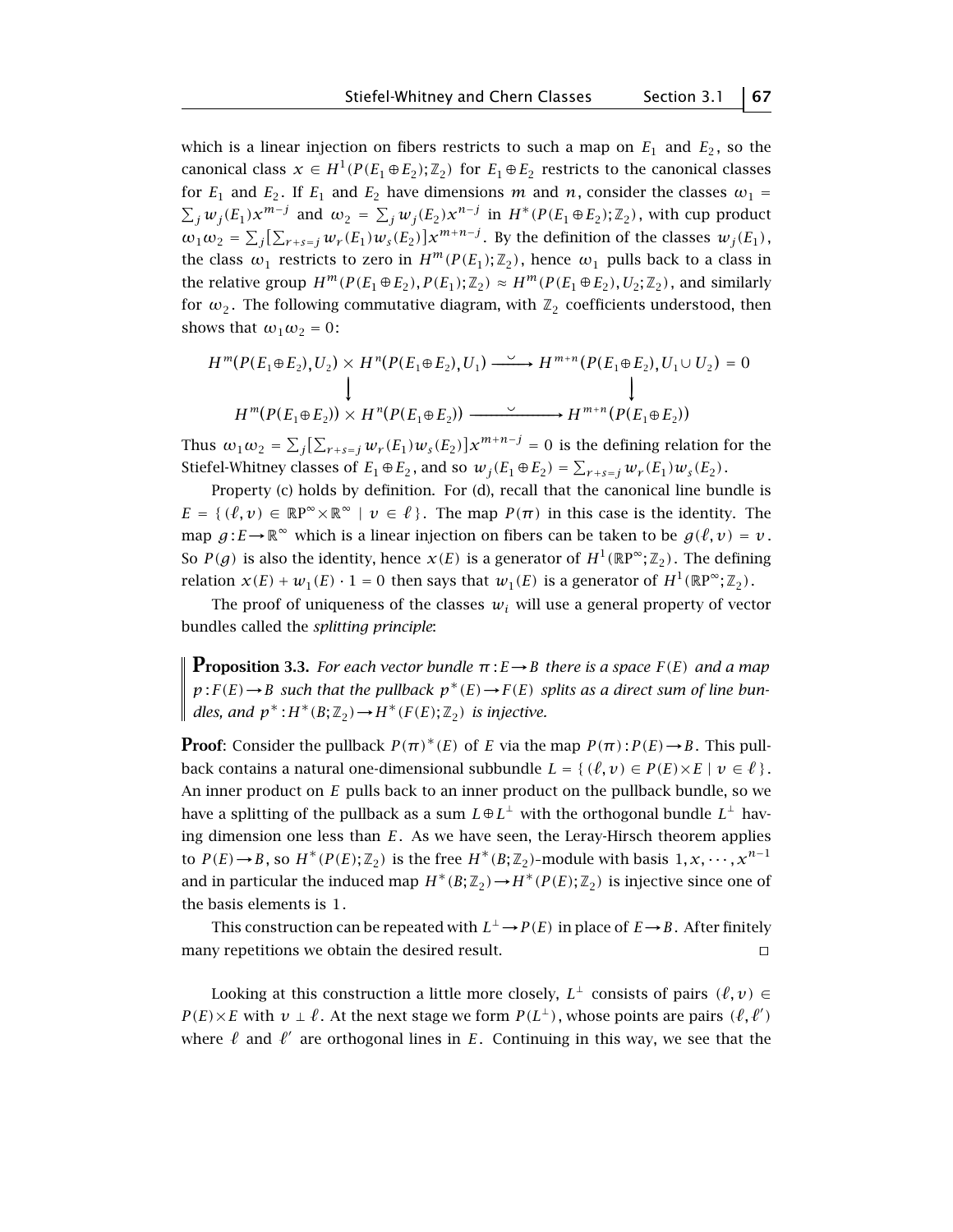final base space  $F(E)$  is the space of all orthogonal splittings  $\ell_1 \oplus \cdots \oplus \ell_n$  of fibers of *E* as sums of lines, and the vector bundle over  $F(E)$  consists of all *n*-tuples of vectors in these lines. Alternatively,  $F(E)$  can be described as the space of all chains *V*<sub>1</sub> ⊂ ··· ⊂ *V<sub>n</sub>* of linear subspaces of fibers of *E* with dim *V<sub>i</sub>* = *i*. Such chains are called *flags*, and  $F(E) \rightarrow B$  is the *flag bundle* associated to *E*. Note that the description of points of *F(E)* as flags does not depend on a choice of inner product in *E*.

Now we can finish the proof of Theorem 3.1. Property (d) determines  $w_1(E)$ for the canonical line bundle  $E \rightarrow \mathbb{R}P^{\infty}$ . Property (c) then determines all the  $w_i$ 's for this bundle. Since the canonical line bundle is the universal line bundle, property (a) therefore determines the classes  $w_i$  for all line bundles. Property (b) extends this to sums of line bundles, and finally the splitting principle implies that the  $w_i$ 's are determined for all bundles.

For complex vector bundles we can use the same proof, but with  $\mathbb Z$  coefficients since  $H^*(\mathbb{CP}^\infty;\mathbb{Z}) \approx \mathbb{Z}[\alpha]$ , with  $\alpha$  now two-dimensional. The defining relation for the  $c_i(E)$ 's is modified to be

$$
x^{n} - c_{1}(E)x^{n-1} + \dots + (-1)^{n}c_{n}(E) \cdot 1 = 0
$$

with alternating signs. This is equivalent to changing the sign of  $\alpha$ , so it does not affect the proofs of properties (a)–(c), but it has the advantage that the canonical line bundle *E*→CP<sup>∞</sup> has  $c_1(E) = \alpha$  rather than  $-\alpha$ , since the defining relation in this case is  $x(E) - c_1(E) \cdot 1 = 0$  and  $x(E) = \alpha$ .

Note that in property (d) for Stiefel-Whitney classes we could just as well use the canonical line bundle over  $\mathbb{R}P^1$  instead of  $\mathbb{R}P^\infty$  since the inclusion  $\mathbb{R}P^1\hookrightarrow \mathbb{R}P^\infty$  induces an isomorphism  $H^1(\mathbb{R}P^{\infty};\mathbb{Z}_2) \approx H^1(\mathbb{R}P^1;\mathbb{Z}_2)$ . The analogous remark for Chern classes is valid as well.

**Example 3.4.** Property (a), the naturality of Stiefel-Whitney classes, implies that a product bundle  $E = B \times \mathbb{R}^n$  has  $w_i(E) = 0$  for  $i > 0$  since a product is the pullback of a bundle over a point, which must have  $w_i = 0$  for  $i > 0$  since a point has trivial cohomology in positive dimensions.

**Example 3.5: Stability**. Property (b) implies that taking the direct sum of a bundle with a product bundle does not change its Stiefel-Whitney classes. In this sense Stiefel-Whitney classes are *stable*. For example, the tangent bundle  $TS^n$  to  $S^n$  is stably trivial since its direct sum with the normal bundle to  $S^n$  in  $\mathbb{R}^{n+1}$ , which is a trivial line bundle, produces a trivial bundle. Hence the Stiefel-Whitney classes  $w_i(TS^n)$  are zero for  $i > 0$ .

From the identity

$$
(1 + w_1 + w_2 + \cdots)(1 + w_1' + w_2' + \cdots) = 1 + (w_1 + w_1') + (w_2 + w_1w_1' + w_2') + \cdots
$$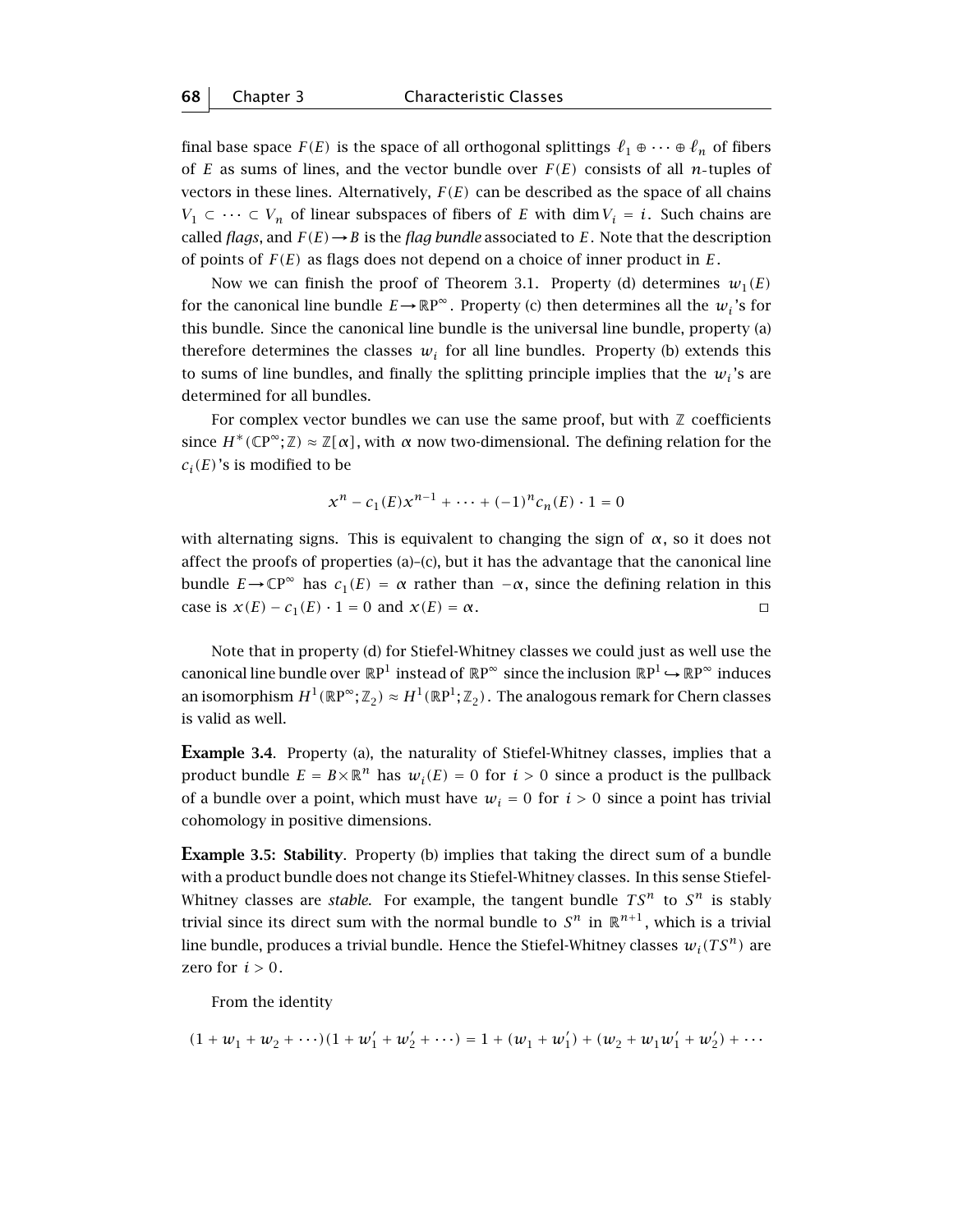we see that  $w(E_1)$  and  $w(E_1 \oplus E_2)$  determine  $w(E_2)$  since the equations

$$
w_1 + w'_1 = a_1
$$
  
\n
$$
w_2 + w_1 w'_1 + w'_2 = a_2
$$
  
\n...  
\n
$$
\sum_i w_{n-i} w'_i = a_n
$$

can be solved successively for the  $w'_i$ 's in terms of the  $w_i$ 's and  $a_i$ 's. In particular, if  $E_1 \oplus E_2$  is the trivial bundle, then we have the case that  $a_i = 0$  for  $i > 0$  and so  $w(E_1)$ determines  $w(E_2)$  uniquely by explicit formulas that can be worked out. For example,  $w_1' = -w_1$  and  $w_2' = -w_1w_1' - w_2 = w_1^2 - w_2$ . Of course for  $\mathbb{Z}_2$  coefficients the signs do not matter, but the same reasoning applies to Chern classes, with  $\mathbb Z$  coefficients.

**Example 3.6**. Let us illustrate this principle by showing that there is no bundle  $E \rightarrow \mathbb{R}P^{\infty}$  whose sum with the canonical line bundle  $E_1(\mathbb{R}^{\infty})$  is trivial. For we have  $w(E_1(\mathbb{R}^{\infty})) = 1 + \omega$  where  $\omega$  is a generator of  $H^1(\mathbb{R}P^{\infty}; \mathbb{Z}_2)$ , and hence  $w(E)$  must be  $(1+\omega)^{-1} = 1+\omega+\omega^2+\cdots$  since we are using  $\mathbb{Z}_2$  coefficients. Thus  $w_i(E) = \omega^i$ , which is nonzero in  $H^*(\mathbb{R}P^{\infty};\mathbb{Z}_2)$  for all *i*. However, this contradicts the fact that  $w_i(E) = 0$  for  $i > \dim E$ .

This shows the necessity of the compactness assumption in Proposition 1.9. To further delineate the question, note that Proposition 1.9 says that the restriction  $E_1(\mathbb{R}^{n+1})$  of the canonical line bundle to the subspace  $\mathbb{R}P^n \subset \mathbb{R}P^\infty$  does have an 'inverse' bundle. In fact, the bundle  $E_1^{\perp}(\mathbb{R}^{n+1})$  consisting of pairs  $(\ell, \nu)$  where  $\ell$ is a line through the origin in  $\mathbb{R}^{n+1}$  and  $\nu$  is a vector orthogonal to  $\ell$  is such an inverse. But for any bundle  $E \rightarrow \mathbb{R}P^n$  whose sum with  $E_1(\mathbb{R}^{n+1})$  is trivial we must have  $w(E) = 1 + \omega + \cdots + \omega^n$ , and since  $w_n(E) = \omega^n \neq 0$ , *E* must be at least  $n$ -dimensional. So we see there is no chance of choosing such bundles  $E$  for varying *n* so that they fit together to form a single bundle over  $\mathbb{R}P^{\infty}$ .

**Example 3.7.** Let us describe an *n*-dimensional vector bundle  $E \rightarrow B$  with  $w_i(E)$ nonzero for each  $i \leq n$ . This will be the *n*-fold Cartesian product  $(E_1)^n \rightarrow (G_1)^n$  of the canonical line bundle over  $G_1 = \mathbb{R}P^{\infty}$  with itself. This vector bundle is the direct sum  $\pi_1^*(E_1) \oplus \cdots \oplus \pi_n^*(E_1)$  where  $\pi_i : (G_1)^n \to G_1$  is projection onto the *i*<sup>th</sup> factor, so  $w((E_1)^n) = \prod_i (1 + \alpha_i) \in \mathbb{Z}_2[\alpha_1, \dots, \alpha_n] \approx H^*((\mathbb{R}P^{\infty})^n; \mathbb{Z}_2)$ . Hence  $w_i((E_1)^n)$  is the  $i^{th}$  elementary symmetric polynomial  $\sigma_i$  in the  $\alpha_j$ 's, the sum of all the products of *i* different  $\alpha_j$ 's. For example, if  $n = 3$  then  $\sigma_1 = \alpha_1 + \alpha_2 + \alpha_3$ ,  $\sigma_2 = \alpha_1 \alpha_2 + \alpha_1 \alpha_3 + \alpha_2 \alpha_3$ , and  $\sigma_3 = \alpha_1 \alpha_2 \alpha_3$ . Since each  $\sigma_i$  with  $i \leq n$  is nonzero in  $\mathbb{Z}_2[\alpha_1, \cdots, \alpha_n]$ , we have an *n*-dimensional bundle whose first *n* Stiefel-Whitney classes are all nonzero.

The same reasoning applies in the complex case to show that the *n*-fold Cartesian product of the canonical line bundle over  $\mathbb{CP}^{\infty}$  has its first *n* Chern classes nonzero.

In this example we see that the  $w_i$ 's and  $c_i$ 's can be identified with elementary symmetric functions, and in fact this can be done in general using the splitting principle. Given an *n*-dimensional vector bundle  $E \rightarrow B$  we know that the pullback to  $F(E)$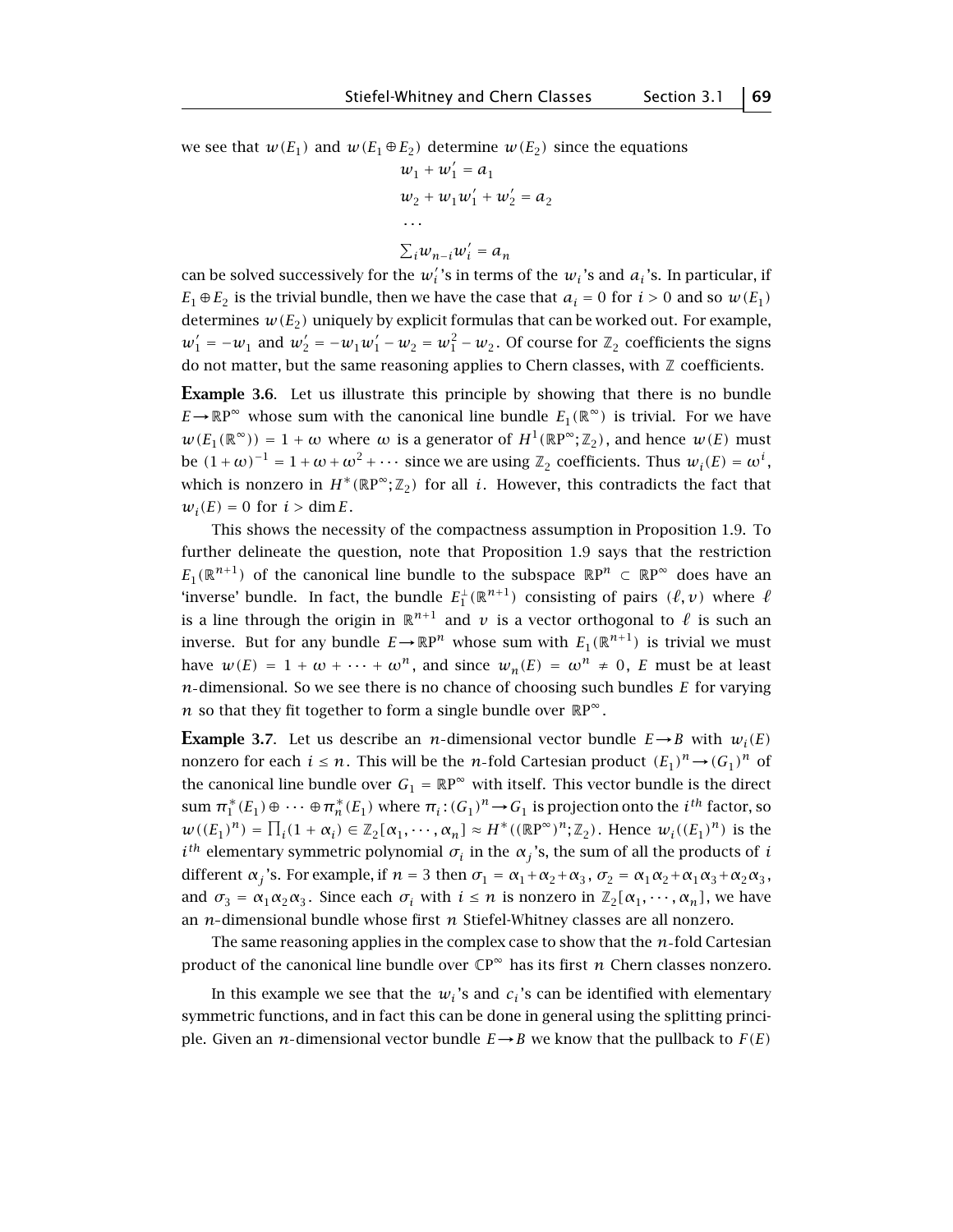splits as a sum  $L_1 \oplus \cdots \oplus L_n \rightarrow F(E)$ . Letting  $\alpha_i = w_1(L_i)$ , we see that  $w(E)$  pulls back to  $w(L_1 \oplus \cdots \oplus L_n) = (1 + \alpha_1) \cdots (1 + \alpha_n) = 1 + \sigma_1 + \cdots + \sigma_n$ , so  $w_i(E)$  pulls back to  $\sigma_i$ . Thus we have embedded  $H^*(B;\mathbb{Z}_2)$  in a larger ring  $H^*(F(E);\mathbb{Z}_2)$  such that  $w_i(E)$  becomes the *i*<sup>th</sup> elementary symmetric polynomial in the elements  $\alpha_1, \dots, \alpha_n$ of  $H^*(F(E); \mathbb{Z}_2)$ .

Besides the evident formal similarity between Stiefel-Whitney and Chern classes there is also a direct relation:

**Proposition 3.8.** Regarding an *n*-dimensional complex vector bundle  $E \rightarrow B$  as a 2*n*-dimensional real vector bundle, then  $w_{2i+1}(E) = 0$  and  $w_{2i}(E)$  is the image of  $c_i(E)$  *under the coefficient homomorphism*  $H^{2i}(B;\mathbb{Z}) \rightarrow H^{2i}(B;\mathbb{Z}_2)$ *.* 

For example, since the canonical complex line bundle over  $\mathbb{CP}^{\infty}$  has  $c_1$  a generator of  $H^2(\mathbb{CP}^\infty;\mathbb{Z})$ , the same is true for its restriction over  $S^2 = \mathbb{CP}^1$ , so by the proposition this 2-dimensional real vector bundle  $E \rightarrow S^2$  has  $w_2(E) \neq 0$ .

**Proof:** The bundle E has two projectivizations  $\mathbb{R}P(E)$  and  $\mathbb{C}P(E)$ , consisting of all the real and all the complex lines in fibers of *E*, respectively. There is a natural projection  $p : \mathbb{R}P(E) \rightarrow \mathbb{C}P(E)$  sending each real line to the complex line containing it, since a real line is all the real scalar multiples of any nonzero vector in it and a complex line is all the complex scalar multiples. This projection  $p$  fits into a commutative diagram



where the left column is the restriction of  $p$  to a fiber of  $E$  and the maps  $\mathbb{R}P(g)$ and  $\mathbb{CP}(q)$  are obtained by projectivizing, over R and C, a map  $q: E \to \mathbb{C}^{\infty}$  which is a C linear injection on fibers. It is easy to see that all three vertical maps in this diagram are fiber bundles with fiber  $\mathbb{R}P^{1}$ , the real lines in a complex line. The Leray-Hirsch theorem applies to the bundle  $\mathbb{R}P^{\infty} \to \mathbb{C}P^{\infty}$ , with  $\mathbb{Z}_2$  coefficients, so if *β* is the standard generator of  $H^2(\mathbb{CP}^\infty;\mathbb{Z})$ , the  $\mathbb{Z}_2$ -reduction  $\overline{\beta} \in H^2(\mathbb{CP}^\infty;\mathbb{Z}_2)$  pulls back to a generator of  $H^2(\mathbb{R}P^{\infty};\mathbb{Z}_2)$ , namely the square  $\alpha^2$  of the generator  $\alpha \in$  $H^1(\mathbb{R}P^\infty;\mathbb{Z}_2)$ . Hence the  $\mathbb{Z}_2$ -reduction  $\overline{x}_\mathbb{C}(E) = \mathbb{C}P(g)^*(\overline{\beta}) \in H^2(\mathbb{C}P(E);\mathbb{Z}_2)$  of the basic class  $x_C(E) = \mathbb{C}P(g)^*(\beta)$  pulls back to the square of the basic class  $x_R(E) =$  $\mathbb{R}P(g)^*(\alpha) \in H^1(\mathbb{R}P(E);\mathbb{Z}_2)$ . Consequently the  $\mathbb{Z}_2$ -reduction of the defining relation for the Chern classes of *E*, which is  $\overline{x}_{\mathbb{C}}(E)^n + \overline{c}_1(E)\overline{x}_{\mathbb{C}}(E)^{n-1} + \cdots + \overline{c}_n(E) \cdot 1 = 0$ , pulls back to the relation  $x_{\mathbb{R}}(E)^{2n} + \overline{c}_1(E)x_{\mathbb{R}}(E)^{2n-2} + \cdots + \overline{c}_n(E) \cdot 1 = 0$ , which is the defining relation for the Stiefel-Whitney classes of *E*. This means that  $w_{2i+1}(E) = 0$ and  $w_{2i}(E) = \overline{c_i}(E)$ .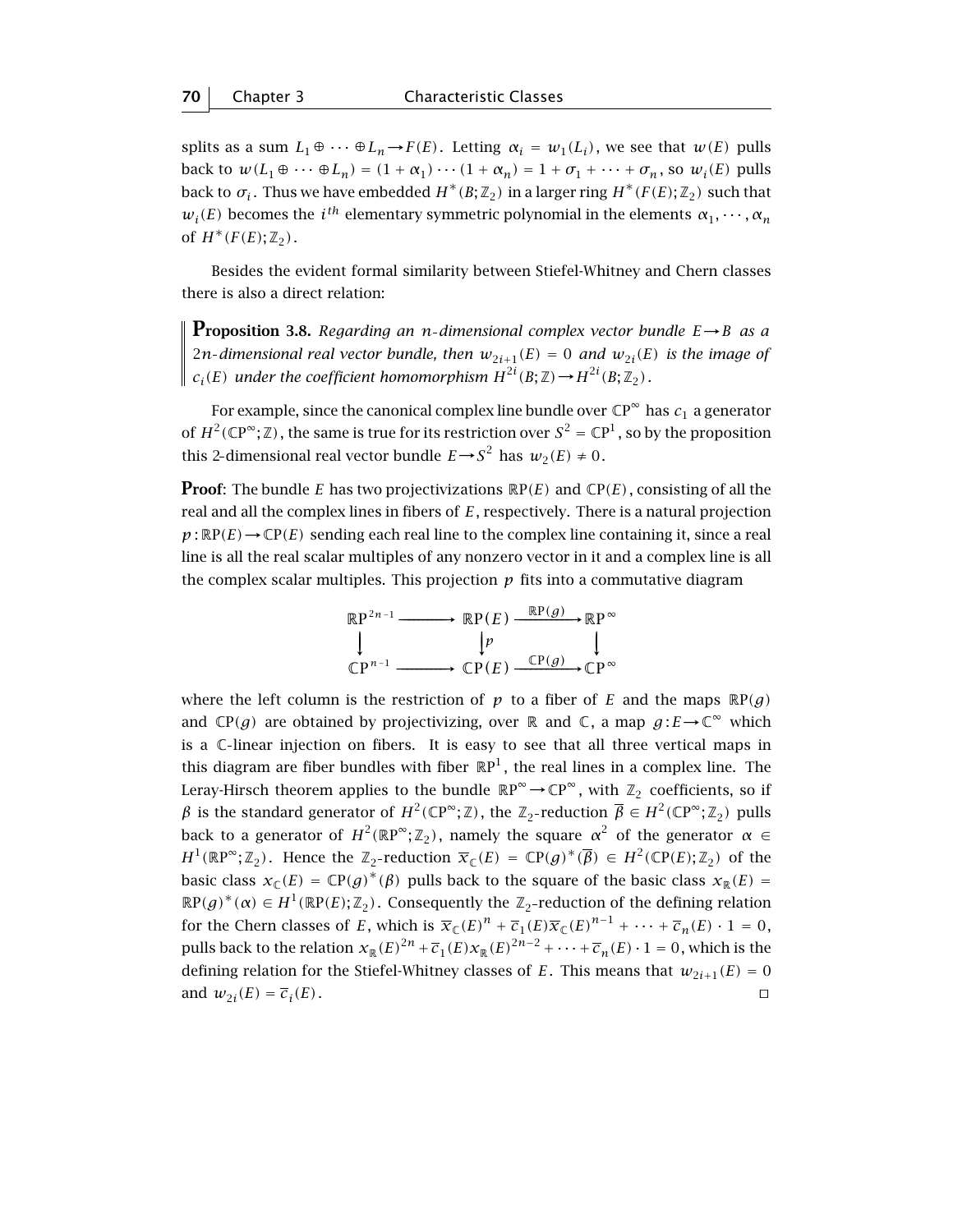## **Cohomology of Grassmannians**

From Example 3.7 and naturality it follows that the universal bundle  $E_n \rightarrow G_n$ must also have all its Stiefel-Whitney classes  $w_1(E_n), \dots, w_n(E_n)$  nonzero. In fact a much stronger statement is true. Let  $f$  :  $(\mathbb{R}P^{\infty})^n {\,\rightarrow\,} G_n$  be the classifying map for the *n*-fold Cartesion product  $(E_1)^n$  of the canonical line bundle  $E_1$ , and for notational simplicity let  $w_i = w_i(E_n)$ . Then the composition

$$
\mathbb{Z}_2[w_1, \cdots, w_n] \longrightarrow H^*(G_n; \mathbb{Z}_2) \xrightarrow{f^*} H^*((\mathbb{R}P^{\infty})^n; \mathbb{Z}_2) \approx \mathbb{Z}_2[\alpha_1, \cdots, \alpha_n]
$$

sends  $w_i$  to  $\sigma_i$ , the *i*<sup>th</sup> elementary symmetric polynomial. It is a classical algebraic result that the polynomials  $\sigma_i$  are algebraically independent in  $\mathbb{Z}_2[\alpha_1, \cdots, \alpha_n]$ . Proofs of this can be found in [van der Waerden, §26] or [Lang, p. 134] for example. Thus the composition  $\mathbb{Z}_2[w_1, \dots, w_n] \to \mathbb{Z}_2[\alpha_1, \dots, \alpha_n]$  is injective, hence also the map  $\mathbb{Z}_2[w_1,\dots,w_n] \to H^*(G_n;\mathbb{Z}_2)$ . In other words, the classes  $w_i(E_n)$  generate a polynomial subalgebra  $\mathbb{Z}_2[w_1, \dots, w_n] \subset H^*(G_n; \mathbb{Z}_2)$ . This subalgebra is in fact equal to  $H^*(G_n; \mathbb{Z}_2)$ , and the corresponding statement for Chern classes holds as well:

**Theorem 3.9.**  $H^*(G_n; \mathbb{Z}_2)$  is the polynomial ring  $\mathbb{Z}_2[w_1, \dots, w_n]$  on the Stiefel-*Whitney classes*  $w_i = w_i(E_n)$  *of the universal bundle*  $E_n \rightarrow G_n$ *. Similarly, in the complex case*  $H^*(G_n(\mathbb{C}^\infty);\mathbb{Z}) \approx \mathbb{Z}[c_1, \cdots, c_n]$  where  $c_i = c_i(E_n(\mathbb{C}^\infty))$  for the univer*sal bundle*  $E_n(\mathbb{C}^\infty) \to G_n(\mathbb{C}^\infty)$ *.* 

The proof we give here for this basic result will be a fairly quick application of the CW structure on  $G_n$  constructed at the end of §1.2. A different proof will be given in §3.3 where we also compute the cohomology of  $G_n$  with  $\mathbb Z$  coefficients, which is somewhat more subtle.

**Proof**: Consider a map  $f: (\mathbb{R}P^{\infty})^n \to G_n$  which pulls  $E_n$  back to the bundle  $(E_1)^n$ considered above. We have noted that the image of  $f^*$  contains the symmetric polynomials in  $\mathbb{Z}_2[\alpha_1,\dots,\alpha_n] \approx H^*((\mathbb{R}P^{\infty})^n;\mathbb{Z}_2)$ . The opposite inclusion holds as well, since if  $\pi$ :  $(\mathbb{R}P^{\infty})^n \to (\mathbb{R}P^{\infty})^n$  is an arbitrary permutation of the factors, then  $\pi$  pulls  $(E_1)^n$  back to itself, so  $f\pi \simeq f$ , which means that  $f^* = \pi^* f^*$ , so the image of  $f^*$  is invariant under  $\pi^*: H^*((\mathbb{R}P^\infty)^n; \mathbb{Z}_2) \to H^*((\mathbb{R}P^\infty)^n; \mathbb{Z}_2)$  , but the latter map is just the same permutation of the variables  $\alpha_i$ .

To finish the proof in the real case it remains to see that *f* <sup>∗</sup> is injective. It suffices to find a CW structure on  $G_n$  in which the  $r$ -cells are in one-to-one correspondence with monomials  $w_1^{r_1} \cdots w_n^{r_n}$  of dimension  $r = r_1 + 2r_2 + \cdots + nr_n$ , since the number of *r*-cells in a CW complex *X* is an upper bound on the dimension of  $H^r(X; \mathbb{Z}_2)$  as a  $\mathbb{Z}_2$  vector space, and a surjective linear map between finite-dimensional vector spaces is injective if the dimension of the domain is not greater than the dimension of the range.

Monomials  $w_1^{r_1} \cdots w_n^{r_n}$  of dimension  $r$  correspond to  $n$ -tuples  $(r_1, \cdots, r_n)$  with  $r = r_1 + 2r_2 + \cdots + nr_n$ . Such *n*-tuples in turn correspond to partitions of *r* into at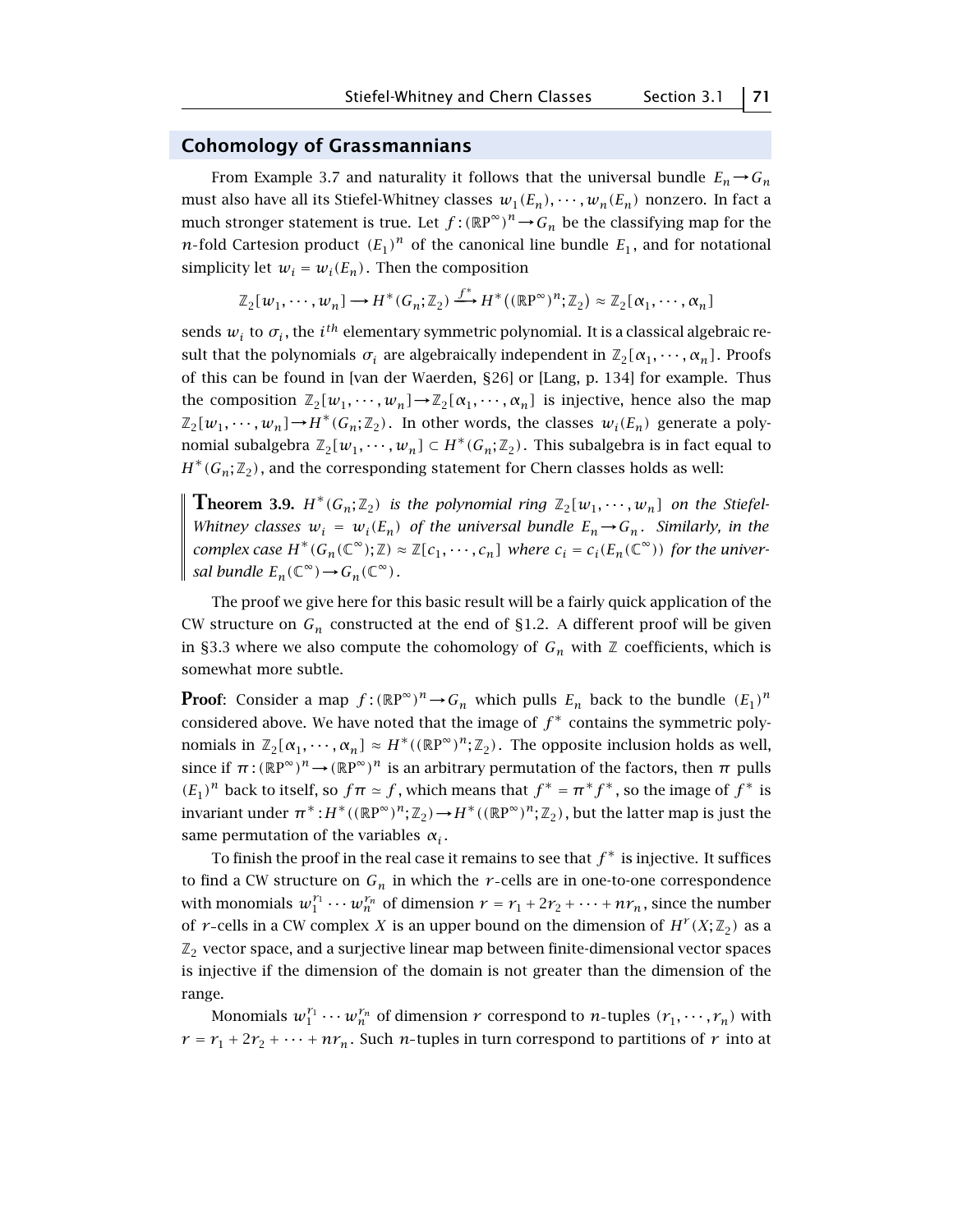most *n* integers, via the correspondence

$$
(r_1, \cdots, r_n) \longleftrightarrow r_n \le r_n + r_{n-1} \le \cdots \le r_n + r_{n-1} + \cdots + r_1.
$$

Such a partition becomes the sequence  $\sigma_1 - 1 \le \sigma_2 - 2 \le \cdots \le \sigma_n - n$ , corresponding to the strictly increasing sequence  $0 < \sigma_1 < \sigma_2 < \cdots < \sigma_n$ . For example, when  $n = 3$ we have:

|          | $(r_1, r_2, r_3)$ |          |          | $(\sigma_1 - 1, \sigma_2 - 2, \sigma_3 - 3)$ | $(\sigma_1, \sigma_2, \sigma_3)$ | dimension |
|----------|-------------------|----------|----------|----------------------------------------------|----------------------------------|-----------|
|          | $0\;\;0\;\;0$     | $\Omega$ | $\Omega$ | $\theta$                                     | 2 3                              |           |
| $w_1$    | 100               |          | $\Omega$ |                                              | $1 \t2 \t4$                      |           |
| $w_2$    | 0 1 0             |          |          |                                              | 1 3 4                            |           |
| $w_1^2$  | 2 0 0             |          | $\Omega$ |                                              | 2 5                              |           |
| $w_3$    | 001               |          |          |                                              | 2 3 4                            |           |
| $w_1w_2$ | 110               |          |          |                                              |                                  |           |
| $w_1^3$  | 3 0 0             |          | $\theta$ |                                              | - 6                              |           |

The cell structure on  $G_n$  constructed in §1.2 has one cell of dimension  $(\sigma_1 - 1)$  +  $(\sigma_2 - 2) + \cdots + (\sigma_n - n)$  for each increasing sequence  $0 < \sigma_1 < \sigma_2 < \cdots < \sigma_n$ . So we are done in the real case.

The complex case is entirely similar, keeping in mind that  $c_i$  has dimension 2*i* rather than *i*. The CW structure on  $G_n(\mathbb{C}^\infty)$  described in §1.2 also has these extra factors of 2 in the dimensions of its cells. In particular, the cells are all even-dimensional, so the cellular boundary maps for  $G_n(\mathbb{C}^\infty)$  are all trivial and the cohomology with  $\mathbb Z$ coefficients consists of a Z summand for each cell. Injectivity of *f* <sup>∗</sup> then follows from the algebraic fact that a surjective homomorphism between free abelian groups of finite rank is injective if the rank of the domain is not greater than the rank of the  $\Box$  range.  $\Box$ 

One might guess that the monomial  $w_1^{r_1} \cdots w_n^{r_n}$  corresponding to a given cell of  $G_n$  in the way described above was the cohomology class dual to this cell, represented by the cellular cochain assigning the value 1 to the cell and 0 to all the other cells. This is true for the classes  $w_i$  themselves, but unfortunately it is not true in general. For example the monomial  $w_1^i$  corresponds to the cell whose associated partition is the trivial partition  $i = i$ , but the cohomology class dual to this cell is  $w'_i$  where  $1 + w_1' + w_2' + \cdots$  is the multiplicative inverse of  $1 + w_1 + w_2 + \cdots$ . If one replaces the basis of monomials by the more geometric basis of cohomology classes dual to cells, the formulas for multiplying these dual classes become rather complicated. In the parallel situation of Chern classes this question has very classical roots in algebraic geometry, and the rules for multiplying cohomology classes dual to cells are part of the so-called Schubert calculus. Accessible expositions of this subject from a modern viewpoint can be found in [Fulton] and [Hiller].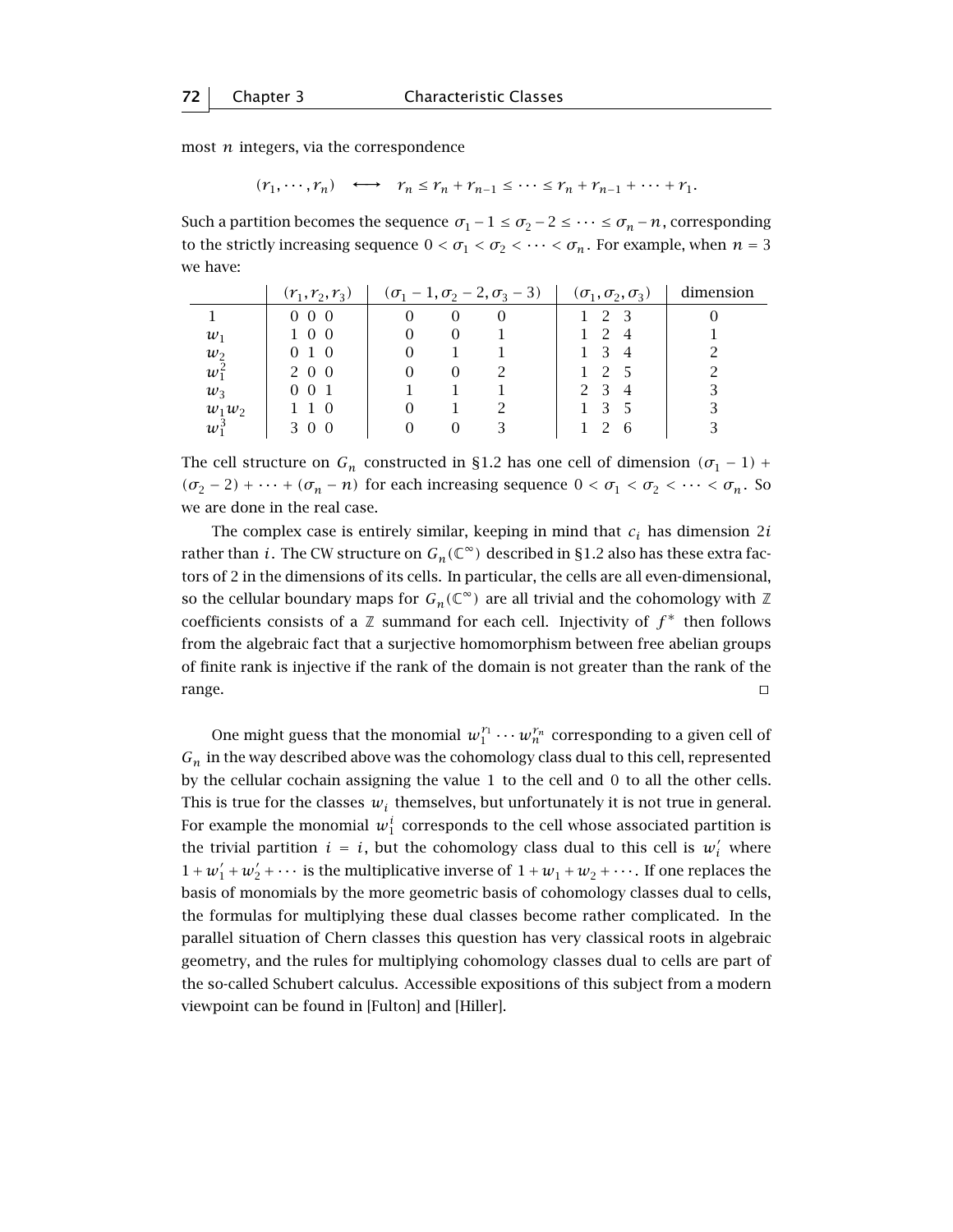## **Applications of w<sup>1</sup> and c<sup>1</sup>**

We saw in §1.1 that the set Vect<sup>1</sup>(*X*) of isomorphism classes of line bundles over *X* forms a group with respect to tensor product. We know also that Vect<sup>1</sup> $(X)$  =  $[X, G_1(\mathbb{R}^{\infty})]$ , and  $G_1(\mathbb{R}^{\infty})$  is just  $\mathbb{R}P^{\infty}$ , an Eilenberg-MacLane space  $K(\mathbb{Z}_2, 1)$ . It is a basic fact in algebraic topology that  $[X, K(G, n)] \approx H^{n}(X; G)$  when *X* has the homotopy type of a CW complex; see Theorem 4.56 of [AT], for example. Thus one might ask whether the groups  $Vect^1(X)$  and  $H^1(X;\mathbb{Z}_2)$  are isomorphic. For complex line bundles we have  $G_1(\mathbb{C}^\infty) = \mathbb{C}P^\infty$ , and this is a  $K(\mathbb{Z}, 2)$ , so the corresponding question is whether  $Vect^1_{\mathbb{C}}(X)$  is isomorphic to  $H^2(X;\mathbb{Z})$ .

**Proposition 3.10.** *The function*  $w_1$ : Vect<sup>1</sup>(*X*)  $\rightarrow$  *H*<sup>1</sup>(*X*; Z<sub>2</sub>) *is a homomorphism, and is an isomorphism if X has the homotopy type of a CW complex. The same is also true for*  $c_1$ :  $Vect^1_{\mathbb{C}}(X) \rightarrow H^2(X; \mathbb{Z})$ *.* 

**Proof**: The argument is the same in both the real and complex cases, so for definiteness let us describe the complex case. To show that  $c_1$ : Vect $_C^1(X) \rightarrow H^2(X)$  is a homomorphism, we first prove that  $c_1(L_1 \otimes L_2) = c_1(L_1) + c_1(L_2)$  for the bundle  $L_1 \otimes L_2 \rightarrow G_1 \times G_1$  where  $L_1$  and  $L_2$  are the pullbacks of the canonical line bundle *L*→*G*<sub>1</sub> =  $\mathbb{C}P^{\infty}$  under the projections  $p_1, p_2$ :  $G_1 \times G_1$  →  $G_1$  onto the two factors. Since *c*<sub>1</sub>(*L*) is the generator *α* of  $H^2(\mathbb{CP}^\infty)$ , we know that  $H^*(G_1 \times G_1) \approx \mathbb{Z}[\alpha_1, \alpha_2]$  where  $\alpha_i = p_i^*(\alpha) = c_1(L_i)$ . The inclusion  $G_1 \vee G_1 \subset G_1 \times G_1$  induces an isomorphism on  $H^2$ , so to compute  $c_1(L_1 \otimes L_2)$  it suffices to restrict to  $G_1 \vee G_1$ . Over the first  $G_1$  the bundle *L*<sub>2</sub> is the trivial line bundle, so the restriction of  $L_1 \otimes L_2$  over this  $G_1$  is  $L_1 \otimes 1 \approx L_1$ . Similarly,  $L_1 \otimes L_2$  restricts to  $L_2$  over the second  $G_1$ . So  $c_1(L_1 \otimes L_2)$  restricted to  $G_1 \vee G_1$  is  $\alpha_1 + \alpha_2$  restricted to  $G_1 \vee G_1$ . Hence  $c_1(L_1 \otimes L_2) = \alpha_1 + \alpha_2 = c_1(L_1) + c_1(L_2)$ .

The general case of the formula  $c_1(E_1 \otimes E_2) = c_1(E_1) + c_1(E_2)$  for line bundles  $E_1$ and  $E_2$  now follows by naturality: We have  $E_1 \approx f_1^*(L)$  and  $E_2 \approx f_2^*(L)$  for maps *f*<sub>1</sub>*, f*<sub>2</sub> : *X* → *G*<sub>1</sub>. For the map *F* =  $(f_1, f_2)$  : *X* → *G*<sub>1</sub> × *G*<sub>1</sub> we have  $F^*(L_i) = f_i^*(L) \approx E_i$ , so

$$
\begin{aligned} c_1(E_1\otimes E_2)&=c_1(F^*(L_1)\otimes F^*(L_2))=c_1(F^*(L_1\otimes L_2))=F^*(c_1(L_1\otimes L_2))\\ &=F^*(c_1(L_1)+c_1(L_2))=F^*(c_1(L_1))+F^*(c_1(L_2))\\ &=c_1(F^*(L_1))+c_1(F^*(L_2))=c_1(E_1)+c_1(E_2). \end{aligned}
$$

As noted above, if *X* is a CW complex, there is a bijection  $[X, \mathbb{CP}^{\infty}] \approx H^2(X; \mathbb{Z})$ , and the more precise statement is that this bijection is given by the map  $[f] \mapsto f^*(u)$ for some class  $u \in H^2(\mathbb{C}P^\infty;\mathbb{Z})$ . The class *u* must be a generator, otherwise the map would not always be surjective. Which of the two generators we choose for *u* is not important, so we may take it to be the class *α*. The map  $[f] \mapsto f^*(\alpha)$  factors as the composition  $[X, \mathbb{CP}^{\infty}] \to \mathrm{Vect}_{\mathbb{C}}^1(X) \to H^2(X; \mathbb{Z})$ ,  $[f] \mapsto f^*(L) \mapsto c_1(f^*(L)) =$  $f^*(c_1(L)) = f^*(\alpha)$ . The first map in this composition is a bijection, so since the composition is a bijection, the second map  $c_1$  must be a bijection also.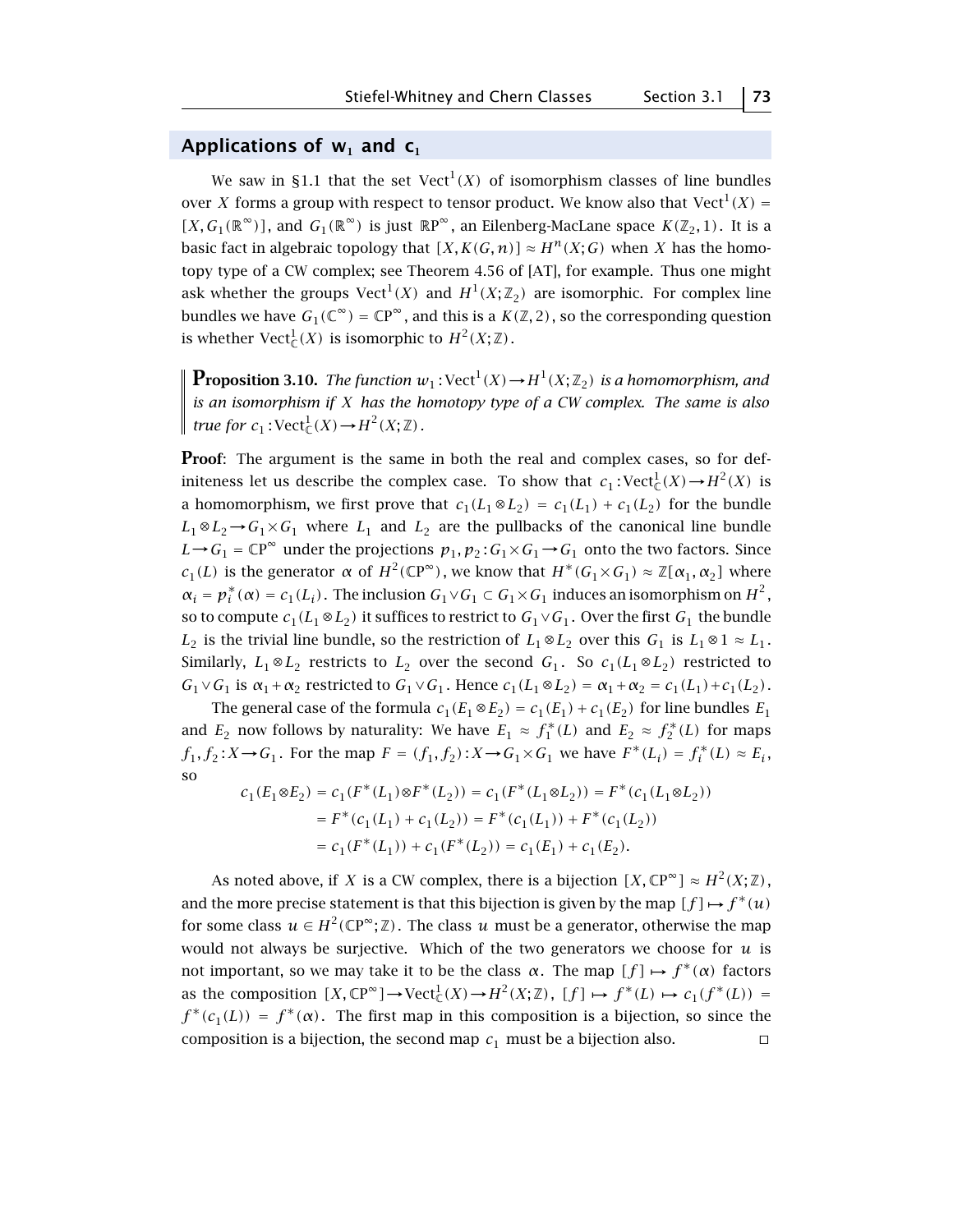The first Stiefel-Whitney class  $w_1$  is closely related to orientability:

**Proposition 3.11.** *A vector bundle*  $E \rightarrow X$  *is orientable iff*  $w_1(E) = 0$ *, assuming that X is homotopy equivalent to a CW complex.*

Thus  $w_1$  can be viewed as the obstruction to orientability of vector bundles. An interpretation of the other classes  $w_i$  as obstructions will be given in the Appendix to this chapter.

**Proof**: Without loss we may assume *X* is a CW complex. By restricting to pathcomponents we may further assume *X* is connected. There are natural isomorphisms

$$
(*) \qquad H^1(X;\mathbb{Z}_2) \xrightarrow{\sim} \text{Hom}(H_1(X),\mathbb{Z}_2) \xrightarrow{\sim} \text{Hom}(\pi_1(X),\mathbb{Z}_2)
$$

from the universal coefficient theorem and the fact that  $H_1(X)$  is the abelianization of  $\pi_1(X)$ . When  $X = G_n$  we have  $\pi_1(G_n) \approx \mathbb{Z}_2$ , and  $w_1(E_n) \in H^1(G_n; \mathbb{Z}_2)$  corresponds via (\*) to this isomorphism  $\pi_1(G_n) \approx \mathbb{Z}_2$  since  $w_1(E_n)$  is the unique nontrivial element of  $H^1(G_n; \mathbb{Z}_2)$ . By naturality of  $(*)$  it follows that for any map  $f: X \to G_n$ ,  $f^*(w_1(E_n))$  corresponds under (\*) to the homomorphism  $f_* : \pi_1(X) \to \pi_1(G_n) \approx$  $\mathbb{Z}_2$ . Thus if we choose *f* so that  $f^*(E_n)$  is a given vector bundle *E*, we have  $w_1(E)$ corresponding under (\*) to the induced map  $f_* : \pi_1(X) \to \pi_1(G_n) \approx \mathbb{Z}_2$ . Hence  $w_1(E) = 0$  iff this  $f_*$  is trivial, which is exactly the condition for lifting f to the universal cover  $\tilde{G}_n$ , i.e., orientability of *E*.

## **2. The Chern Character**

In this section we apply the most basic facts about Chern classes to obtain a direct connection between K–theory and ordinary cohomology. This is then used to study the J–homomorphism, which maps the homotopy groups of orthogonal and unitary groups to the homotopy groups of spheres.

The total Chern class  $c = 1 + c_1 + c_2 + \cdots$  takes direct sums to cup products, and the idea of the Chern character is to form an algebraic combination of Chern classes which takes direct sums to sums and tensor products to cup products, thus giving a natural ring homomorphism from K–theory to cohomology. In order to make this work one must use cohomology with rational coefficients, however. The situation might have been simpler if it had been possible to use integer coefficients instead, but on the other hand, the fact that one has rational coefficients instead of integers makes it possible to define a homomorphism  $e : \pi_{2m-1}(S^{2n}) \to \mathbb{Q}/\mathbb{Z}$  which gives some very interesting information about the difficult subject of homotopy groups of spheres.

In order to define the Chern character it suffices, via the splitting principle, to do the case of line bundles. The idea is to define the Chern character *ch(L)* for a line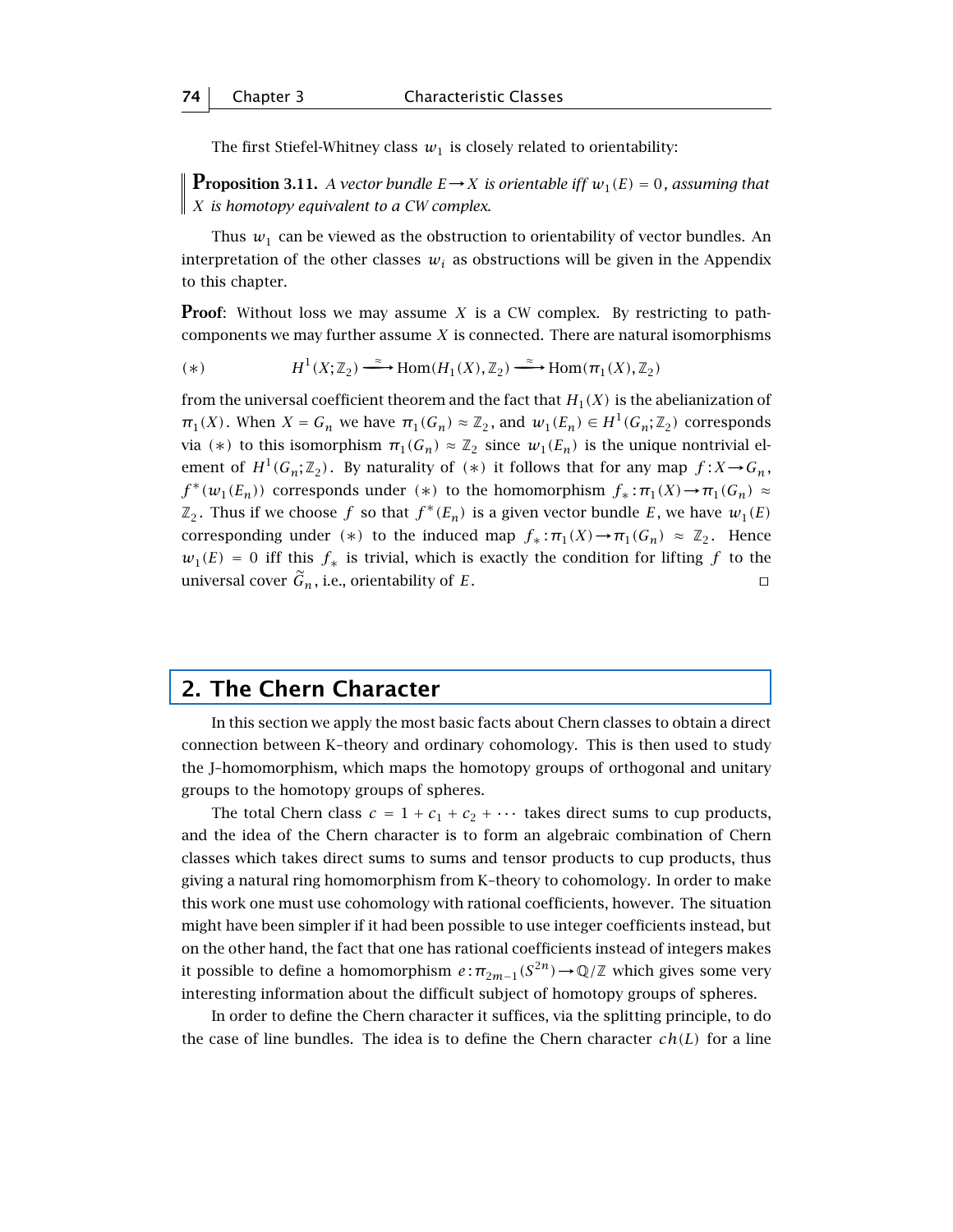bundle *L*→*X* to be *ch*(*L*) =  $e^{c_1(L)} = 1 + c_1(L) + c_1(L)^2/2! + \cdots \in H^*(X; \mathbb{Q})$ , so that  $ch(L_1 \otimes L_2) = e^{c_1(L_1 \otimes L_2)} = e^{c_1(L_1) + c_1(L_2)} = e^{c_1(L_1)} e^{c_1(L_2)} = ch(L_1) ch(L_2)$ . If the sum  $1+c_1(L)+c_1(L)^2/2!+\cdots$  has infinitely many nonzero terms, it will lie not in the direct sum  $H^*(X; \mathbb{Q})$  of the groups  $H^n(X; \mathbb{Q})$  but rather in the direct product. However, in the examples we shall be considering,  $H^n(X; \mathbb{Q})$  will be zero for sufficiently large *n*, so this distinction will not matter.

For a direct sum of line bundles  $E \approx L_1 \oplus \cdots \oplus L_n$  we would then want to have

$$
ch(E) = \sum_{i} ch(L_{i}) = \sum_{i} e^{t_{i}} = n + (t_{1} + \dots + t_{n}) + \dots + (t_{1}^{k} + \dots + t_{n}^{k})/k! + \dots
$$

where  $t_i = c_1(L_i)$ . The total Chern class  $c(E)$  is then  $(1 + t_1) \cdots (1 + t_n) = 1 + \sigma_1 +$  $\cdots + \sigma_n$ , where  $\sigma_j = c_j(E)$  is the *j*<sup>th</sup> elementary symmetric polynomial in the  $t_i$ 's, the sum of all products of *j* distinct  $t_i$ 's. As we saw in §2.3, the Newton polynomials  $s_k$ satisfy  $t_1^k + \cdots + t_n^k = s_k(\sigma_1, \cdots, \sigma_k)$ . Since  $\sigma_j = c_j(E)$ , this means that the preceding displayed formula can be rewritten

$$
ch(E) = \dim E + \sum_{k>0} s_k(c_1(E), \cdots, c_k(E))/k!
$$

The right side of this equation is defined for arbitrary vector bundles *E*, so we take this as our general definition of *ch(E)*.

# **Proposition 3.12.**  $ch(E_1 \oplus E_2) = ch(E_1) + ch(E_2)$  and  $ch(E_1 \otimes E_2) = ch(E_1)ch(E_2)$ .

**Proof:** The proof of the splitting principle for ordinary cohomology in Proposition 2.3 works with any coefficients in the case of complex vector bundles, in particular for  $\mathbb Q$  coefficients. By this splitting principle we can pull  $E_1$  back to a sum of line bundles over a space  $F(E_1)$ . By another application of the splitting principle to the pullback of  $E_2$  over  $F(E_1)$ , we have a map  $F(E_1, E_2) \rightarrow X$  pulling both  $E_1$  and  $E_2$  back to sums of line bundles, with the induced map  $H^*(X; \mathbb{Q}) \to H^*(F(E_1, E_2); \mathbb{Q})$  injective. So to prove the proposition it suffices to verify the two formulas when  $E_1$  and  $E_2$ are sums of line bundles, say  $E_i = \bigoplus_j L_{ij}$  for  $i = 1, 2$ . The sum formula holds since  $ch(E_1\oplus E_2)=ch(\oplus_{i,j} L_{ij})=\sum_{i,j}e^{c_1(L_{ij})}=ch(E_1)+ch(E_2)$  , by the discussion preceding the definition of *ch*. For the product formula,  $ch(E_1 \otimes E_2) = ch(\bigoplus_{j,k} (L_{1j} \otimes L_{2k})) =$  $\sum_{j,k} ch(L_{1j} ⊗ L_{2k}) = \sum_{j,k} ch(L_{1j})ch(L_{2k}) = ch(E_1)ch(E_2)$ . □

In view of this proposition, the Chern character automatically extends to a ring homomorphism  $ch: K(X) \to H^*(X; \mathbb{Q})$ . By naturality there is also a reduced form  $ch: \widetilde{K}(X) \to \widetilde{H}^*(X; \mathbb{Q})$  since these reduced rings are the kernels of restriction to a point.

As a first calculation of the Chern character, we have:

**Proposition 3.13.**  $ch: \widetilde{K}(S^{2n}) \to H^{2n}(S^{2n}; \mathbb{Q})$  *is injective with image equal to the*  $\|$  *subgroup H*<sup>2*n*</sup>(S<sup>2*n*</sup>; ℤ) ⊂ *H*<sup>2*n*</sup>(S<sup>2*n*</sup>; ①).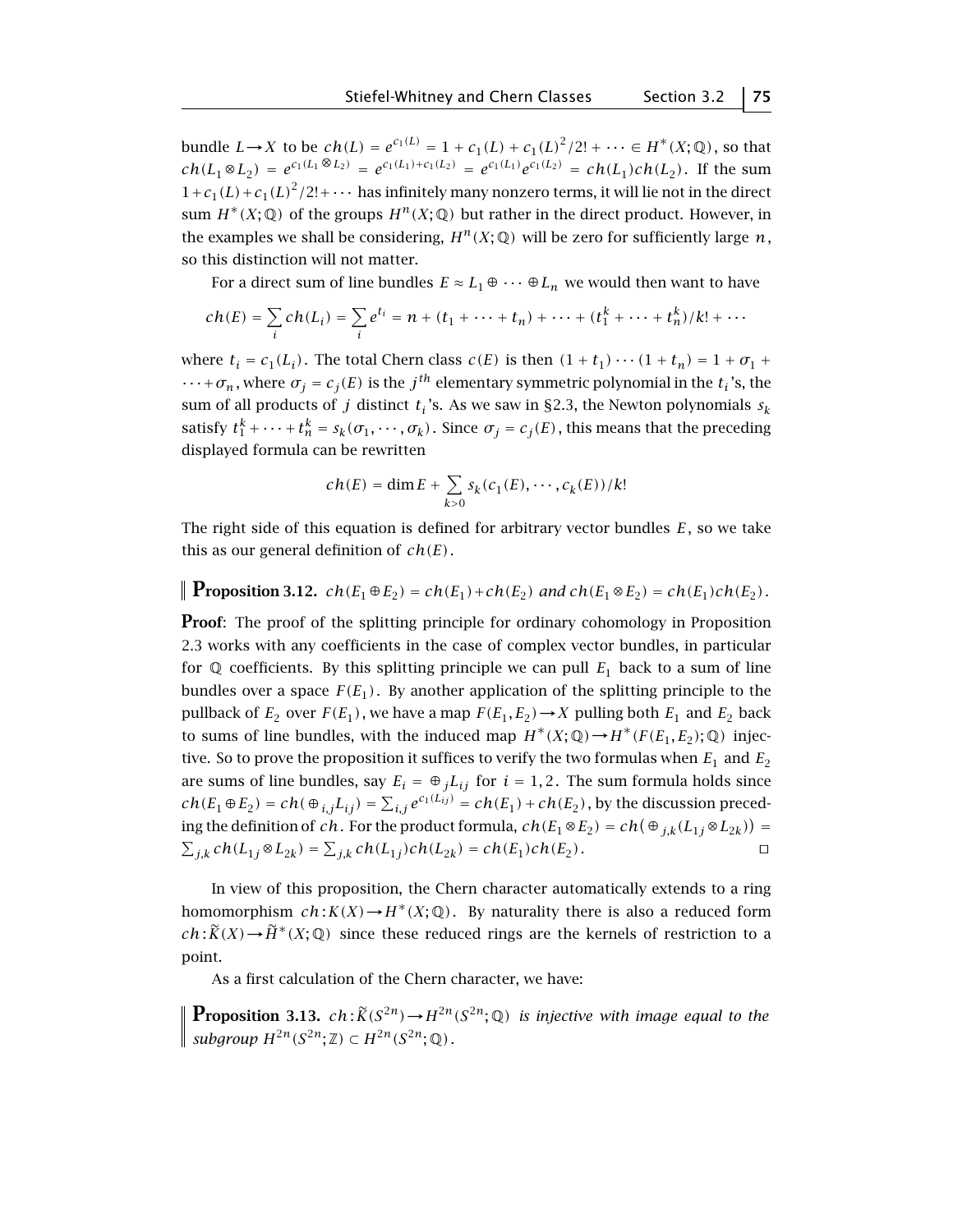**Proof**: Since  $ch(x \otimes (H-1)) = ch(x) \vee ch(H-1)$  we have the commutative diagram shown at the right, where the upper map is external  $K(X)$ ≈

tensor product with 
$$
H - 1
$$
, which is an isomorphism by  
Bott periodicity, and the lower map is cross product with  
 $ch(H - 1) = ch(H) - ch(1) = 1 + c_1(H) - 1 = c_1(H)$ , a

$$
\widetilde{K}(X) \xrightarrow{\approx} \widetilde{K}(S^2 X)
$$
\n
$$
\downarrow{ch} \qquad \qquad \downarrow{ch}
$$
\n
$$
\widetilde{H}^*(X; \mathbb{Q}) \xrightarrow{\approx} \widetilde{H}^*(S^2 X; \mathbb{Q})
$$

generator of  $H^2(S^2; \mathbb{Z})$ . From Theorem 3.16 of [AT] the lower map is an isomorphism and restricts to an isomorphism of the  $\mathbb{Z}$ -coefficient subgroups. Taking  $X = S^{2n}$ , the result now follows by induction on *n*, starting with the trivial case  $n = 0$ .

An interesting by-product of this is:

**Corollary 3.14.** *A class in*  $H^{2n}(S^{2n}; \mathbb{Z})$  *occurs as a Chern class*  $c_n(E)$  *iff it is divisible by*  $(n-1)!$ .

**Proof:** For vector bundles  $E \rightarrow S^{2n}$  we have  $c_1(E) = \cdots = c_{n-1}(E) = 0$ , so  $ch(E) =$  $\dim E + s_n(c_1, \dots, c_n)/n! = \dim E \pm nc_n(E)/n!$  by the recursion relation for  $s_n$  derived in §2.3, namely,  $s_n = \sigma_1 s_{n-1} - \sigma_2 s_{n-2} + \cdots + (-1)^{n-2} \sigma_{n-1} s_1 + (-1)^{n-1} n \sigma_n$ .  $\Box$ 

Even when  $H^*(X;\mathbb{Z})$  is torsionfree, so that  $H^*(X;\mathbb{Z})$  is a subring of  $H^*(X;\mathbb{Q})$ , it is not always true that the image of *ch* is contained in  $H^*(X;\mathbb{Z})$ . For example, if *L* ∈ *K*( $\mathbb{CP}^n$ ) is the canonical line bundle, then *ch*(*L*) = 1+*c* +  $c^2/2$ +···+ $c^n/n!$  where  $c = c_1(L)$  generates  $H^2(\mathbb{C}P^n;\mathbb{Z})$ , hence  $c^k$  generates  $H^{2k}(\mathbb{C}P^n;\mathbb{Z})$  for  $k \leq n$ .

The Chern character can be used to show that for finite cell complexes *X* , the only possible differences between the groups  $K^*(X)$  and  $H^*(X;\mathbb{Z})$  lie in their torsion subgroups. Since these are finitely generated abelian groups, this will follow if we can show that  $K^*(X) \otimes \mathbb{Q}$  and  $H^*(X; \mathbb{Q})$  are isomorphic. Thus far we have defined the Chern character  $K^0(X) \rightarrow H^{even}(X; \mathbb{Q})$ , and it is easy to extend this formally to odd dimensions by the commutative diagram at the right.  $\widetilde{K}^0(SX) \xrightarrow{\text{ch}} \widetilde{H}^{even}(SX;\mathbb{Q})$  $K^1(X) \xrightarrow{ch} H^{odd}(X; \mathbb{Q})$  $\mathbb{R}$  and  $\mathbb{R}$  and  $\mathbb{R}$  and  $\mathbb{R}$  and  $\mathbb{R}$  and  $\mathbb{R}$  and  $\mathbb{R}$  and  $\mathbb{R}$  and  $\mathbb{R}$  and  $\mathbb{R}$  and  $\mathbb{R}$  and  $\mathbb{R}$  and  $\mathbb{R}$  and  $\mathbb{R}$  and  $\mathbb{R}$  and  $\mathbb{R}$  and  $\mathbb{R}$  and

**Proposition 3.15.** *The map*  $K^*(X) \otimes \mathbb{Q} \rightarrow H^*(X; \mathbb{Q})$  *induced by the Chern character is an isomorphism for all finite cell complexes X .*

**Proof**: We proceed by induction on the number of cells of X. The result is trivially true when there is a single cell, a 0-cell, and it is also true when there are two cells, so that *X* is a sphere, by the preceding proposition. For the induction step, let *X* be obtained from a subcomplex *A* by attaching a cell. Consider the fiveterm sequence  $X/A \rightarrow SA \rightarrow SX/SA \rightarrow S^2A$ . Applying the rationalized Chern character  $K^*(-) \otimes \mathbb{Q} \rightarrow H^*(-; \mathbb{Q})$  then gives a commutative diagram of five-term exact sequences since tensoring with  $\mathbb Q$  preserves exactness. The space  $X/A$  is a sphere, and *SX/SA* is homotopy equivalent to a sphere. Both *SA* and  $S^2A$  are homotopy equivalent to cell complexes with the same number of cells as *A*, by collapsing the suspension or double suspension of a 0 cell. Thus by induction four of the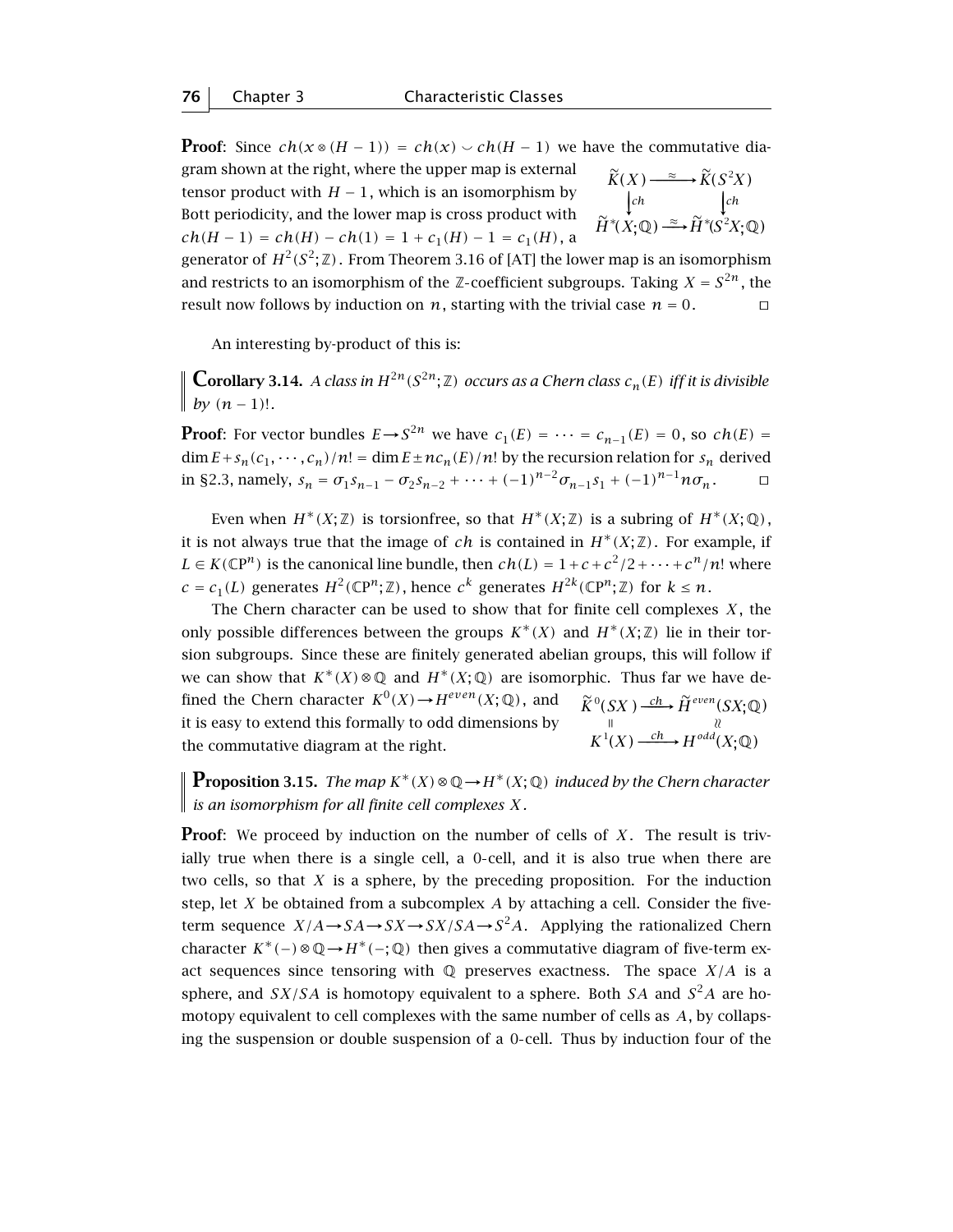five maps between the two exact sequences are isomorphisms, all except the map  $K^*(SX) \otimes \mathbb{Q} \rightarrow H^*(SX; \mathbb{Q})$ , so by the five-lemma this map is an isomorphism as well. Finally, to obtain the result for *X* itself we may replace *X* by  $S^2X$  since the Chern character commutes with double suspension, as we have seen, and a double suspension is in particular a single suspension, with the same number of cells, up to homotopy equivalence.  $\Box$ 

# **The J–Homomorphism**

Homotopy groups of spheres are notoriously difficult to compute, but some partial information can be gleaned from certain naturally defined homomorphisms

$$
J: \pi_i(O(n)) \to \pi_{n+i}(S^n)
$$

One of the goals of this book is to determine these *J* homomorphisms in the stable dimension range *n >> i* where both domain and range are independent of *n*, according to Proposition 1.14 for  $O(n)$  and the Freudenthal suspension theorem [AT] for *S<sup>n</sup>* . The real form of Bott periodicity proved in Chapter 4 implies that the domain of the stable *J*-homomorphism  $\pi_i(O) \to \pi_i^s$  is nonzero only for  $i = 4n - 1$  when  $\pi_i(O)$ is Z and for  $i = 8n$  and  $8n + 1$  when  $\pi_i(0)$  is  $\mathbb{Z}_2$ . In the latter two cases we will show in Chapter 4 that *J* is injective. When  $i = 4n - 1$  the image of *J* is a finite cyclic group of some order  $a_n$  since  $\pi_i^s$  is a finite group for  $i > 0$  by a theorem of Serre proved in [SSAT].

The values of  $a_n$  have been computed in terms of Bernouilli numbers. Here is a table for small values of *n*:

|  |  |  |  |  | n 1 2 3 4 5 6 7 8 9 10 11                               |  |
|--|--|--|--|--|---------------------------------------------------------|--|
|  |  |  |  |  | $a_n$ 24 240 504 480 264 65520 24 16320 28728 13200 552 |  |

In spite of appearances, there is great regularity in this sequence, but this becomes clear only when one looks at the prime factorization of  $a_n$ . Here are the rules for computing *an* :

- 1. The highest power of 2 dividing  $a_n$  is  $2^{\ell+3}$  where  $2^{\ell}$  is the highest power of 2 dividing *n*.
- 2. An odd prime *p* divides  $a_n$  iff *n* is a multiple of  $(p-1)/2$ , and in this case the highest power of *p* dividing  $a_n$  is  $p^{\ell+1}$  where  $p^{\ell}$  is the highest power of *p* dividing *n*.

The first three cases  $p = 2, 3, 5$  are shown in the following diagram, where a vertical chain of *k* connected dots above the number 4*n* − 1 means that the highest power of *p* dividing  $a_n$  is  $p^k$ .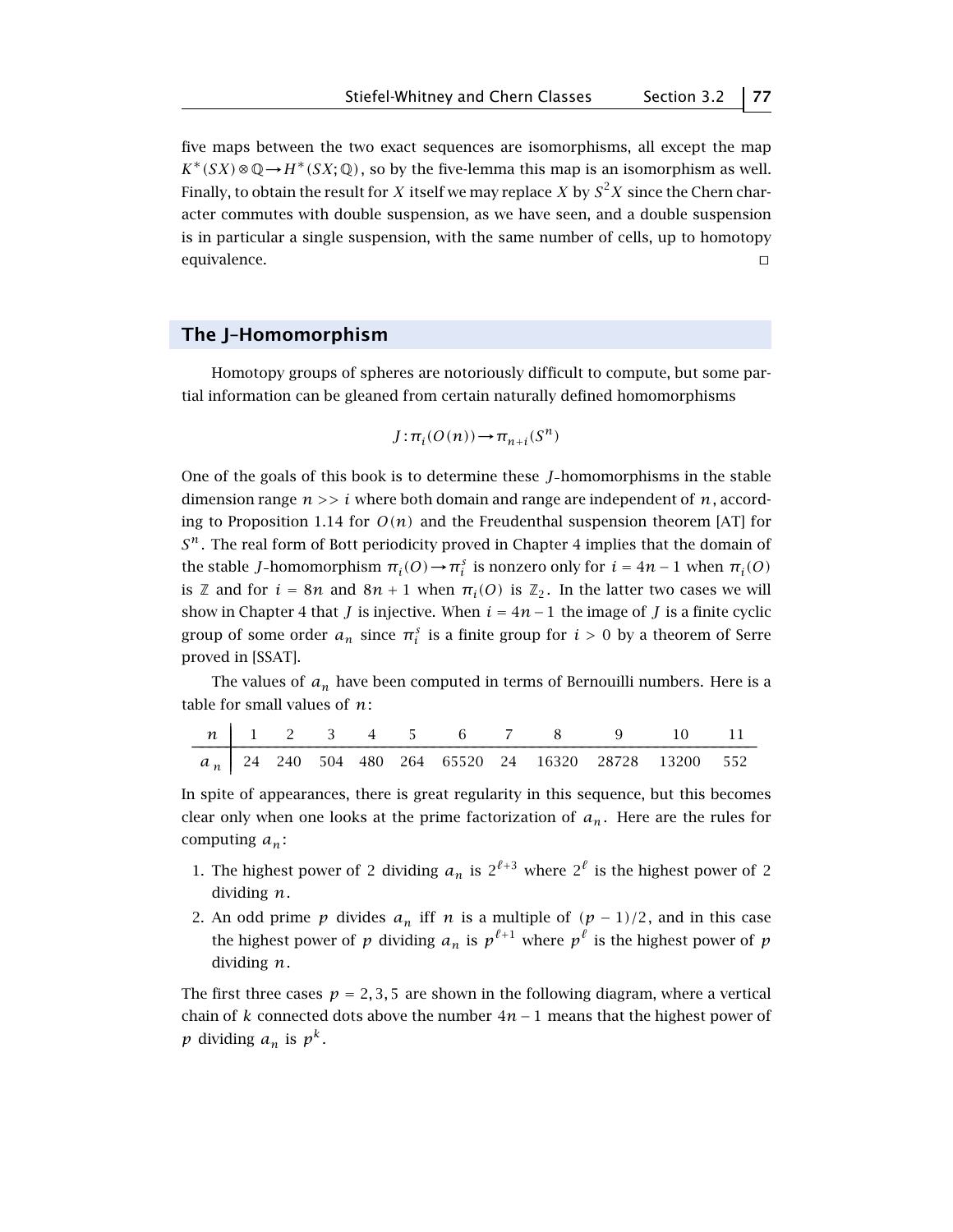

In the present section we will use the Chern character to show that  $a_n/2$  is a lower bound on the order of the image of *J* in dimension  $4n - 1$ . Improving this bound to  $a_n$  will be done in Chapter 4 using real K-theory. In Chapter ?? we will show that  $a_n$ is also an upper bound for the order.

The simplest definition of the *J* homomorphism goes as follows. An element  $[f] \in \pi_i(O(n))$  is represented by a family of isometries  $f_x \in O(n)$ ,  $x \in S^i$ , with  $f_x$ the identity when  $x$  is the basepoint of  $S^i$ . Writing  $S^{n+i}$  as  $\partial(D^{i+1} \times D^n) = S^i \times D^n \cup D^n$ *D*<sup>*i*+1</sup>×*S*<sup>*n*−1</sup> and *S*<sup>*n*</sup> as *D*<sup>*n*</sup>/∂*D*<sup>*n*</sup>, let *Jf*(*x, y*) = *f<sub>x</sub>*(*y*) for (*x, y*) ∈ *S*<sup>*i*</sup>×*D*<sup>*n*</sup> and let  $Jf(D^{i+1}\times S^{n-1}) = \partial D^n$ , the basepoint of  $D^n/\partial D^n$ . Clearly  $f \simeq g$  implies  $Jf \simeq Jg$ , so we have a map  $J : \pi_i(O(n)) \to \pi_{n+i}(S^n)$ . We will tacitly exclude the trivial case  $i = 0$ .

# **Proposition 3.16.** *<sup>J</sup> is a homomorphism.*

**Proof**: We can view  $Jf$  as a map  $I^{n+i} \to S^n = D^n / \partial D^n$  which on  $S^i \times D^n \subset I^{n+1}$  is given by  $(x, v) \mapsto f_x(v)$  and which sends the complement of  $S^i \times D^n$  to the basepoint *∂D<sup>n</sup>*. Taking a similar view of *Jg*, the sum *Jf* + *Jg* is obtained by juxtaposing these two maps on either side of a hyperplane. We may assume  $f_x$  is the identity for  $x$  in the right half of  $S^i$  and  $g_x$  is the identity for  $x$  in the left half of  $S^i$ . Then we obtain a homotopy from  $Jf + Jg$  to  $J(f + g)$  by moving the two  $S^i \times D^n$ 's together until they coincide, as shown in the figure below.  $\Box$ 



We know that  $\pi_i(O(n))$  and  $\pi_{n+i}(S^n)$  are independent of *n* for  $n > i + 1$ , so we would expect the J–homomorphism defined above to induce a stable *J*-homomorphism  $J : \pi_i(O) \rightarrow \pi_i^s$ , via  $\int_{i}^{3}$ , via  $\qquad \qquad \downarrow$  $\pi_i(O(n)) \longrightarrow \pi_i(O(n+1))$  $(S^n) \xrightarrow{S}$  $\frac{J}{S^{n}} \frac{\gamma}{S}$   $\downarrow$ *J π γ n i* + *commutativity of the diagram at the right. We leave it as* an exercise for the reader to verify that this is the case.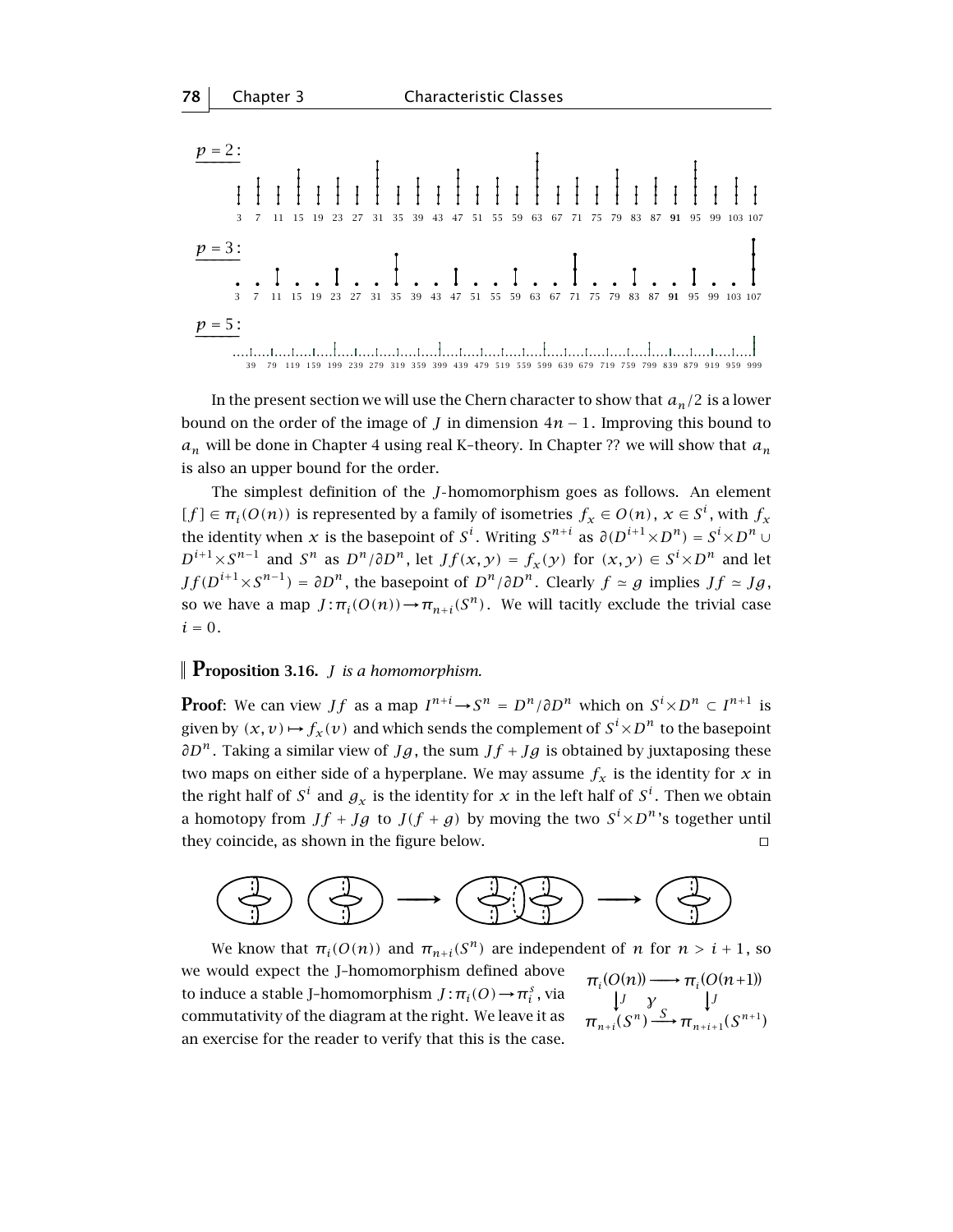Composing the stable J-homomorphism with the map  $\pi_i(U) \to \pi_i(O)$  induced by the natural inclusions  $U(n) \subset O(2n)$  which give an inclusion  $U \subset O$ , we get the stable complex J-homomorphism  $J_{\mathbb{C}}$ :  $\pi_i(U) \rightarrow \pi_i^s$ . Our goal is to define via K-theory a homomorphism  $e: \pi_i^s \to \mathbb{Q}/\mathbb{Z}$  for *i* odd and compute the composition  $eJ_{\mathbb{C}}: \pi_i(U) \to \mathbb{Q}/\mathbb{Z}$ . This will give a lower bound for the order of the image of the real J–homomorphism  $\pi_i(O) \rightarrow \pi_i^s$  when  $i = 4n - 1$ .

Now let us define the main object we will be studying in this section, the homomorphism  $e: \pi_{2m-1}(S^{2n}) \to \mathbb{Q}/\mathbb{Z}$ . For a map  $f: S^{2m-1} \to S^{2n}$  we have the mapping cone  $C_f$  obtained by attaching a cell  $e^{2m}$  to  $S^{2n}$  by  $f$ . The quotient  $C_f/S^{2n}$  is  $S^{2m}$ so we have a commutative diagram of short exact sequences

$$
0 \longrightarrow \widetilde{K}(S^{2m}) \longrightarrow \widetilde{K}(C_f) \longrightarrow \widetilde{K}(S^{2n}) \longrightarrow 0
$$
  
\n
$$
\downarrow ch \qquad \qquad \downarrow ch \qquad \qquad \downarrow ch
$$
  
\n
$$
0 \longrightarrow \widetilde{H}^*(S^{2m}; \mathbb{Q}) \longrightarrow \widetilde{H}^*(C_f; \mathbb{Q}) \longrightarrow \widetilde{H}^*(S^{2n}; \mathbb{Q}) \longrightarrow 0
$$

There are elements  $\alpha, \beta \in \widetilde{K}(C_f)$  mapping from and to the standard generators *(H* − 1*)* ∗  $\cdots$  ∗ *(H* − 1*)* of  $\widetilde{K}(S^{2m})$  and  $\widetilde{K}(S^{2n})$ , respectively. In a similar way there are elements  $a, b \in \widetilde{H}^*(C_f; \mathbb{Q})$  mapping from and to generators of  $H^{2m}(S^{2m}; \mathbb{Z})$  and  $H^{2n}(S^{2n};\mathbb{Z})$ . After perhaps replacing *a* and *b* by their negatives we may assume that  $ch(\alpha) = a$  and  $ch(\beta) = b + ra$  for some  $r \in \mathbb{Q}$ , using Proposition 3.13. The elements  $\beta$  and  $\dot{b}$  are not uniquely determined but can be varied by adding any integer multiples of  $\alpha$  and  $\alpha$ . The effect of such a variation on the formula  $ch(\beta) = b + ra$ is to change  $r$  by an integer, so  $r$  is well-defined in the additive group  $\mathbb{Q}/\mathbb{Z}$ , and we define  $e(f)$  to be this element  $r \in \mathbb{Q}/\mathbb{Z}$ . Since  $f \simeq g$  implies  $C_f \simeq C_g$ , we have a well-defined map  $e : \pi_{2n-1}(S^{2m}) \to \mathbb{Q}/\mathbb{Z}$ .

# **Proposition 3.17.** *<sup>e</sup> is a homomorphism.*

**Proof:** Let  $C_{f,q}$  be obtained from  $S^{2n}$  by attaching two 2*m*-cells by *f* and *g*, so  $C_{f,g}$  contains both  $C_f$  and  $C_g$ . There is a quotient map  $q:C_{f+g}\to C_{f,g}$  collapsing a sphere  $S^{2m-1}$  that separates the 2*m*-cell of  $C_{f,g}$  into a pair of 2*m*-cells. In the upper row of the commutative diagram at the right we −−−−−→  $\xrightarrow{q^*}$  $\stackrel{q^*}{\longrightarrow}$  $K(C_{f,g})$  $H^{*}(C_{f, g}; \mathbb{Q})$ e  $\widetilde{H}^{*}(C_{f,g};\mathbb{Q}% )\cong\widetilde{H}^{*}(C_{f,g};\mathbb{Q})\otimes\widetilde{H}^{*}(\mathbb{Q})$ ∗ *ch q q*<sup>∗</sup>  $f, g'$  **f**  $\mathbf{K} \setminus f + g$ *f*, −−−−−→ *K C C*  $(C_{f+a})$  $H^{*}(C_{f+g};\mathbb{Q})$ e  $\widetilde{H}^* (C_{f+g}; {\mathbb Q})$ *ch* +  $g$ ,  $\mathcal{L}$   $\mathcal{L}$   $\mathcal{L}$   $\mathcal{L}$   $\mathcal{L}$   $\mathcal{L}$   $\mathcal{L}$   $\mathcal{L}$   $\mathcal{L}$ have generators  $\alpha_f$  and  $\alpha_g$  mapping to  $\alpha_{f+g}$  and  $\beta_{f,g}$ mapping to  $\beta_{f+g}$ , and similarly in the second row with generators  $a_f$ ,  $a_g$ ,  $a_{f+g}$ ,  $b_{f,g}$ , and  $b_{f+g}$ . By restriction to the subspaces  $C_f$  and  $C_g$  of  $C_{f,g}$  we obtain  $ch(\beta_{f,g}) = b_{f,g} + r_f a_f + r_g b_g$ , so  $ch(\beta_{f+g}) = b_{f+g} + (r_f + r_g)a_{f+g}$ .

There is a commutative diagram involving the double suspension:

$$
\pi_{2n-1}(S^{2m}) \xrightarrow{S^2} \pi_{2n+1}(S^{2m+2})
$$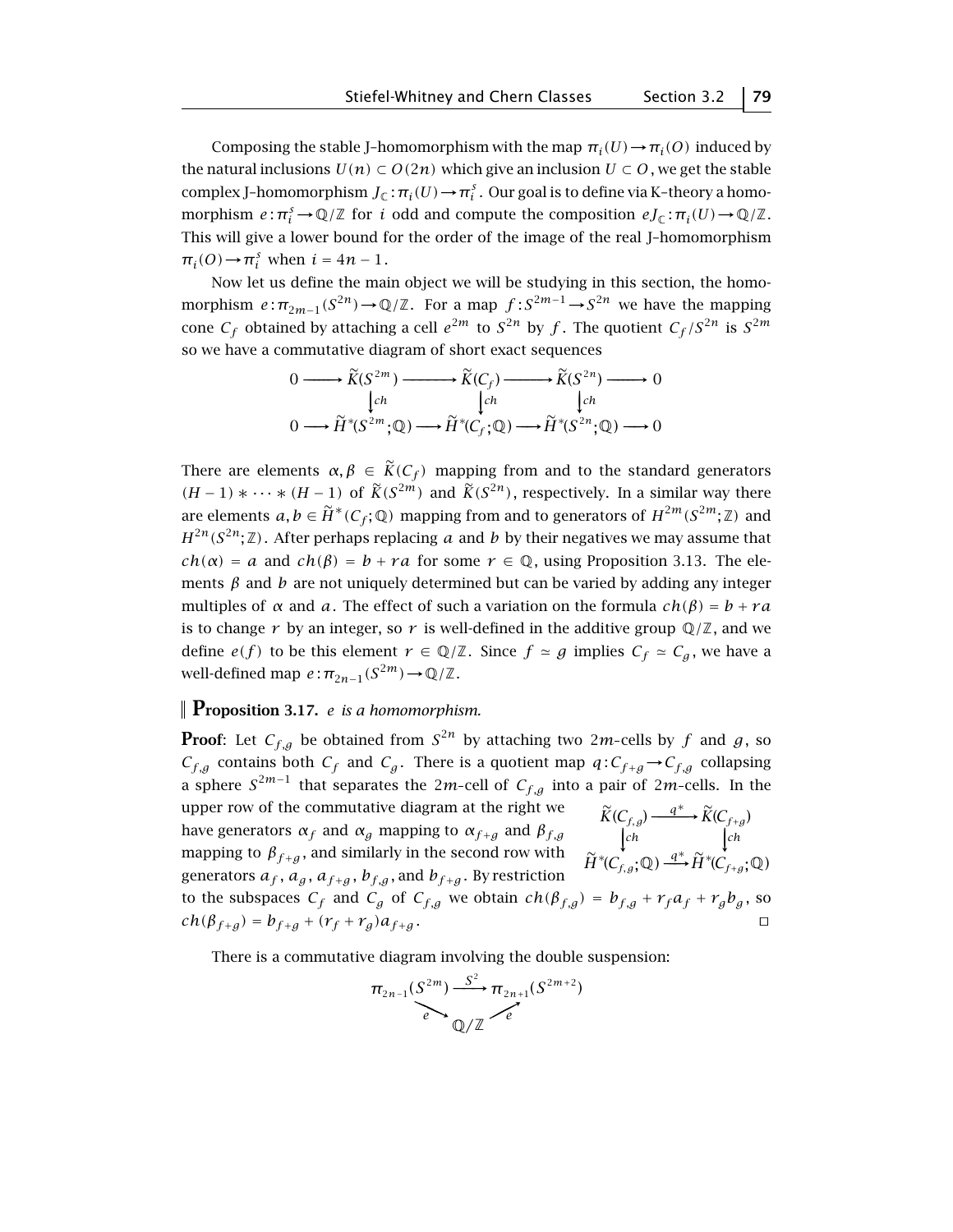Commutativity follows from the fact that  $C_{S^2f} = S^2C_f$  and *ch* commutes with the double suspension, as we saw in the proof of Proposition 3.9. From the commutativity of the diagram there is induced a stable *e*-invariant  $e:\pi_{2k-1}^{s} \rightarrow \mathbb{Q}/\mathbb{Z}$  for each *k*.

**Theorem 3.18.** If the map  $f: S^{2k-1} \to U(n)$  represents a generator of  $\pi_{2k-1}(U)$ , *then*  $e(J_{\mathbb{C}}f) = \pm \beta_k / k$  *where*  $\beta_k$  *is defined via the power series* 

$$
x/(e^x-1)=\sum_i \beta_i x^i/i!
$$

*Hence the image of J in*  $\pi_{2k-1}^s$  *has order divisible by the denominator of*  $\beta_k/k$ *.* 

The numbers  $\beta_k$  are known in number theory as Bernoulli numbers. After proving the theorem we will show how to compute the denominator of  $\beta_k/k$ .

Recall from the beginning of  $\S 2.4$  that the Thom space  $T(E)$  of a vector bundle  $E \rightarrow X$  is defined to be the quotient  $D(E)/S(E)$  of the unit disk bundle of *E* by the unit sphere bundle. Just as in K–theory, the Thom isomorphism for ordinary cohomology can be viewed as an isomorphism  $\Phi: H^*(X) \approx \widetilde{H}^*(T(E))$  since the latter group is isomorphic to  $H^*(D(E), S(E))$ . Thom spaces arise in the present context through the following:

**Lemma 3.19.**  $C_{ff}$  is the Thom space of the bundle  $E_f \rightarrow S^{2k}$  determined by the *clutching function*  $f: S^{2k-1} \to U(n)$ *.* 

**Proof:** By definition,  $E_f$  is the union of two copies of  $D^{2k}\times\mathbb{C}^n$  with the subspaces *∂D*<sup>2*k*</sup>× $\mathbb{C}^n$  identified via  $(x, v) \sim (x, f_x(v))$ . Collapsing the second copy of  $D^{2k} \times \mathbb{C}^n$ to  $\mathbb{C}^n$  via projection produces the same vector bundle  $E_f,$  so  $E_f$  can also be obtained from  $D^{2k} \times \mathbb{C}^n$  II  $\mathbb{C}^n$  by the identification  $(x, v) \sim f_x(v)$  for  $x \in \partial D^{2k}$ . Restricting to the unit disk bundle  $D(E_f)$ , we have  $D(E_f)$  expressed as a quotient of  $D^{2k} \times D^{2n}$  II  $D_0^{2n}$  by the same identification relation, where the subscript 0 labels this particular disk fiber of  $D(E_f)$ . In the quotient  $T(E_f) = D(E_f)/S(E_f)$  we then have the sphere  $S^{2n} = D_0^{2n}/\partial D_0^{2n}$ , and  $T(E_f)$  is obtained from this  $S^{2n}$  by attaching a cell  $e^{2k+2n}$ with characteristic map the quotient map  $D^{2k} \times D^{2n} \to D(E_f) \to T(E_f)$ . The attaching map of this cell is precisely *Jf*, since on  $\partial D^{2k} \times D^{2n}$  it is given by  $(x, v) \mapsto f_x(v) \in$  $D^{2n}/\partial D^{2n}$  and all of  $D^{2k} \times \partial D^{2n}$  maps to the point  $\partial D^{2n}/\partial D^{2n}$ . □

To compute  $eJ_{\mathbb{C}}(f)$  we need to compute  $ch(\beta)$  where  $\beta \in \widetilde{K}(C_{If}) = \widetilde{K}(T(E_f))$ restricts to a generator of  $\widetilde{K}(S^{2n})$ . Such a  $\beta$  is a K-theory Thom class since the  $S^{2n}$ here is  $D_0^{2n}/\partial D_0^{2n}$  for a fiber  $D_0^{2n}$  of  $D(E_f)$ . Recall from Example 2.28 how we constructed a Thom class  $U \in \widetilde{K}^*(T(E))$  for a complex vector bundle  $E \to X$  via the short exact sequence

$$
0 \longrightarrow \widetilde{K}^*(T(E)) \longrightarrow K^*(P(E \oplus 1)) \xrightarrow{\rho} K^*(P(E)) \longrightarrow 0
$$

with  $U$  mapping to  $\sum_i(-1)^i\lambda^i(E)L^{n-i}$ . A similar construction can also be made with ordinary cohomology. The defining relation for  $H^*(P(E))$  as  $H^*(X)$ -module has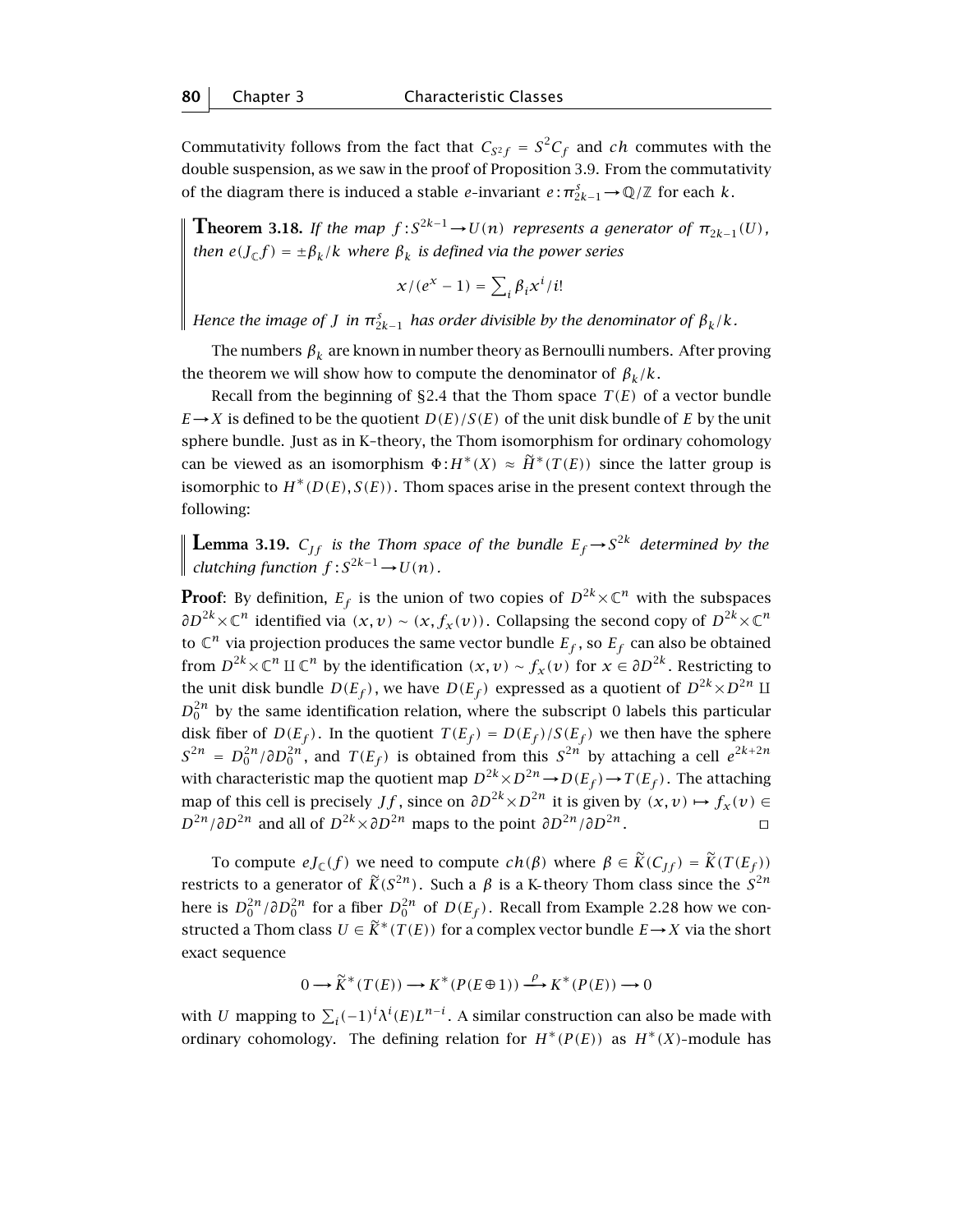the form  $\sum_i (-1)^i c_i(E) x^{n-i} = 0$  where  $x = x(E) \in H^2(P(E))$  restricts to a generator of  $H^2(\mathbb{C}P^{n-1})$  in each fiber. Viewed as an element of  $H^*(P(E\oplus 1))$ , the element  $\sum_i (-1)^i c_i(E) x^{n-i}$ , with  $x = x(E \oplus 1)$  now, generates the kernel of the map to *H*<sup>∗</sup>(*P*(*E*)) since the coefficient of  $x^n$  is 1. So  $\sum_i(-1)^ic_i(E)x^{n-i} \in H^*(P(E \oplus 1))$  is the image of a Thom class  $u \in H^{2n}(T(E))$ . For future reference we note two facts:

- (1)  $x = c_1(L) ∈ H^*(P(E ⊕ 1))$ , since the defining relation for  $c_1(L)$  is  $x(L) c_1(L) = 0$ and  $P(L) = P(E \oplus 1)$ , the bundle  $L \rightarrow E \oplus 1$  being a line bundle, so  $x(E \oplus 1) =$ *x(L)*.
- (2) If we identify *u* with  $\sum_i(-1)^ic_i(E)x^{n-i} \in H^*(P(E \oplus 1))$ , then  $xu = 0$  since the defining relation for  $H^*(P(E \oplus 1))$  is  $\sum_i(-1)^ic_i(E \oplus 1)x^{n+1-i} = 0$  and  $c_i(E \oplus 1) = 0$  $c_i(E)$ .

For convenience we shall also identify *U* with  $\sum_i(-1)^i\lambda^i(E)L^{n-i}\in K(P(E\oplus 1))$ . We are omitting notation for pullbacks, so in particular we are viewing *E* as already pulled back over  $P(E \oplus 1)$ . By the splitting principle we can pull this bundle *E* back further to a sum  $\bigoplus_i L_i$  of line bundles over a space  $F(E)$  and work in the cohomology and K-theory of  $F(E)$ . The Thom class  $u = \sum_i (-1)^i c_i(E) x^{n-i}$  then factors as a product  $\prod_i(x - x_i)$  where  $x_i = c_1(L_i)$ , since  $c_i(E)$  is the *i*<sup>th</sup> elementary symmetric function  $\sigma_i$  of  $x_1, \dots, x_n$ . Similarly, for the the K-theory Thom class *U* we have  $U = \sum_i (-1)^i \lambda^i(E) L^{n-i} = L^n \lambda_t(E) = L^n \prod_i \lambda_t(L_i) = L^n \prod_i (1 + L_i t)$  for  $t = -L^{-1}$ , so  $U = \prod_i (L - L_i)$ . Therefore we have

$$
ch(U) = \prod_i ch(L - L_i) = \prod_i (e^{x} - e^{x_i}) = u \prod_i [(e^{x_i} - e^{x})/(x_i - x)]
$$

This last expression can be simplified to  $u\prod_i(e^{x_i}-1)/x_i]$  since after writing it as  $u\prod_i e^{x_i}\prod_i[(1-e^{x-x_i})/(x_i-x)]$  and expanding the last product out as a multivariable power series in  $x$  and the  $x_i$ 's we see that because of the factor  $u$  in front and the relation  $xu = 0$  noted earlier in (2) all the terms containing x can be deleted, or what amounts to the same thing, we can set  $x = 0$ .

Since the Thom isomorphism  $\Phi$  for cohomology is given by cup product with the Thom class  $u$ , the result of the preceding calculation can be written as  $\Phi^{-1}c h(U)$  = Thom class *u*, the result of the preceding calculation can be written as  $\Phi^{-1}ch(U) = \prod_i [e^{x_i} - 1)/x_i]$ . When dealing with products such as this it is often convenient to take logarithms. There is a power series for  $\log[(e^y-1)/y]$  of the form  $\sum_j \alpha_j y^j/j!$ since the function  $(e^{y} - 1)/y$  has a nonzero value at  $y = 0$ . Then we have

$$
\log \Phi^{-1} ch(U) = \log \prod_i [(e^{x_i} - 1)/x_i] = \sum_i \log [(e^{x_i} - 1)/x_i] = \sum_{i,j} \alpha_j x_i^j / j!
$$
  
= 
$$
\sum_j \alpha_j ch^j(E)
$$

where  $ch^j(E)$  is the component of  $ch(E)$  in dimension  $2j$  . Thus we have the general formula  $\log \Phi^{-1}ch(U) = \sum_j \alpha_j ch^j(E)$  which no longer involves the splitting of the bundle  $E \rightarrow X$  into the line bundles  $L_i$ , so by the splitting principle this formula is valid back in the cohomology of *X* .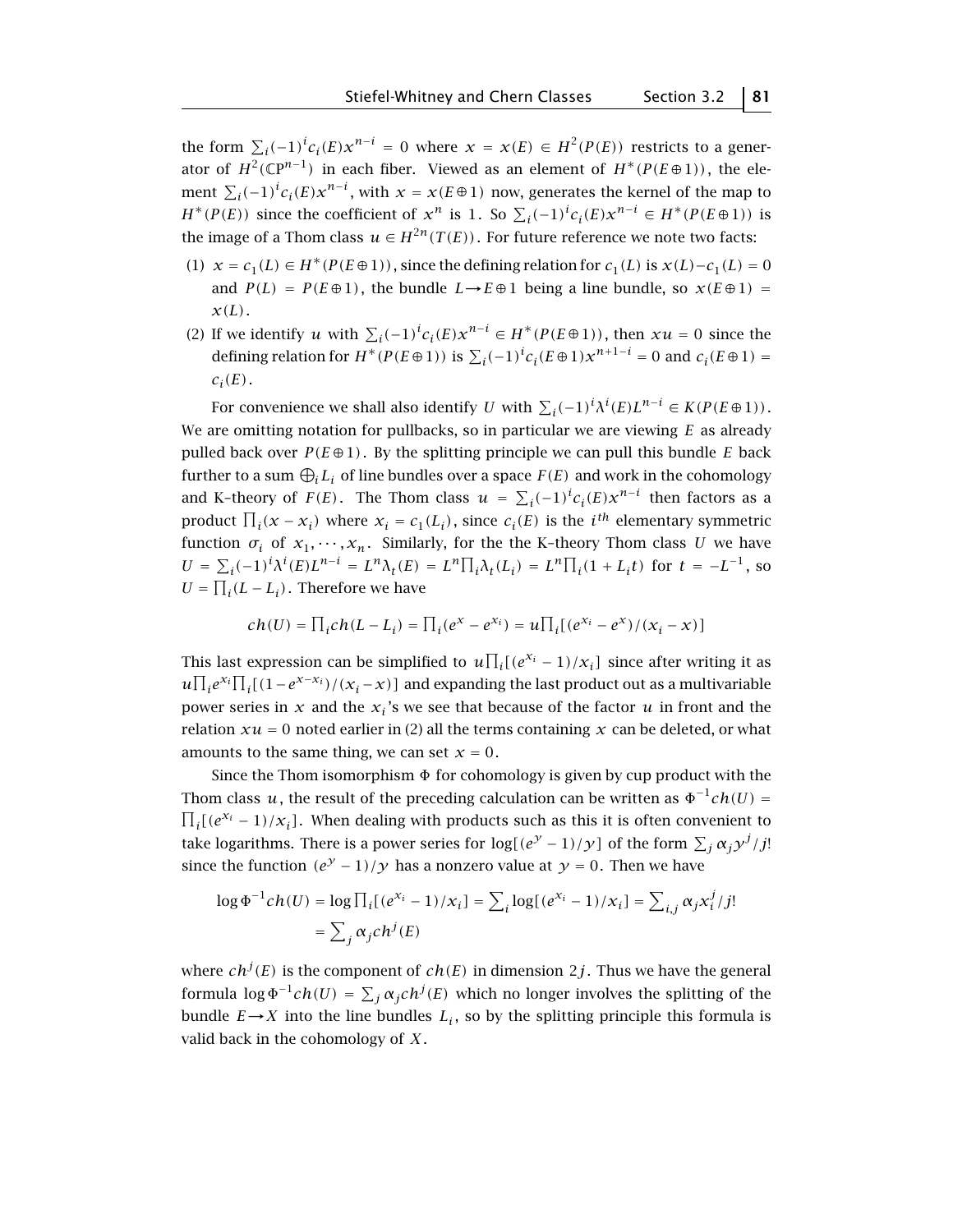**Proof of 3.18**: Let us specialize the preceding to a bundle  $E_f \rightarrow S^{2k}$  with clutching function  $f: S^{2k-1} \to U(n)$  where the earlier dimension *m* is replaced now by *k*. As described earlier, the class  $\beta \in \widetilde{K}(C_{If}) = \widetilde{K}(T(E_f))$  is the Thom class U, up to a sign which we can make +1 by rechoosing  $\beta$  if necessary. Since  $ch(U) = ch(\beta) = b + ra$ , we have  $\Phi^{-1}ch(U) = 1 + rh$  where *h* is a generator of  $H^{2k}(S^{2k})$ . It follows that log  $\Phi^{-1}c h(U) = rh$  since log(1 + *z*) = *z* − *z*<sup>2</sup>/2 + · · · and  $h^2 = 0$ . On the other hand, the general formula  $\log \Phi^{-1}ch(U) = \sum_j \alpha_j ch^j(E)$  specializes to  $\log \Phi^{-1}ch(U) =$  $\alpha_k ch^k(E_f)$  in the present case since  $\widetilde{H}^{2j}(S^{2k};\mathbb{Q}) = 0$  for  $j \neq k$ . If *f* represents a suitable choice of generator of  $\pi_{2k-1}(U(n))$  then  $ch^k(E_f) = h$  by Proposition 3.13. Comparing the two calculations of  $\log \Phi^{-1}ch(U)$ , we obtain  $r = \alpha_k$ . Since  $e(J_{\mathbb{C}}f)$ was defined to be *r*, we conclude that  $e(J<sub>C</sub>f) = \alpha<sub>k</sub>$  for *f* representing a generator of  $\pi_{2k-1}(U(n))$ .

To relate  $\alpha_k$  to Bernoulli numbers  $\beta_k$  we differentiate both sides of the equation  $\sum_{k} \alpha_{k} x^{k}/k! = \log[(e^{x} - 1)/x] = \log(e^{x} - 1) - \log x$ , obtaining

$$
\sum_{k\geq 1} \alpha_k x^{k-1} / (k-1)! = e^x / (e^x - 1) - x^{-1} = 1 + (e^x - 1)^{-1} - x^{-1}
$$

$$
= 1 - x^{-1} + \sum_{k\geq 0} \beta_k x^{k-1} / k!
$$

$$
= 1 + \sum_{k\geq 1} \beta_k x^{k-1} / k!
$$

where the last equality uses the fact that  $\beta_0 = 1$ , which comes from the formula  $x/(e^x - 1) = \sum_i \beta_i x^i / i!$ . Thus we obtain  $\alpha_k = \beta_k / k$  for  $k > 1$  and  $1 + \beta_1 = \alpha_1$ . It is not hard to compute that  $\beta_1 = -1/2$ , so  $\alpha_1 = 1/2$  and  $\alpha_k = -\beta_k/k$  when  $k = 1$ .  $\Box$ 

The numbers  $\beta_k$  are zero for odd  $k > 1$  since the function  $x/(e^x - 1) - 1 + x/2 =$  $\sum_{i\geq 2} \beta_i x^i / i!$  is even, as a routine calculation shows. Determining the denominator of  $\beta_k/k$  for even *k* is our next goal since this tells us the order of the image of  $eJ_{\mathbb{C}}$  in these cases.

**Theorem 3.20.** *For even*  $k > 0$  *the denominator of*  $\beta_k/k$  *is the product of the prime powers*  $p^{\ell+1}$  *such that*  $p-1$  *divides*  $k$  *and*  $p^{\ell}$  *is the highest power of*  $p$  *dividing*  $k$ *. More precisely*:

- (1) *The denominator of*  $\beta_k$  *is the product of all the distinct primes p such that*  $p-1$ *divides k.*
- $\parallel$  (2) *A prime divides the denominator of*  $\beta_k/k$  *iff it divides the denominator of*  $\beta_k$ *.*

The first step in proving the theorem is to relate Bernoulli numbers to the numbers  $S_k(n) = 1^k + 2^k + \cdots + (n-1)^k$ .

**Proposition 3.22.**  $S_k(n) = \sum_{i=0}^k {k \choose i} \beta_{k-i} n^{i+1} / (i+1)$ *.* 

**Proof:** The function  $f(t) = 1 + e^t + e^{2t} + \cdots + e^{(n-1)t}$  has the power series expansion

$$
\sum_{\ell=0}^{n-1} \sum_{k=0}^{\infty} {\ell^k t^k / k!} = \sum_{k=0}^{\infty} S_k(n) t^k / k!
$$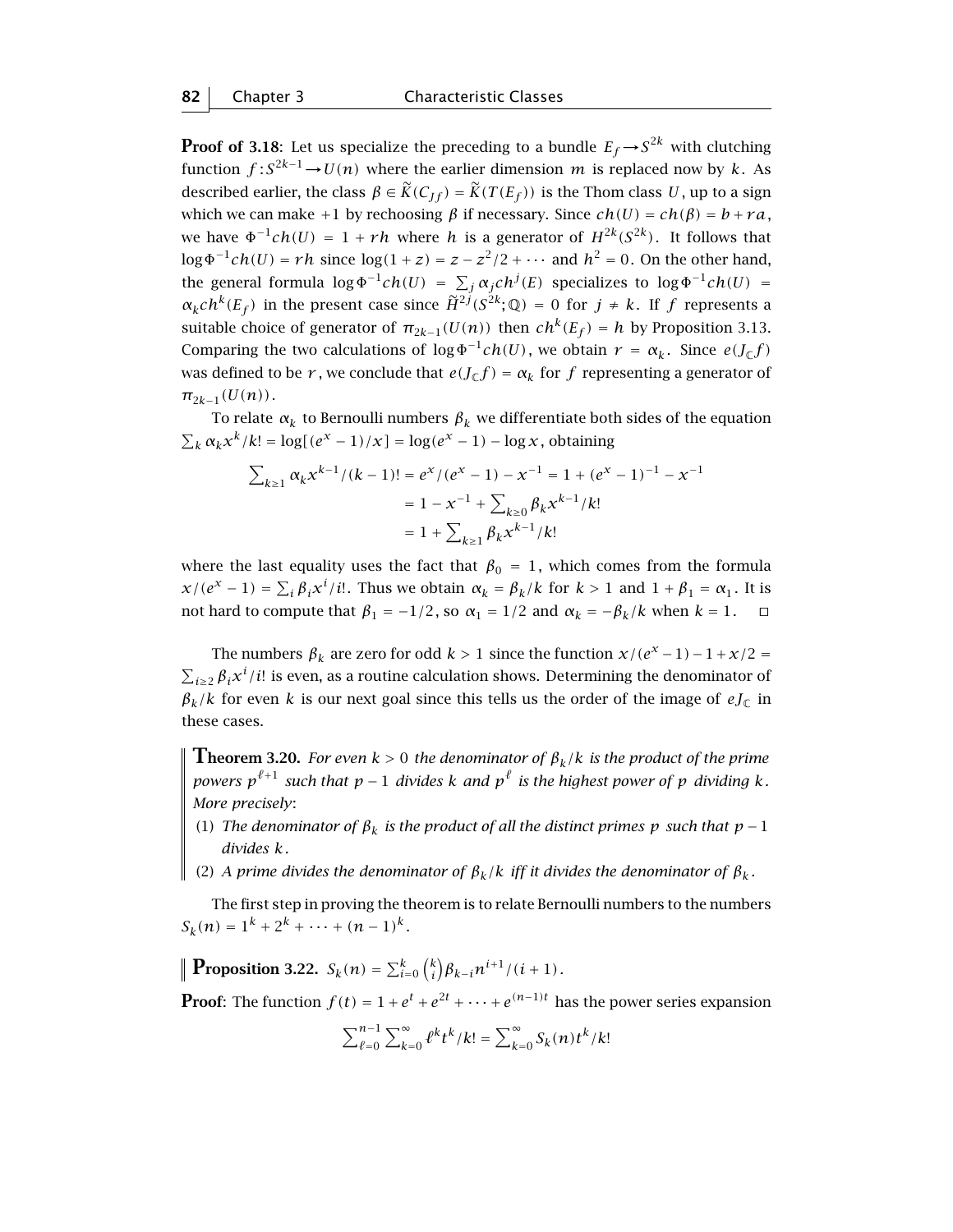On the other hand,  $f(t)$  can be expressed as the product of  $(e^{nt} - 1)/t$  and  $t/(e^t - 1)$ , with power series

$$
\sum_{i=1}^{\infty} n^{i} t^{i-1} / i! \sum_{j=0}^{\infty} \beta_{j} t^{j} / j! = \sum_{i=0}^{\infty} n^{i+1} t^{i} / (i+1)! \sum_{j=0}^{\infty} \beta_{j} t^{j} / j!
$$

Equating the coefficients of  $t^k$  we get

$$
S_k(n)/k! = \sum_{i=0}^k n^{i+1} \beta_{k-i}/(i+1)!(k-i)!
$$

Multiplying both sides of this equation by  $k!$  gives the result.  $\Box$ 

**Proof of 3.20:** We will be interested in the formula for 
$$
S_k(n)
$$
 when *n* is a prime *p*:

(\*) 
$$
S_k(p) = \beta_k p + {k \choose 1} \beta_{k-1} p^2 / 2 + \dots + \beta_0 p^{k+1} / (k+1)
$$

Let  $\mathbb{Z}_{(p)}$  ⊂ ℚ be the ring of *p*-integers, that is, rational numbers whose denominators are relatively prime to *p*. We will first apply  $(*)$  to prove that  $p\beta_k$  is a *p*-integer for all primes  $p$ . This is equivalent to saying that the denominator of  $\beta_k$  contains no square factors. By induction on *k*, we may assume  $p\beta_{k-i}$  is a *p*-integer for  $i > 0$ . Also,  $p^{i}/(i + 1)$  is a *p*-integer since  $p^{i} \geq i + 1$  by induction on *i*. So the product  $\beta_{k-i} p^{i+1} / (i+1)$  is a *p*-integer for  $i > 0$ . Thus every term except  $\beta_k p$  in (\*) is a *p*-integer, and hence  $\beta_k p$  is a *p*-integer as well.

Next we show that for even *k*,  $p\beta_k \equiv S_k(p) \mod p$  in  $\mathbb{Z}_{(p)}$ , that is, the difference  $p\beta_k - S_k(p)$  is *p* times a *p*-integer. This will also follow from  $(*)$  once we see that each term after  $\beta_k p$  is p times a p-integer. For  $i > 1$ ,  $p^{i-1}/(i+1)$  is a p-integer by induction on *i* as in the preceding paragraph. Since we know  $\beta_{k-i}p$  is a *p*-integer, it follows that each term in  $(*)$  containing a  $\beta_{k-i}$  with  $i > 1$  is  $p$  times a  $p$ -integer. As for the term containing  $\beta_{k-1}$ , this is zero if *k* is even and greater than 2. For  $k = 2$ , this term is  $2(-1/2)p^2/2 = -p^2/2$ , which is *p* times a *p*-integer.

Now we assert that  $S_k(p) \equiv -1 \mod p$  if  $p-1$  divides  $k$ , while  $S_k(p) \equiv 0 \mod p$ in the opposite case. In the first case we have

$$
S_k(p) = 1^k + \dots + (p-1)^k \equiv 1 + \dots + 1 = p-1 \equiv -1 \mod p
$$

since the multiplicative group  $\mathbb{Z}_p^* = \mathbb{Z}_p - \{0\}$  has order  $p-1$  and  $p-1$  divides *k*. For the second case we use the elementary fact that  $\mathbb{Z}_p^*$  is a cyclic group. (If it were not cyclic, there would exist an exponent  $n < p - 1$  such that the equation  $x^n - 1$  would have  $p-1$  roots in  $\mathbb{Z}_p$ , but a polynomial with coefficients in a field cannot have more roots than its degree.) Let  $g$  be a generator of  $\mathbb{Z}_p^*$ , so  $\{1, g^1, g^2, \cdots, g^{p-2}\} = \mathbb{Z}_p^*$ . Then

$$
S_k(p) = 1^k + \dots + (p-1)^k = 1^k + g^k + g^{2k} + \dots + g^{(p-2)k}
$$

and hence  $(g^{k} - 1)S_{k}(p) = g^{(p-1)k} - 1 = 0$  since  $g^{p-1} = 1$ . If  $p - 1$  does not divide *k* then  $g^k \neq 1$ , so we must have  $S_k(p) \equiv 0 \text{ mod } p$ .

Statement (1) of the theorem now follows since if  $p - 1$  does not divide k then  $p\beta_k \equiv S_k(p) \equiv 0 \mod p$  so  $\beta_k$  is *p*-integral, while if  $p-1$  does divide *k* then  $p\beta_k \equiv$  $S_k(p) \equiv -1 \mod p$  so  $\beta_k$  is not *p*-integral and *p* divides the denominator of  $\beta_k$ .

To prove statement (2) of the theorem we will use the following fact: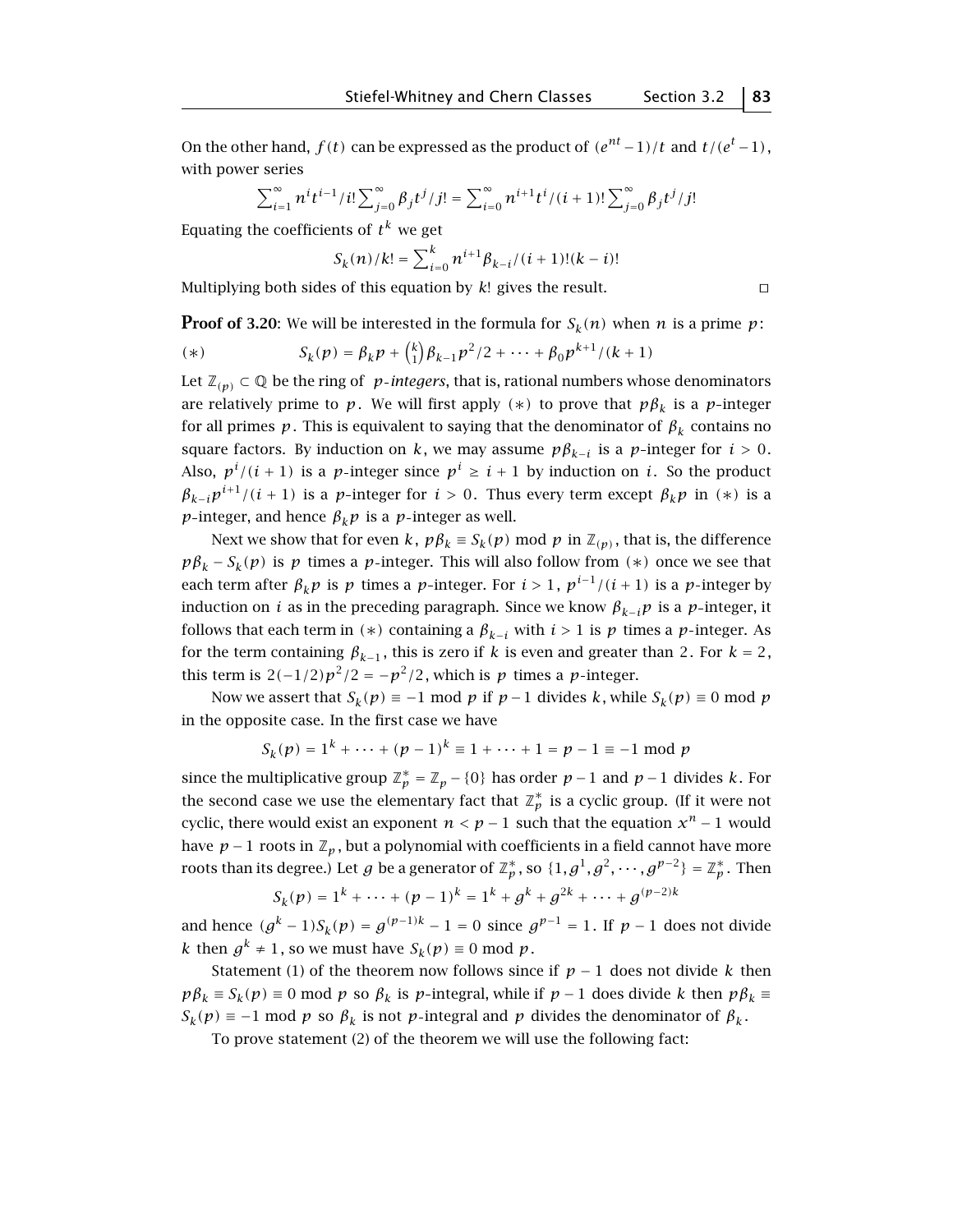**Lemma 3.23.** *For all*  $n \in \mathbb{Z}$ ,  $n^k(n^k-1)\beta_k/k$  *is an integer.* 

**Proof:** Recall the function  $f(t) = (e^{nt} - 1)/(e^t - 1)$  considered earlier. This has logarithmic derivative

 $f'(t)/f(t) = (\log f(t))' = [\log(e^{nt} - 1) - \log(e^t - 1)]' = n e^{nt}/(e^{nt} - 1) - e^t/(e^t - 1)$ We have

$$
e^x/(e^x-1) = 1/(1-e^{-x}) = x^{-1}[-x/(e^{-x}-1)] = \sum_{k=0}^{\infty} (-1)^k \beta_k x^{k-1}/k!
$$

So

$$
f'(t)/f(t) = \sum_{k=1}^{\infty} (-1)^k (n^k - 1) \beta_k t^{k-1} / k!
$$

where the summation starts with  $k = 1$  since the  $k = 0$  term is zero. The  $(k - 1)^{st}$ derivative of this power series at 0 is  $\pm (n^k - 1)\beta_k/k$ . On the other hand, the  $(k-1)^{st}$ derivative of  $f'(t)(f(t))^{-1}$  is  $(f(t))^{-k}$  times a polynomial in  $f(t)$  and its derivatives, with integer coefficients, as one can readily see by induction on *k*. From the formula  $f(t) = \sum_{k\geq 0} S_k(n)t^k/k!$  derived earlier, we have  $f^{(i)}(0) = S_i(n)$ , an integer. So the  $(k-1)^{st}$  derivative of  $f'(t)/f(t)$  at 0 has the form  $m/f(0)^k = m/n^k$  for some *m* ∈ ℤ. Thus  $(n^k - 1)\beta_k/k = \pm m/n^k$  and so  $n^k(n^k - 1)\beta_k/k$  is an integer.  $\Box$ 

Statement (2) of the theorem can now be proved. If *p* divides the denominator of  $\beta_k$  then obviously *p* divides the denominator of  $\beta_k/k$ . Conversely, if *p* does not divide the denominator of  $\beta_k$ , then by statement (1),  $p-1$  does not divide *k*. Let *g* be a generator of  $\mathbb{Z}_p^*$  as before, so  $g^k$  is not congruent to  $1$  mod  $p$  . Then  $p$  does not divide  $g^k(g^k - 1)$ , hence  $\beta_k/k$  is the integer  $g^k(g^k - 1)\beta_k/k$  divided by the number  $g^{k}(g^{k}-1)$  which is relatively prime to *p*, so *p* does not divide the denominator of  $\beta_k/k$ .

The first statement of the theorem follows immediately from  $(1)$  and  $(2)$ .  $\Box$ 

There is an alternative definition of *e* purely in terms of K–theory and the operations  $\psi^k$ . by the argument in the proof of Theorem 2.17 there are formulas  $\psi^k(\alpha)$  =  $k^m \alpha$  and  $\psi^k(\beta) = k^n \beta + \mu_k \alpha$  for some  $\mu_k \in \mathbb{Z}$  satisfying  $\mu_k/(k^m - k^n) = \mu_k/(\ell^m - \ell^n)$ . The rational number  $\mu_k/(k^m - k^n)$  is therefore independent of *k*. It is easy to check that replacing  $\beta$  by  $\beta + p\alpha$  for  $p \in \mathbb{Z}$  adds  $p$  to  $\mu_k/(k^m - k^n)$ , so  $\mu_k/(k^m - k^n)$  is well-defined in Q*/*Z.

$$
\parallel Proposition 3.24. e(f) = \mu_k/(k^m - k^n) \text{ in } \mathbb{Q}/\mathbb{Z}.
$$

**Proof:** This follows by computing  $ch \psi^k(\beta)$  in two ways. First, from the formula for  $\psi^k(\beta)$  we have  $ch \psi^k(\beta) = k^n ch(\beta) + \mu_k ch(\alpha) = k^n b + (k^n r + \mu_k) a$ . On the other hand, there is a general formula  $ch<sup>q</sup> ψ<sup>k</sup>(ξ) = k<sup>q</sup> ch<sup>q</sup>(ξ)$  where  $ch<sup>q</sup>$  denotes the component of *ch* in  $H^{2q}$ . To prove this formula it suffices by the splitting principle and additivity to take *ξ* to be a line bundle, so  $\psi^k(\xi) = \xi^k$ , hence

$$
ch^q \psi^k(\xi) = ch^q(\xi^k) = [c_1(\xi^k)]^q / q! = [kc_1(\xi)]^q / q! = k^q c_1(\xi)^q / q! = k^q ch^q(\xi)
$$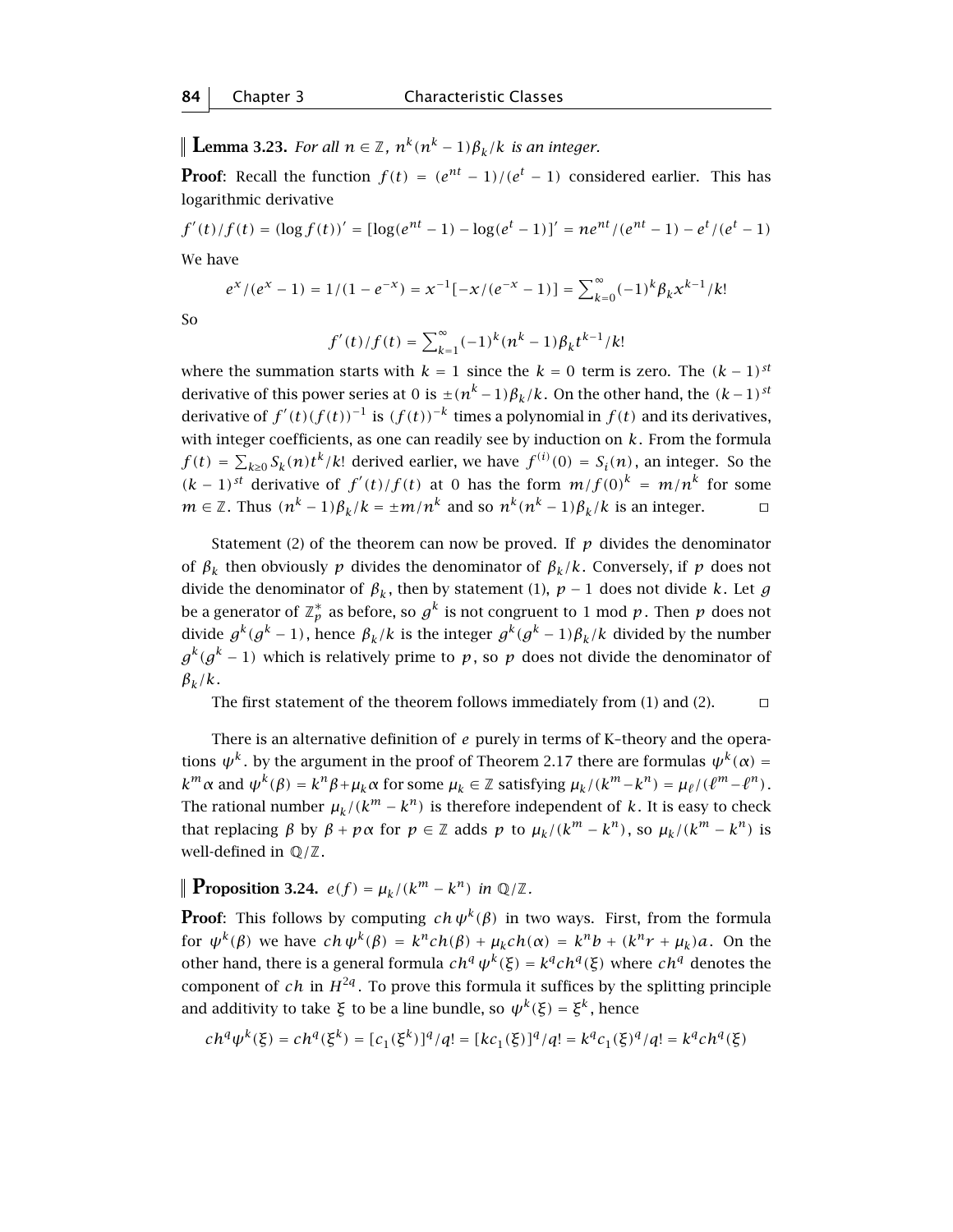In the case at hand this says  $ch^m \psi^k(\beta) = k^m ch^m(\beta) = k^m ra$ . Comparing this with the coefficient of *a* in the first formula for *ch*  $\psi^k(\beta)$  gives  $\mu_k = r(k^m - k^n)$ .  $\Box$ 

# **3. Euler and Pontryagin Classes**

A *characteristic class* can be defined to be a function associating to each vector bundle *E*→*B* of dimension *n* a class  $x(E) \in H^k(B; G)$ , for some fixed *n* and *k*, such that the naturality property  $x(f^*(E)) = f^*(x(E))$  is satisfied. In particular, for the universal bundle  $E_n \to G_n$  there is the class  $x = x(E_n) \in H^k(G_n; G)$ . Conversely, any element  $x \in H^k(G_n; G)$  defines a characteristic class by the rule  $x(E) = f^*(x)$  where  $E \approx f^*(E_n)$  for  $f : B \to G_n$ . Since f is unique up to homotopy,  $x(E)$  is well-defined, and it is clear that the naturality property is satisfied. Thus characteristic classes correspond bijectively with cohomology classes of *Gn* .

With  $\mathbb{Z}_2$  coefficients all characteristic classes are simply polynomials in the Stiefel-Whitney classes since we showed in Theorem 3.9 that  $H^*(G_n;\mathbb{Z}_2)$  is the polynomial ring  $\mathbb{Z}_2[w_1, \dots, w_n]$ . Similarly for complex vector bundles all characteristic classes with Z coefficients are polynomials in the Chern classes since  $H^*(G_n(\mathbb{C});\mathbb{Z}) \approx$  $\mathbb{Z}[c_1, \dots, c_n]$ . Our goal in this section is to describe the more refined characteristic classes for real vector bundles that arise when we take cohomology with integer coefficients rather than  $\mathbb{Z}_2$  coefficients.

The main tool we will use will be the Gysin exact sequence associated to an *n*-dimensional real vector bundle  $p: E \rightarrow B$ . This is an easy consequence of the Thom isomorphism  $\Phi: H^i(B) \to H^{i+n}(D(E), S(E))$  defined by  $\Phi(b) = p^*(b) \smile c$  for a Thom class  $c \in H^n(D(E), S(E))$  having the property that its restriction to each fiber is a generator of  $H^n(D^n, S^{n-1})$ . The map  $\Phi$  is an isomorphism whenever a Thom class exists, as shown in Corollary 4D.9 of [AT]. In §3.2 we described an easy construction of a Thom class which works for cohomology with  $\mathbb{Z}_2$  coefficients or for complex vector bundles with  $\mathbb Z$  coefficients. We will eventually need the somewhat harder fact that Thom classes with  $\mathbb Z$  coefficients exist for all orientable real vector bundles. This is shown in Theorem 4D.10 of [AT].

Once one has the Thom isomorphism, this gives the Gysin sequence as the lower row of the following commutative diagram, whose upper row is the exact sequence for the pair  $(D(E), S(E))$ :

$$
\cdots \longrightarrow H^{i}(D(E), S(E)) \stackrel{j^{*}}{\longrightarrow} H^{i}(D(E)) \longrightarrow H^{i}(S(E)) \longrightarrow H^{i+1}(D(E), S(E)) \longrightarrow \cdots
$$
  
\n
$$
\qquad \qquad \approx \uparrow_{\Phi} \qquad \qquad \approx \uparrow_{P^{*}} \qquad \parallel \qquad \qquad \approx \uparrow_{\Phi}
$$
  
\n
$$
\cdots \longrightarrow H^{i-n}(B) \stackrel{\vee e}{\longrightarrow} H^{i}(B) \stackrel{p^{*}}{\longrightarrow} H^{i}(S(E)) \longrightarrow H^{i-n+1}(B) \longrightarrow \cdots
$$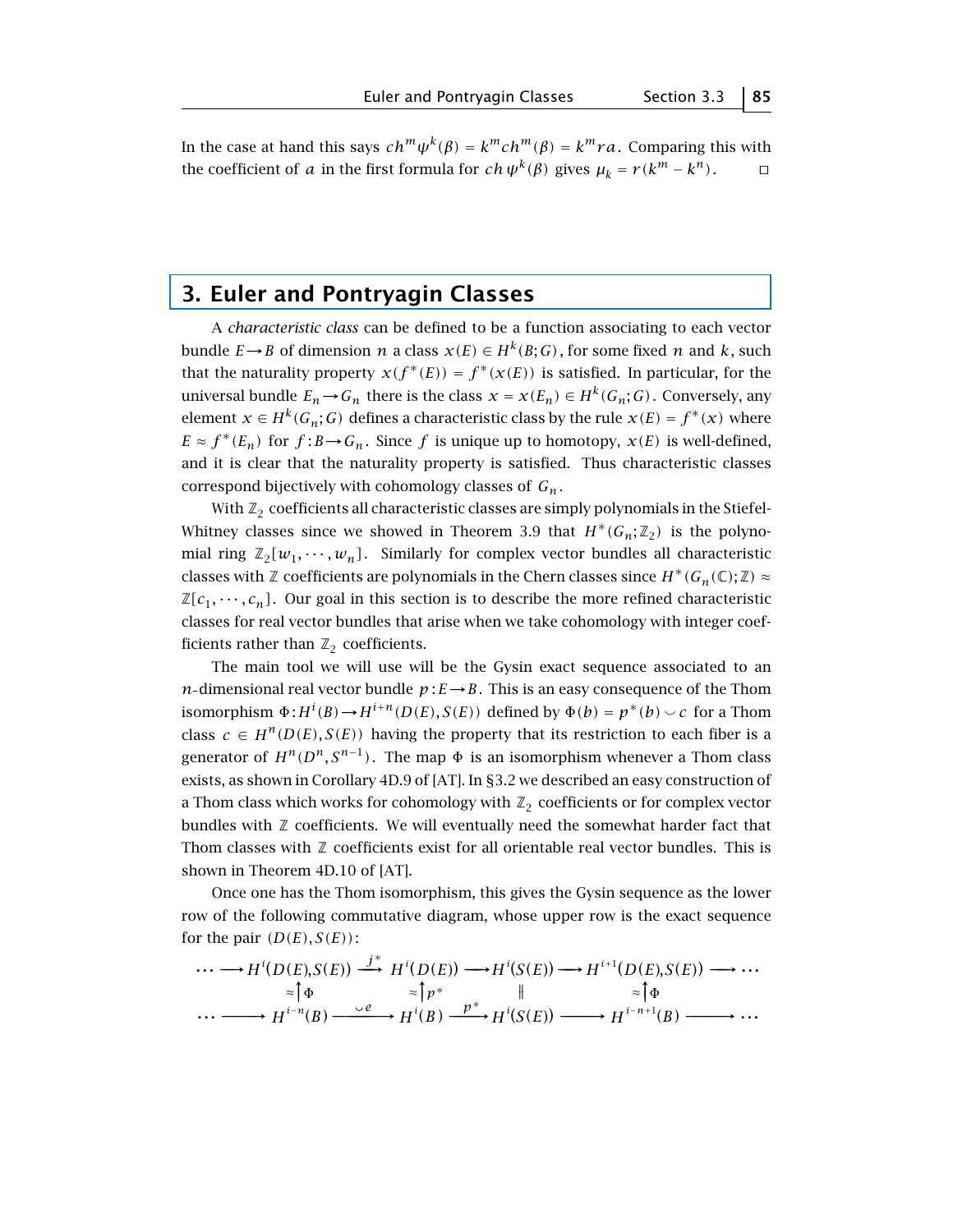The vertical map  $p^*$  is an isomorphism since  $p$  is a homotopy equivalence from *D(E)* to *B*. The *Euler class e* ∈ *H*<sup>n</sup>(*B*) is defined to be  $(p^*)^{-1}j^*(c)$  , or in other words the restriction of the Thom class to the zero section of *E*. The square containing the map  $\smile e$  commutes since for  $b \in H^{i-n}(B)$  we have  $j^*\Phi(b) = j^*(p^*(b) \smile c)$  $p^*(b) \smile j^*(c)$ , which equals  $p^*(b \smile e) = p^*(b) \smile p^*(e)$  since  $p^*(e) = j^*(c)$ . The Euler class can also be defined as the class corresponding to  $c \sim c$  under the Thom isomorphism, since  $\Phi(e) = p^*(e) \smile c = j^*(c) \smile c = c \smile c$ .

As a warm-up application of the Gysin sequence let us use it to give a different proof of Theorem 3.9 computing  $H^*(G_n;\mathbb{Z}_2)$  and  $H^*(G_n(\mathbb{C});\mathbb{Z})$ . Consider first the real case. The proof will be by induction on *n* using the Gysin sequence for the universal bundle  $E_n \stackrel{\pi}{\longrightarrow} G_n$ . The sphere bundle  $S(E_n)$  is the space of pairs  $(v, \ell)$  where  $\ell$ is an *n*-dimensional linear subspace of  $\mathbb{R}^{\infty}$  and  $\nu$  is a unit vector in  $\ell$ . There is a natural map  $p: S(E_n) \rightarrow G_{n-1}$  sending  $(v, l)$  to the  $(n-1)$ -dimensional linear subspace *v*<sup>⊥</sup> ⊂ *ℓ* orthogonal to *v*. It is an exercise to check that *p* is a fiber bundle. Its fiber is *S*<sup>∞</sup>, all the unit vectors in  $\mathbb{R}^\infty$  orthogonal to a given  $(n-1)$ -dimensional subspace. Since  $S^{\infty}$  is contractible, *p* induces an isomorphism on all homotopy groups, hence also on all cohomology groups. Using this isomorphism *p*<sup>∗</sup> the Gysin sequence, with  $\mathbb{Z}_2$  coefficients, has the form

$$
\cdots \longrightarrow H^i(G_n) \xrightarrow{\smile e} H^{i+n}(G_n) \xrightarrow{\eta} H^{i+n}(G_{n-1}) \longrightarrow H^{i+1}(G_n) \longrightarrow \cdots
$$

where  $e \in H^n(G_n; \mathbb{Z}_2)$  is the  $\mathbb{Z}_2$  Euler class.

We show first that  $\eta(w_j(E_n)) = w_j(E_{n-1})$ . By definition the map  $\eta$  is the composition  $H^*(G_n) \to H^*(S(E_n)) \xleftarrow{\approx} H^*(G_{n-1})$  induced from  $G_{n-1} \xleftarrow{p} S(E_n) \xrightarrow{\pi} G_n$ . The pullback  $\pi^*(E_n)$  consists of triples  $(v, w, \ell)$  where  $\ell \in G_n$  and  $v, w \in \ell$  with *v* a unit vector. This pullback splits naturally as a sum  $L \oplus p^*(E_{n-1})$  where L is the subbundle of triples  $(v, tv, \ell)$ ,  $t \in \mathbb{R}$ , and  $p^*(E_{n-1})$  consists of the triples  $(v, w, \ell)$ with  $w \in v^{\perp}$ . The line bundle *L* is trivial, having the section  $(v, v, \ell)$ . Thus the cohomology homomorphism  $\pi^*$  takes  $w_i(E_n)$  to  $w_i(L \oplus p^*(E_{n-1})) = w_i(p^*(E_{n-1}))$  $p^*(w_i(E_{n-1}))$ , so  $\eta(w_i(E_n)) = w_i(E_{n-1})$ .

By induction on *n*,  $H^*(G_{n-1})$  is the polynomial ring on the classes  $w_i(E_{n-1})$ , *j* < *n*. The induction can start with the case  $n = 1$ , where  $G_1 = \mathbb{R}P^{\infty}$  and  $H^*(\mathbb{R}P^{\infty}) \approx$  $\mathbb{Z}_2[w_1]$  since  $w_1(E_1)$  is a generator of  $H^1(\mathbb{R}P^{\infty};\mathbb{Z}_2)$ . Or we could start with the trivial case  $n = 0$ . Since  $\eta(w_i(E_n)) = w_i(E_{n-1})$ , the maps  $\eta$  are surjective and the Gysin sequence splits into short exact sequences

$$
0 \longrightarrow H^i(G_n) \xrightarrow{\smile e} H^{i+n}(G_n) \xrightarrow{\eta} H^{i+n}(G_{n-1}) \longrightarrow 0
$$

The image of  $\vee e$ :  $H^0(G_n) \to H^n(G_n)$  is a  $\mathbb{Z}_2$  generated by *e*. By exactness, this  $\mathbb{Z}_2$ is the kernel of  $\eta: H^n(G_n) \to H^n(G_{n-1})$ . The class  $w_n(E_n)$  lies in this kernel since  $w_n(E_{n-1}) = 0$ . Moreover,  $w_n(E_n) \neq 0$ , since if  $w_n(E_n) = 0$  then  $w_n$  is zero for all *n*-dimensional vector bundles, but the bundle  $E \rightarrow \mathbb{R}P^{\infty}$  which is the direct sum of *n*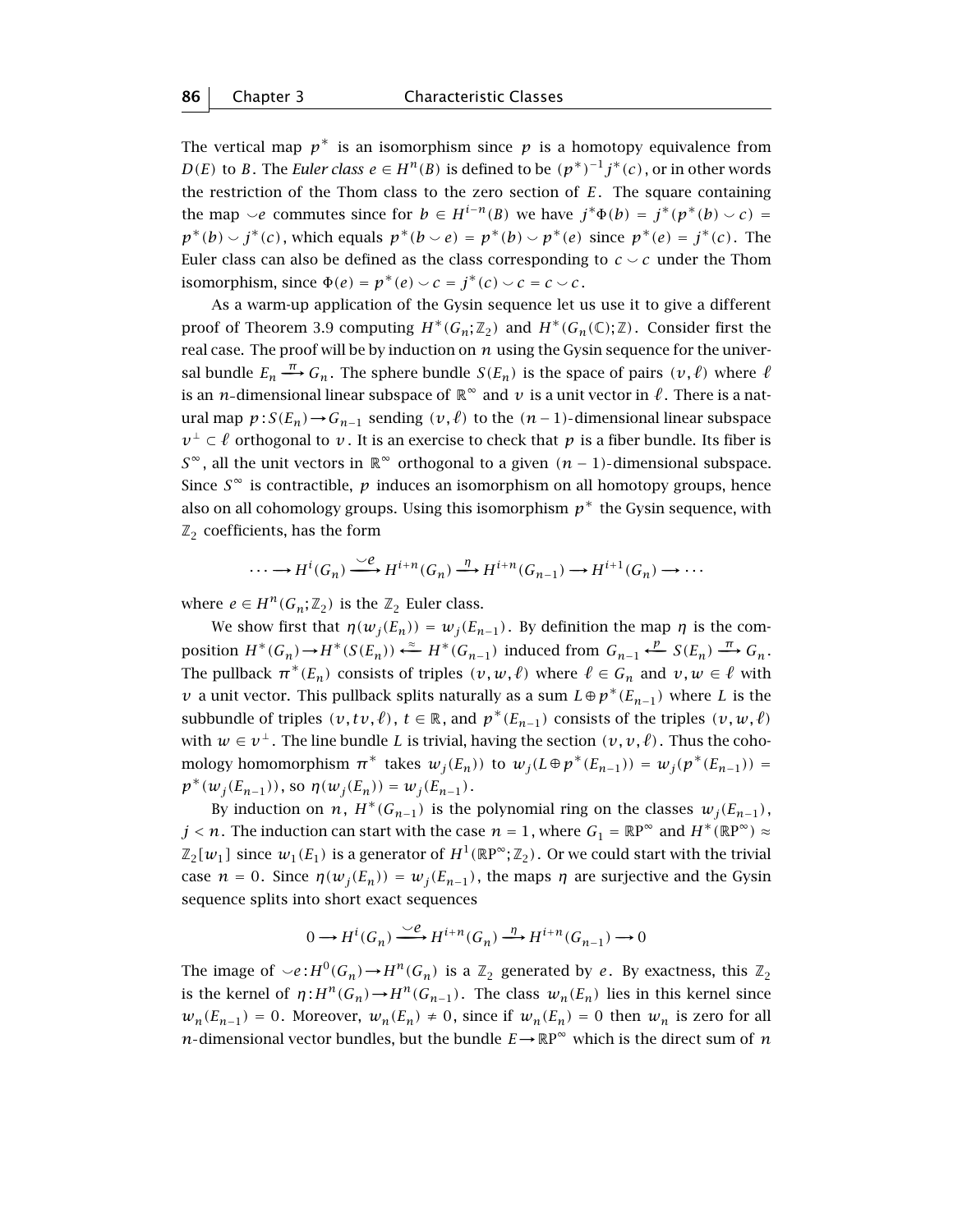copies of the canonical line bundle has total Stiefel-Whitney class  $w(E) = (1 + \alpha)^n$ , where  $\alpha$  generates  $H^1(\mathbb{R}P^\infty)$ , hence  $w_n(E) = \alpha^n \neq 0$ . Thus *e* and  $w_n(E_n)$  generate the same  $\mathbb{Z}_2$ , so  $e = w_n(E_n)$ .

Now we argue that each element  $\xi \in H^k(G_n)$  can be expressed as a unique polynomial in the classes  $w_i = w_i(E_n)$ , by induction on *k*. First,  $\eta(\xi)$  is a unique polynomial *f* in the  $w_i(E_{n-1})$ 's by the basic induction on *n*. Then  $\xi - f(w_1, \dots, w_{n-1})$  is in Ker  $\eta = \text{Im}(\vee w_n)$ , hence has the form  $\zeta \sim w_n$  for  $\zeta \in H^{k-n}(G_n)$  which is unique since  $\vee w_n$  is injective. By induction on *k*,  $\zeta$  is a unique polynomial *g* in the  $w_i$ 's. Thus we have  $\xi$  expressed uniquely as a polynomial  $f(w_1, \dots, w_{n-1}) + w_n g(w_1, \dots, w_n)$ . Since every polynomial in  $w_1, \dots, w_n$  has a unique expression in this form, the theorem follows in the real case.

Virtually the same argument works in the complex case. We noted earlier that complex vector bundles always have a Gysin sequence with  $\mathbb Z$  coefficients. The only elaboration needed to extend the preceding proof to the complex case is at the step where we showed the  $\mathbb{Z}_2$  Euler class is  $w_n$ . The argument from the real case shows that  $c_n$  is a multiple *me* for some  $m \in \mathbb{Z}$ , *e* being now the  $\mathbb{Z}$  Euler class. Then for the bundle  $E \to \mathbb{CP}^{\infty}$  which is the direct sum of *n* copies of the canonical line bundle, classified by  $f: \mathbb{CP}^{\infty} \to G_n(\mathbb{C}^{\infty})$ , we have  $\alpha^n = c_n(E) = f^*(c_n) = mf^*(e)$  in  $H^{2n}(\mathbb{C}P^{\infty};\mathbb{Z}) \approx \mathbb{Z}$ , with  $\alpha^{n}$  a generator, hence  $m = \pm 1$  and  $e = \pm c_n$ . The rest of the proof goes through without change.

We can also compute  $H^*(\widetilde{G}_n;\mathbb{Z}_2)$  where  $\widetilde{G}_n$  is the oriented Grassmannian. To state the result, let  $\pi : \widetilde{G}_n \to G_n$  be the covering projection, so  $\widetilde{E}_n = \pi^*(E_n)$ , and let  $\widetilde{w}_i = w_i(\widetilde{E}_n) = \pi^*(w_i) \in H^i(\widetilde{G}_n; \mathbb{Z}_2)$ , where  $w_i = w_i(E_n)$ .

**Proposition 3.25.**  $\pi^*: H^*(G_n; \mathbb{Z}_2) \to H^*(\widetilde{G}_n; \mathbb{Z}_2)$  *is surjective with kernel the ideal generated by*  $w_1$ , hence  $H^*(\widetilde{G}_n;\mathbb{Z}_2) \approx \mathbb{Z}_2[\widetilde{w}_2,\cdots,\widetilde{w}_n].$ 

This is just the answer one would hope for. Since  $\tilde{G}_n$  is simply-connected,  $\tilde{w}_1$  has to be zero, so the isomorphism  $H^*(\widetilde{G}_n;\mathbb{Z}_2) \approx \mathbb{Z}_2[\widetilde{w}_2,\cdots,\widetilde{w}_n]$  is the simplest thing that could happen.

**Proof**: The 2-sheeted covering  $\pi : \widetilde{G}_n \to G_n$  can be regarded as the unit sphere bundle of a 1 dimensional vector bundle, so we have a Gysin sequence beginning

$$
0 \longrightarrow H^0(G_n; \mathbb{Z}_2) \longrightarrow H^0(\widetilde{G}_n; \mathbb{Z}_2) \longrightarrow H^0(G_n; \mathbb{Z}_2) \xrightarrow{\smile \chi} H^1(G_n; \mathbb{Z}_2)
$$

where  $x \in H^1(G_n; \mathbb{Z}_2)$  is the  $\mathbb{Z}_2$ -Euler class. Since  $\widetilde{G}_n$  is connected,  $H^0(\widetilde{G}_n; \mathbb{Z}_2) \approx$  $\mathbb{Z}_2$  and so the map  $\smile x$  is injective, hence  $x = w_1$ , the only nonzero element of  $H^1(G_n;\mathbb{Z}_2)$ . Since  $H^*(G_n;\mathbb{Z}_2) \approx \mathbb{Z}_2[w_1,\cdots,w_n]$ , the map  $\sim w_1$  is injective in all dimensions, so the Gysin sequence breaks up into short exact sequences

$$
0 \longrightarrow H^i(G_n; \mathbb{Z}_2) \xrightarrow{\smile W_1} H^i(G_n; \mathbb{Z}_2) \xrightarrow{\pi^*} H^i(\widetilde{G}_n; \mathbb{Z}_2) \longrightarrow 0
$$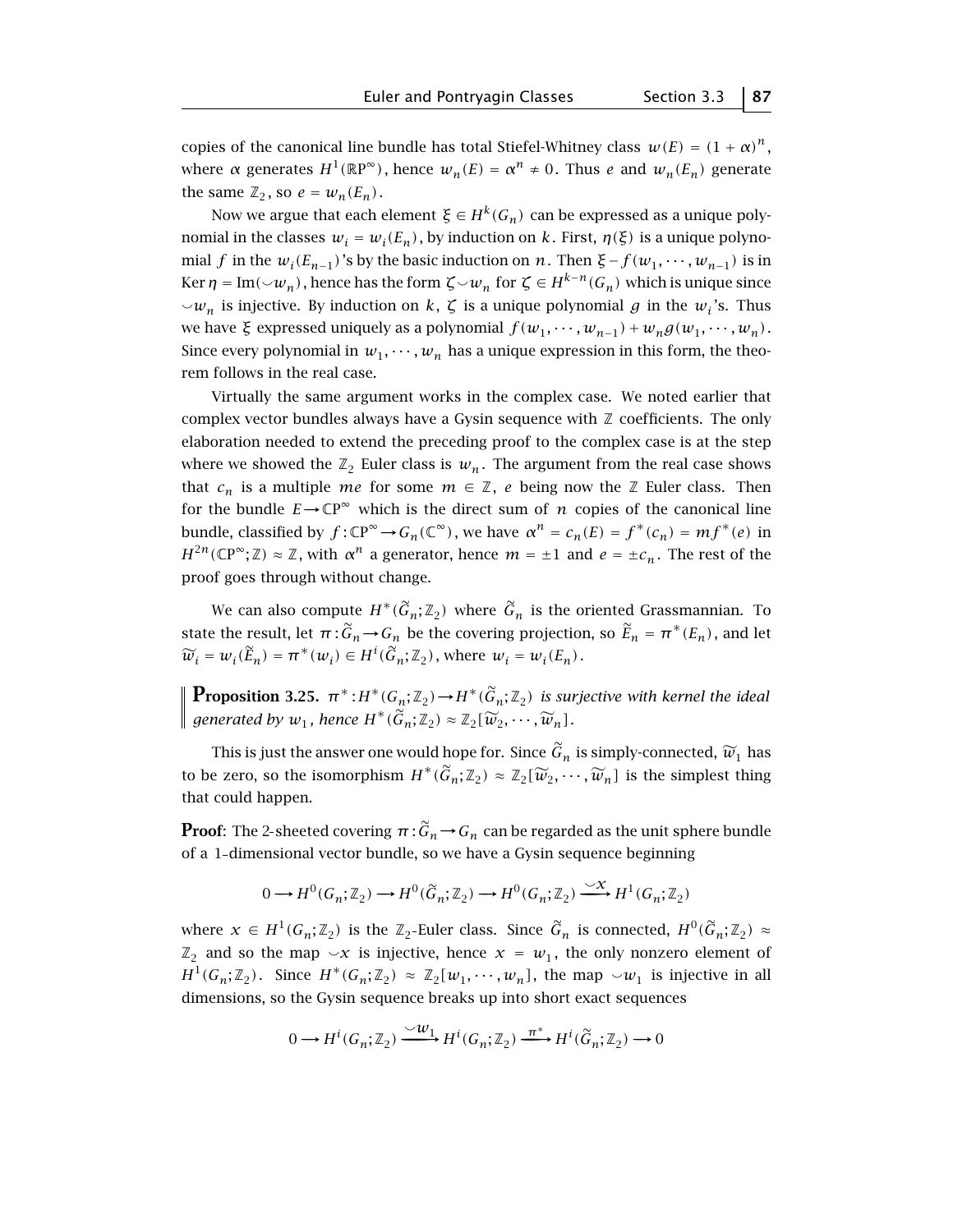from which the conclusion is immediate.  $\Box$ 

The goal for the rest of this section is to determine  $H^*(G_n; \mathbb{Z})$  and  $H^*(\widetilde{G}_n; \mathbb{Z})$ , or in other words, to find all characteristic classes for real vector bundles with  $\mathbb Z$ coefficients, rather than the  $\mathbb{Z}_2$  coefficients used for Stiefel-Whitney classes. It turns out that  $H^*(G_n; \mathbb{Z})$ , modulo elements of order 2 which are just certain polynomials in Stiefel-Whitney classes, is a polynomial ring  $\mathbb{Z}[p_1, p_2, \cdots]$  on certain classes  $p_i$  of dimension 4*i*, called Pontryagin classes. There is a similar statement for  $H^*(\tilde{G}_n;\mathbb{Z})$ , but with one of the Pontryagin classes replaced by an Euler class when *n* is even.

# **The Euler Class**

Recall that the Euler class  $e(E) \in H^n(B;\mathbb{Z})$  of an orientable *n*-dimensional vector bundle  $E \rightarrow B$  is the restriction of a Thom class  $c \in H^n(D(E), S(E); \mathbb{Z})$  to the zero section, that is, the image of *c* under the composition

$$
H^n(D(E), S(E); \mathbb{Z}) \longrightarrow H^n(D(E); \mathbb{Z}) \longrightarrow H^n(B; \mathbb{Z})
$$

where the first map is the usual passage from relative to absolute cohomology and the second map is induced by the inclusion  $B \hookrightarrow D(E)$  as the zero section. By its definition,  $e(E)$  depends on the choice of *c*. However, the assertion  $(*)$  in the construction of a Thom class in Theorem 4D.10 of [AT] implies that *c* is determined by its restriction to each fiber, and the restriction of *c* to each fiber is in turn determined by an orientation of the bundle, so in fact  $e(E)$  depends only on the choice of an orientation of  $E$ . Choosing the opposite orientation changes the sign of *c* . There are exactly two choices of orientation for each path-component of *B*.

Here are the basic properties of Euler classes  $e(E) \in H^n(B; \mathbb{Z})$  associated to oriented *n*-dimensional vector bundles  $E \rightarrow B$ :

### **Proposition 3.26.**

- (a) *An orientation of a vector bundle <sup>E</sup>*→*<sup>B</sup> induces an orientation of a pullback bundle*  $f^*(E)$  *such that*  $e(f^*(E)) = f^*(e(E))$ *.*
- (b) *Orientations of vector bundles*  $E_1 \rightarrow B$  *and*  $E_2 \rightarrow B$  *determine an orientation of the sum*  $E_1 \oplus E_2$  *such that*  $e(E_1 \oplus E_2) = e(E_1) \smile e(E_2)$ *.*
- (c) *For an orientable n dimensional real vector bundle E, the coefficient homomorphism*  $H^n(B; \mathbb{Z}) \rightarrow H^n(B; \mathbb{Z}_2)$  *carries*  $e(E)$  *to*  $w_n(E)$ *. For an n-dimensional complex vector bundle E there is the relation*  $e(E) = c_n(E) \in H^{2n}(B;\mathbb{Z})$ *, for a suitable choice of orientation of E.*
- (d)  $e(E) = -e(E)$  *if the fibers of E have odd dimension.*
- (e)  $e(E) = 0$  *if E has a nowhere-zero section.*

**Proof**: (a) For an *n*-dimensional vector bundle *E*, let  $E' \subset E$  be the complement of the zero section. A Thom class for *E* can be viewed as an element of  $H^n(E, E'; \mathbb{Z})$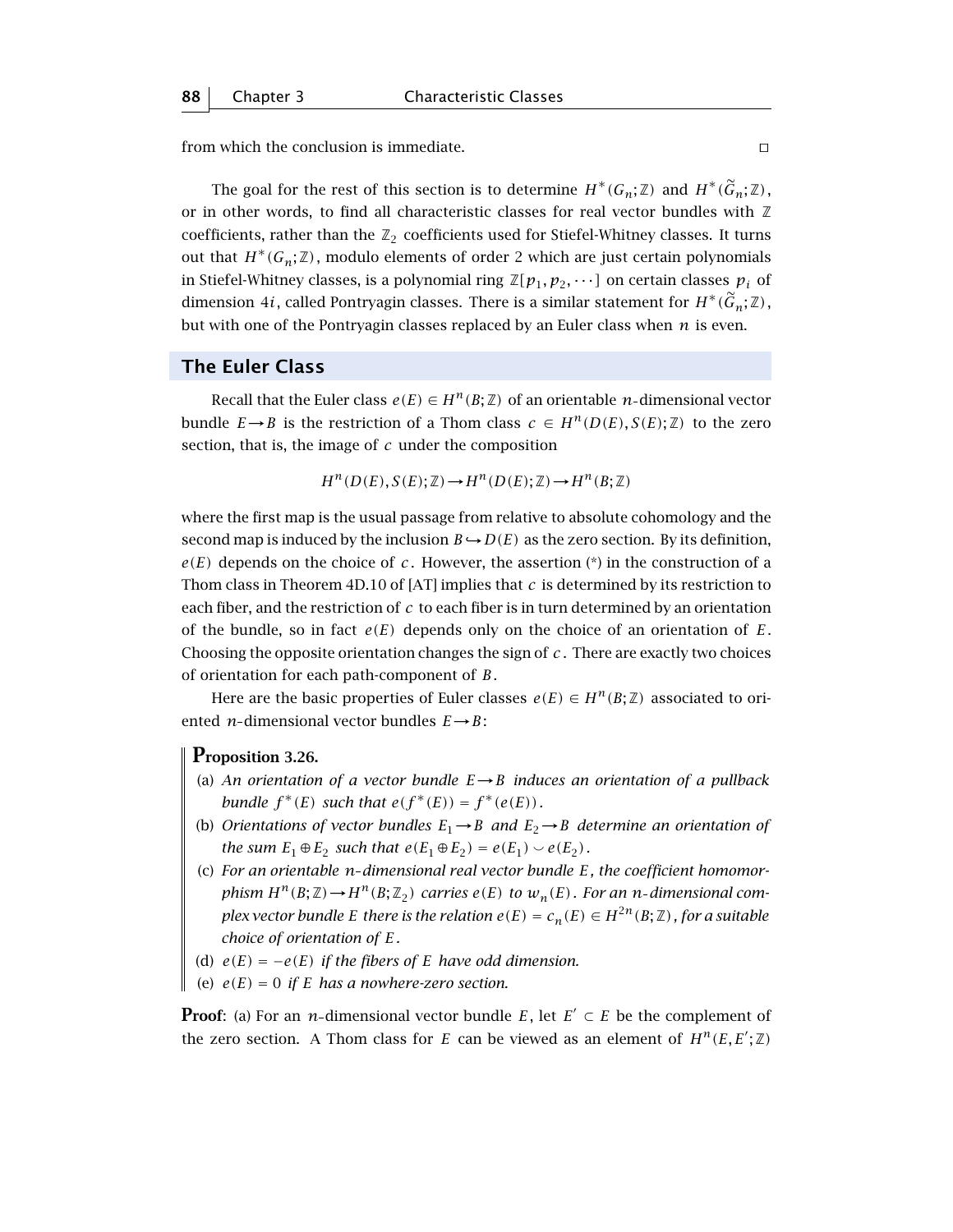which restricts to a generator of  $H^n(\mathbb{R}^n, \mathbb{R}^n - \{0\}; \mathbb{Z})$  in each fiber  $\mathbb{R}^n$ . For a pullback  $f^*(E)$ , we have a map  $\tilde{f}: f^*(E) \to E$  which is a linear isomorphism in each fiber, so  $\widetilde{f}^*(c(E))$  restricts to a generator of  $H^n(\mathbb{R}^n, \mathbb{R}^n - \{0\}; \mathbb{Z})$  in each fiber  $\mathbb{R}^n$  of  $f^*(E)$ . Thus  $\widetilde{f}^*(c(E)) = c(f^*(E))$ . Passing from relative to absolute cohomology classes and then restricting to zero sections, we get  $e(f^*(E)) = f^*(e(E))$ .

(b) There is a natural projection  $p_1$ :  $E_1 \oplus E_2 \rightarrow E_1$  which is linear in each fiber, and likewise we have  $p_2 : E_1 \oplus E_2 \rightarrow E_2$ . If  $E_1$  is *m*-dimensional we can view a Thom class  $c(E_1)$  as lying in  $H^m(E_1, E'_1)$  where  $E'_1$  is the complement of the zero section in  $E_1$ . Similarly we have a Thom class  $c(E_2) \in H^n(E_2, E'_2)$  if  $E_2$  has dimension *n*. Then the product  $p_1^*(c(E_1)) \smile p_2^*(c(E_2))$  is a Thom class for  $E_1 \oplus E_2$  since in each fiber  $\mathbb{R}^m \times \mathbb{R}^n = \mathbb{R}^{m+n}$  we have the cup product

$$
H^m(\mathbb{R}^{m+n}, \mathbb{R}^{m+n} - \mathbb{R}^n) \times H^n(\mathbb{R}^{m+n}, \mathbb{R}^{m+n} - \mathbb{R}^m) \times H^{m+n}(\mathbb{R}^{m+n}, \mathbb{R}^{m+n} - \{0\})
$$

which takes generator cross generator to generator by the calculations in Example 3.11 of [AT]. Passing from relative to absolute cohomology and restricting to the zero section, we get the relation  $e(E_1 \oplus E_2) = e(E_1) \smile e(E_2)$ .

(c) We showed this for the universal bundle in the calculation of the cohomology of Grassmannians a couple pages back, so by the naturality property in (a) it holds for all bundles.

(d) When we defined the Euler class we observed that it could also be described as the element of  $H^n(B;\mathbb{Z})$  corresponding to  $c \smile c \in H^{2n}(D(E), S(E), \mathbb{Z})$  under the Thom isomorphism. If  $n$  is odd, the basic commutativity relation for cup products gives  $c \sim c = -c \sim c$ , so  $e(E) = -e(E)$ .

(e) A nowhere-zero section of *E* gives rise to a section  $s : B \rightarrow S(E)$  by normalizing vectors to have unit length. Then in the exact sequence

$$
H^n(D(E), S(E); \mathbb{Z}) \xrightarrow{j^*} H^n(D(E); \mathbb{Z}) \xrightarrow{i^*} H^n(S(E); \mathbb{Z})
$$

the map  $i^*$  is injective since the composition  $D(E) \longrightarrow B \stackrel{s}{\longrightarrow} S(E) \stackrel{i}{\longrightarrow} D(E)$  is homotopic to the identity. Since  $i^*$  is injective, the map  $j^*$  is zero by exactness, and hence  $e(E) = 0$  from the definition of the Euler class.

Consider the tangent bundle  $TS^n$  to  $S^n$ . This bundle is orientable since its base  $S^n$  is simply-connected if  $n > 1$ , while if  $n = 1$ ,  $TS^1$  is just the product  $S^1 \times \mathbb{R}$ . When *n* is odd,  $e(TS^n) = 0$  either by part (d) of the proposition since  $H^*(S^n; \mathbb{Z})$  has no elements of order two, or by part (e) since there is a nonzero tangent vector field to *S*<sup>*n*</sup> when *n* is odd, namely  $s(x_1, \dots, x_{n+1}) = (-x_2, x_1, \dots, -x_{n+1}, x_n)$ . However, when *n* is even  $e(TS^n)$  is nonzero:

**Proposition 3.27.** *For even n*,  $e(TS^n)$  *is twice a generator of*  $H^n(S^n; \mathbb{Z})$ *.* 

**Proof:** Let  $E' \subset E = TS^n$  be the complement of the zero section. Under the Thom isomorphism the Euler class  $e(TS^n)$  corresponds to the square of a Thom class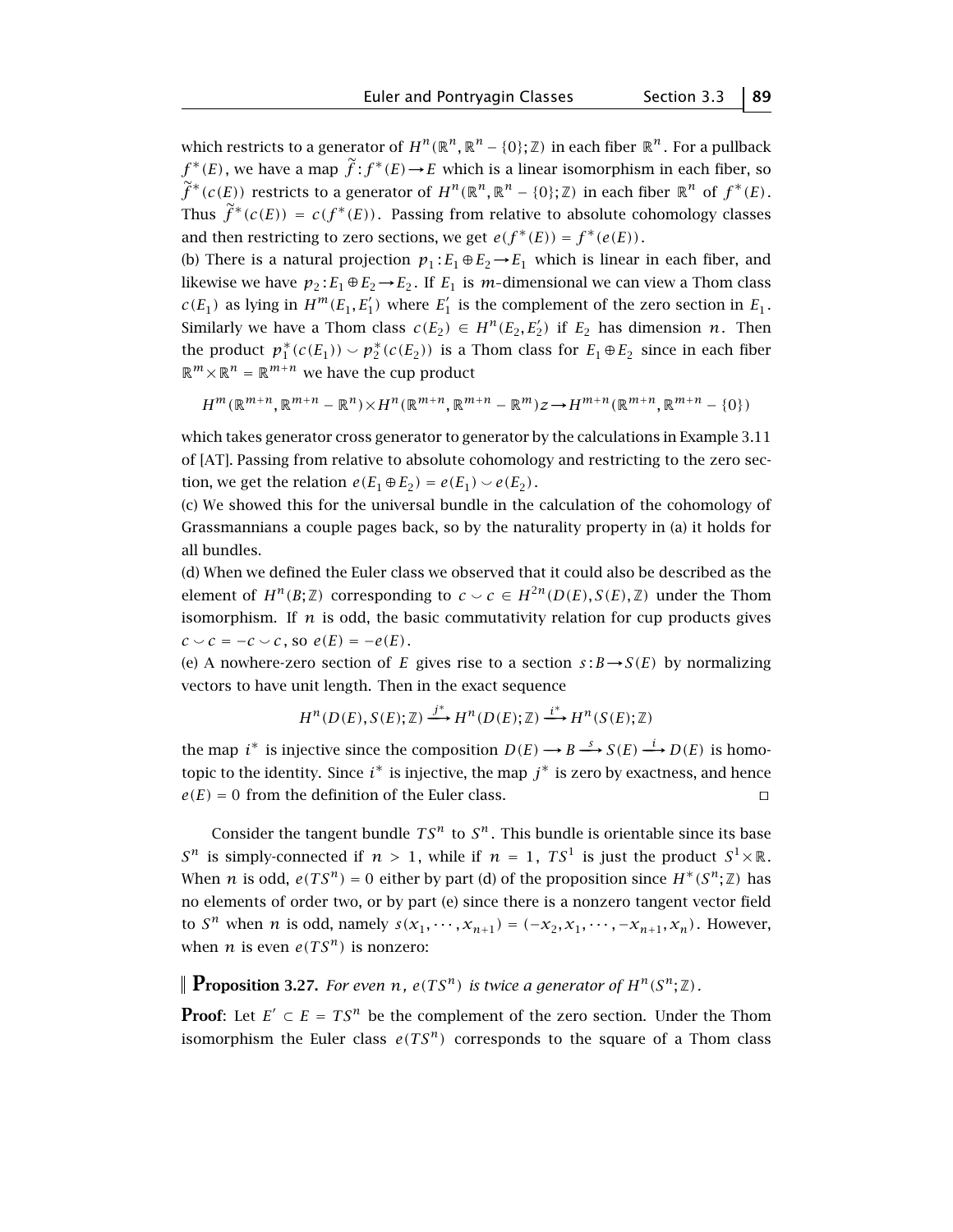$c \in H^n(E, E')$ , so it suffices to show that  $c^2$  is twice a generator of  $H^{2n}(E, E')$ . Let  $A \subset S^n \times S^n$  consist of the antipodal pairs  $(x, -x)$ . Define a homeomorphism  $f: S^n \times S^n - A \rightarrow E$  sending a pair *(x, y)* ∈  $S<sup>n</sup> × S<sup>n</sup> − A$  to the vector from *x* to the point of intersection of the line through −*x* and *y* with the tangent plane at *x*. The diagonal  $D = \{(x, x)\}\)$  corresponds under *y f* to the zero section of *E*. Excision then gives the first of the following isomorphisms:



$$
H^*(E, E') \approx H^*(S^n \times S^n, S^n \times S^n - D) \approx H^*(S^n \times S^n, A) \approx H^*(S^n \times S^n, D),
$$

The second isomorphism holds since  $S<sup>n</sup> \times S<sup>n</sup> - D$  deformation retracts onto *A* by sliding a point  $y \neq \pm x$  along the great circle through *x* and *y* to  $-x$ , and the third comes from the homeomorphism  $(x, y) \mapsto (x, -y)$  of  $S<sup>n</sup> \times S<sup>n</sup>$  interchanging *D* and *A*. From the long exact sequence of the pair  $(S^n \times S^n, D)$  we extract a short exact sequence

$$
0 \to H^n(S^n \times S^n, D) \to H^n(S^n \times S^n) \to H^n(D) \to 0
$$

The middle group  $H^n(S^n \times S^n)$  has generators  $\alpha$ ,  $\beta$  which are pullbacks of a generator of  $H^n(S^n)$  under the two projections  $S^n \times S^n \to S^n$ . Both  $\alpha$  and  $\beta$  restrict to the same generator of  $H^n(D)$  since the two projections  $S^n \times S^n \rightarrow S^n$  restrict to the same homeomorphism  $D \approx S^n$ , so  $\alpha - \beta$  generates  $H^n(S^n \times S^n, D)$ , the kernel of the restriction map *<sup>H</sup>n(Sn*×*Sn)*→*Hn(D)*. Thus *<sup>α</sup>* <sup>−</sup> *<sup>β</sup>* corresponds to the Thom class and  $(α – β)<sup>2</sup> = −αβ – βα$ , which equals  $-2αβ$  if *n* is even. This is twice a generator of  $H^{2n}(S^n \times S^n, D) \approx H^{2n}(S^n \times S^n)$ .

It is a fairly elementary theorem in differential topology that the Euler class of the unit tangent bundle of a closed, connected, orientable smooth manifold *M<sup>n</sup>* is  $|\chi(M)|$  times a generator of  $H^n(M)$ , where  $\chi(M)$  is the Euler characteristic of M; see for example [Milnor-Stasheff]. This agrees with what we have just seen in the case  $M = S<sup>n</sup>$ , and is the reason for the name 'Euler class.'

One might ask which elements of  $H^n(S^n)$  can occur as Euler classes of vector bundles  $E \rightarrow S^n$  in the nontrivial case that *n* is even. If we form the pullback of the tangent bundle  $TS^n$  by a map  $S^n \rightarrow S^n$  of degree *d*, we realize 2*d* times a generator, by part (a) of the preceding proposition, so all even multiples of a generator of  $H^n(S^n)$ are realizable. To investigate odd multiples, consider the Thom space  $T(E)$ . This has integral cohomology consisting of  $\mathbb{Z}$ 's in dimensions 0,  $n$ , and 2*n* by the Thom isomorphism, which also says that the Thom class *c* is a generator of  $H^n(T(E))$ . We know that the Euler class corresponds under the Thom isomorphism to  $c \sim c$ , so  $e(E)$ is *k* times a generator of  $H^n(S^n)$  iff  $c \smile c$  is *k* times a generator of  $H^{2n}(T(E))$ . This is precisely the context of the Hopf invariant, and the solution of the Hopf invariant one problem in Chapter 2 shows that  $c \sim c$  can be an odd multiple of a generator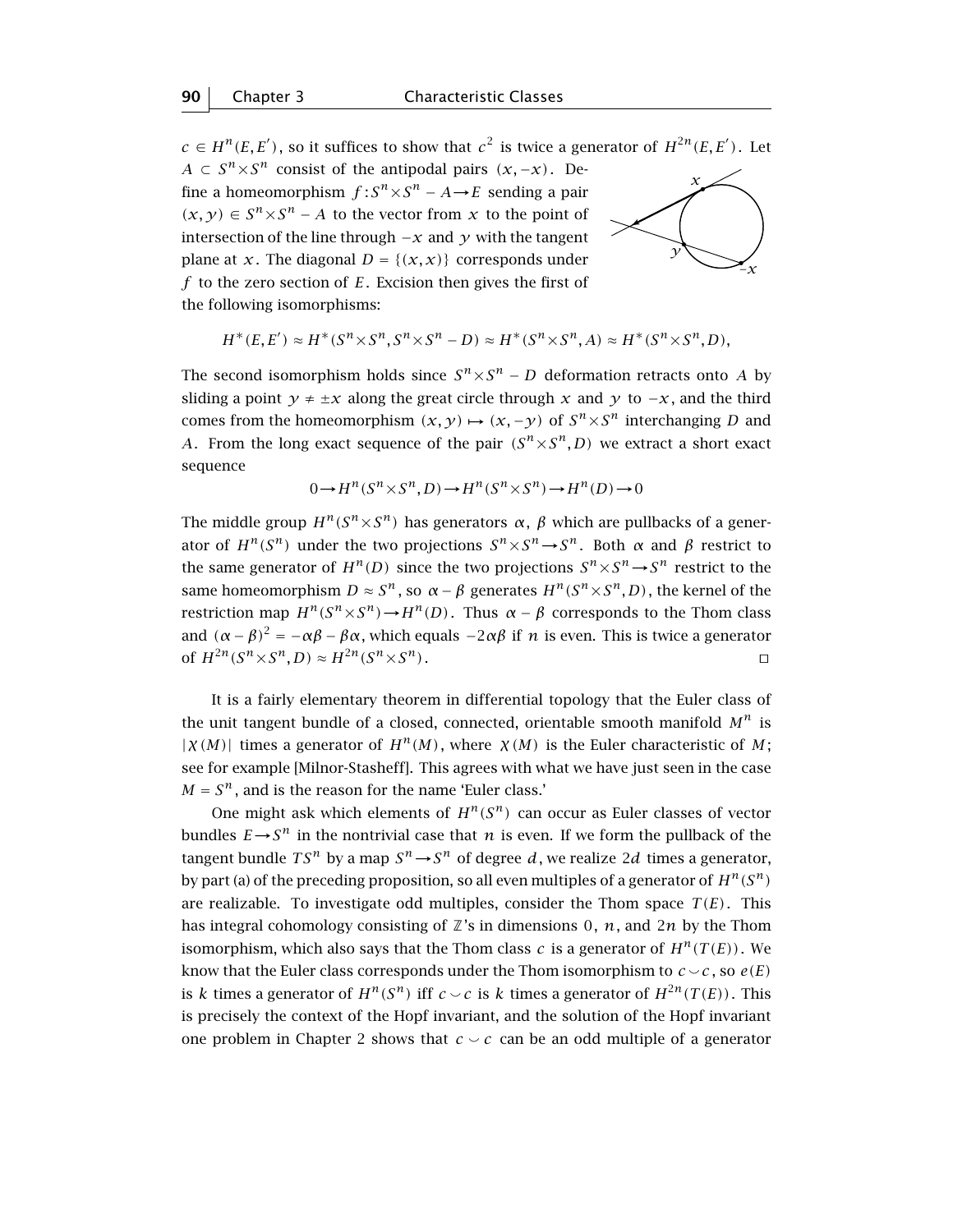only if  $n = 2, 4$ , or 8. In these three cases there is a bundle  $E \rightarrow S^n$  for which  $c \sim c$ is a generator of  $H^{2n}(T(E))$ , namely the vector bundle whose unit sphere bundle is the complex, quaternionic, or octonionic Hopf bundle, and whose Thom space, the mapping cone of the sphere bundle, is the associated projective plane  $\mathbb{CP}^2$ ,  $\mathbb{HP}^2$ , or  $\mathbb{O}P^2$ . Since we can realize a generator of  $H^n(S^n)$  as an Euler class in these three cases, we can realize any multiple of a generator by taking pullbacks as before.

#### **Pontryagin Classes**

The easiest definition of the Pontryagin classes  $p_i(E) \in H^{4i}(B;\mathbb{Z})$  associated to a real vector bundle  $E \rightarrow B$  is in terms of Chern classes. For a real vector bundle *E*→*B*, its complexification is the complex vector bundle  $E^{\mathbb{C}} \rightarrow B$  obtained from the real vector bundle  $E \oplus E$  by defining scalar multiplication by the complex number *i* in each fiber  $\mathbb{R}^n \oplus \mathbb{R}^n$  via the familiar rule  $i(x, y) = (-y, x)$ . Thus each fiber  $\mathbb{R}^n$ of *E* becomes a fiber  $\mathbb{C}^n$  of  $E^{\mathbb{C}}$ . The Pontryagin class  $p_i(E)$  is then defined to be  $(-1)^i c_{2i}(E^{\mathbb{C}})$  ∈ *H*<sup>4*i*</sup>(*B*; ℤ). The sign  $(-1)^i$  is introduced in order to avoid a sign in the formula in (b) of the next proposition. The reason for restricting attention to the even Chern classes  $c_{2i}(E^{\mathbb{C}})$  is that the odd classes  $c_{2i+1}(E^{\mathbb{C}})$  turn out to be expressible in terms of Stiefel-Whitney classes, and hence give nothing new. The exercises at the end of the section give an explicit formula.

Here is how Pontryagin classes are related to Stiefel-Whitney and Euler classes:

# **Proposition 3.28.**

- (a) *For a real vector bundle*  $E \rightarrow B$ *,*  $p_i(E)$  *maps to*  $w_{2i}(E)^2$  *under the coefficient homomorphism*  $H^{4i}(B; \mathbb{Z}) \rightarrow H^{4i}(B; \mathbb{Z}_2)$ .
- (b) *For an orientable real* 2*n dimensional vector bundle with Euler class e(E)* ∈  $H^{2n}(B;\mathbb{Z})$ *,*  $p_n(E) = e(E)^2$ *.*

Note that statement (b) is independent of the choice of orientation of *E* since the Euler class is squared.

**Proof**: (a) By Proposition 3.4,  $c_{2i}(E^{\mathbb{C}})$  reduces mod 2 to  $w_{4i}(E \oplus E)$ , which equals  $w_{2i}(E)^2$  since  $w(E \oplus E) = w(E)^2$  and squaring is an additive homomorphism mod 2. (b) First we need to determine the relationship between the two orientations of  $E^{\mathbb{C}} \approx$ *E*⊕*E*, one coming from the canonical orientation of the complex bundle  $E^C$ , the other coming from the orientation of  $E \oplus E$  determined by an orientation of  $E$ . If  $v_1, \dots, v_{2n}$  is a basis for a fiber of *E* agreeing with the given orientation, then  $E^{\mathbb{C}}$ is oriented by the ordered basis  $v_1, iv_1, \dots, v_{2n}, iv_{2n}$ , while  $E \oplus E$  is oriented by  $v_1, \dots, v_{2n}, iv_1, \dots, iv_{2n}$ . To make these two orderings agree requires  $(2n - 1)$  +  $(2n-2) + \cdots + 1 = 2n(2n-1)/2 = n(2n-1)$  transpositions, so the two orientations differ by a sign  $(-1)^{n(2n-1)} = (-1)^n$ . Thus we have  $p_n(E) = (-1)^n c_{2n}(E^{\mathbb{C}}) =$  $(-1)^n e(E^{\mathbb{C}}) = e(E \oplus E) = e(E)^2$ .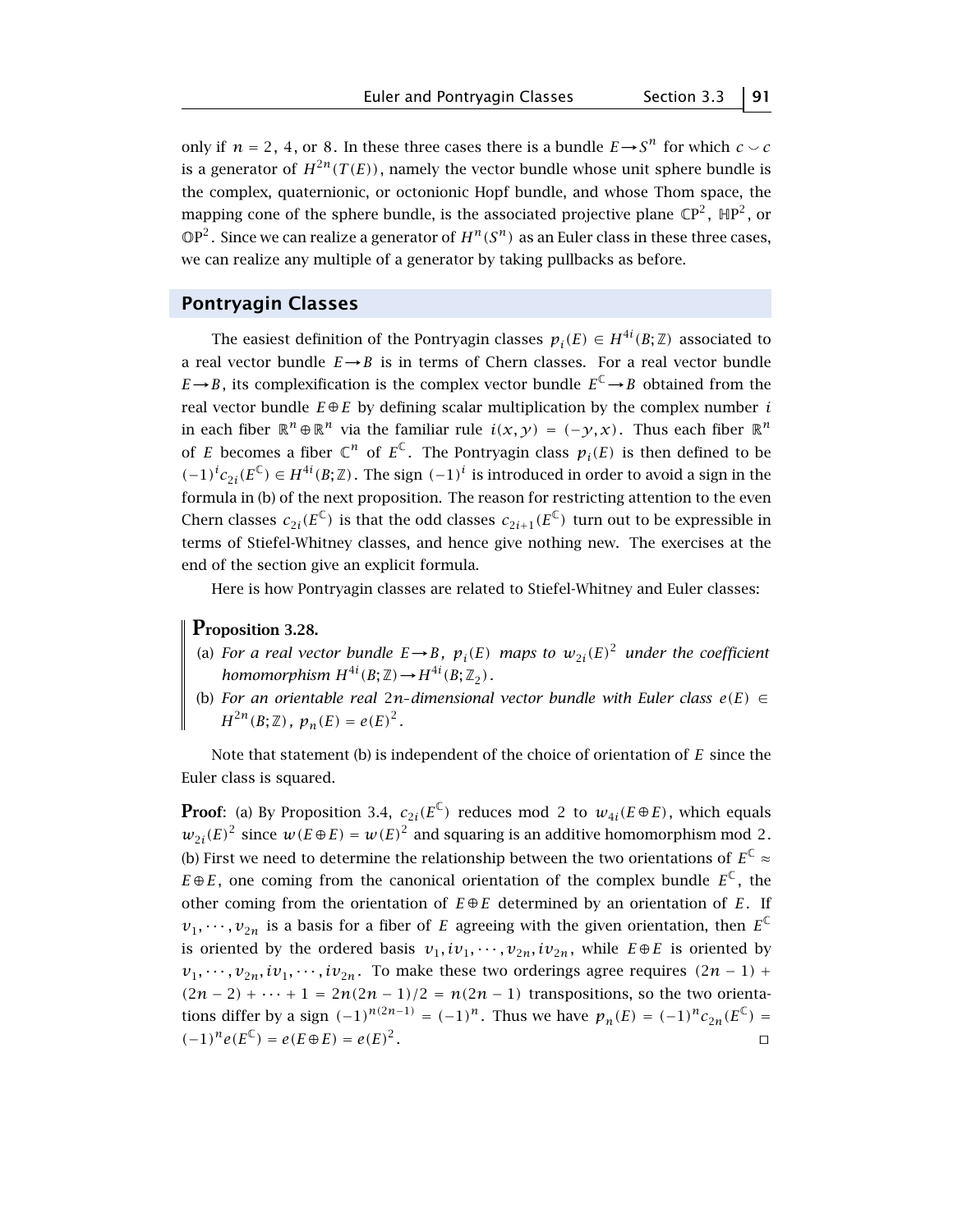Pontryagin classes can be used to describe the cohomology of  $G_n$  and  $\widetilde{G}_n$  with  $\mathbb Z$ coefficients. First let us remark that since  $G_n$  has a CW structure with finitely many cells in each dimension, so does  $\tilde{G}_n$ , hence the homology and cohomology groups of  $G_n$  and  $\widetilde{G}_n$  are finitely generated. For the universal bundles  $E_n \to G_n$  and  $\widetilde{E}_n \to \widetilde{G}_n$ let  $p_i = p_i(E_n)$ ,  $\tilde{p}_i = p_i(\tilde{E}_n)$ , and  $e = e(\tilde{E}_n)$ , the Euler class being defined via the canonical orientation of  $\widetilde{E}_n$ .

#### **Theorem 3.29.**

- (a) All torsion in  $H^*(G_n;\mathbb{Z})$  consists of elements of order 2, and  $H^*(G_n;\mathbb{Z})$ /torsion *is the polynomial ring*  $\mathbb{Z}[p_1, \cdots, p_k]$  *for*  $n = 2k$  *or*  $2k + 1$ *.*
- (b) *All torsion in*  $H^*(\widetilde{G}_n;\mathbb{Z})$  *consists of elements of order* 2*, and*  $H^*(\widetilde{G}_n;\mathbb{Z})$ /*torsion* is  $\mathbb{Z}[\widetilde{p}_1,\cdots,\widetilde{p}_k]$  for  $n=2k+1$  and  $\mathbb{Z}[\widetilde{p}_1,\cdots,\widetilde{p}_{k-1},e]$  for  $n=2k$ , with  $e^2=\widetilde{p}_k$ *in the latter case.*

The torsion subgroup of  $H^*(G_n;\mathbb{Z})$  therefore maps injectively to  $H^*(G_n;\mathbb{Z}_2)$ , with image the image of the Bockstein  $β: H^*(G_n; \mathbb{Z}_2) \rightarrow H^*(G_n; \mathbb{Z}_2)$ , which we shall compute in the course of proving the theorem; for the definition and basic properties of Bockstein homomorphisms see §3.E of [AT]. The same remarks apply to  $H^*(\widetilde{G}_n;\mathbb{Z})$ . The theorem implies that Stiefel-Whitney and Pontryagin classes determine all characteristic classes for unoriented real vector bundles, while for oriented bundles the only additional class needed is the Euler class.

**Proof**: We shall work on (b) first since for orientable bundles there is a Gysin sequence with *ℤ* coefficients. As a first step we compute  $H^*(\widetilde{G}_n; R)$  where  $R = \mathbb{Z}[1/2] \subset \mathbb{Q}$ , the rational numbers with denominator a power of 2. Since we are dealing with finitely generated integer homology groups, changing from  $\mathbb Z$  coefficients to  $R$  coefficients eliminates any 2 torsion in the homology, that is, elements of order a power of 2, and *Z* summands of homology become *R* summands. The assertion to be proved is that  $H^*(\widetilde{G}_n; R)$  is  $R[\widetilde{p}_1, \cdots, \widetilde{p}_k]$  for  $n = 2k + 1$  and  $R[\widetilde{p}_1, \cdots, \widetilde{p}_{k-1}, e]$  for  $n = 2k$ . This implies that  $H^*(\widetilde{G}_n;\mathbb{Z})$  has no odd-order torsion and that  $H^*(\widetilde{G}_n;\mathbb{Z})$ /*torsion* is as stated in the theorem. Then it will remain only to show that all 2-torsion in  $H^*(\widetilde{G}_n;\mathbb{Z})$ consists of elements of order 2.

As in the calculation of  $H^*(G_n;\mathbb{Z}_2)$  via the Gysin sequence, consider the sphere bundle  $S^{n-1} \to S(\widetilde{E}_n) \xrightarrow{\pi} \widetilde{G}_n$ , where  $S(\widetilde{E}_n)$  is the space of pairs  $(v, \ell)$  where  $\ell$  is an oriented *n*-dimensional linear subspace of  $\mathbb{R}^{\infty}$  and *v* is a unit vector in  $\ell$ . The orthogonal complement  $v^\perp \subset \ell$  of v is then naturally oriented, so we get a projection  $p: S(\widetilde{E}_n)$  →  $\widetilde{G}_{n-1}$ . The Gysin sequence with coefficients in *R* has the form

$$
\cdots \longrightarrow H^{i}(\widetilde{G}_{n}) \xrightarrow{\smile e} H^{i+n}(\widetilde{G}_{n}) \xrightarrow{\eta} H^{i+n}(\widetilde{G}_{n-1}) \longrightarrow H^{i+1}(\widetilde{G}_{n}) \longrightarrow \cdots
$$

where  $\eta$  takes  $\ddot{p}_i(E_n)$  to  $\ddot{p}_i(E_{n-1})$ .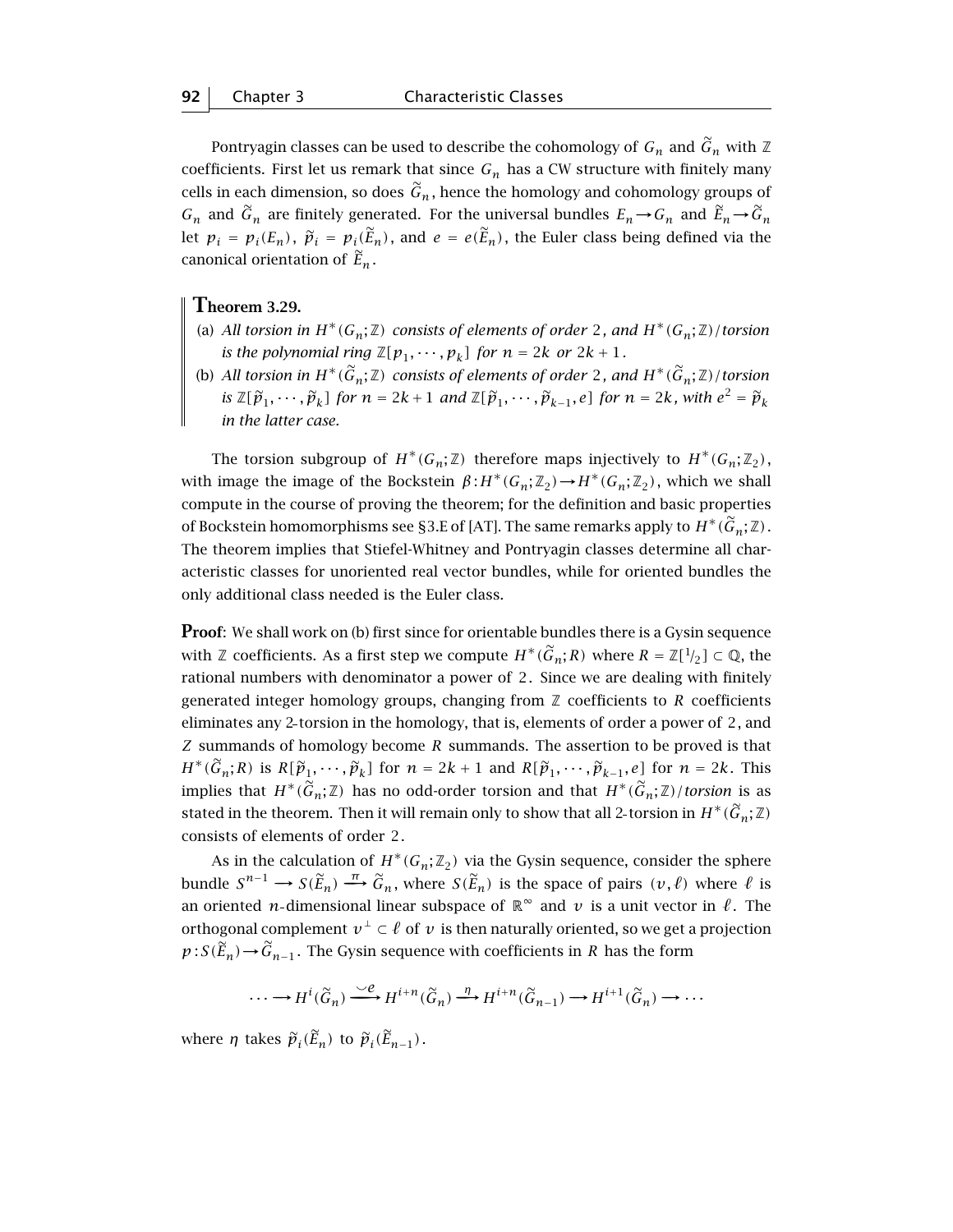If  $n = 2k$ , then by induction  $H^*(\widetilde{G}_{n-1}) \approx R[\widetilde{p}_1, \cdots, \widetilde{p}_{k-1}]$ , so  $\eta$  is surjective and the sequence splits into short exact sequences. The proof in this case then follows the  $H^*(G_n; \mathbb{Z}_2)$  model.

If  $n = 2k + 1$ , then *e* is zero in  $H^n(\widetilde{G}_n; R)$  since with Z coefficients it has order 2. The Gysin sequence now splits into short exact sequences

$$
0 \longrightarrow H^{i+n}(\widetilde{G}_n) \stackrel{\eta}{\longrightarrow} H^{i+n}(\widetilde{G}_{n-1}) \longrightarrow H^{i+1}(\widetilde{G}_n) \longrightarrow 0
$$

Thus *η* injects  $H^*(\widetilde{G}_n)$  as a subring of  $H^*(\widetilde{G}_{n-1}) \approx R[\widetilde{p}_1,\cdots,\widetilde{p}_{k-1},e]$ , where *e* now means  $e(\widetilde{E}_{n-1})$ . The subring Im *η* contains  $R[\widetilde{p}_1, \cdots, \widetilde{p}_k]$  and is torsionfree, so we can show it equals  $R[\tilde{p}_1, \cdots, \tilde{p}_k]$  by comparing ranks of these *R*-modules in each dimension. Let  $r_j$  be the rank of  $R[\widetilde{p}_1, \dots, \widetilde{p}_k]$  in dimension *j* and  $r'_j$  the rank of  $H^j(\widetilde{G}_n)$ . Since  $R[\widetilde{p}_1, \cdots, \widetilde{p}_{k-1}, e]$  is a free module over  $R[\widetilde{p}_1, \cdots, \widetilde{p}_k]$  with basis  $[1, 2]$  where  $[1, 2]$  with  $[1, 2]$ {1*, e*}, the rank of  $H^*(\widetilde{G}_{n-1}) \approx R[\widetilde{p}_1, \cdots, \widetilde{p}_{k-1}, e]$  in dimension *j* is  $r_j + r_{j-2k}$ , the class  $e = e(\widetilde{E}_{n-1})$  having dimension 2*k*. On the other hand, the exact sequence above says this rank also equals  $r'_j + r'_{j-2k}$ . Since  $r'_m \ge r_m$  for each  $m$ , we get  $r'_j = r_j$ , and so  $H^*(\widetilde{G}_n) = R[\widetilde{p}_1, \cdots, \widetilde{p}_k]$ , completing the induction step. The induction can start with the case  $n = 1$ , with  $\tilde{G}_1 \approx S^{\infty}$ .

Before studying the remaining 2 torsion question let us extend what we have just done to  $H^*(G_n; \mathbb{Z})$ , to show that for  $R = \mathbb{Z}[1/2]$ ,  $H^*(G_n; R)$  is  $R[p_1, \dots, p_k]$ , where  $n = 2k$  or  $2k + 1$ . For the 2-sheeted covering  $\pi : \widetilde{G}_n \to G_n$  consider the transfer homomorphism  $\pi_* : H^*(\widetilde{G}_n; R) \to H^*(G_n; R)$  defined in §3.G of [AT]. The main feature of  $\pi_*$  is that the composition  $\pi_* \pi^* : H^*(G_n; R) \to H^*(\widetilde{G}_n; R) \to H^*(G_n; R)$  is multiplication by 2, the number of sheets in the covering space. This is an isomorphism for  $R = \mathbb{Z}[1/2]$ , so  $\pi^*$  is injective. The image of  $\pi^*$  contains  $R[\tilde{p}_1, \cdots, \tilde{p}_k]$  since  $\pi^*(p_i) = \tilde{p}_i$ . So when *n* is odd,  $\pi^*$  is an isomorphism and we are done. When *n* is even, observe that the image of  $\pi^*$  is invariant under the map  $\tau^*$  induced by the deck transformation  $\tau : \widetilde{G}_n \to \widetilde{G}_n$  interchanging sheets of the covering, since  $\pi \tau = \pi$ implies  $τ^*π^* = π^*$ . The map *τ* reverses orientation in each fiber of  $E_n → G_n$ , so  $τ^*$ takes *e* to −*e*. The subring of  $H^*(\widetilde{G}_n; R) \approx R[\widetilde{p}_1, \cdots, \widetilde{p}_{k-1}, e]$  invariant under  $\tau^*$  is then exactly  $R[\tilde{p}_1, \cdots, \tilde{p}_{n/2}]$ , finishing the proof that  $H^*(G_n; R) = R[p_1, \cdots, p_k]$ .

To show that all 2-torsion in  $H^*(G_n;\mathbb{Z})$  and  $H^*(\widetilde{G}_n;\mathbb{Z})$  has order 2 we use the Bockstein homomorphism  $\beta$  associated to the short exact sequence of coefficient groups  $0 \rightarrow \mathbb{Z}_2 \rightarrow \mathbb{Z}_4 \rightarrow \mathbb{Z}_2 \rightarrow 0$ . The goal is to show that Ker  $\beta$ / Im  $\beta$  consists exactly of the mod 2 reductions of nontorsion classes in  $H^*(G_n;\mathbb{Z})$  and  $H^*(\widetilde{G}_n;\mathbb{Z})$ , that is, polynomials in the classes  $w_{2i}^2$  in the case of  $G_n$  and  $\widetilde{G}_{2k+1}$ , and for  $\widetilde{G}_{2k}$ , polynomials in the  $w_{2i}^2$ 's for  $i < k$  together with  $w_{2k}$ , the mod 2 reduction of the Euler class. By general properties of Bockstein homomorphisms proved in §3.E of [AT] this will finish the proof.

**Lemma 3.30.**  $\beta w_{2i+1} = w_1 w_{2i+1}$  *and*  $\beta w_{2i} = w_{2i+1} + w_1 w_{2i}$ .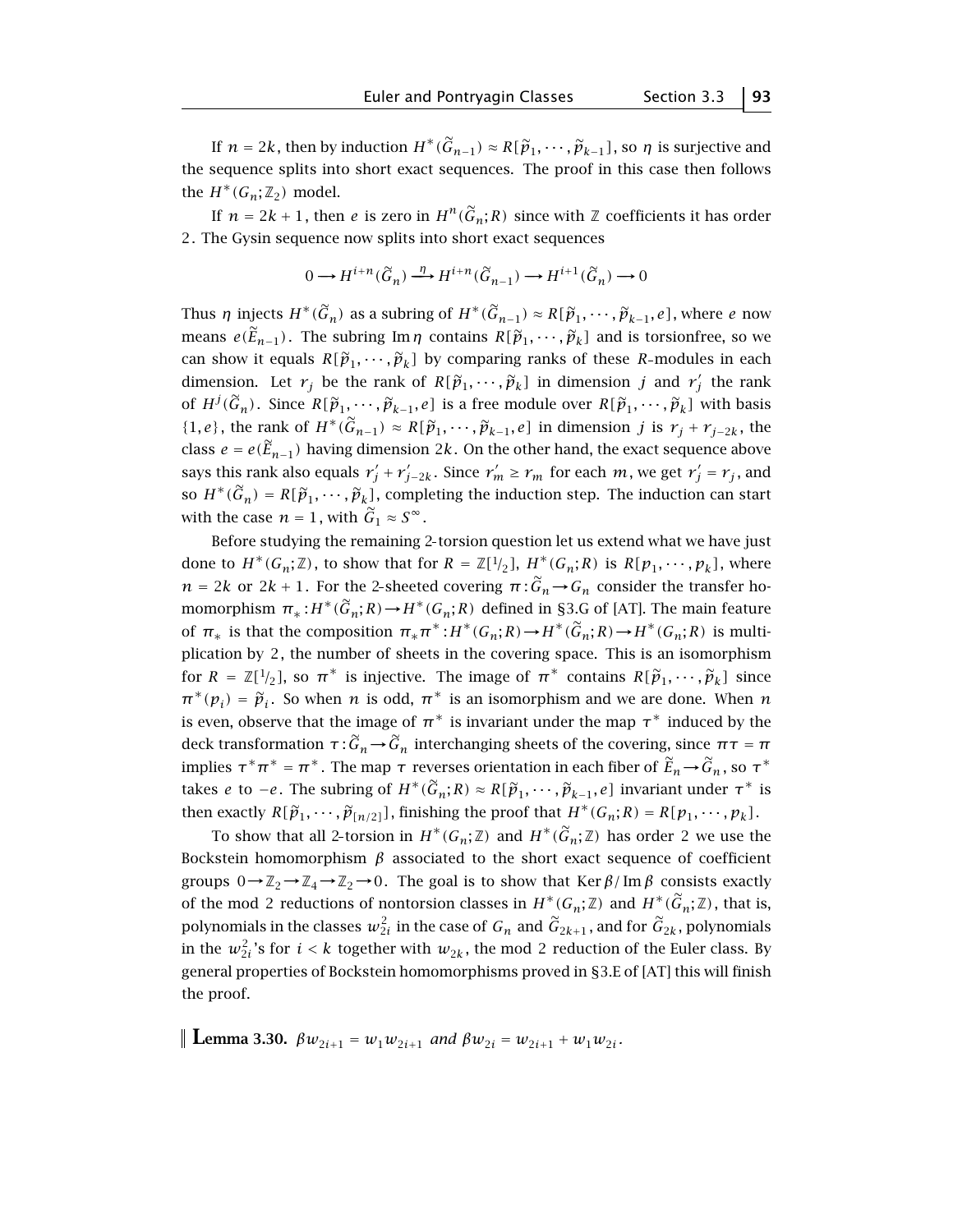**Proof**: By naturality it suffices to prove this for the universal bundle  $E_n \to G_n$  with  $w_i = w_i(E_n)$ . As observed in §3.1, we can view  $w_k$  as the  $k^{th}$  elementary symmetric polynomial  $\sigma_k$  in the polynomial algebra  $\mathbb{Z}_2[\alpha_1, \dots, \alpha_n] \approx H^*((\mathbb{R}P^{\infty})^n; \mathbb{Z}_2)$ . Thus to compute  $\beta w_k$  we can compute  $\beta \sigma_k$ . Using the derivation property  $\beta(x \smile y)$  = *βx*  $\sim$  *y* + *x*  $\sim$  *βy* and the fact that *βα<sub>i</sub>* = *α*<sup>2</sup><sub>i</sub></sub>, we see that *βσ<sub>k</sub>* is the sum of all products  $\alpha_{i1} \cdots \alpha_{ij}^2 \cdots \alpha_{ik}$  for  $i_1 < \cdots < i_k$  and  $j = 1, \cdots, k$ . On the other hand, multiplying  $\sigma_1 \sigma_k$  out, one obtains  $\beta \sigma_k + (k+1) \sigma_{k+1}$ .

Now for the calculation of Ker  $β$ / Im  $β$ . First consider the case of  $G_{2k+1}$ . The ring  $\mathbb{Z}_2[w_1,\dots,w_{2k+1}]$  is also the polynomial ring  $\mathbb{Z}_2[w_1,w_2,\beta w_2,\dots,w_{2k},\beta w_{2k}]$  since the substitution  $w_1 \mapsto w_1, w_{2i} \mapsto w_{2i}, w_{2i+1} \mapsto w_{2i+1} + w_1 w_{2i} = \beta w_{2i}$  for  $i > 0$  is invertible, being its own inverse in fact. Thus  $\mathbb{Z}_2[w_1, \dots, w_{2k+1}]$  splits as the tensor product of the polynomial rings  $\mathbb{Z}_2[w_1]$  and  $\mathbb{Z}_2[w_{2i}, \beta w_{2i}]$ , each of which is invariant under *β*. Moreover, viewing  $\mathbb{Z}_2[w_1, \dots, w_{2k+1}]$  as a chain complex with boundary map  $\beta$ , this tensor product is a tensor product of chain complexes. According to the algebraic Künneth theorem, the homology of  $\mathbb{Z}_2[w_1, \dots, w_{2k+1}]$  with respect to the boundary map  $\beta$  is therefore the tensor product of the homologies of the chain complexes  $\mathbb{Z}_2[w_1]$  and  $\mathbb{Z}_2[w_{2i}, \beta w_{2i}]$ .

For  $\mathbb{Z}_2[w_1]$  we have  $\beta(w_1^{\ell}) = \ell w_1^{\ell+1}$ , so Ker $\beta$  is generated by the even powers of  $w_1$ , all of which are also in Im  $\beta$ , and hence the  $\beta$ -homology of  $\mathbb{Z}_2[w_1]$  is trivial in positive dimensions; we might remark that this had to be true since the calculation is the same as for  $\mathbb{R}P^{\infty}$ . For  $\mathbb{Z}_2[w_{2i}, \beta w_{2i}]$  we have  $\beta(w_{2i}^{\ell}(\beta w_{2i})^m) = \ell w_{2i}^{\ell-1}(\beta w_{2i})^{m+1}$ , so Ker  $\beta$  is generated by the monomials  $w_{2i}^{\ell}(\beta w_{2i})^m$  with  $\ell$  even, and such monomials with  $m > 0$  are in Im  $\beta$ . Hence Ker  $\beta$  / Im  $\beta = \mathbb{Z}_2[w_{2i}^2]$ .

For  $n = 2k$ ,  $\mathbb{Z}_2[w_1, \dots, w_{2k}]$  is the tensor product of the  $\mathbb{Z}_2[w_{2i}, \beta w_{2i}]$ 's for  $i < k$  and  $\mathbb{Z}_2[w_1, w_{2k}]$ , with  $\beta(w_{2k}) = w_1w_{2k}$ . We then have the formula  $\beta(w_1^{\ell}w_{2k}^m) =$  $\ell w_1^{\ell+1}w_{2k}^m +m w_1^{\ell+1}w_{2k}^m =(\ell+m)w_1^{\ell+1}w_{2k}^m$ . For  $w_1^\ell w_{2k}^m$  to be in Ker  $\beta$  we must have  $\ell + m$  even, and to be in Im *β* we must have in addition  $\ell > 0$ . So Ker *β*/ Im *β* =  $\mathbb{Z}_2[w_{2k}^2]$ .

Thus the homology of  $\mathbb{Z}_2[w_1, \dots, w_n]$  with respect to  $\beta$  is the polynomial ring in the classes  $w_{2i}^2$ , the mod 2 reductions of the Pontryagin classes. By general properties of Bocksteins this finishes the proof of part (a) of the theorem.

The case of  $\tilde{G}_n$  is simpler since  $w_1 = 0$ , hence  $\beta w_{2i} = w_{2i+1}$  and  $\beta w_{2i+1} = 0$ . Then we can break  $\mathbb{Z}_2[w_2, \dots, w_n]$  up as the tensor product of the chain complexes  $\mathbb{Z}_2[w_{2i}, w_{2i+1}]$ , plus  $\mathbb{Z}_2[w_{2k}]$  when  $n = 2k$ . The calculations are quite similar to those we have just done, so further details will be left as an exercise.  $\Box$ 

# **Exercises**

**1**. Show that every class in  $H^{2k}(\mathbb{C}P^{\infty})$  can be realized as the Euler class of some vector bundle over  $\mathbb{C}P^{\infty}$  that is a sum of complex line bundles.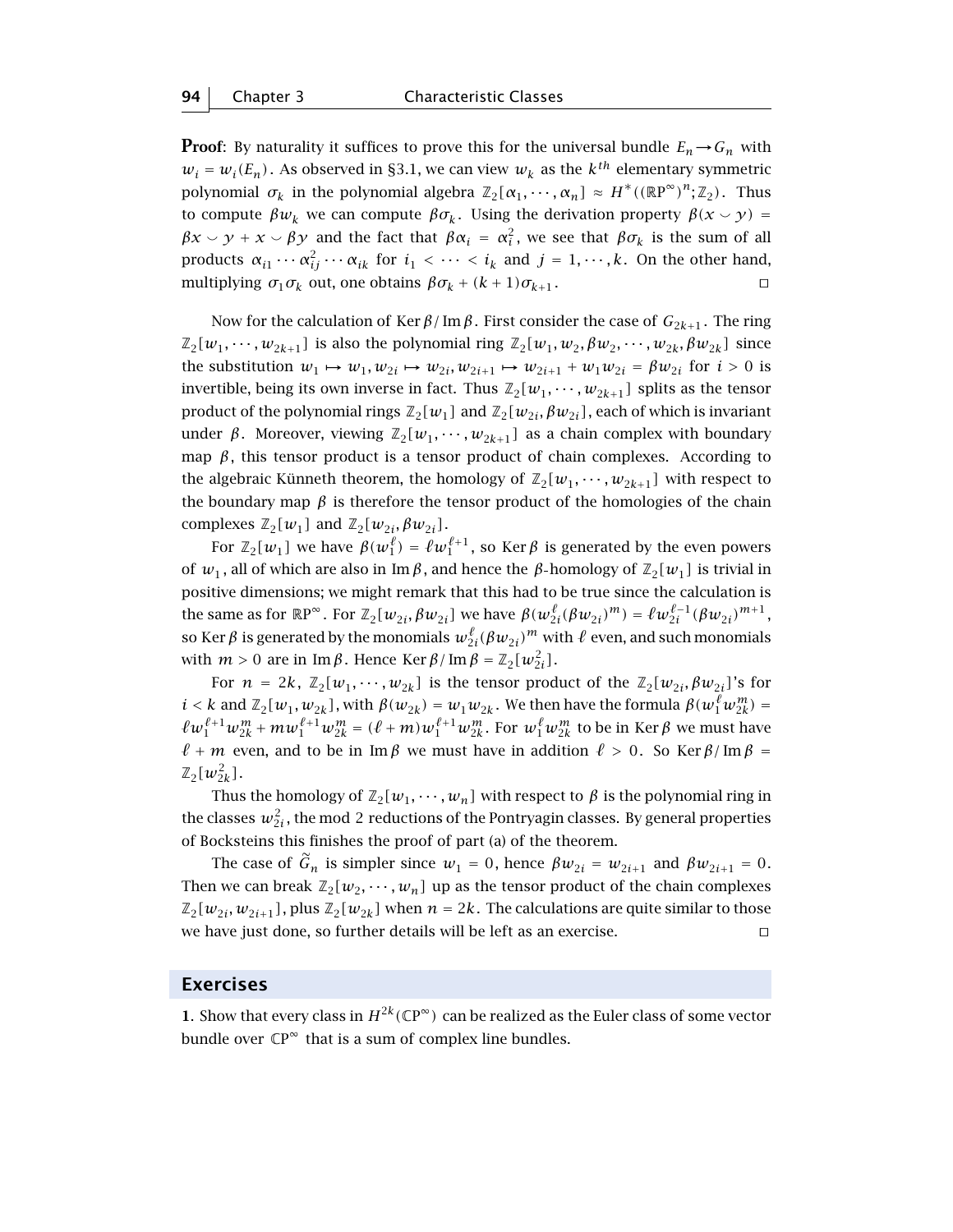**2**. Show that  $c_{2i+1}(E^{\mathbb{C}}) = \beta(w_{2i}(E)w_{2i+1}(E))$ .

**3**. For an oriented  $(2k + 1)$ -dimensional vector bundle *E* show that  $e(E) = \beta w_{2k}(E)$ .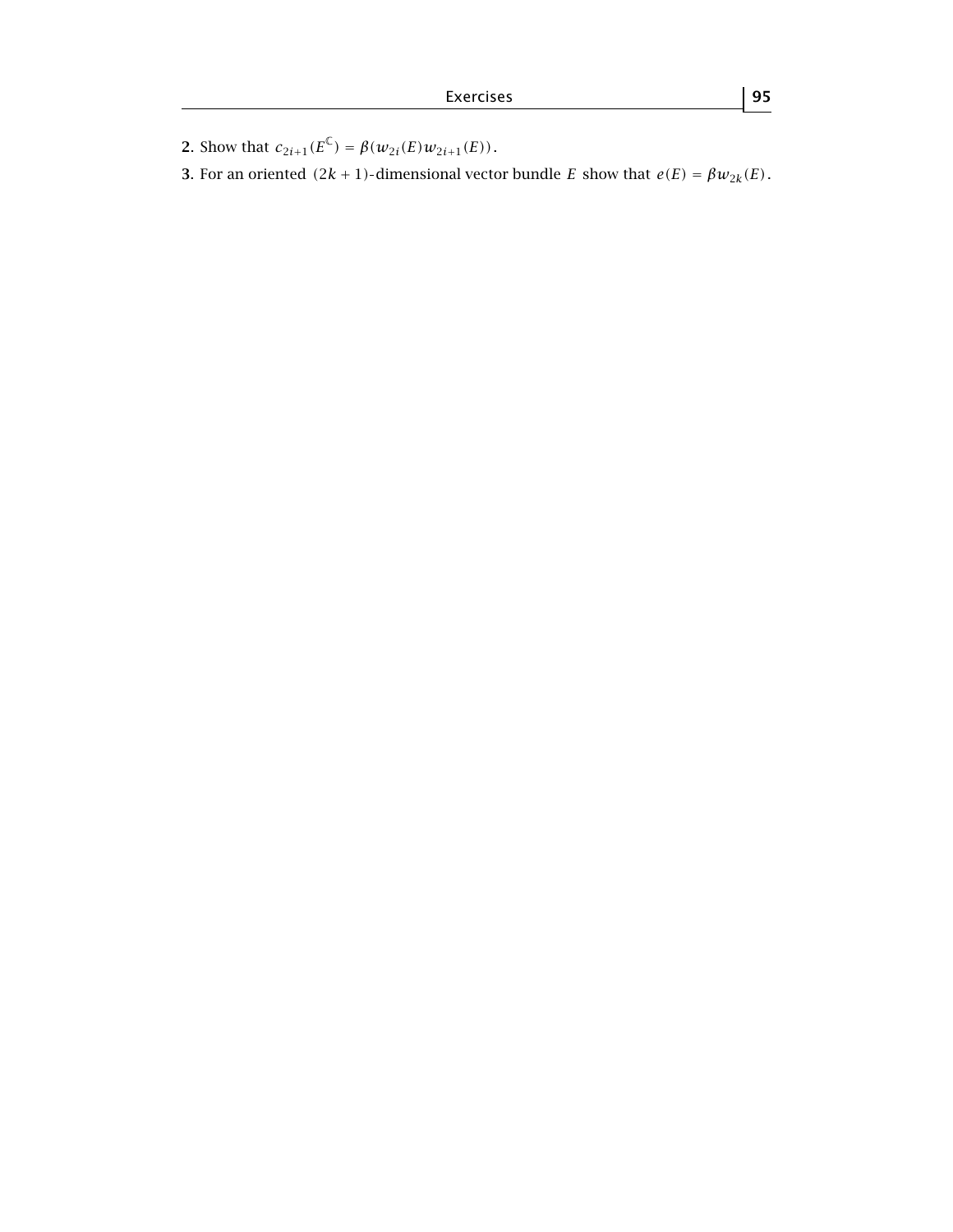# **Bibliography**

#### **Books**

M. F. Atiyah, *K–Theory*, W. A. Benjamin, 1967.

- R. BOTT, *Lectures on K(X)*, W. A. Benjamin, 1969.
- J. DIEUDONNÉ, *A History of Algebraic and Differential Topology 1900-1960*, Birkhäuser, 1989.
- W. FULTON, *Young Tableaux*, Cambridge Univ. Press, 1997.
- H. Hiller, *Geometry of Coxeter Groups*, Pitman, 1982.
- D. Husemoller, *Fibre Bundles*, McGraw-Hill, 1966 (later editions by Springer-Verlag).
- M. Karoubi, *K–Theory: An Introduction*, Springer-Verlag, 1978.
- S. Lang, *Algebra*, Addison-Wesley, 1965.
- J. W. Milnor and J. D. Stasheff, *Characteristic Classes*, Princeton Univ. Press, 1974.
- N. Steenrod, *Topology of Fiber Bundles*, Princeton Univ. Press, 1951.
- R. Stong, *Notes on Cobordism Theory*, Princeton Univ. Press, 1968.
- B. L. van der Waerden, *Modern Algebra*, Ungar, 1949.

#### **Papers**

- J. F. Adams, On the non-existence of elements of Hopf invariant one, *Ann. of Math.* 72 (1960), 20–104.
- J. F. Adams, Vector fields on spheres, *Ann. of Math.* 75 (1962), 603–632.
- J. F. Adams, On the groups *J*(*X*) IV, *Topology* 5 (1966), 21–71.
- J. F. Adams and M. F. Atiyah, K–theory and the Hopf invariant, *Quart. J. Math.* 17 (1966), 31–38.
- M. Atiyah and F. Hirzebruch, Vector Bundles and Homogeneous Spaces, *Proc. Sym. Pure Math..* III (1961), 7–38.
- M. ATIYAH, Vector bundles and the Künneth formula, *Topology* 1 (1962), 245-248.
- M. Atiyah, Power Operations in K–Theory, *Quart. J. Math. Oxford.* 17 (1966), 165–193.
- M. Atiyah, K–Theory and reality, *Quart. J. Math. Oxford.* 17 (1966), 367–386.
- M. ATIYAH and R. BOTT, On the periodicity theorem for complex vector bundles, *Acta Math.* 112 (1964), 229–247.
- M. Atiyah, R. Bott and A. Shapiro, Clifford Modules, *Topology* 3 (1964), 3–38.
- R. BOTT and J. MILNOR, On the parallelizability of spheres, *Bull. A.M.S.* 64 (1958), 87-89.
- R. BOTT, The stable homotopy of the classical groups, *Ann. of Math.* 70 (1959), 313-337.
- L. HODGKIN, On the K-Theory of Lie groups, *Topology.* 6 (1967), 1-36.
- M. Mahowald, The order of the image of the J–homomorphism, *Bull. A.M.S.* 76 (1970), 1310– 1313.